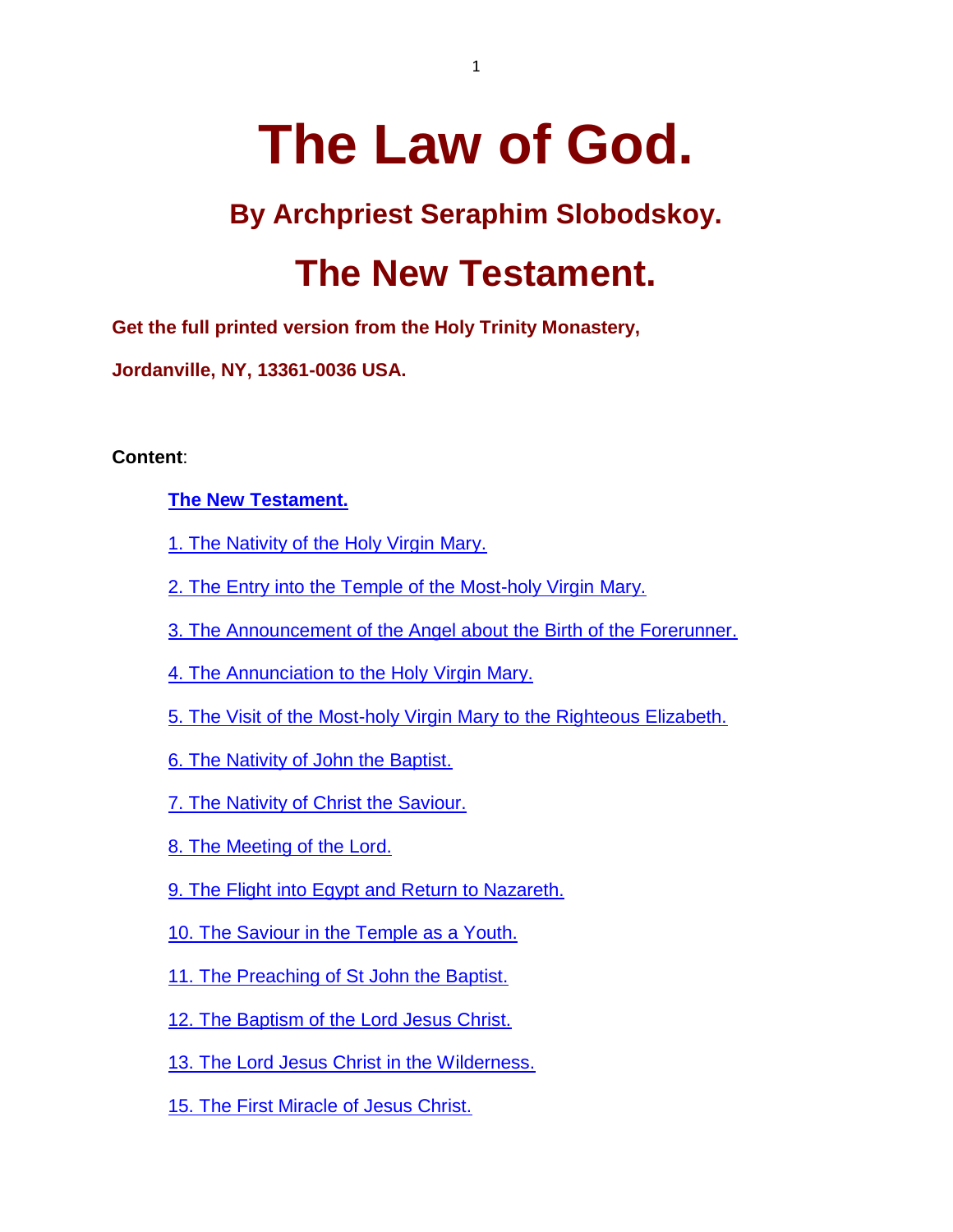- [16. The Merchants are Banished from the Temple.](http://www.fatheralexander.org/booklets/english/law_of_god_slobodskoy_2.htm#_Toc36163798)
- [17. The Conversation with Nicodemus.](http://www.fatheralexander.org/booklets/english/law_of_god_slobodskoy_2.htm#_Toc36163799)
- [18. The Conversation with the Woman of Samaria.](http://www.fatheralexander.org/booklets/english/law_of_god_slobodskoy_2.htm#_Toc36163800)
- [19. The Healing at the Pool of Bethesda.](http://www.fatheralexander.org/booklets/english/law_of_god_slobodskoy_2.htm#_Toc36163801)
- [20. The Lord Chooses Twelve Apostles.](http://www.fatheralexander.org/booklets/english/law_of_god_slobodskoy_2.htm#_Toc36163802)
- [21. The Sermon on the Mount.](http://www.fatheralexander.org/booklets/english/law_of_god_slobodskoy_2.htm#_Toc36163803)
- [22. The Power of Prayer. The Healing of the Paralytic.](http://www.fatheralexander.org/booklets/english/law_of_god_slobodskoy_2.htm#_Toc36163804)
- [23. Parables: the Parable of the Sower.](http://www.fatheralexander.org/booklets/english/law_of_god_slobodskoy_2.htm#_Toc36163805)
- [24. The Stilling of the Storm.](http://www.fatheralexander.org/booklets/english/law_of_god_slobodskoy_2.htm#_Toc36163806)
- [25. Raising of the Daughter of Jairus.](http://www.fatheralexander.org/booklets/english/law_of_god_slobodskoy_2.htm#_Toc36163807)
- [26. The Beheading of St. John the Baptist.](http://www.fatheralexander.org/booklets/english/law_of_god_slobodskoy_2.htm#_Toc36163808)
- [27. The Miraculous Feeding of the People with Five Loaves.](http://www.fatheralexander.org/booklets/english/law_of_god_slobodskoy_2.htm#_Toc36163809)
- [28. Jesus Christ Walking on the Water.](http://www.fatheralexander.org/booklets/english/law_of_god_slobodskoy_2.htm#_Toc36163810)
- [29. The Healing of the Daughter of the Canaanite Woman.](http://www.fatheralexander.org/booklets/english/law_of_god_slobodskoy_2.htm#_Toc36163811)
- [30. The Confession of Peter. The Prediction of the Lord about His Forthcoming](http://www.fatheralexander.org/booklets/english/law_of_god_slobodskoy_2.htm#_Toc36163812)  [Death and Resurrection.](http://www.fatheralexander.org/booklets/english/law_of_god_slobodskoy_2.htm#_Toc36163812)
- [31. The Transfiguration of the Lord.](http://www.fatheralexander.org/booklets/english/law_of_god_slobodskoy_2.htm#_Toc36163813)
- [32. The Parable of the Good Samaritan.](http://www.fatheralexander.org/booklets/english/law_of_god_slobodskoy_2.htm#_Toc36163814)
- [33. Jesus Christ with Martha and Mary.](http://www.fatheralexander.org/booklets/english/law_of_god_slobodskoy_2.htm#_Toc36163815)
- [34. The Saviour Accuses the Pharisees of Sin. Blasphemy Against the Holy](http://www.fatheralexander.org/booklets/english/law_of_god_slobodskoy_2.htm#_Toc36163816)  [Spirit.](http://www.fatheralexander.org/booklets/english/law_of_god_slobodskoy_2.htm#_Toc36163816)
- [35. Healing of the Man Born Blind.](http://www.fatheralexander.org/booklets/english/law_of_god_slobodskoy_2.htm#_Toc36163817)
- [36. The Parable of the Rich Fool.](http://www.fatheralexander.org/booklets/english/law_of_god_slobodskoy_2.htm#_Toc36163818)
- [37. The Parable of the Prodigal Son.](http://www.fatheralexander.org/booklets/english/law_of_god_slobodskoy_2.htm#_Toc36163819)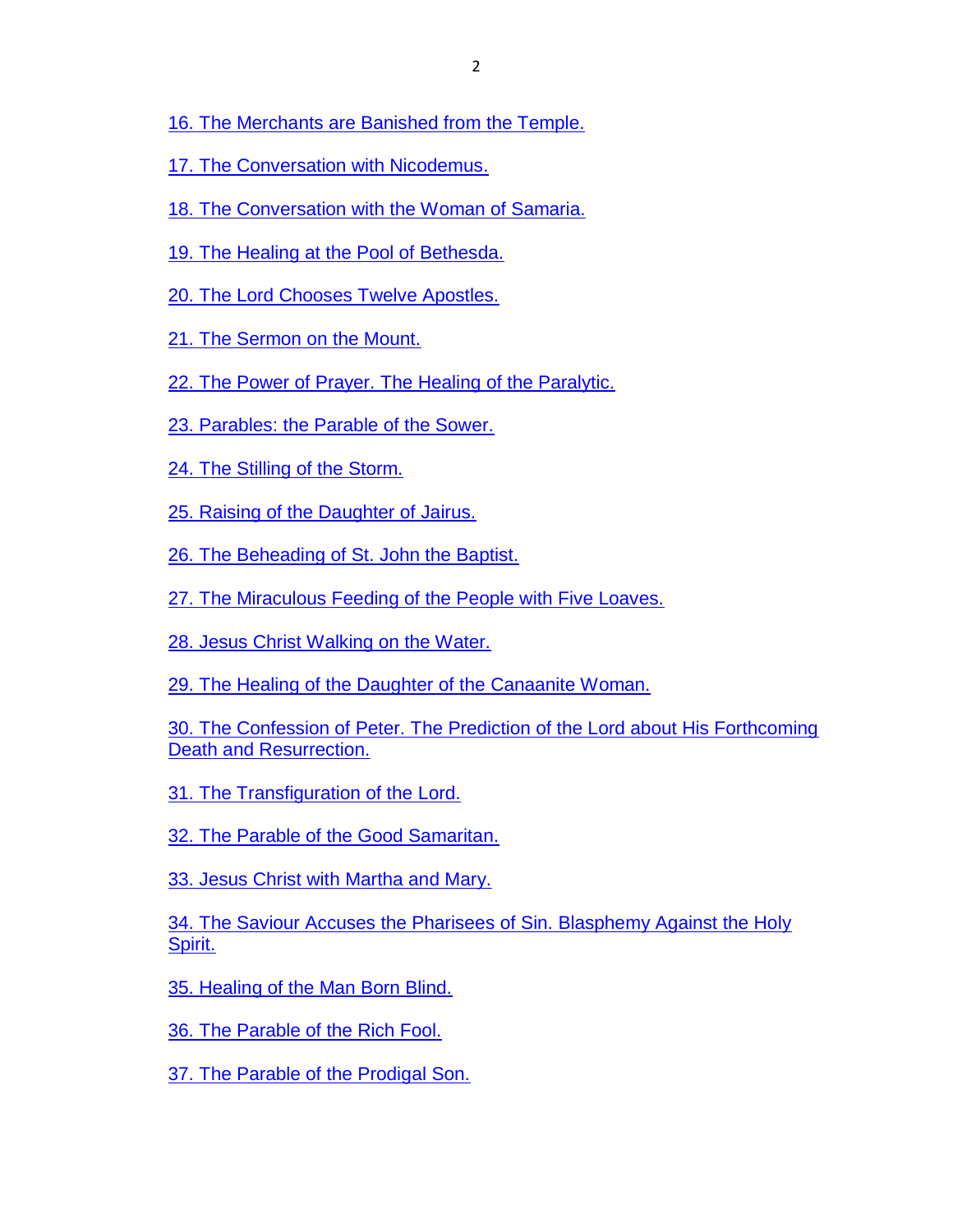[38. The Raising of Lazarus.](http://www.fatheralexander.org/booklets/english/law_of_god_slobodskoy_2.htm#_Toc36163820)

- [39. The Triumphal Entry into Jerusalem.](http://www.fatheralexander.org/booklets/english/law_of_god_slobodskoy_2.htm#_Toc36163821)
- [40. The Parable of the Wicked Tenants.](http://www.fatheralexander.org/booklets/english/law_of_god_slobodskoy_2.htm#_Toc36163822)
- [41. The Betrayal by Judas.](http://www.fatheralexander.org/booklets/english/law_of_god_slobodskoy_2.htm#_Toc36163823)
- [42. The Mystical \(Last\) Supper.](http://www.fatheralexander.org/booklets/english/law_of_god_slobodskoy_2.htm#_Toc36163824)

[43. The Prayer of Jesus Christ in the Garden of Gethsemane.](http://www.fatheralexander.org/booklets/english/law_of_god_slobodskoy_2.htm#_Toc36163825)

- [44. The Sanhedrin's Judgement of Jesus Christ.](http://www.fatheralexander.org/booklets/english/law_of_god_slobodskoy_2.htm#_Toc36163826)
- [45. The Apostle Peter's Denial.](http://www.fatheralexander.org/booklets/english/law_of_god_slobodskoy_2.htm#_Toc36163827)
- [46. The Trial of Jesus Christ Before Pilate.](http://www.fatheralexander.org/booklets/english/law_of_god_slobodskoy_2.htm#_Toc36163828)

[47. Pilate's Last Judgment over Jesus Christ.](http://www.fatheralexander.org/booklets/english/law_of_god_slobodskoy_2.htm#_Toc36163829)

- [48. The Crucifixion and Death of Jesus Christ.](http://www.fatheralexander.org/booklets/english/law_of_god_slobodskoy_2.htm#_Toc36163830)
- [49. The Taking Down from the Cross and Burial of the Saviour.](http://www.fatheralexander.org/booklets/english/law_of_god_slobodskoy_2.htm#_Toc36163831)

[50. The Resurrection of the Lord Jesus Christ.](http://www.fatheralexander.org/booklets/english/law_of_god_slobodskoy_2.htm#_Toc36163832)

[51. The Appearance of the Risen Jesus Christ to Two Disciples on the Road to](http://www.fatheralexander.org/booklets/english/law_of_god_slobodskoy_2.htm#_Toc36163833)  [Emmaus.](http://www.fatheralexander.org/booklets/english/law_of_god_slobodskoy_2.htm#_Toc36163833)

[52. The Appearance of the Lord to the Apostles.](http://www.fatheralexander.org/booklets/english/law_of_god_slobodskoy_2.htm#_Toc36163834)

[53. The Appearance of the Lord to the Apostle Thomas and the Other Apostles.](http://www.fatheralexander.org/booklets/english/law_of_god_slobodskoy_2.htm#_Toc36163835)

- [54. The Ascension of the Lord.](http://www.fatheralexander.org/booklets/english/law_of_god_slobodskoy_2.htm#_Toc36163836)
- [55. The Descent of the Holy Spirit.](http://www.fatheralexander.org/booklets/english/law_of_god_slobodskoy_2.htm#_Toc36163837)
- [56. The Life of the First Christians.](http://www.fatheralexander.org/booklets/english/law_of_god_slobodskoy_2.htm#_Toc36163838)

[57. Persecution of the Christians by the Jews. The First Martyr St. Stephen.](http://www.fatheralexander.org/booklets/english/law_of_god_slobodskoy_2.htm#_Toc36163839)

[58. The Dormition of the Mother of God.](http://www.fatheralexander.org/booklets/english/law_of_god_slobodskoy_2.htm#_Toc36163840)

[59. The Apostolic Council in Jerusalem.](http://www.fatheralexander.org/booklets/english/law_of_god_slobodskoy_2.htm#_Toc36163841)

60. The Lives [of the Apostles.](http://www.fatheralexander.org/booklets/english/law_of_god_slobodskoy_2.htm#_Toc36163842)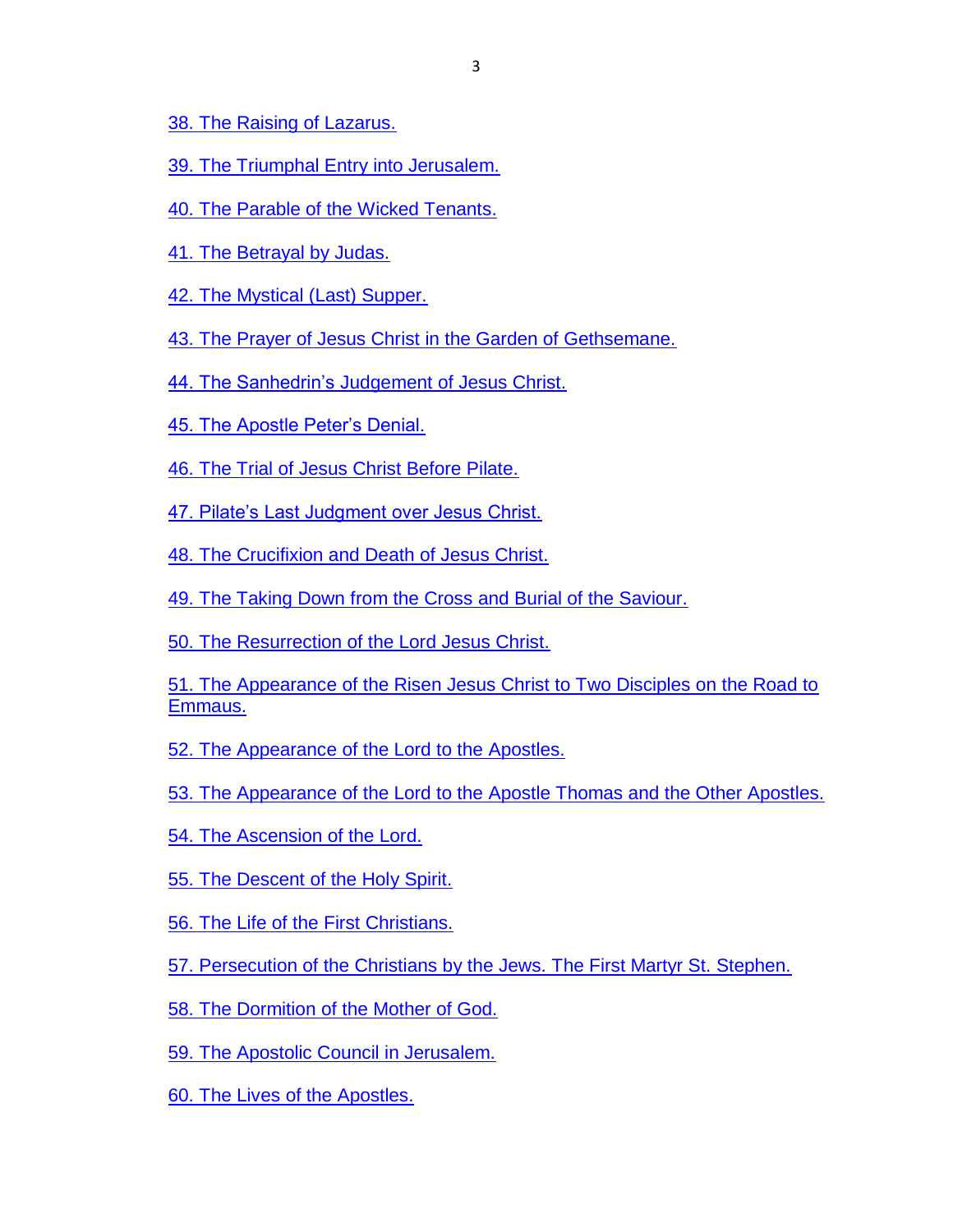[61. The Worldwide Persecution of Christians. The Destruction of Jerusalem.](http://www.fatheralexander.org/booklets/english/law_of_god_slobodskoy_2.htm#_Toc36163843)

[62. The End of Persecutions and the Finding of the Cross.](http://www.fatheralexander.org/booklets/english/law_of_god_slobodskoy_2.htm#_Toc36163844)

[63. New Enemies of Christianity.](http://www.fatheralexander.org/booklets/english/law_of_god_slobodskoy_2.htm#_Toc36163845)

[64. The Ecumenical Councils.](http://www.fatheralexander.org/booklets/english/law_of_god_slobodskoy_2.htm#_Toc36163846)

[65. The Schism of the Roman Church. The Enlightenment of the Slavs.](http://www.fatheralexander.org/booklets/english/law_of_god_slobodskoy_2.htm#_Toc36163847)

# **The New Testament.**

### **1. The Nativity of the Holy Virgin Mary.**

When the time drew near for the birth of the Saviour of the world, in the Galilean city of Nazareth, there lived a descendant of King David, *Joachim*, with his wife *Anna*. They were both pious people and were known not for their royal ancestry but for their humility and charity.

Their entire lives were permeated with love for God and people. They lived to a ripe old age but never had children, and this grieved them very much. In spite of their old age, they did not cease to petition God to send them children. They made a vow that, if a child was born to them, they would have consecrated it to the service of God. At that time, every Jew hoped that his posterity would have taken a part in the kingdom of the Messiah, that is, Christ the Saviour. Therefore, every childless Jew was held in contempt by the others, for this was considered a great punishment by God for one's sins. This was especially trying to Joachim as a descendant of King David because from his seed Christ meant to be born.

For their patience, great faith, and love for God and for each other, God sent Joachim and Anna great joy. Toward the end of their lives, a daughter was born to them. According to the command of an angel of God, She was given the name *Mary*. The birth of Mary brought a joy not only to Her parents but to all people because She was foreordained by God to be the *Mother of the Son of God, the Saviour of the world*. The Nativity of the Holy Virgin Mary is celebrated by the Holy Orthodox Church as one of its major holidays on the  $8<sup>th</sup>$  of September (September 21 NS).

### **Troparion of the Feast**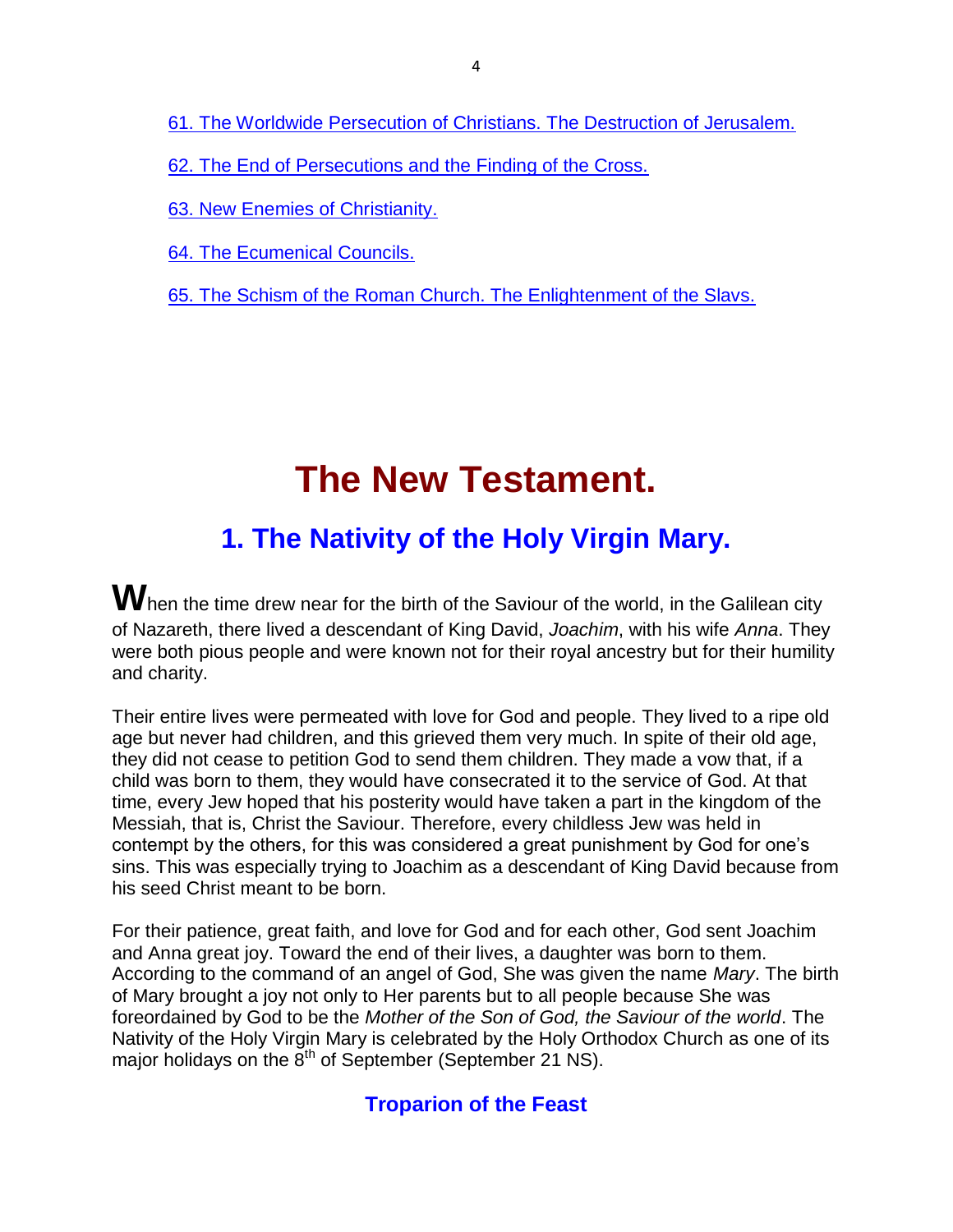**T**hy Nativity, O Theotokos Virgin, hath proclaimeth joy to all the world; for from Thee hath dawned the Sun of Righteousness, Christ our God, annulling the curse and bestowing the blessing, abolishing death and granting us life eternal.

### **2. The Entry into the Temple of the Most-holy Virgin Mary.**

When the Virgin Mary reached the age of three years, Her pious parents prepared to fulfil their promise. They called together their relatives, invited friends the same age as their daughter, dressed Her in Her finest clothes, and accompanied by the people singing hymns, they brought Her to the Temple in Jerusalem to be consecrated to God. Her friends and Mary Herself walked with burning candles in their hands. Led by the chief priest, the priests, while singing hymns, came out of the Temple to meet them.

Joachim and Anna with reverent prayers set Mary on the first step of the flight of stairs leading to the Temple. This staircase had fifteen high steps, according to the number of the psalms which the priests chanted upon entering the Temple.

There, three-year-old Mary Herself climbed the high steps without any assistance. At the top, the chief priest met and blessed Her as he always did with all who came to be consecrated to God. Then, by the inspiration of the Holy Spirit, he led Her into the Holy of Holies. This was the most sacred place in the Temple. No one had the right to enter there except him, and he did only once a year. The Holy Spirit enlightened the chief priest with the knowledge that Mary, the chosen young girl, was worthy to enter the most sacred place. She was destined by God to become the Mother of the Son of God, Who would open the way for all people into the Kingdom of Heaven.

Fulfilling their promise, Joachim and Anna returned home, and Mary remained to live at the Temple. There She with other girls studied the Law of God and handiwork. She prayed a great deal, read the Holy Scriptures, and strictly observed the fasts. Mary lived at the Temple of God about eleven years, grew deeply devout in everything was submissive to God, and was extraordinarily meek and industrious.

The Most-holy Mary decided to consecrate Her entire life to the one God alone. For this, She vowed that She would never marry; that is She would remain a virgin forever. The Holy Spirit and holy angels protected the godly young girl.

The Entry into the Temple of the Most-holy Virgin Mary is celebrated in the Holy Orthodox Church on the *21st of November* (December 4 NS). This day is considered a great holyday, which in the hymns of the Church is called the *harbinger of God's good-*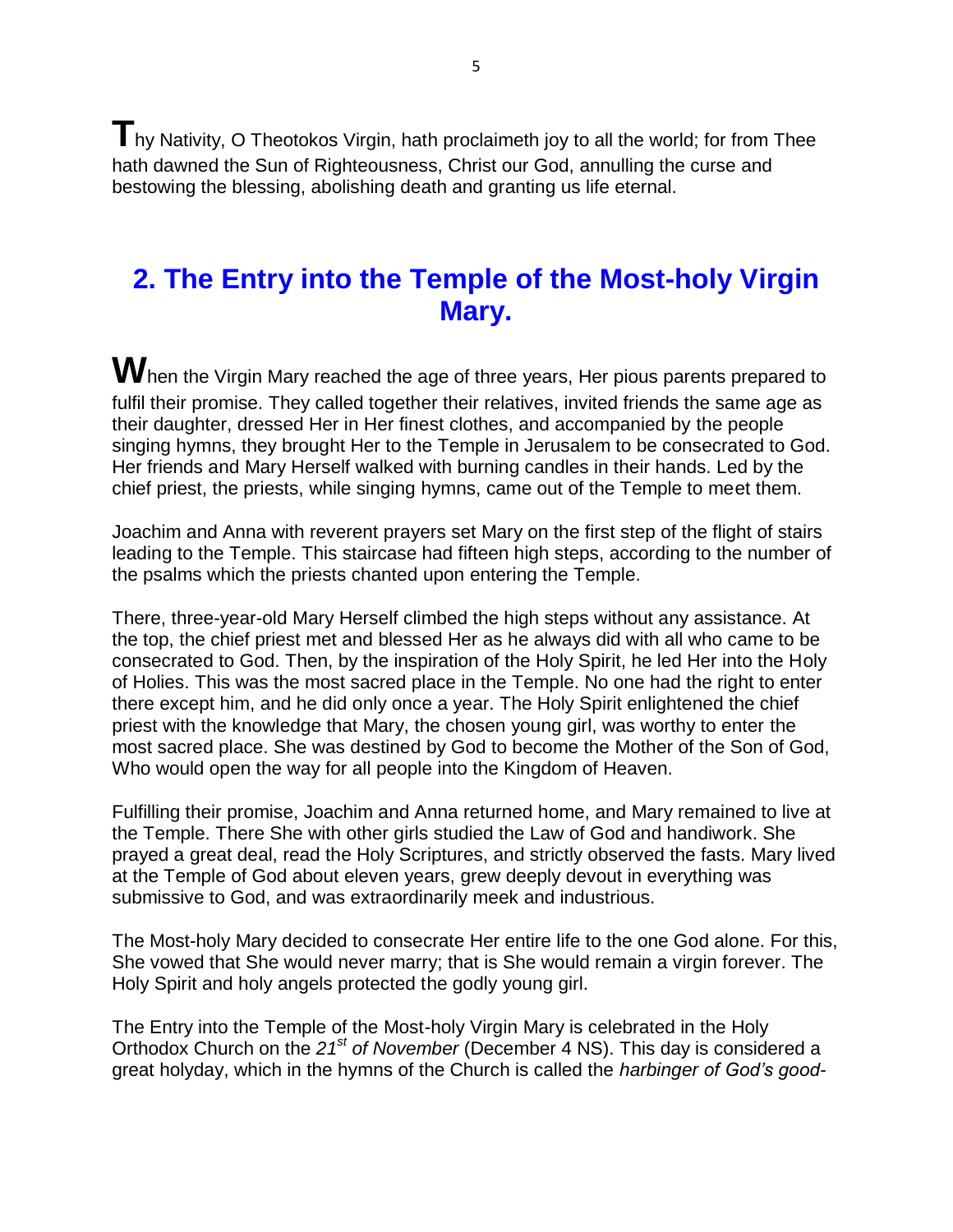*will toward man*. Starting with this holyday, we begin to sing "*Christ is born*... " during Matins.

### **Troparion of the Feast.**

**T**oday is the prelude of God's good-will and the heralding of the salvation of mankind. The Virgin is presented openly, and She proclaimed Christ unto all. Then, with a great voice let us cry aloud: Rejoice, O Thou fulfilment of the Creator's dispensation.

#### **The Holy Virgin Mary with Joseph.**

When the Virgin Mary reached fourteen years of age, it was necessary by law for Her to leave the Temple. She either had to go back to Her parents or to marry. Joachim and Anna had already reposed by that time. The priests wanted to give her in marriage, but Mary explained to them Her vow to God — to remain forever virgin. Then, the priests, guided by God, betrothed Her to a distant relative, the 80-year-old Joseph, so that he would have taken care of Her and kept Her virginity.

Joseph lived in the city of Nazareth. He was also descended from the royal family of David. However, he was not a rich man but a carpenter.

The Holy Virgin Mary in the home of Joseph led a humble and solitary life as before in the Temple. In Her free time, She read the books of the Holy Scripture and prayed to God.

*Note:* Here is presented a short summary of the Birth of the Mother of God and Her childhood as described in Holy Tradition and piously preserved in the Holy Orthodox Church. (About Holy Tradition, see Part IV *On Christian Faith and Life*, in the section "About supernatural revelation by God — about Holy Tradition and Holy Scriptures.").

### **3. The Announcement of the Angel about the Birth of the Forerunner.**

God through the Prophet Malachi foretold that before the advent in the world of Christ the Saviour Himself, there would have appeared the *Forerunner*, that is, the Predecessor of the Saviour. The Forerunner would be a great prophet; he would proclaim to the people the imminent appearance of Christ preparing them to meet Christ the Saviour.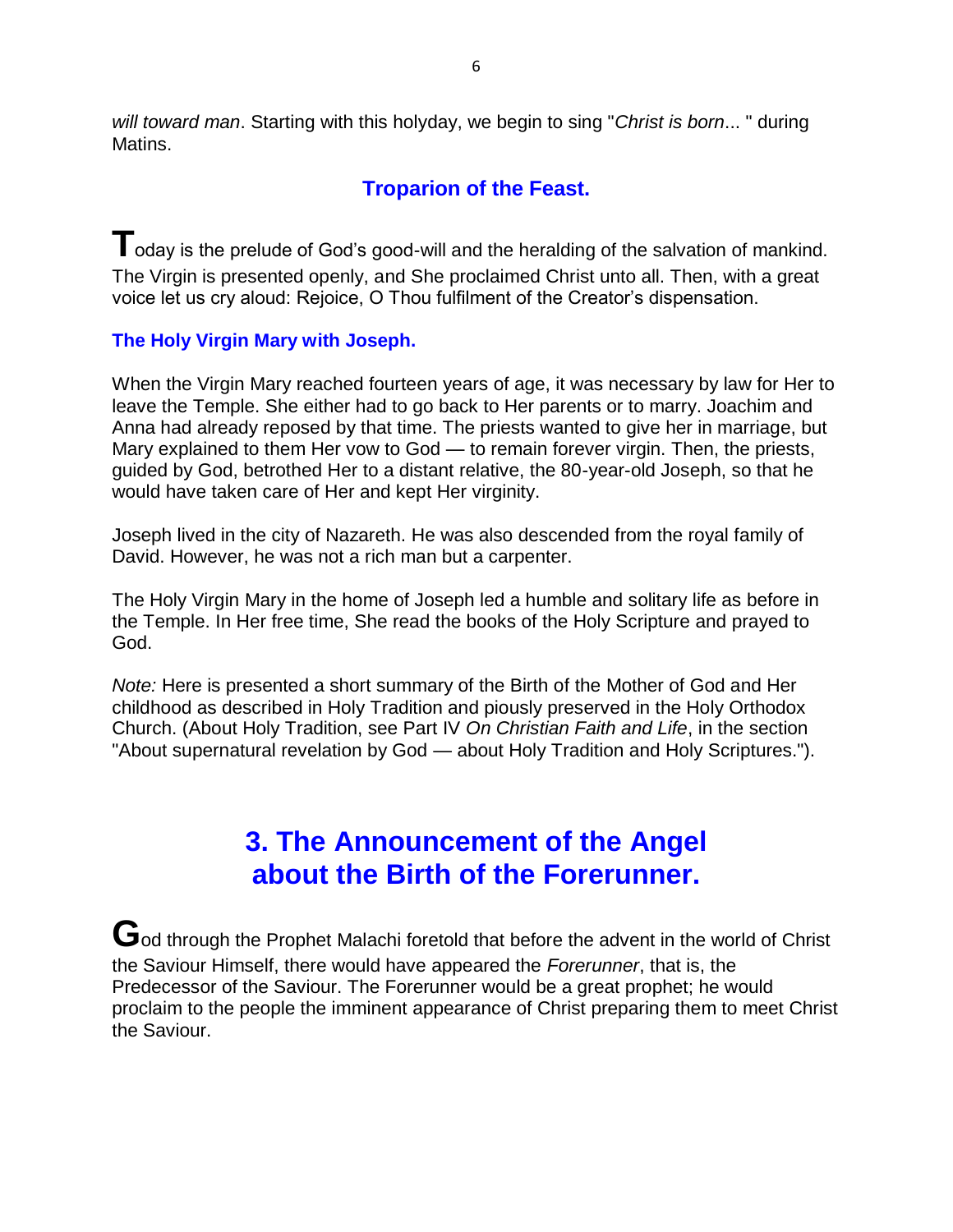For the birth of the Forerunner, God chose relatives of the Holy Virgin Mary, the priest *Zacharias* and his wife *Elizabeth*. Already old, they had no children. They fervently prayed to God to deliver them from such unhappiness.

One day, Zacharias was serving in the Temple in Jerusalem. When he entered the sanctuary for the censing, there appeared to him an angel of the Lord, standing on the right side of the table on which the incense was burning. Zacharias was confused; terror overcame him. The angel said to him, "Fear not, Zacharias, for your prayer is heard; and thy wife Elizabeth shall bear thee a son, and thou shalt call his name John. And thou shalt have joy and gladness..., for he shall be great in the sight of the Lord..., and he shall be filled with the Holy Spirit even from his mother's womb. And many of the children of Israel shall he turn to the Lord their God." He would come first; that is, he would be the Forerunner before the Lord the Saviour. "And he shall go before Him in the spirit and power of Elijah... to make ready a people prepared for the Lord." Zacharias overwhelmed with joy, could not believe immediately, and said, "How shall I know this? For I am an old man and my wife well stricken in years." The angel answering said, "I am Gabriel that stand in the presence of God and am sent to speak unto thee... behold, thou shalt be dumb and not able to speak until the day that these things shall be performed because thou believest not my words."

In the meantime, the praying people awaited Zacharias and were amazed that he delayed so long in the sanctuary of the Temple. Coming out, he was unable to speak with the people, explaining with signs. Then, everyone understood that he had experienced a vision in the sanctuary. At the end of his services for the day in the Temple, Zacharias went home.

When Elizabeth found out about the great favour God was bestowing on them, she hid her joy from people with humility and thanked God.

*Note:* This sacred event is described in the Holy Gospels by the Apostle and Evangelist Luke (Luke 1:5-25).

### **4. The Annunciation to the Holy Virgin Mary.**

**S**ix months after the appearance of the angel to Zacharias, the Archangel Gabriel was sent by God to the city of Nazareth to the Holy Virgin Mary with the glorious news that the Lord had chosen Her to be the mother of the Saviour of the world.

The Archangel appeared in the home of the righteous Joseph while Mary was reading the Holy Scriptures. He came to Her and said, "Rejoice, who art full of grace (that is, filled with the grace of God — the gift of the Holy Spirit), the Lord is with Thee: blessed art Thou among women."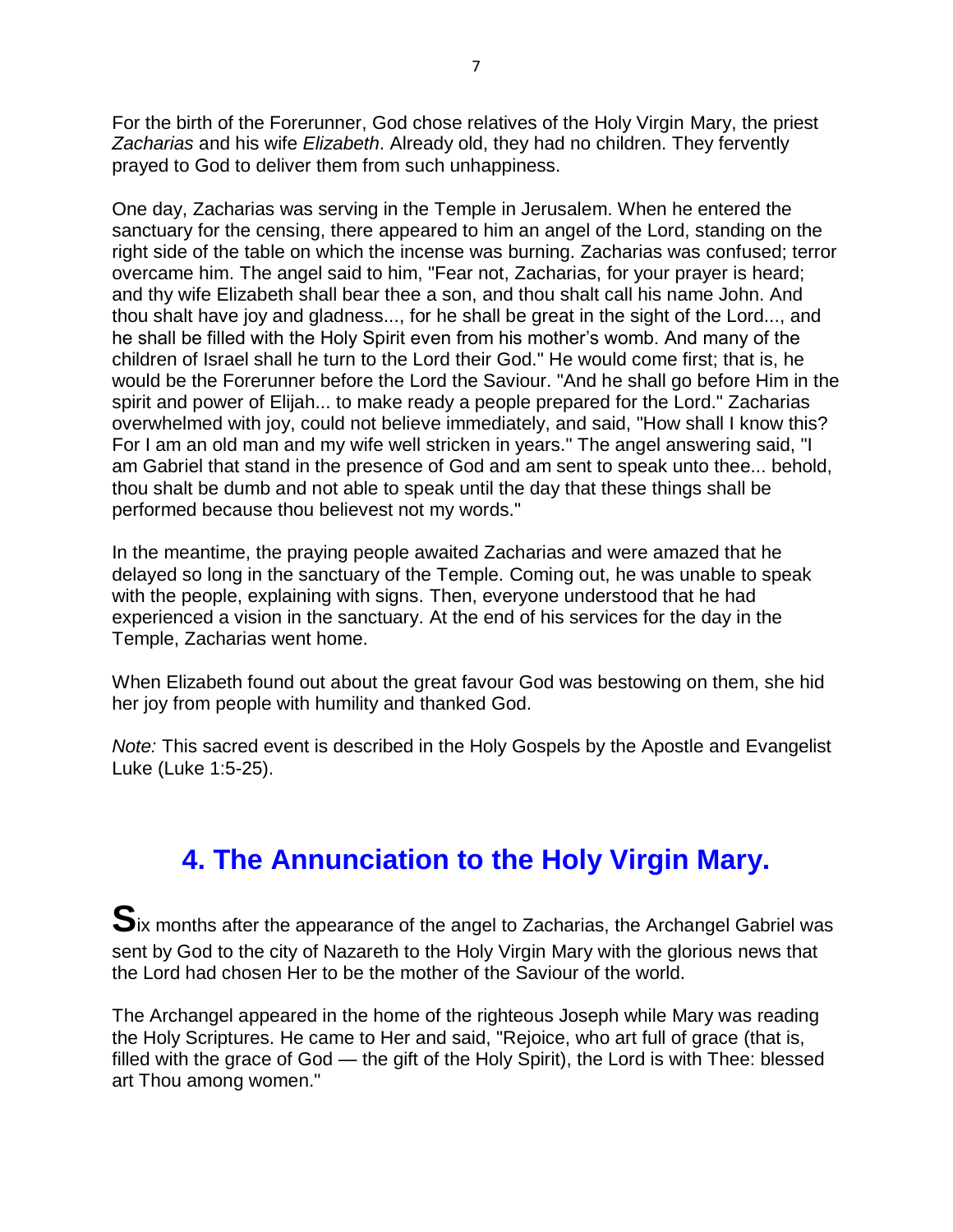Mary was troubled by the words of the angel and thought: what manner of salutation could this be?

The Archangel said to Her, "Fear not, Mary; for Thou hast found favour with God. And, behold, Thou shalt conceive in Thy womb, and bring forth a Son, and shalt call His name Jesus. He shall be great, and shall be called the Son of the Highest, and He shall reign for ever."

Mary in bewilderment asked the Archangel, "How shall this be, seeing I know not a man?"

The angel answered Her that all this would be accomplished by the power of Almighty God. "The Holy Spirit shall come over Thee, and the power of the Highest shall overshadow Thee; therefore also that Holy One, which shall be born of Thee, shall be called the Son of God. And, behold, Thy cousin Elizabeth, she hath also conceived a son in her old age; and this is the sixth month with her, who was called barren. For with God nothing shall be impossible."

Then, Mary with humility said, "Behold the handmaid of the Lord; be it unto Me according to thy word."

And the Archangel Gabriel departed from Her.

The Annunciation of the Holy Virgin is celebrated by the Holy Orthodox Church on the 25<sup>th</sup> of March (7<sup>th</sup> of April, NS). The Feast of the Annunciation is one of the greatest feasts. The words annunciation news (in Russian and Greek means "good news" or "joyful tidings") are that the emancipation of man from sin and eternal death has begun.

### **Troparion of the Feast.**

**T** oday is the fountainhead of our salvation, and the manifestation of the mystery which was from eternity. The Son of God becometh the Virgin's Son, and Gabriel proclaimeth the good tidings of grace; wherefore, we also cry to the Theotokos with him: Rejoice, Thou who art full of grace! The Lord is with Thee.

*Note:* See the Gospel of Luke 1:26-38.

### **5. The Visit of the Most-holy Virgin Mary to the Righteous Elizabeth.**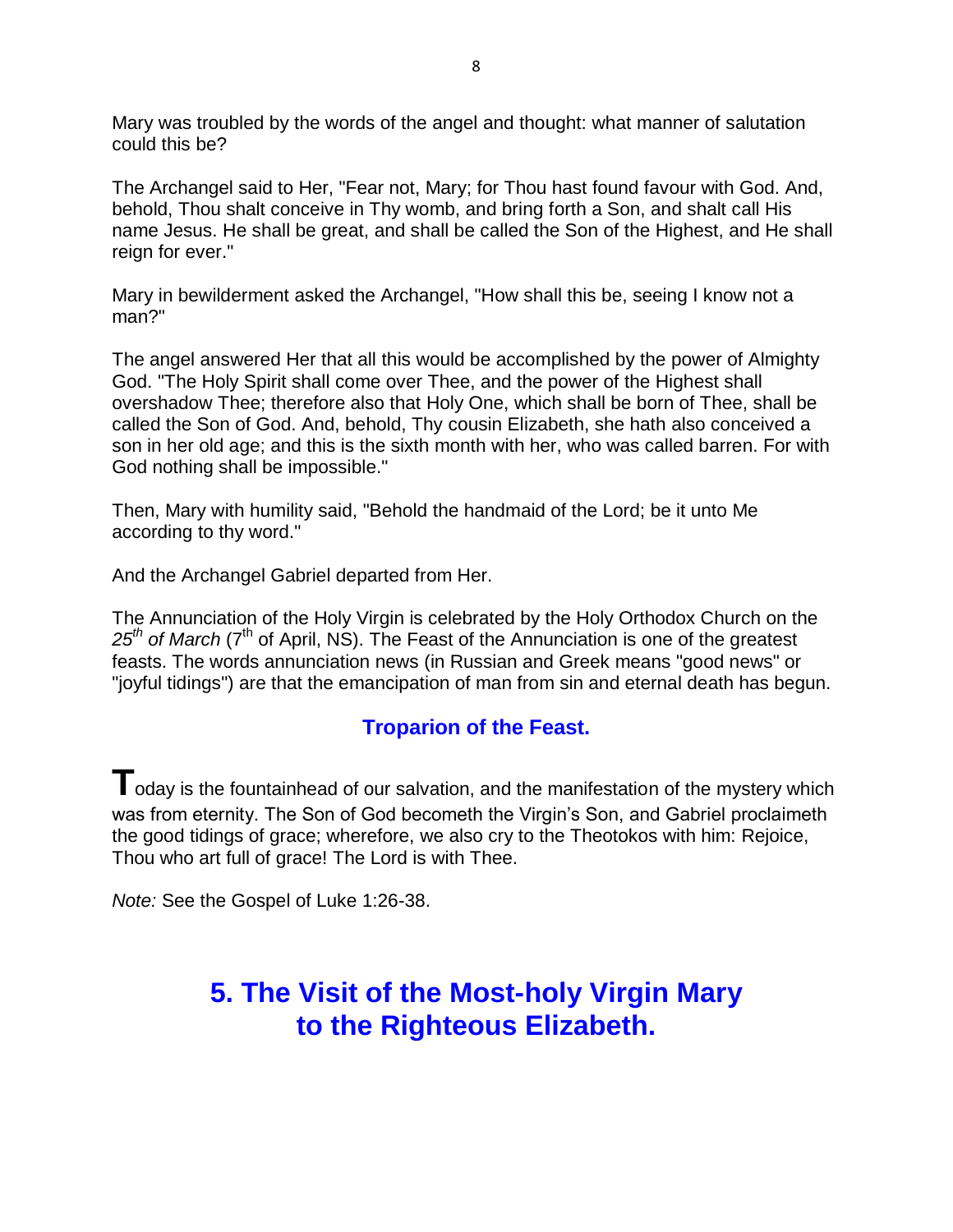**T**he Most-holy Virgin Mary having found out from the angel that Her cousin Elizabeth, wife of the priest Zacharias, would have soon gave birth to a son, hurried to visit her.

Entering the home, She greeted Elizabeth. Upon hearing this greeting, Elizabeth was filled with the Holy Spirit, and she realized that Mary was honoured to be the Mother of God. Speaking with a loud voice she said, "Blessed art Thou among women, and blessed is the fruit of Thy womb. And whence is this to me that the Mother of my Lord should come to me?"

The Most-holy Virgin Mary in answer to the words of Elizabeth praised God and said, "My soul doth magnify the Lord, and My spirit hath rejoiced in God my Saviour, for He hath regarded the low estate of His handmaiden, for behold, from henceforth all generations shall call Me blessed. For He that is mighty hath done to me great things; and holy is His name. And His mercy is on them that fear Him from generation to generation." For about three months the Virgin Mary stayed with Elizabeth, and then returned home to Nazareth.

God also informed the righteous aged Joseph of the imminent birth of the Saviour by the Holy Virgin Mary. An angel of God appearing to him in a dream revealed that Mary would bring forth a Son by the action of the Holy Spirit as the Lord God had said through the Prophet Isaiah (cf. 7:14). "And thou shalt call his name Jesus for he shall save his people from their sins," said the angel to Joseph.

*Note:* See the Gospels of Luke, 1:39-56 and Matthew, 1:18-25.

### **6. The Nativity of John the Baptist.**

**S**oon after the visit to them by the Mother of God, a son was born to the righteous Zacharias and Elizabeth. Neighbouring relatives of Elizabeth rejoiced with her over God's mercy. On the eighth day, according to Jewish law, a name had to be given to the infant. The gathering of friends and relatives wanted to call him Zacharias after the name of his father. But Elizabeth said, "Not so; but he shall be called John."

They said, "There is none of thy kindred that is called by this name," and they made signs to his father, how he would have him called.

Zacharias asked for a writing tablet and wrote, "His name is John." And they all marvelled. His speech returned immediately, and he began praising God and prophesied by the inspiration of the Holy Spirit that soon would come the Saviour, and that John would be His Forerunner to prepare people to receive the Saviour.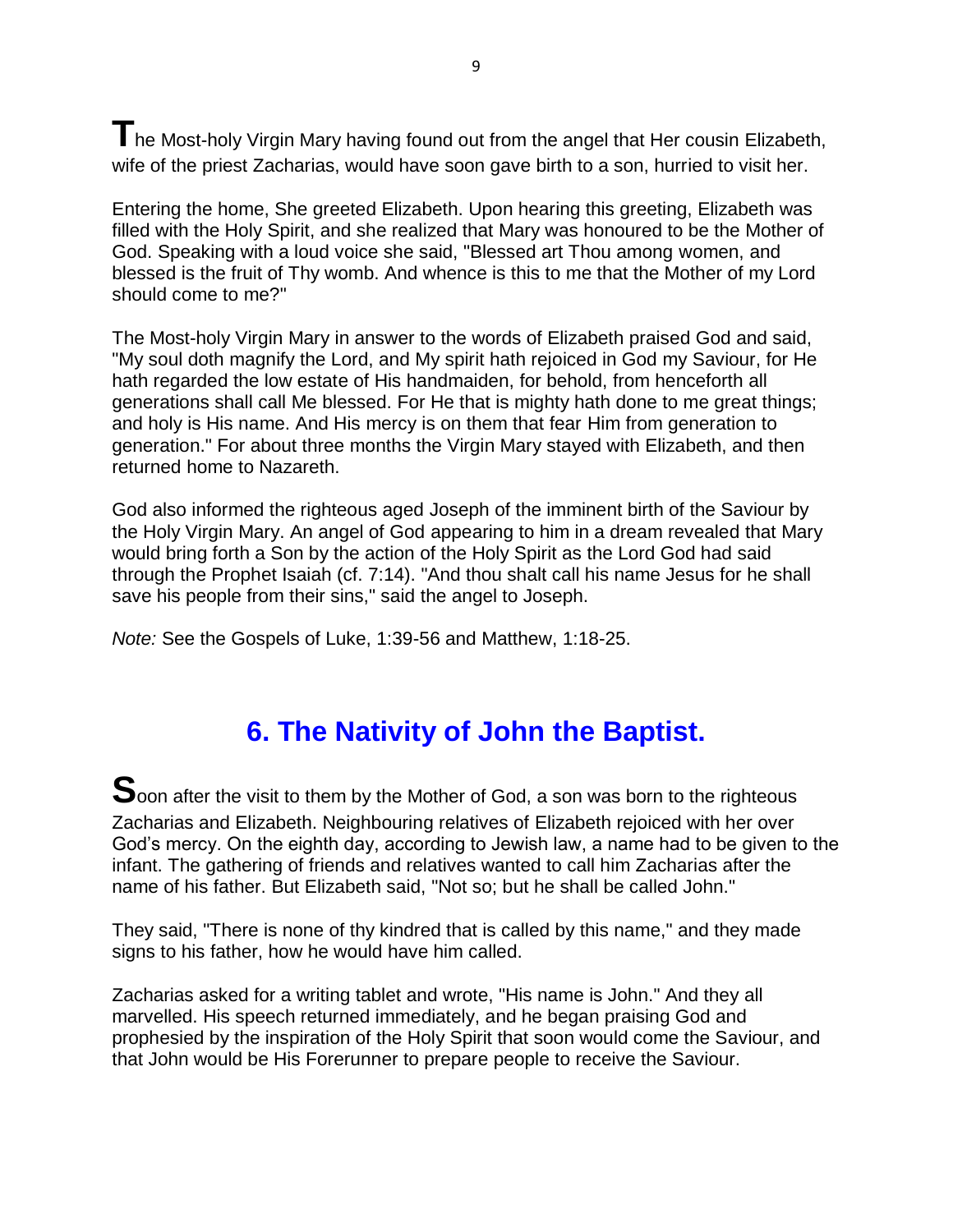Fear came on all who heard about this miraculous event, and they marvelled saying about John, "What manner of child shall this be?"

The Lord guarded the child, and he grew, waxed strong in spirit, and was in the desert till the day of his showing unto Israel.

The birth of the Holy and Chief Prophet and Forerunner of Christ John is celebrated on the  $24^{th}$  *of June* (July 7, NS).

*Note:* See the Gospel of Luke, 1:57-80.

### **7. The Nativity of Christ the Saviour.**

At the time of the reign in Judea of Herod, who was under the power of Rome, the Roman Emperor Caesar Augustus sent out a decree that all the world should have been taxed. Every Jew had to register in his own city where his ancestors lived.

Joseph and the Virgin Mary were descended from the house and lineage of David and therefore went out of Nazareth into the city of David, *Bethlehem*. Arriving in Bethlehem, they were not able to find room in the inn and stayed outside the city, in a cave, where shepherds drove their cattle in bad weather. In this cave that night the Holy Virgin Mary brought forth Her Child — the Son of God, Christ, the Saviour of the world. She wrapped the Divine Child in swaddling clothes and laid Him in a manger where they put feed for the cattle.

The shepherds in Bethlehem were the first to find out about the birth of the Saviour. On this night they were watching their flocks in the field. Suddenly an angel of the Lord came upon them, and the glory of the Lord was shown round about them. The shepherds were sore afraid.

The angel said to them, "Fear not. I bring you good tidings of great joy, which shall be to all people. For unto you is born this day in the city of David (Bethlehem) a Saviour, which is Christ the Lord. And this shall be a sign unto you. You shall find the Babe wrapped in swaddling clothes, lying in a manger."

Suddenly, there was with the angel a multitude of the heavenly host praising God, and saying, "*Glory to God in the highest, and on earth peace, good will among men*."

When the angels were gone away from them, the shepherds said one to another, "Let us now go even unto Bethlehem and see this thing, which is come to pass, which the Lord hath made known to us."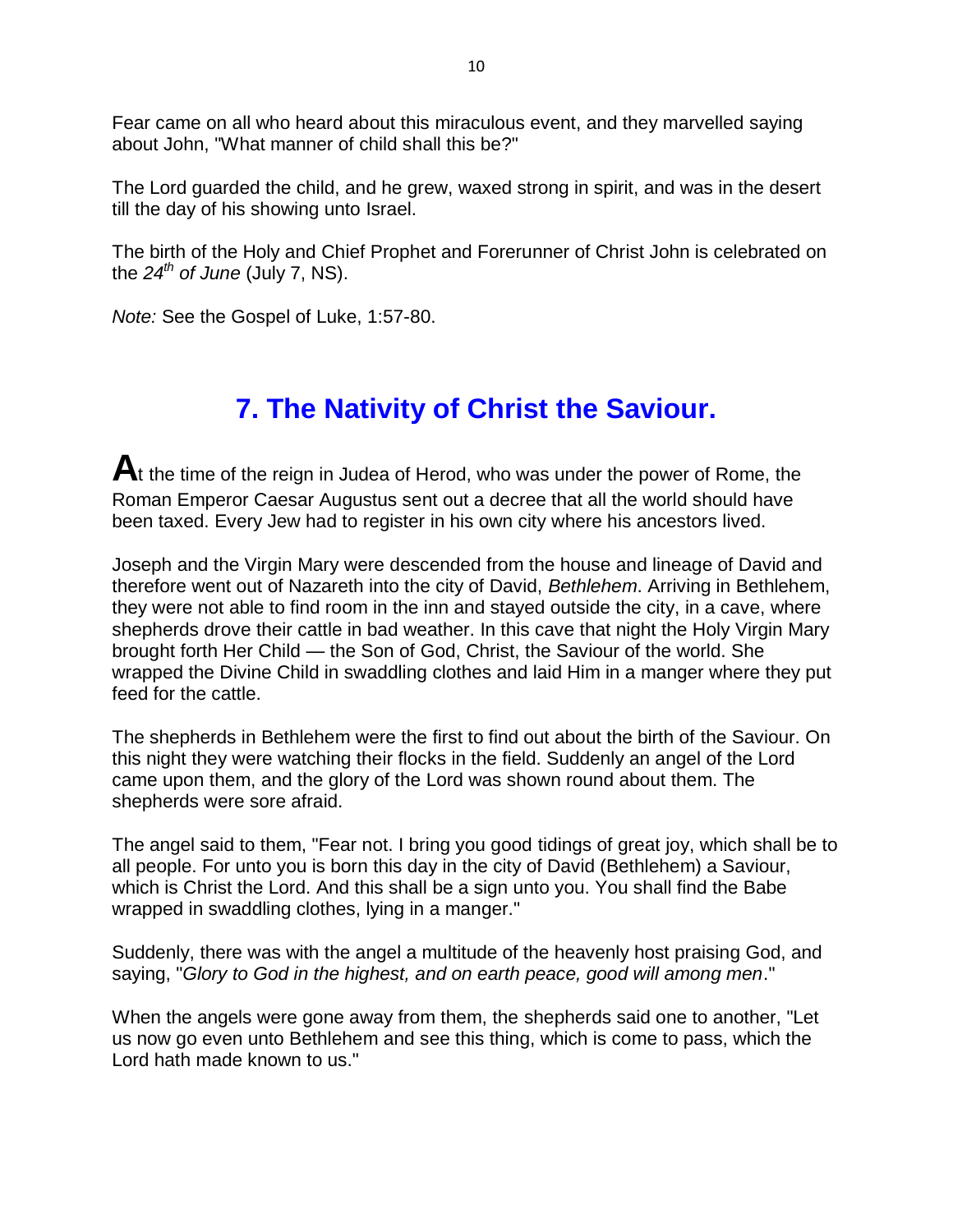They came with haste and found Mary, and Joseph, and the Babe lying in a manger. They worshipped the Child and told how they had seen and listened to the angel. Mary kept all these things in her heart.

Then, the shepherds returned to their flocks, glorifying and praising God for all the things that they had heard and seen.

Eight days after the birth of the Saviour, His Mother with Joseph, according to the law, gave Him the name Jesus, which had been given by God through the angel.

*Note:* See the Gospel of Luke, 2:1-21.

#### **Adoration of the Magi.**

While Joseph and the Holy Mother of God and the Child Jesus were still in Bethlehem, *Magi* (wise men) from distant countries in the East (Persia or Babylonia) came to Jerusalem.

The Magi were scholarly people who observed and studied the stars. At that time, people believed that upon the birth of a great person there would appear in the heavens a new star. Many pagans, taught by the Jews in dispersion, knew of the coming into the world of the Messiah, the Great King of Israel, Who was to subdue the whole world. Therefore, they waited knowing that on His birth there would appear a new star in the heavens. The wise men were pious people, and the Lord by His mercy gave them such a sign: in heaven there appeared a new, extraordinary star. Having seen this star, the wise men immediately understood that the awaited King had been born. They prepared for the journey and went to the capital of the Jewish kingdom, Jerusalem, to find out where this King was born and to worship Him.

In Jerusalem, the wise men began to ask, "Where is He that is born King of the Jews? For we have seen His star in the east and are come to worship Him."

When King Herod heard this he was troubled. He was in everything a cruel and suspicious man. Because of one of his suspicions, he sent his own children to execution. Now, he was especially terrified, afraid that they would seize his power and hand over his royal throne to the newborn King. And all the people of Jerusalem were agitated upon hearing such news.

Herod gathered all the chief priests and scribes of the people, men learned in the books of the Holy Scripture, and demanded of them where Christ should be born.

They answered, "In Bethlehem of Judea: for thus it is written by the Prophet Micah."

Then, Herod, when he had secretly called the wise men, inquired of them diligently what time the star appeared. He sent them to Bethlehem and said, "Go and search diligently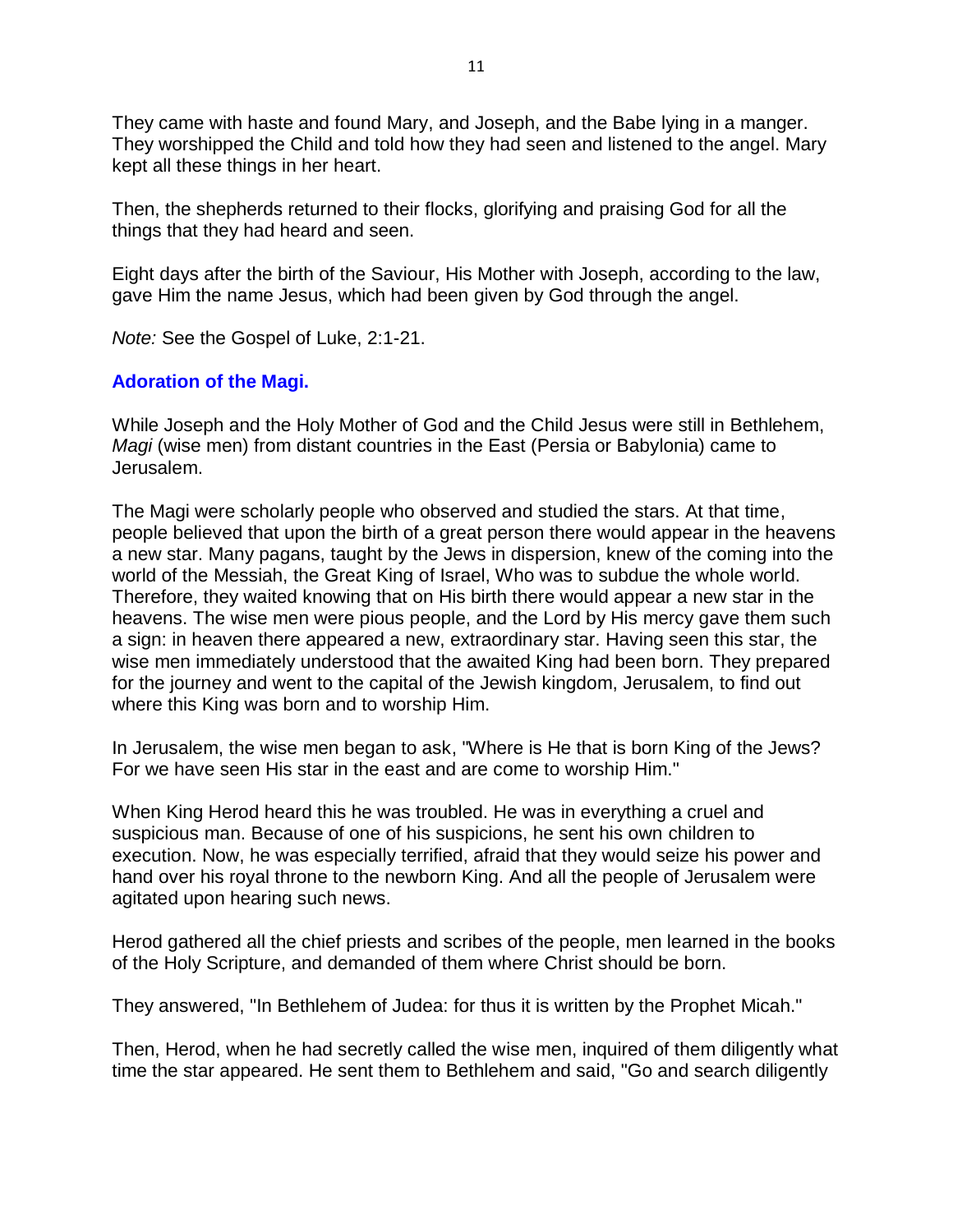for the young Child; and when ye have found Him, bring me word again that I may come and worship Him also." In so doing, Herod thought to kill the new born King.

When they had heard the King, the wise men departed; and lo, the star which they saw in the east went before them till it came and stood over where the young Child was.

At that time, the holy elder Joseph and the Most-holy Virgin Mary with the Child lived in the city, in the house where they moved from the cave as the people after the census had begun to disperse.

The wise men came into the house and saw the young child Jesus with His mother. They fell down, and worshipped Him, and presented Him gifts: *gold*, *frankincense* (incense), and *myrrh* (expensive fragrant oil).

By their gifts, the wise men signified that the newborn child Jesus is King, and God, and man. Gold they brought to Him as King (as a tribute, or tax); incense, as God (as incense is used during worship services); and myrrh, as a man who must die (because the deceased were then anointed and rubbed with perfumed oil).

Afterward the Wise Men wanted to return to Jerusalem to Herod, but they were warned by God in a dream that they should have not returned to Herod. Then, they departed into their own country another way.

Tradition preserves the names of the wise men, who then became Christians: *Melchior*, *Gasper* and *Balthasar*. Their memory is celebrated by the Church on the day of the Nativity of Christ.

The Nativity of our Lord Jesus Christ is celebrated in the Orthodox Church on the *25th of December* (January 7 NS). For this great feast we prepare ourselves by keeping the fast, which is called the *Nativity Fast* (or Advent).

*Note:* See the Gospel of Matthew, 2:1-12.

### **Troparion of the Feast.**

**T**hy, Nativity O Christ our God, hath shined upon the world the light of knowledge; for thereby, they that worshipped the stars were taught by a star to worship Thee, the Sun of righteousness, and to know Thee, the Dayspring from on high. O Lord, glory to Thee.

("Those who worshipped the stars" were the wise men who studied the sky and worshipped the stars).

### **Kontakion of the Feast.**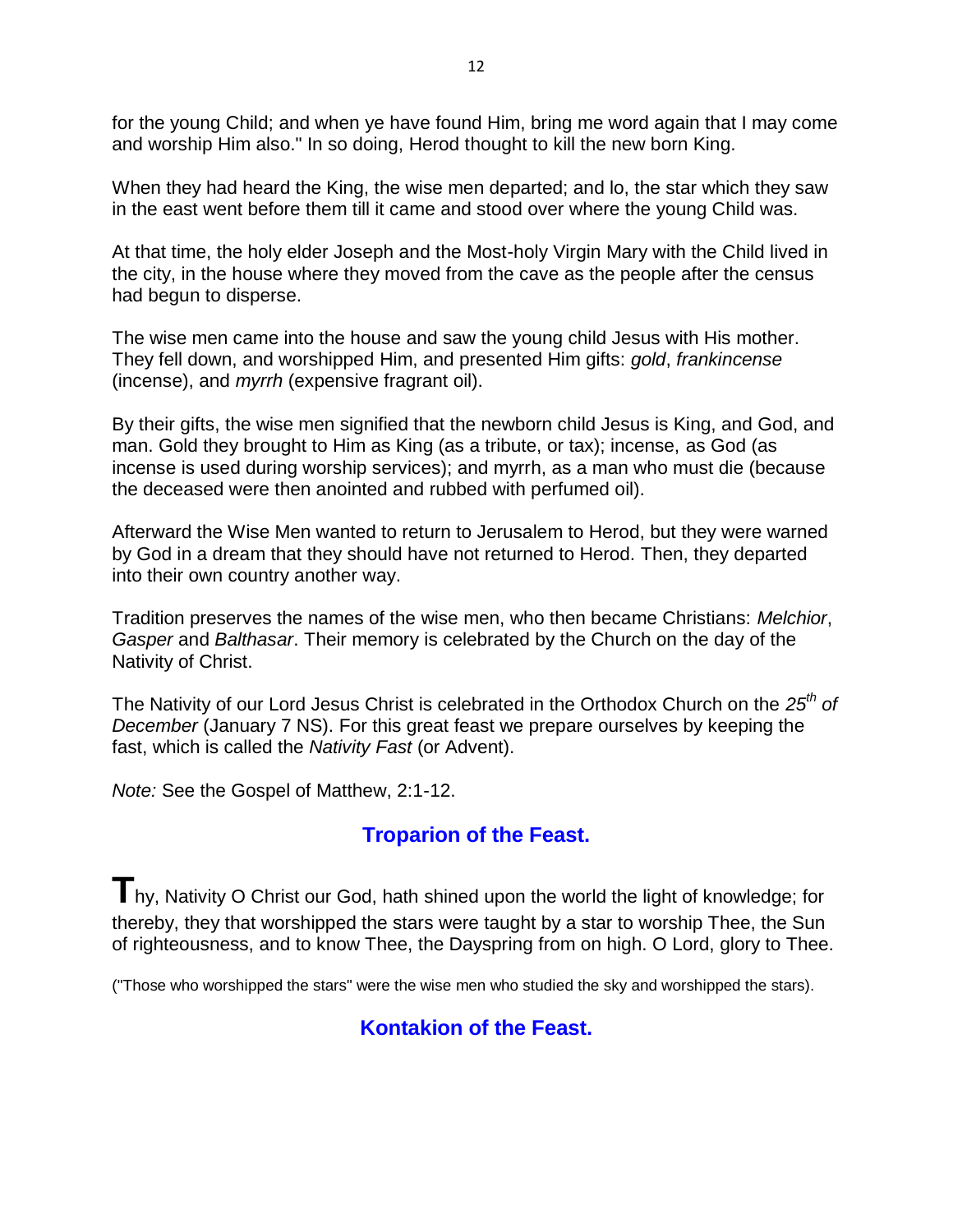**T**oday the Virgin giveth birth to Him Who is transcendent in essence; and the earth offereth a cave to Him Who is unapproachable. Angels with shepherds give glory; with a star the Magi do journey; for our sake a young Child is born, Who is pre-eternal God.

### **8. The Meeting of the Lord.**

According to the Law of Moses, all Hebrew parents must bring their first born son on the fortieth day after birth to the Temple to be consecrated to God. It was the custom to bring a sacrifice in thanksgiving to God. The law was established in remembrance of the exodus of the Hebrews from Egypt — freedom from slavery — when the first-born Hebrews were spared from death.

In fulfilment of this law, the Mother of God with Joseph brought the infant Jesus to the Temple in Jerusalem and brought for the sacrifice two fledgling doves.

At this time in Jerusalem, there lived an old man by the name of Simeon. He was a righteous, pious man, and he awaited the coming of the Messiah. It was foretold to him by the Holy Spirit that he would not have died before he had seen Christ the Lord. Simeon waited for the fulfilment of the promise of God for a long time. According to tradition, he lived about 300 years. Then, one day, by the inspiration of the Holy Spirit, he went to the Temple. When Mary with Joseph brought the infant Jesus, Simeon met the Child, took Him in his arms, and glorifying God said, "Now lettest Thou Thy servant depart in peace, O Master, according to Thy word, for mine eyes have seen Thy salvation, which Thou hast prepared before the face of all peoples, a light of revelation for the Gentiles, and the glory of Thy people Israel."

Simeon called the newborn Lord as "*a light to enlighten the Gentiles*" (that is, all the tribes and nations) and "*the glory of Thy people*," — that is, "*Israel*." There are two Israels: in the Old Testament and in the New Testament. In the Old Testament, it was the chosen Hebrew people or Israelites, and in the New Testament — the whole Orthodox Christian world.

Joseph and the Mother of God marvelled at the words of Simeon. Simeon blessed them; and turning to the Mother of God, he prophesied to Her about the Child: "Behold, this Child is set for the fall and rising again of many in Israel; yea, a sword shall pass through Thy own soul, also." The meaning is that She Herself would endure profound grief over Her Son when He would suffer.

There was, in the Temple, the pious widow *Anna*, a prophetess, an eighty-four year old widow, who served God with fasting and prayers night and day. She recognized the Saviour and, coming in that instant, glorified the Lord and spoke of Him to all of those in Jerusalem who awaited the coming to earth of Christ the Saviour.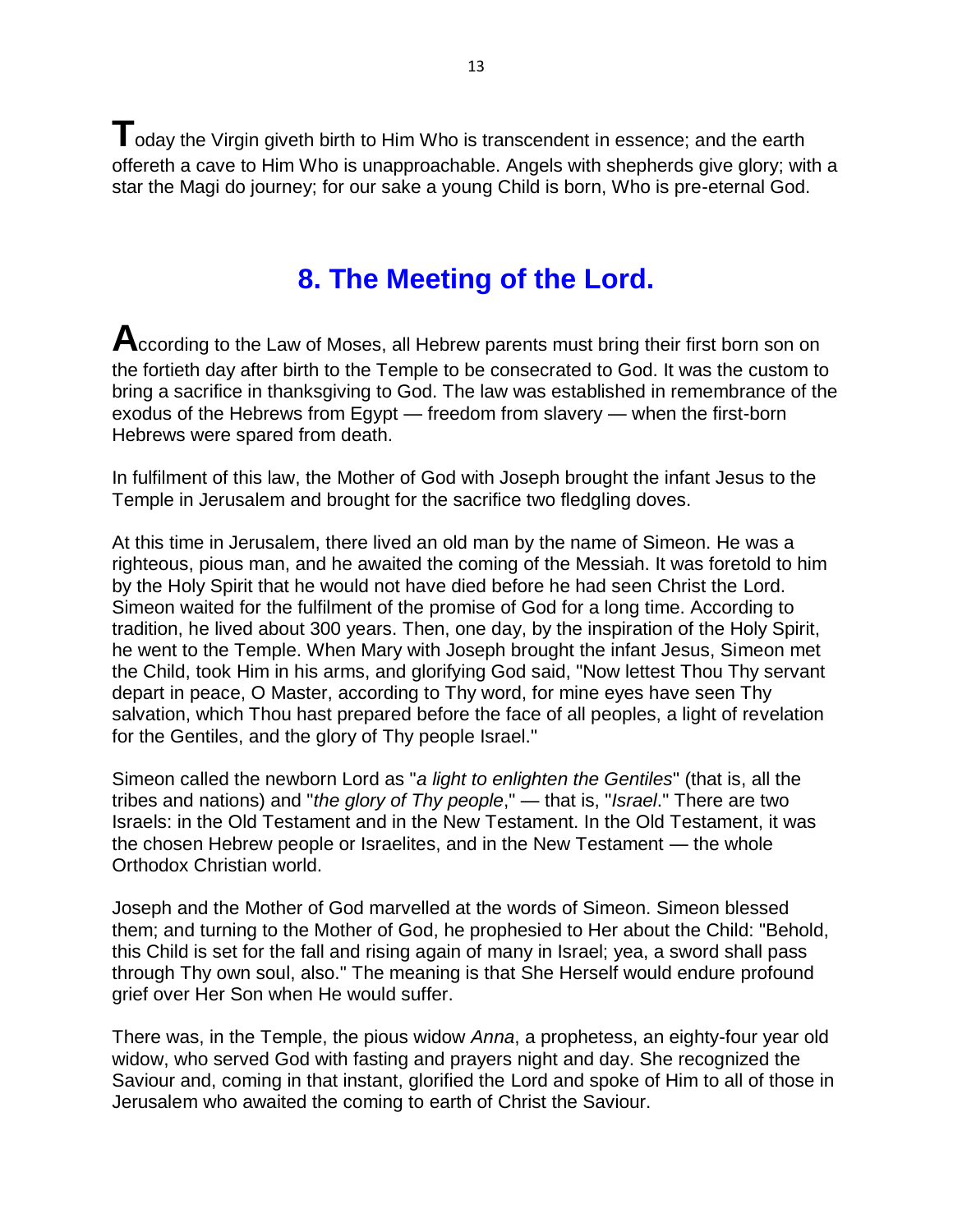When they had performed all things according to the Law of the Lord, the Mother of God with the Child and Joseph returned home.

This event, in which Saints Simeon and Anna *met in the Temple* the infant Christ presented by the Mother of God and Joseph and glorified Him, is called the Feast of the *Meeting of the Lord* and is celebrated in the Holy Orthodox Church as one of the great feast days on the 2<sup>nd</sup> of February (February 15<sup>th</sup> NS).

The righteous Simeon is called the God-receiver, that is, he who received in his hands God the Saviour.

*Note:* See the Gospel of Luke, 2:22-39.

### **Troparion of the Feast.**

**R**ejoice, Thou Who art full of grace, O Virgin Theotokos, for from Thee hath risen the Sun of Righteousness, Christ our God, enlightening those in darkness. Rejoice, thou also, O righteous Elder, as thou receivest in thine arms the Redeemer of our souls, Who also granteth unto us the Resurrection.

### **9. The Flight into Egypt and Return to Nazareth.**

**W**hen all was fulfilled according to the Law concerning Jesus in the Temple in Jerusalem, and the wise men were already on the road to their home, an angel of the Lord appeared to Joseph in a dream and said, "Arise, and take the young Child and His Mother, and flee into Egypt, and lie thou there until I bring thee word, for Herod will seek the young Child to destroy Him."

Joseph immediately arose, saddled his donkey, quickly gathered the necessary things, took the young Child and His Mother, and the same night went into Egypt. According to tradition, James, son of Joseph, accompanied them on this journey.

In the meantime, Herod impatiently awaited the return of the wise men. When the wise men did not return from Bethlehem, he concluded that the wise men, not finding a newborn king, were ashamed to return to Jerusalem. For the time being, Herod was tranquil.

But after forty days the news spread throughout Jerusalem that Mary had presented in the Temple Her newborn Son, and that the aged Simeon had come to the Temple to meet this Child and had prophesied that He was the Christ. Then, Herod realized that the wise men had figured out his evil intent and had purposely avoided returning to him. He was exceedingly angry.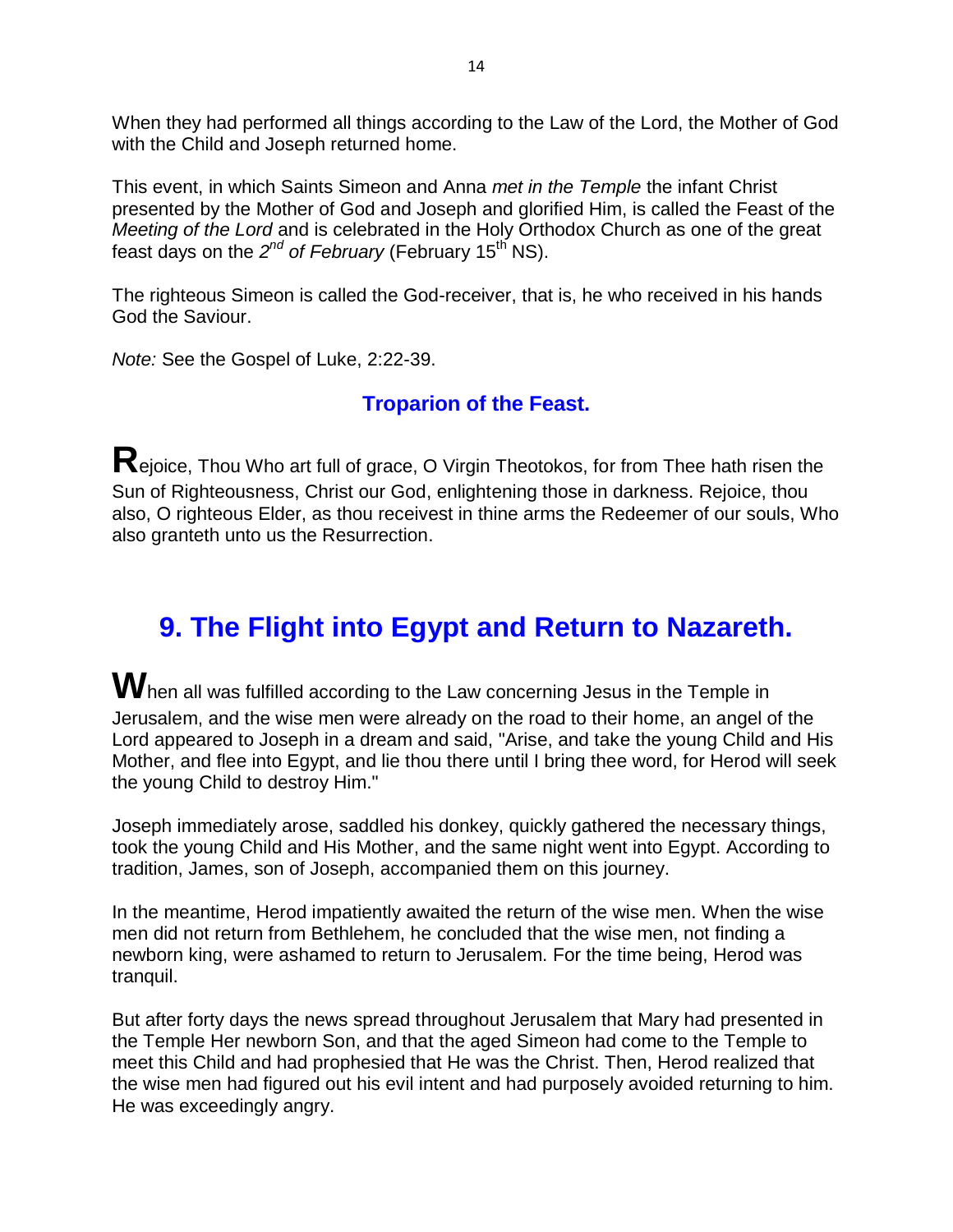Not knowing how to find the Christ Child, King Herod gave the disastrous order to kill all the children that were in Bethlehem and its surroundings from two years old and under. He hoped that among these children would be killed the Christ. Thus he calculated according to the time when he had diligently questioned the wise men. The soldiers sent by Herod killed 14,000 children. Everywhere were heard the howls and screams of the mothers whose crying for their children, innocent children, killed by the order of the brutal King would never have been comforted. They were the first martyrs to spill their blood for Christ.

Soon after this, Herod was punished for his cruelty. He came down with a terrible illness. His body rotted alive and was eaten by worms, and he died in terrible torment.

After the death of Herod, an angel of the Lord appeared to Joseph in Egypt and said, "Arise, and take the young Child and His mother, and go into the land of Israel; for they are dead which sought the young Child's life." Joseph did as he was told and took his family into the land of Israel. But when he heard that Archelaus reigned in Judea in the place of Herod, his father, and that he was just as much cruel, Joseph was afraid to go there. Being warned of God in a dream, Joseph turned aside into the parts of Galilee, into his native city Nazareth. There Joseph dwelt with the child Jesus and His Mother.

The child Jesus grew and became strong in spirit and filled with wisdom; and the grace of God was upon Him. From the earliest years of His childhood, Jesus Christ exhibited unusual intelligence and remarkable sanctity in all His actions.

*Note:* See the Gospels of Matthew, 2:13-23 and Luke, 2:40.

### **10. The Saviour in the Temple as a Youth.**

**J**oseph and the Most-holy Virgin Mary went to Jerusalem, to the Temple of God, to celebrate the Passover every year. When Jesus reached the age of twelve years, they took Him with them.

At the end of the feast, Joseph and Mary went home. The boy Jesus remained in Jerusalem. Joseph and the Mother of God did not notice it, for they thought that He was coming with relatives and friends. After a whole day on the road, toward evening, they started to look for Jesus among their relatives and acquaintances but did not find Him. In great anxiety, they returned to Jerusalem looking for Him. After three days, they found Jesus in the Temple and were amazed. He sat among the scholars, listened to them with attention, questioned them and Himself answered their questions. His unusual intelligence and answers left them wonderstruck.

His All-holy Mother went to Him and said, "My Son! Why have You thus dealt with us? Behold, Thy father and I have sought Thee sorrowing."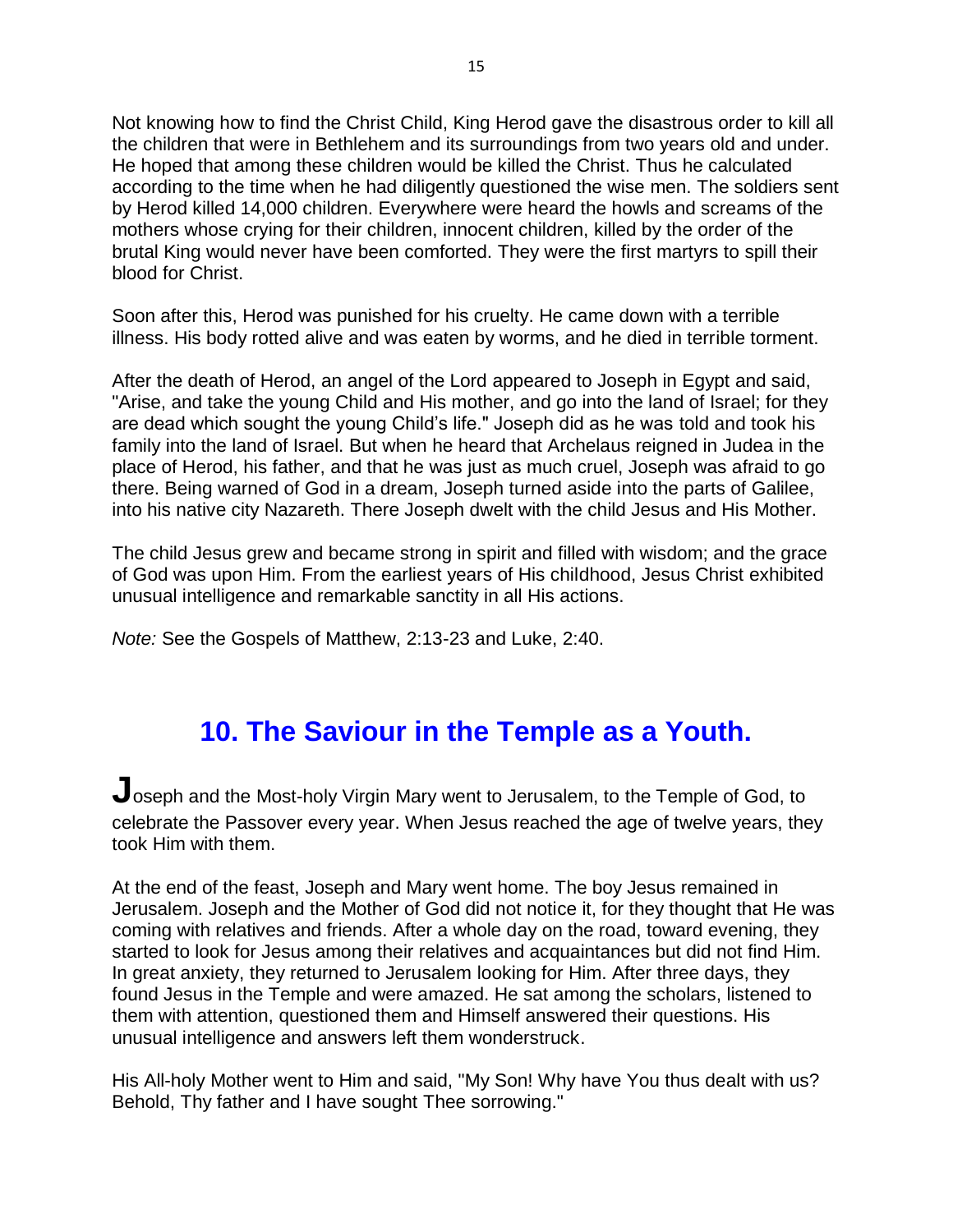He said unto them, "How is it that you sought Me? Did ye not know that I must be about My Father's business?"

By these words the boy Jesus Christ showed that He was supposed to be in the Temple of God and that He was not simply a man but the Son of God, Who came to earth for a great work which God the Father had commissioned Him to do. They did not then understand His words, but the Holy Virgin Mary kept all His sayings in Her heart.

Jesus Christ went with Joseph and His Mother to Nazareth and was subjected to them. He helped Joseph in his trade, learning carpentry, ceaselessly increasing in wisdom and stature and in favour with God and man.

*Note:* See the Gospel of Luke, 2:41-52.

### **11. The Preaching of St John the Baptist.**

John, son of the righteous Zacharias and Elizabeth, lived from his youth in the wilderness and spent there his time in fasting and prayer. His clothing was made of camel's hair, and about loins he wore a leather girdle, and his food was locusts (a wild plant, not insects) and wild honey.

When John reached thirty years of age, the Lord directed him to go to the valley of the Jordan River and proclaim to all the people that the Saviour of the world would soon appear, and that all should prepare to meet Him with repentance and baptism.

John went to the region of the Jordan and started to preach, "*Repent, for the Kingdom of Heaven is at hand*," — that is, the time was drawing near when the long awaited Saviour would appear, Who would summon everyone to His kingdom.

For a long time God had not sent a prophet to the Hebrew people. From the time of the last prophet, Malachi, there had passed four hundred years. Therefore, when they heard of the appearance of the Prophet John and about his marvellous life and teaching, people came from all directions to hear him. Whoever believed his words and repented of their sins, John *baptized* in the river Jordan, that is, he immersed each one in the water while placing his hands on the head of the baptized. Therefore, John the Forerunner was called the *Baptist*. In the process, John required of everyone that the repentance be sincere and the correction in oneself be accompanied by good works.

The baptism of John meant that as the body is washed and cleansed by water, thus, the soul of a person who repents and believes in the Saviour is cleansed by Christ of all his sins when he is baptized into the Church.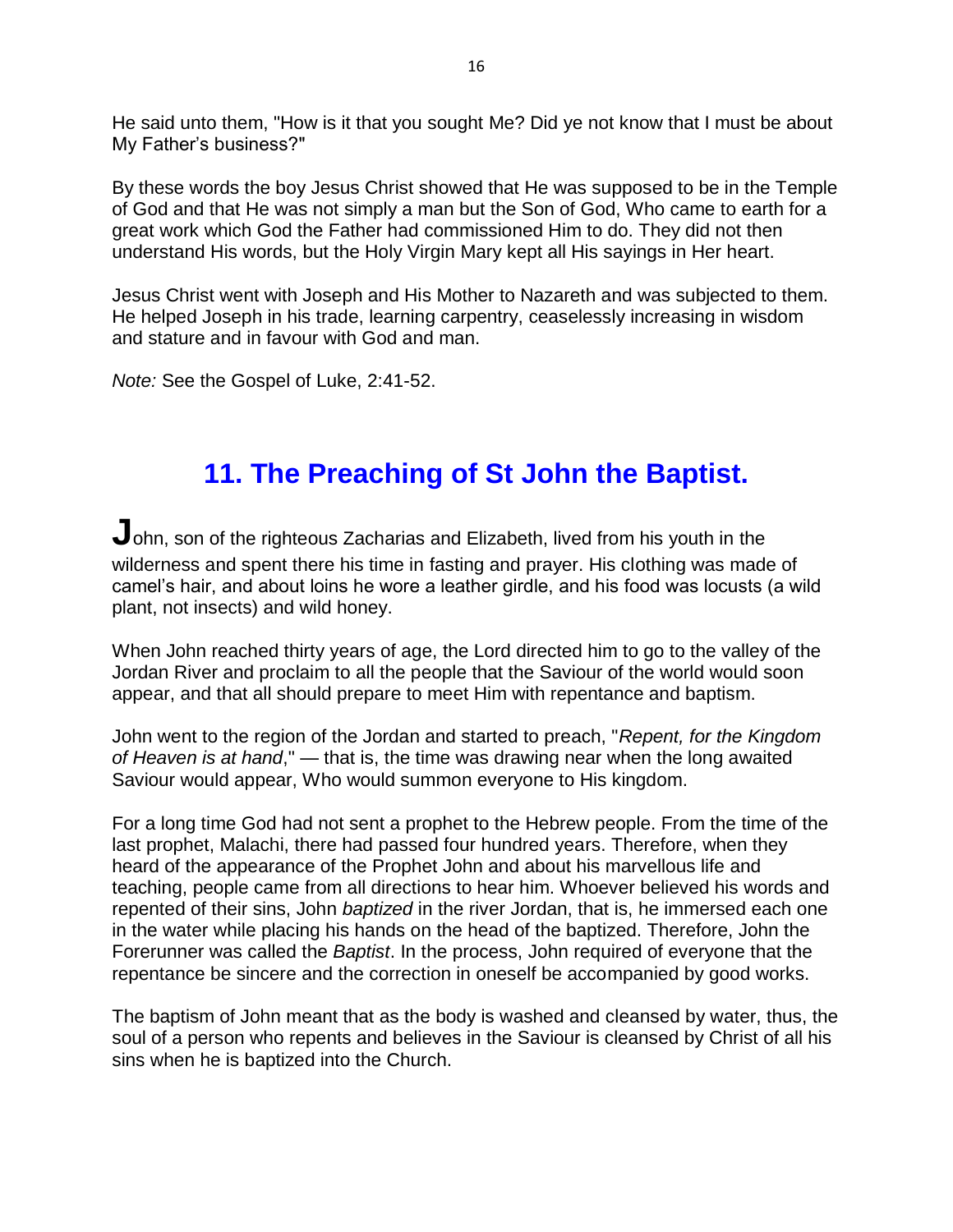Among those who came to John were some people who considered themselves righteous, did not wish to repent, and, indeed, were vicious and evil as, for example, were the Pharisees and Sadducees — leaders of the Hebrew people. The *Pharisees* were proud of their descent from Abraham, praised themselves for fulfilling the Law, and considered themselves worthy to enter the Kingdom of Christ the Messiah. The *Sadducees* did not believe in the resurrection of the dead and in the future life. To these people John said, "Who warned you to flee from the wrath to come?" — that is, who told you that you by your own power could escape the anger of God and eternal punishment in the future life? "Bring forth fruits worthy for repentance. And think not to say within yourselves: we have Abraham as our father; for I say unto you, that God is able of these stones to raise up children unto Abraham. Remember, every tree which bringeth not forth good fruit is hewn down and cast into the fire."

Hearing these words, the people asked him, "What shall we do then?"

John answered, "He that has two coats, let him impart to him that has none; and he that has food, let him do likewise," — that is, first of all, do good.

Then, publicans, or tax collectors, came and asked, "Master, what shall we do?" The publicans collected taxes for the Romans. The Jews hated the power of the Romans. Besides that, several of the publicans collected more than was proper and oppressed the people. The Jews despised all the publicans and considered them unworthy to enter the approaching Kingdom of Christ. John said to them, "Exact no more than that, which is appointed you."

The soldiers also asked of him, "What shall we do?" It often happened that the soldiers, dissatisfied with their wages, took property that belonged to other people, treated poor people badly, and accused other people for their own profit. John said to them, "Do violence to no man, neither accuse any falsely; and be content with your wages."

Many then wondered if John was Christ the Saviour, but John explained that he was not the Christ. "*I baptize you with water*," he said, "*but after me One mightier than I is coming*," — that is, soon after me will come He for whom you wait — Christ, "*the latchet of Whose shoes I am not worthy to unloose*;" — that is, I am unworthy to even be His servant to take off His shoes for Him. "*He shall baptize you with the Holy Spirit and with fire*;" — that is, the baptism which He will give will burn up your sins like fire and give you the gifts of the Holy Spirit.

The holy Prophet John preached to many others, teaching the people who came to him.

*Note:* See the Gospels of Matthew 3:1-12; Mark 1:1-18; Luke 3:1-18; John 1:15-28.

### **12. The Baptism of the Lord Jesus Christ.**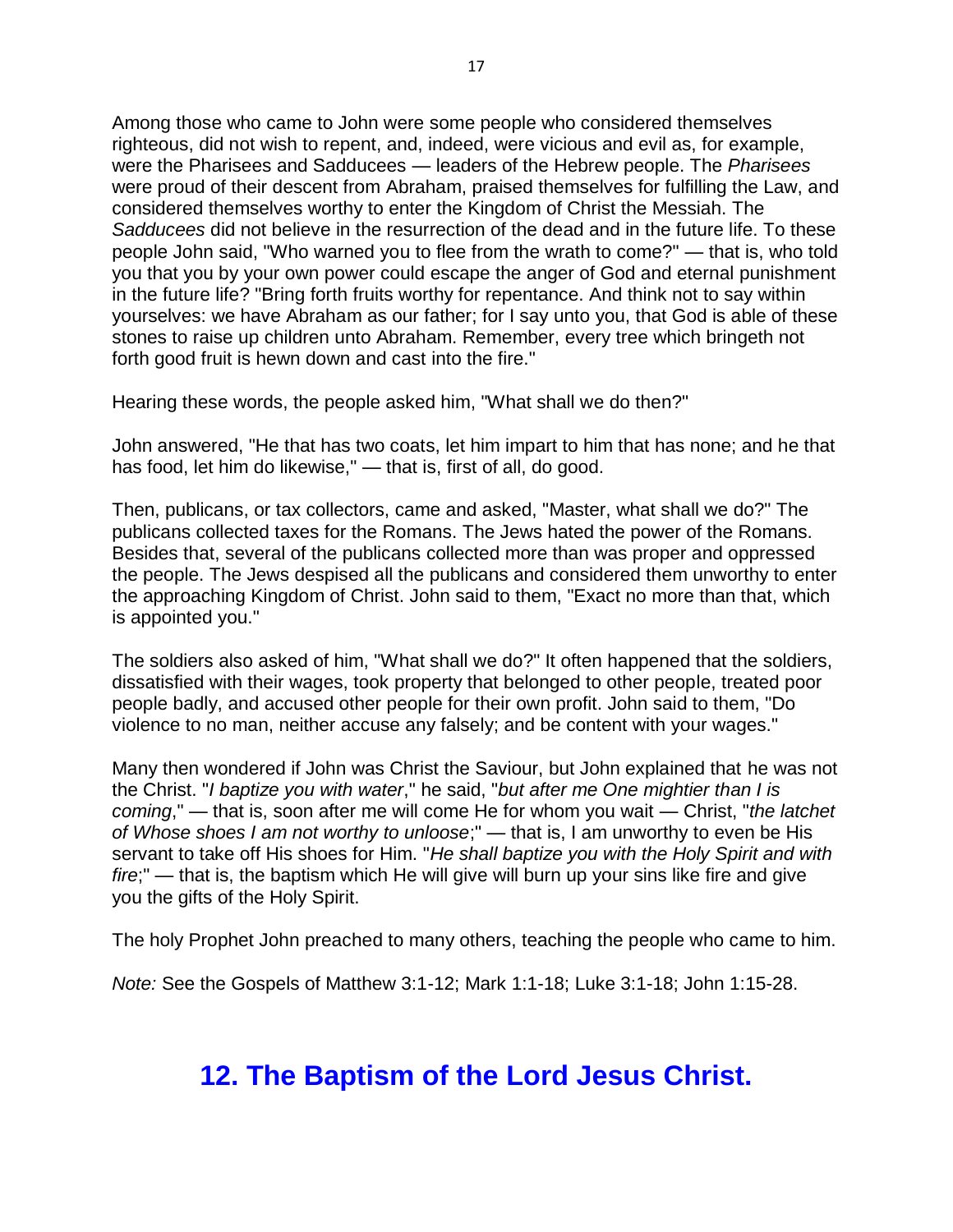**D**uring the time that John the Forerunner preached on the banks of the Jordan River and baptized people, Jesus Christ reached thirty years of age. He also went from Nazareth to the Jordan River to John to receive baptism from him.

John did not consider himself worthy to baptize Jesus Christ and began to shrink back from Him saying, "I have need to be baptized of Thee, and comest Thou to me?"

But Jesus answering said to Him, "Suffer it to be so now," — that is, do not hold back from me now, "for thus it becometh us to fulfil all righteousness," — to fulfil everything in the Law of God and to set an example for people. Then, John obeyed and baptized Jesus Christ.

Upon completion of the baptism, when Jesus Christ came out of the water, suddenly the heavens were opened over Him; and John saw the Spirit of God descending like a dove and lighting upon Him and heard the voice of God the Father from Heaven saying, "*This is My beloved Son, in Whom I am well pleased*."

Then, John was finally convinced that Jesus was the expected Messiah, Son of God, Saviour of the world.

The Baptism of our Lord Jesus Christ is celebrated in the Holy Orthodox Church as one of the great feasts on *January 6th* (January 19 NS). The celebration of the Baptism of the Lord is also called *Theophany* or the Manifestation of God because at the time of baptism God revealed Himself to people as the Holy Trinity in this way: *God the Father* spoke from Heaven, the incarnate *Son of God* was baptized, and the *Holy Spirit* descended in as a dove. Also, at the time of baptism for the first time, people could see that in the person of Jesus Christ there appeared not only man but also *God*.

The day before the feast is an established fast day. The same strict fast is observed and the same types of services are celebrated as on the Eve of Christ's Nativity (Christmas). Because the Saviour by His own baptism sanctified the water, on this feast there is a blessing of water. On the day before, water is blessed in church and on the feast itself — under the open sky, in rivers, lakes, pools and wells. This Blessing of the Waters is often called "*The Procession to the Jordan*."

*Note:* See the Gospels of Matthew, 3:13-17; Mark, 1:9-11; Luke 3:21-22; John 1:32-34.

### **Troparion of the Feast.**

**W**hen Thou wast baptized in the Jordan, O Lord, the worship of the Trinity was made manifest; for the voice of the Father bare witness to Thee, calling Thee His beloved Son. And the Spirit in the form of a dove confirmed the certainty of the word. O Christ our God Who hast appeared and hast enlightened the world, glory be to Thee!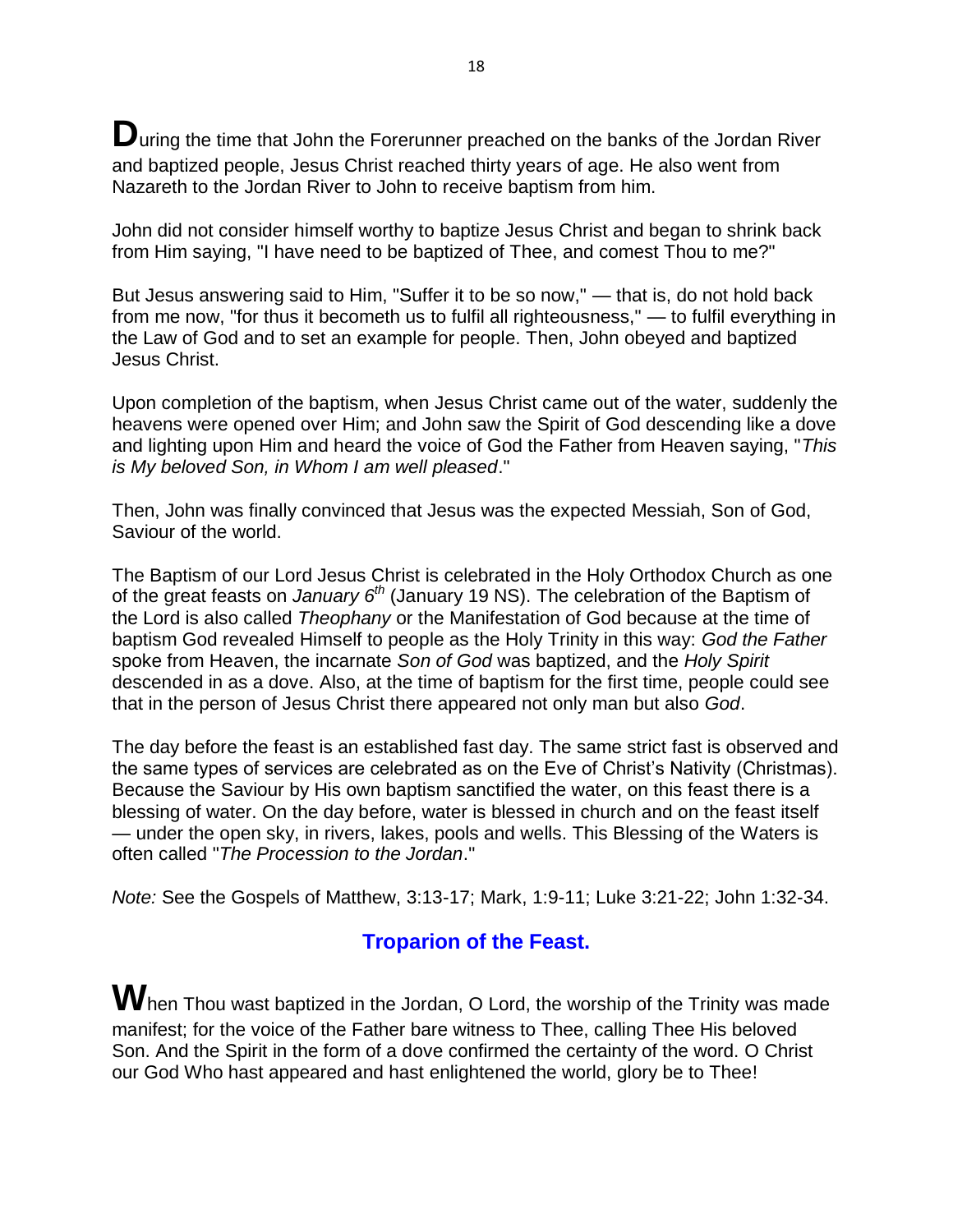### **13. The Lord Jesus Christ in the Wilderness.**

**A**fter His baptism, the Lord Jesus Christ went into the wilderness in order to prepare in solitude by fasting and prayer for the accomplishing of His great work for which He had come to earth. For forty days and forty nights, He was in the wilderness with the beasts, not eating any food.

Then, the Devil came to Christ and tried to seduce Him into sin with cunning questions and delusions as he does to every man.

The Devil said to Jesus Christ, as if to say, in vain do You torment Yourself with hunger, "If Thou be the Son of God, command that these stones be made bread."

The Saviour said to him in answer, "*It is written (in the Bible)*, *man shall not live by bread alone, but by every word that proceedeth out of the mouth of God*" (Deut. 8:3).

Then, the Devil led Jesus Christ to Jerusalem, set Him on a pinnacle of the Temple and said, "If You are the Son of God, cast Yourself down (for You there is no danger), because in the Scripture it is written: "*He shall give His angels charge over Thee, and on their hands shall they bear Thee up, lest at any time Thou dash Thy foot against a stone*" (Ps. 90:11,12).

But Jesus said to him, *It is written again, Thou shalt not tempt the Lord thy God*, that is, where it is not necessary, do not demand and do not expect miracles (Deut. 6:16).

After that, the Devil took Him upon a high mountain and there in the twinkling of an eye, showed Him all the kingdoms of the world and the glory of them, and said, "All these things I will give Thee, because power over them has been handed over to me, and I can give it to whomever I will. All these things I will give Thee, if Thou will fall down and worship me."

Jesus Christ said to him, "*Get thee hence, Satan, for it is written, Thou shalt worship the Lord thy God, and Him only shalt thou serve*" (Deut. 6:13).

Then, the Devil in disgrace left Jesus Christ for the time being, and immediately angels came and ministered unto Him.

Thus, the Saviour conquered temptation from the Devil and demonstrated in so doing that He came to free people from the power of the Devil without any concessions to evil.

Following the example of the fast of Christ, the Holy Orthodox Church establishes a forty day fast, which is called *Great Lent* and begins seven weeks before Pascha (Easter) — the bright Resurrection of Christ — and also establishes other fasts. The fast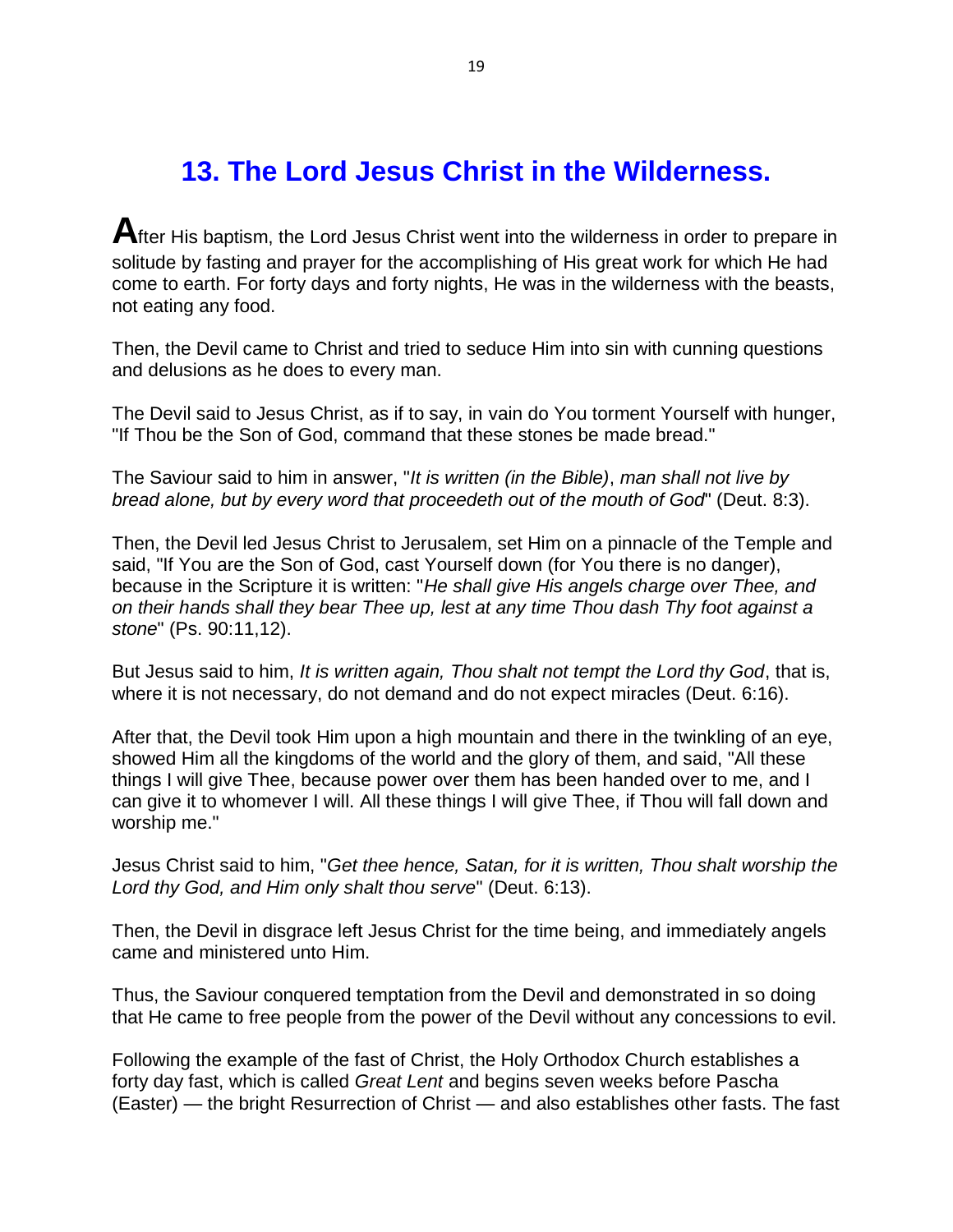enables a person to cleanse himself of evil, of sinful inclinations, to help him fix his thoughts on God and to be closer to Him.

*Note:* See the Gospels of Matthew 4:1-11; Mark 1:12-13; Luke 4:1-13.

# **14. The Lord Jesus Christ Appears to the People. His First Disciples.**

**R**eturning form the wilderness, Jesus Christ again went to the shore of the Jordan where John was baptizing. Seeing Jesus, John said to the people, "Behold the Lamb of God that taketh upon Himself the sins of the world;" — that is, Jesus Christ, the Lamb of the God, Who for as many as a thousand years had been prefigured in sacrificial offerings. Like the innocent lambs and calves slaughter for burnt offerings, He meekly takes upon Himself suffering and death and sheds His blood for the sins of the whole world in order to save people from eternal death.

And John witnessed saying, "I saw the Spirit descending from Heaven as a dove, and He abode upon Him. And I saw and bore record that this is the Son of God."

Again the next day, John looking upon Jesus as He walked said to two of his disciples standing by him, "Behold the Lamb of God!"

The two disciples heard John spoke, and they followed Jesus. One of them was *Andrew*, who, because he was the first to follow Christ, was called the "*First-called*." The other one was *John the Theologian*. Then, Andrew brought to Jesus Christ his brother Simon. The Saviour perceiving the strong faith in him said, "Thou art Simon the son of Joan; thou shalt be called Cephas (*Peter*);" which is, by interpretation, a stone. The following day the Saviour called *Philip*, and Philip brought to Him *Nathaniel*.

After this, Jesus Christ went to the cities and towns of the Hebrew land to preach to the people the *Gospel*, the joyful news that He was promised Messiah, came to the earth to save people from the power of the Devil, sins, and eternal death, and to give people *eternal salvation* — *the Kingdom of God*.

Jesus Christ often set forth the teaching about the Kingdom of God in *parables*, that is, in images, comparisons, or examples from the daily life in order to more graphically and more fully set for His teaching. Both the visible and invisible were created by God. There exists a marvellous unity and affinity between the two worlds. Therefore, the visible world speaks to us about the law of the invisible, heavenly world. *Our entire earthy life* with all life of the invisible world is a *great parable of God about the laws of the future life* in the Kingdom of Heaven.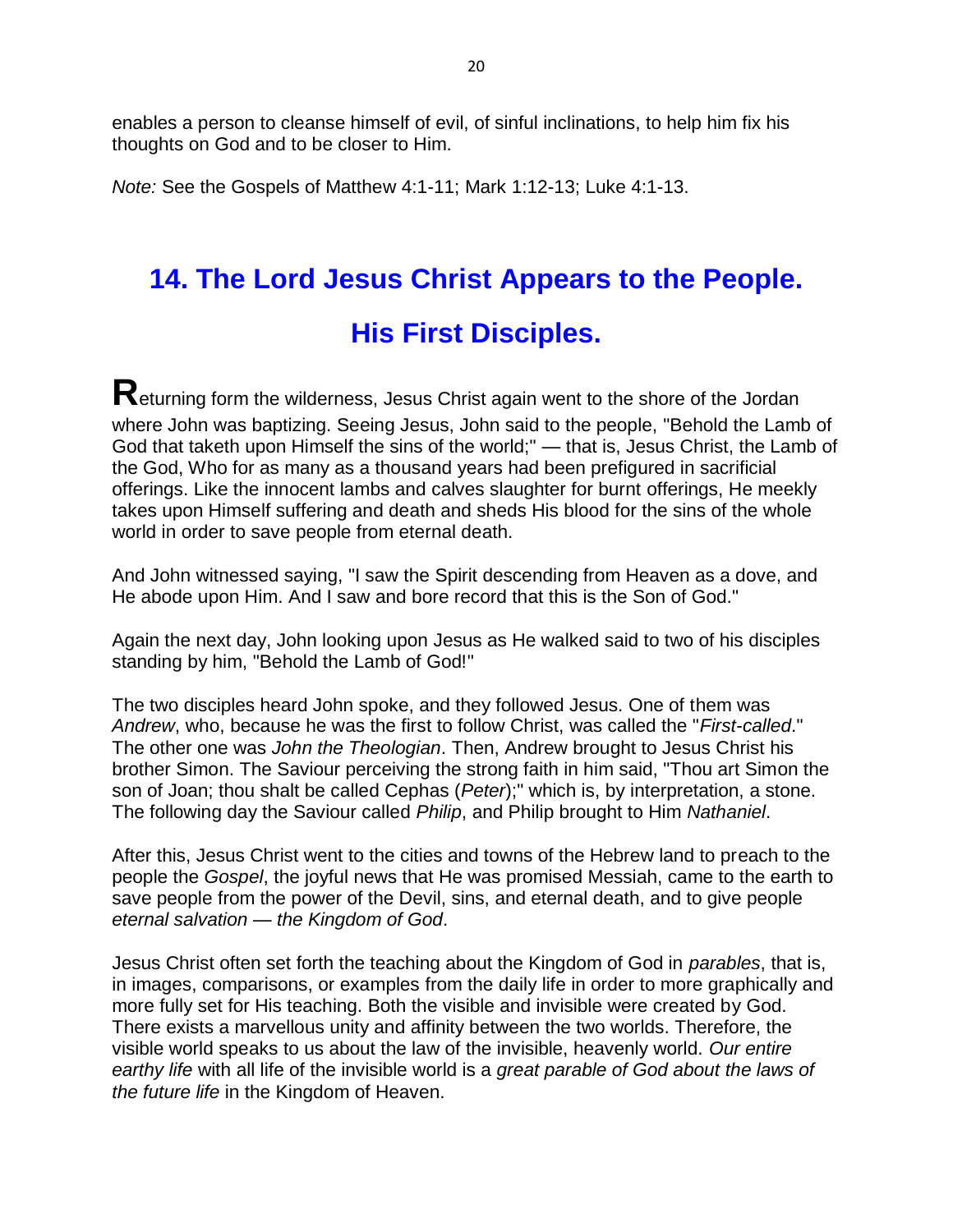In order to convince people that He is the promised Messiah and Son of God, Jesus Christ performed many *miracles*, that is, unusual deeds which a person with an ordinary power could not do and which could be accomplished only by the special power of God. Many of the Jews believed in Jesus Christ, and multitudes followed after Him listening to His divine teaching. others, especially rulers of Hebrew people, Pharisees, Sadducees, elders, and priests wishing to exercise power and to rule people, having evil hearts did not wish to accept His teaching of truth and to believe that He is the Saviour; and they become the enemies of Christ.

*Notes:* See the Gospel of John 1:29-51; Luke 4:14-15, 32-37; Mathew 4:17, 5:23-25, 21:45-46, 26:3-4.

### **15. The First Miracle of Jesus Christ.**

**S**oon after the first disciples were called by the Saviour, in the city of Cana, not far from Nazareth, there was a wedding. To this wedding were invited Jesus Christ with His Most-pure Mother and the disciples. When it came time for the wedding banquet, there was insufficient wine. The Mother of God noticed it and said to Jesus Christ, "They have no wine."

But Jesus answered, "My hour is not yet come."

From this answer, the Holy Virgin understood that the time had not yet come for Him to reveal His divine power, but She knew of the love of Her Son for the people and was sure that He certainly would help the needy; and, therefore, She said to the servants, "Whatsoever He saith unto you, do it."

In the house, there were six large waterpots of stone for purification of water, after the manner of the Jews. Jesus Christ ordered to fill the waterpots with water. When they were filled to the brim, He said to the servants, "Draw out now and bear to the governor of the feast."

The servants drew and bare it to the governor. The ruler of the feast tried it and saw it was the very best wine. Then, he called the bridegroom and said, "Every man at the beginning doth set forth good wine, then that which is worse, but thou hast kept the good wine until now." The governor said this because he did not know from whence the wine came. Only the servants, who drew the water, knew.

Thus the Saviour began His miracles and revealed His glory, and His disciples believed in Him.

*The first miracle of Jesus Christ was accomplished on the request of His Mother*. From this, we can see that *Her prayers for us have great power*.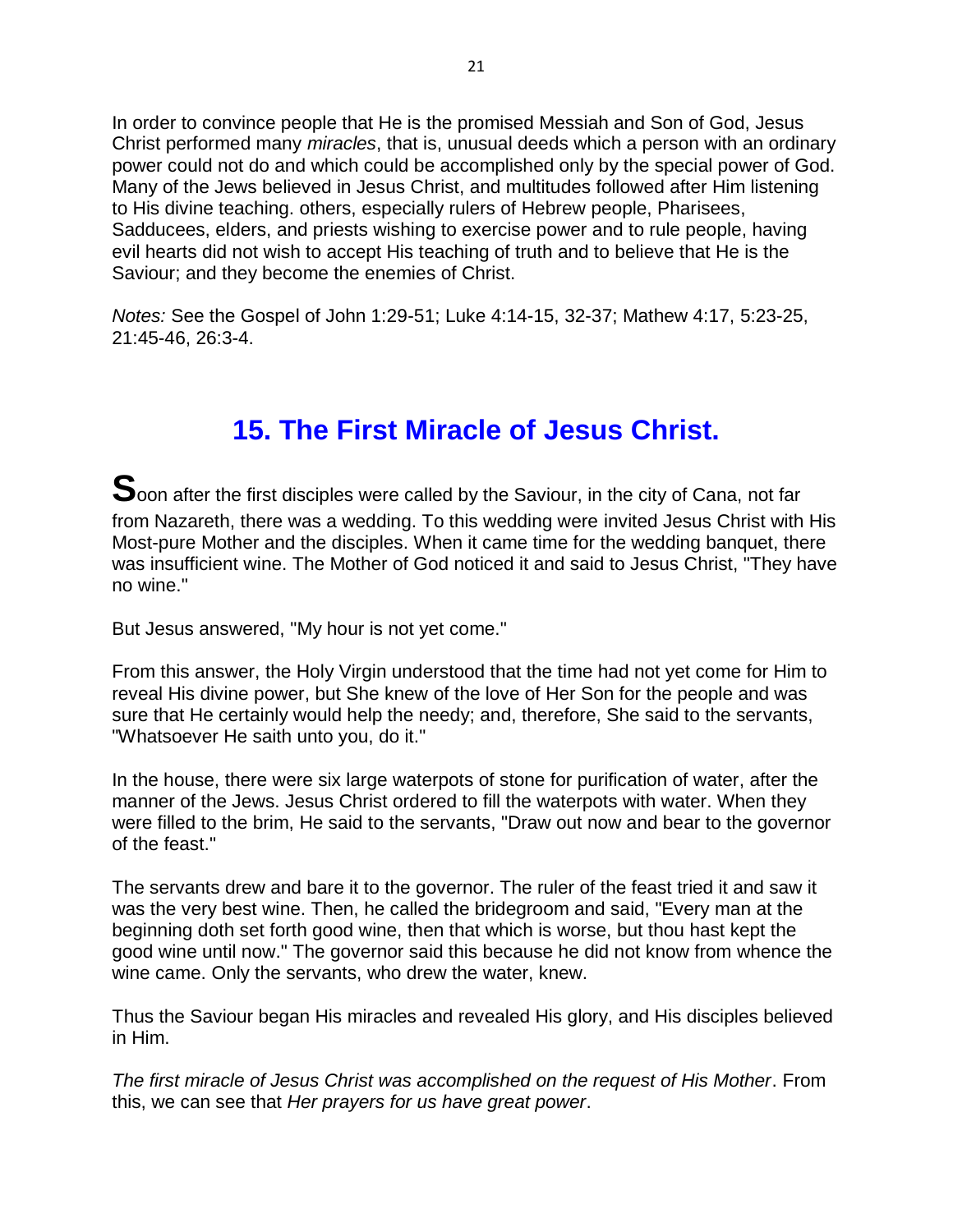*Note:* See the Gospel of John, 2:1-12.

### **16. The Merchants are Banished from the Temple.**

**T**he Jews' Passover was at hand. Jesus Christ went up to Jerusalem. Upon entering the Temple, He found great disorder. There they sold sheep, bullocks and doves; money changers were sitting at their tables. The lowing of the cattle, the bleating of the sheep, the talking of the people, the quarrels about the prices, the jingle of the coins all this gave the Temple the semblance of a bazaar rather than the house of God.

Jesus Christ made a whip of small ropes and drove all the traders with their cattle out of the Temple. He overthrew the tables of the money changers and poured out their money. He said to them that sold doves, "Take these things away; make not My Father's house a house of merchandise." No one dared to disobey Jesus.

Having seen this, the chief Jews of the Temple came in a fury. They approached the Saviour and said, "What sign showest Thou unto us, seeing that Thou doest these things?"

Jesus Christ answered them, "Destroy this temple, and in three days I will raise it up." But He spoke of the temple of His body and by these words predicted that when they killed Him, He would rise in three days.

When, therefore, He was raised from the dead, His disciples remembered that He had said this unto them, and they believed the word of Jesus.

During Jesus Christ's stay in Jerusalem during the feast of Passover, many people, seeing the miracles which He performed, believed in Him.

*Note:* See the Gospel of John, 2:13-25.

### **17. The Conversation with Nicodemus.**

**A**mong the people struck by the miracles of Jesus Christ and believing in Him, was a Pharisee *Nicodemus*, one of the rulers of the Jews. He came to Jesus by night unknown to all, so that the other Pharisees and rulers of the Jews, who disliked Jesus Christ, would not find out about this.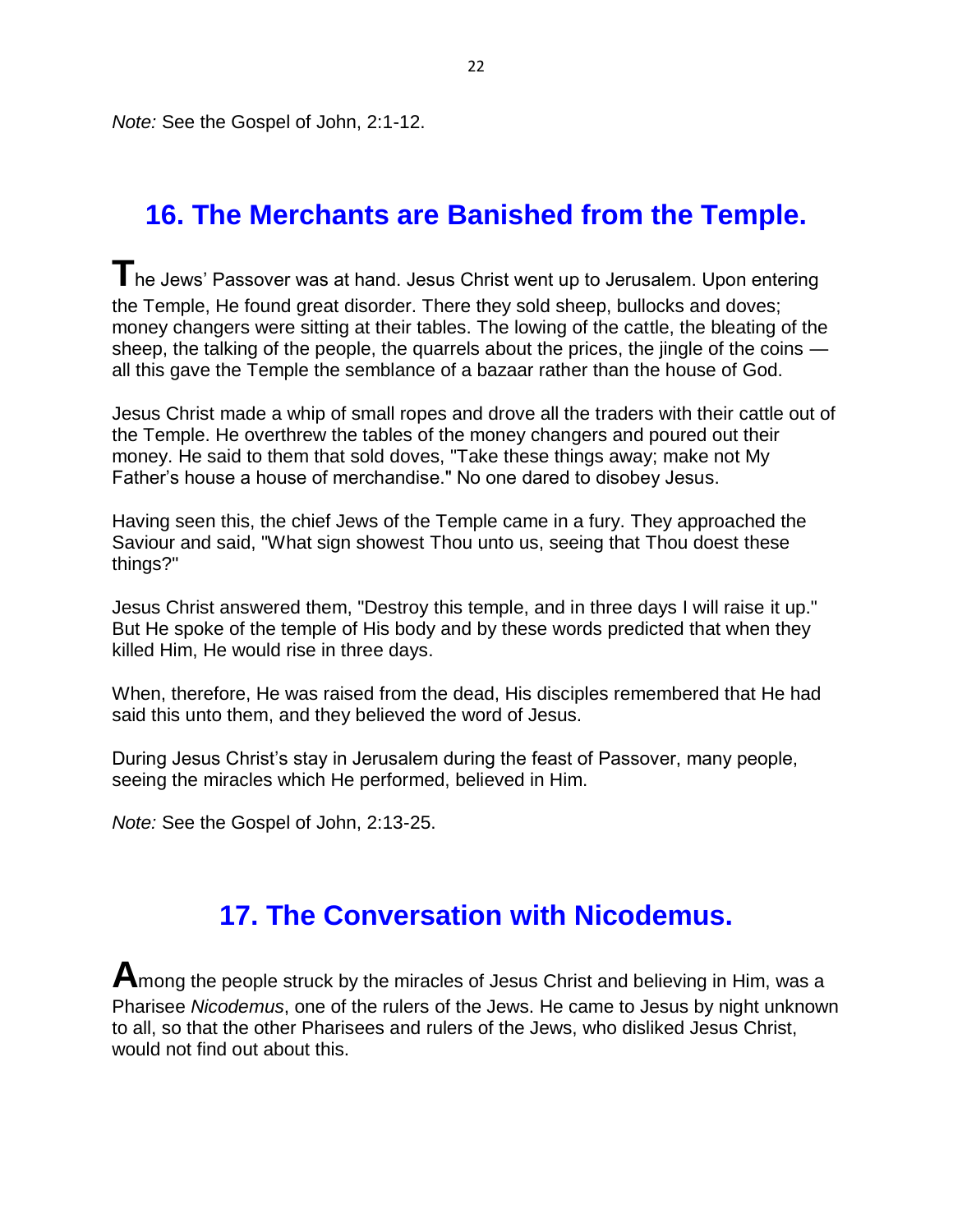Nicodemus wanted to find out if Jesus Christ really was the expected Saviour of the world, and whom He would bring into His Kingdom, that is, what a man must do to enter His Kingdom. He said to the Saviour, "Rabbi, we know that Thou art a teacher come from God, for no man can do these miracles that Thou doest, except God be with Him."

The Saviour speaking with Nicodemus said, "Verily, I say unto Thee, except a man be born again, he cannot see the Kingdom of God." Nicodemus was very astonished to think a man could be born again. But the Saviour spoke to him not about the usual physical birth but about *spiritual* birth, that is, that a man must be completely changed in soul, perfectly *good and merciful*, and that such a change in a man may be accomplished only by the power of God.

The Saviour said to Nicodemus, "Verily, verily I say unto thee, except a man be born of water (by Baptism) and of the Spirit (Who descends upon a man during Baptism), he cannot enter into the Kingdom of God." The Lord explained to Nicodemus that man born only of earthly parents remains sinful, meaning, and unworthy of the Kingdom of Heaven. Having been born of the Holy Spirit, a man becomes cleansed from sin, holy. How this change in the soul of a man is accomplished  $\frac{3}{4}$  this is work of God and is not understood by people.

Therefore, the Saviour said to Nicodemus that He came to earth to suffer and to die for people, not to a royal throne does He come but to a cross. As Moses raised a serpent in the wilderness (that is, suspended on a pole a bronze serpent to save from death the Jews who had been bitten by venomous snakes); thus, the Son of Man must be suspended (that is, thus, Christ, the Son of Man, must be hung on a wooden cross), so that all who believe in Him shall not perish but have everlasting life. God so loved the world that He gave His Only-begotten Son (through suffering and death) for the salvation of people and sent Him into the world not to judge people but to save them.

Nicodemus from this time became a secret disciple of Jesus Christ.

*Note:* See the Gospel of John 3:1-21.

### **18. The Conversation with the Woman of Samaria.**

**R**eturning from Judea into Galilee, Jesus Christ with His disciples went through Samaria, past a city called *Sychar* (in ancient times called Shechem). Before the city, on the southern side, there was a well, dug, according to tradition by the patriarch Jacob.

Jesus Christ, wearied with His journey, sat on the well to rest. It was about noontime, and His disciples went into the city to buy food.

At that time, there came to the well a woman of Samaria to draw water.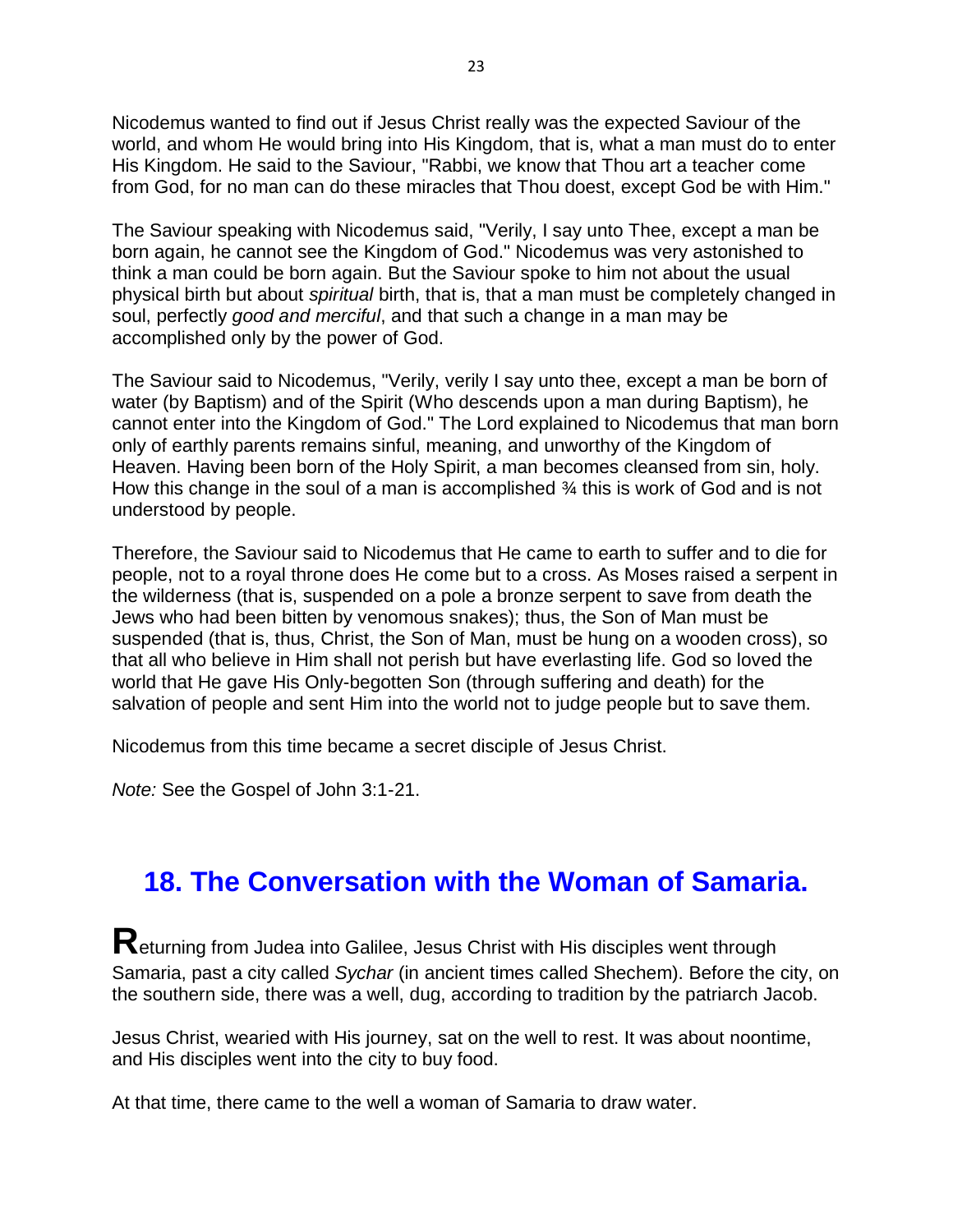Jesus Christ said to her, "Give me water to drink!"

The words of the Saviour greatly surprised the Samaritan woman. She said, "How is it that Thou, being a Jew, askest drink of me, who am a woman of Samaria? For the Jews have no dealings with the Samaritans."

Jesus said to her, "If thou knewest the gift of God, (that is, the great mercy of God which He has sent to you in this meeting), and Who it is that saith to thee, 'Give me water to drink,' thou wouldest have asked of Him, and He would have given thee living water."

The Saviour called His divine teaching the living water. As water saves the man dying of thirst, thus His divine teaching saves man from eternal death and leads him to blessed eternal life. But the Samaritan woman thought that He spoke about ordinary well water, which by them was called "living" water.

The woman with astonishment asked Him, "Sir, Thou hast nothing to draw with and the well is deep. From whence then hast Thou that living water? Art Thou greater than our father Jacob, who gave us the well and drank thereof himself and his children and his cattle?"

Jesus Christ said to her in answer, "Whosoever drinketh of this water shall thirst again; but whosoever drinketh of the water that I shall give him shall never thirst; but the water that I shall give him shall be in him a well of water springing up into everlasting life."

But the Samaritan woman did not understand these words of the Saviour and said, "Sir, give me this water, that I thirst not, neither come here to draw."

Jesus Christ, wishing the Samaritan woman to understand what He had said to her, first told her to call her husband. He said, "Go, call thy husband and come here."

The woman said, "I have no husband."

Then, Jesus Christ said to her, "Thou hast well said, 'I have no husband,' for thou hast had five husbands; and he whom thou now hast is not thy husband. In that Thou saidst the truth."

The Samaritan woman, struck by the omniscience of the Saviour, Who revealed everything about her sinful life, now understood that it was not an ordinary man speaking. She immediately asked Him to resolve the ancient question between the Samaritans and the Jews: which faith was more correct and which service was more pleasing to God. Sir, I perceive that Thou art a prophet. Our fathers worshipped in this mountain (by this she meant Mount Gerizim upon which were visible the ruins of the demolished Samaritan Temple); and ye say, that in Jerusalem is the place where men ought to worship."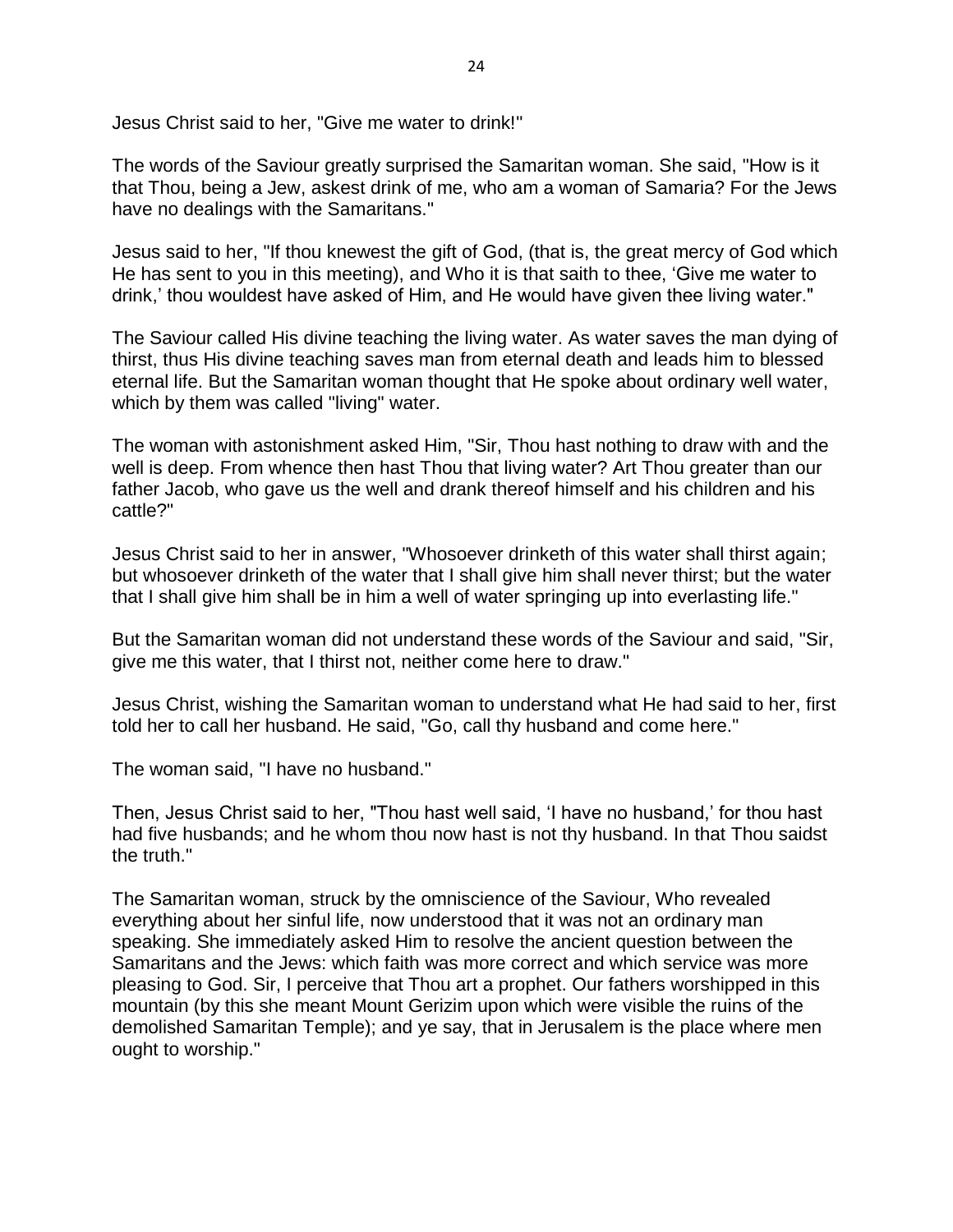Jesus Christ said to her, "*Woman, believe Me, the hour cometh, when ye shall neither in this mountain, nor yet at Jerusalem, worship the Father. Ye worship ye know not what: we know what we worship; for salvation is of the Jews*." Until that time only the Jews had the true faith, their services alone were done correctly and pleasing to God. "*But the hour cometh, and now is when the true worshippers shall worship the Father in spirit and in truth: for the Father seeketh such to worship Him. God is a Spirit (unseen, bodiless): and they that worship Him must worship Him in spirit and in truth*;" — that is, the true and God-pleasing service occurs when people worship the Heavenly Father not only with their bodies and not only by outward signs and words but with all their being with all their soul — when they truly believe in God, love and honour Him, and by their good works and mercy to others fulfil the will of God.

Having heard this new teaching, the Samaritan woman said to Jesus Christ, "I know that the *Messiah* cometh, Who is called *Christ*; when He is come, He will tell us all things."

Then, Jesus Christ said to her, "The Messiah — *I am the One, Who is speaking to you*."

Upon this scene came His disciples and marvelled that He talked with the Samaritan woman. Yet no man asked the Saviour about what He had spoken with her.

The woman then left her waterpot and hurried into the city. There she started to tell the people, "Come, see a Man, Who told me all things that I ever did. Is not this the Christ?" Then, they went out of the city and came to the well where Christ was.

Meanwhile, the disciples besought him saying, "Rabbi, eat." But the Saviour said to them, "I have food to eat of which you do not know." So the disciples said to one another, "Has anyone brought Him food?" Jesus said to them, "My food is to do the will of Him who sent Me and to accomplish His work. Do you not say, 'There are yet four months, then comes the harvest'? I tell you, lift up your eyes and see how the fields (and the Lord showed them Samaritans — inhabitants of the city who at that time came to Him) are already white for harvest (how these people want to see the Saviour Christ, how they were inclined to listen to Him and receive Him). He who reaps receives wages, and gathers fruit for eternal life, so that sower and reaper may rejoice together. For here the saying holds true, 'One sows and another reaps.' I sent you to reap that for which you did not labour; others have laboured, and you have entered into their labour."

The Samaritans who came from the city, of whom many believed in Him because of the words of the woman, asked the Saviour to remain with them. He went to them, and stayed there for two days, and taught them.

After this, more Samaritans believed in Him. They said to the woman, "It is no longer because of your words that we believe, for we have heard for ourselves, and we know that *He is truly the Saviour of the world, the Christ*."

By tradition, it is known that the Samaritan woman who spoke with Christ at Jacob's well, spent the remainder of her life preaching the Gospel of Christ. For preaching faith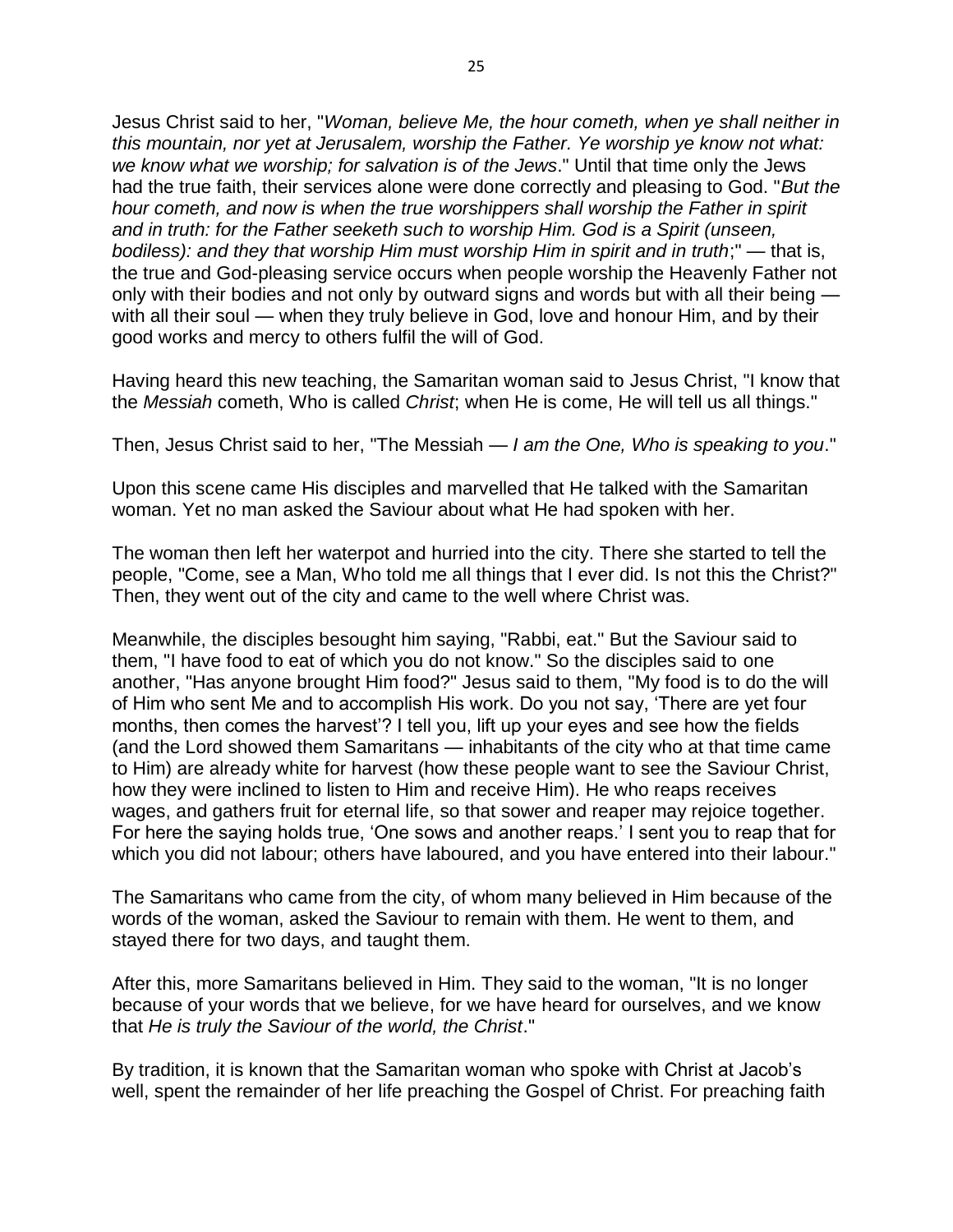in Christ, she suffered in the year 66 (she was thrown by tormentors into a well). The Holy Church celebrates her memory on *March 20th* (April 2 NS). Her name is the *holy Martyr Photina* (Svetlana in Russian).

*Note:* See the Gospel of John, 4:1-42.

#### **Jesus Heals a Nobleman's Son.**

When Jesus Christ came to Galilee, the Galileans welcomed Him with faith having seen the miracles that He had done in Jerusalem at Passover. Jesus Christ came again into Cana in Galilee, where He had changed the water into wine. There came to Him a nobleman from Capernaum, who served at the royal palace, and begged the Saviour to come down and heal his son, for he was at the point of death.

Jesus Christ said to him, "Go, your son will live." The nobleman believed the word that Jesus spoke to him and went home to Capernaum. As he was going down, his servants met him and told him that his son was alive.

So he asked them the hour when he began to revive. The servants said to him, "Yesterday at the seventh hour, the fever left him."

The father knew that it happened when Jesus had said to him, "Your son will live." The nobleman and all his household believed in Jesus Christ.

From Cana, Jesus Christ went around the cities and towns of Galilee in order to preach His teaching everywhere. Preaching, He healed sickness and every kind of infirmity among the people. Word of Him spread throughout the land, and from everywhere the sick, the possessed, lunatics, and paralytics came to Him, and He healed them. He refused help to no one, and all found consolation in Him.

By the example of His life, the Saviour taught that everyone, who wishes to be in the Kingdom of God, must be kind and must do good to all and help everyone as far as each one's strength allows.

*Note:* See the Gospel of John 4:43-54.

### **19. The Healing at the Pool of Bethesda.**

**F**rom Galilee Jesus Christ again went up to Jerusalem for the feast of Passover.

Not far from the Temple, by the sheep gate through which they drove the sheep for sacrifices, there was a pool with five porticoes or galleries. This pool with the galleries was called *Bethesda*, which means *house of mercy*. In the galleries beside the pool, lay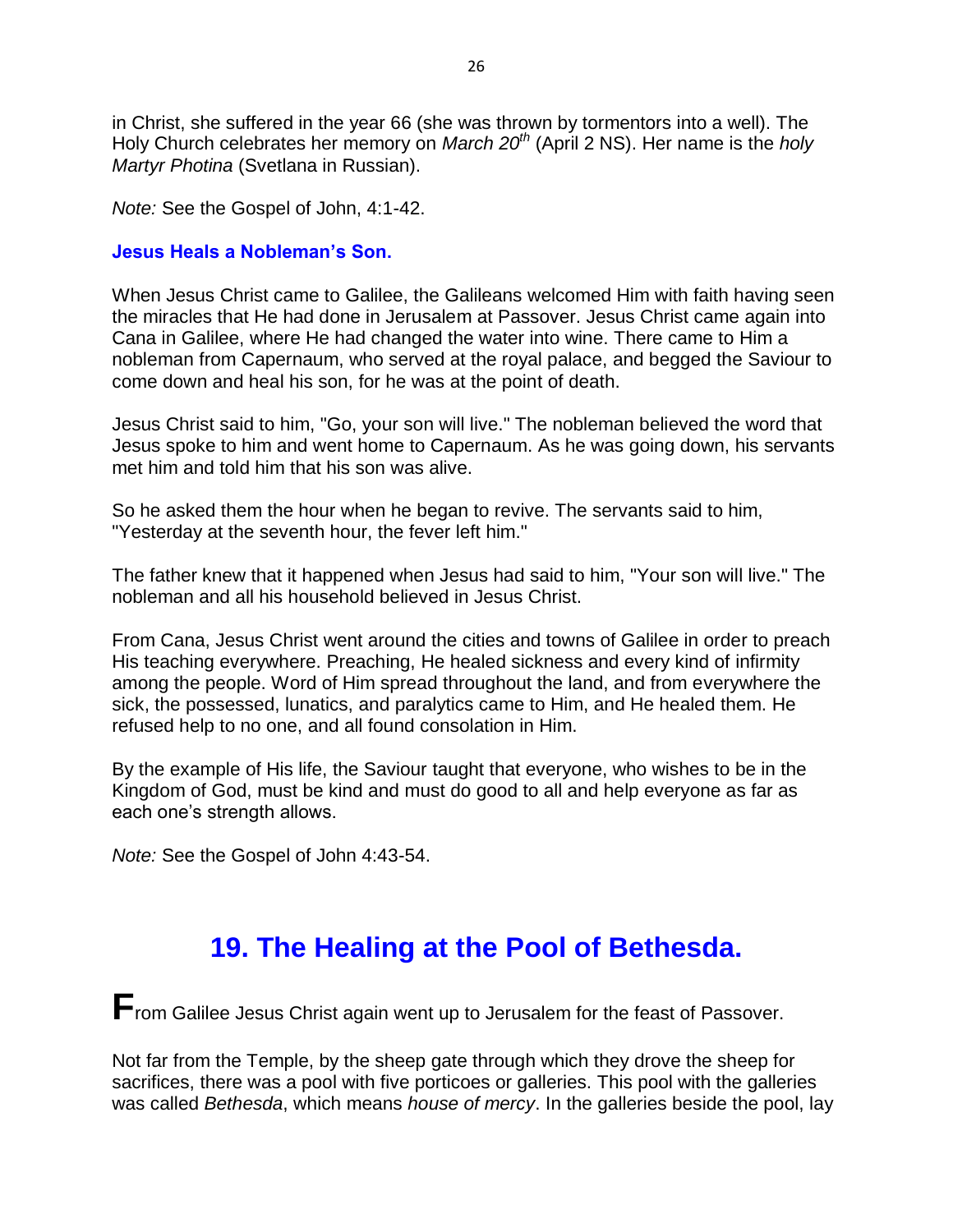many sick, blind, lame and withered. They were all waiting for the moving of the water, for an angel of the Lord went down at a certain season into the pool and stirred the water. Whoever stepped in first after the stirring of the water was healed of whatever disease he had.

Jesus Christ visited this house of mercy. There, He saw a man who had an infirmity thirty-eight years. Jesus Christ said to him, "Do you want to be healed?"

The sick man answered, "Sir, I have no man to put me into the pool when the water is stirred; and while I am going, another steps down before me."

Jesus Christ said to him, "Rise, take up your bed and walk."

At once, the man was healed, and he took up his bed and walked. That day was the Sabbath. So the Jews said to the man who was cured, "It is the Sabbath, it is not lawful for you to carry your bed."

But he answered them, "The Man Who healed me said to me, 'Take up your bed and walk'."

They asked him, "Do you know Who this Man is?"

The man was not able to answer them, for he did not know Who Jesus Christ was because Christ after healing him had withdrawn into the crowd.

Afterward, Jesus found him in the Temple and said to him, "See, you are well! Sin no more, so that nothing worse befalls you."

The man went away and told the Jews that it was Jesus Christ Who had healed him.

The elders of the Jews began to persecute Jesus Christ and to seek a chance to kill Him because He did this on the Sabbath. They taught that on the Sabbath it was a sin to do any work, even good deeds.

Jesus said to them, "My Father is working still, and I am working. Truly, truly, I say to you, the Son can do nothing of His own accord, but only what He (the Son) sees the Father doing; for whatever He (God the Father) does, the Son does likewise. For as the Father raises the dead and gives them life, so also the Son gives life to whom He will. He who does not honour the Son does not honour the Father Who sent Him. Search the Scriptures because you think that in them you have eternal life; it is they that bear witness of Me."

This was why the Jews sought even more to kill Him because He not only broke the Sabbath but also called God His Father making Himself equal with God.

*Note:* See the Gospel of John, 5:1-16.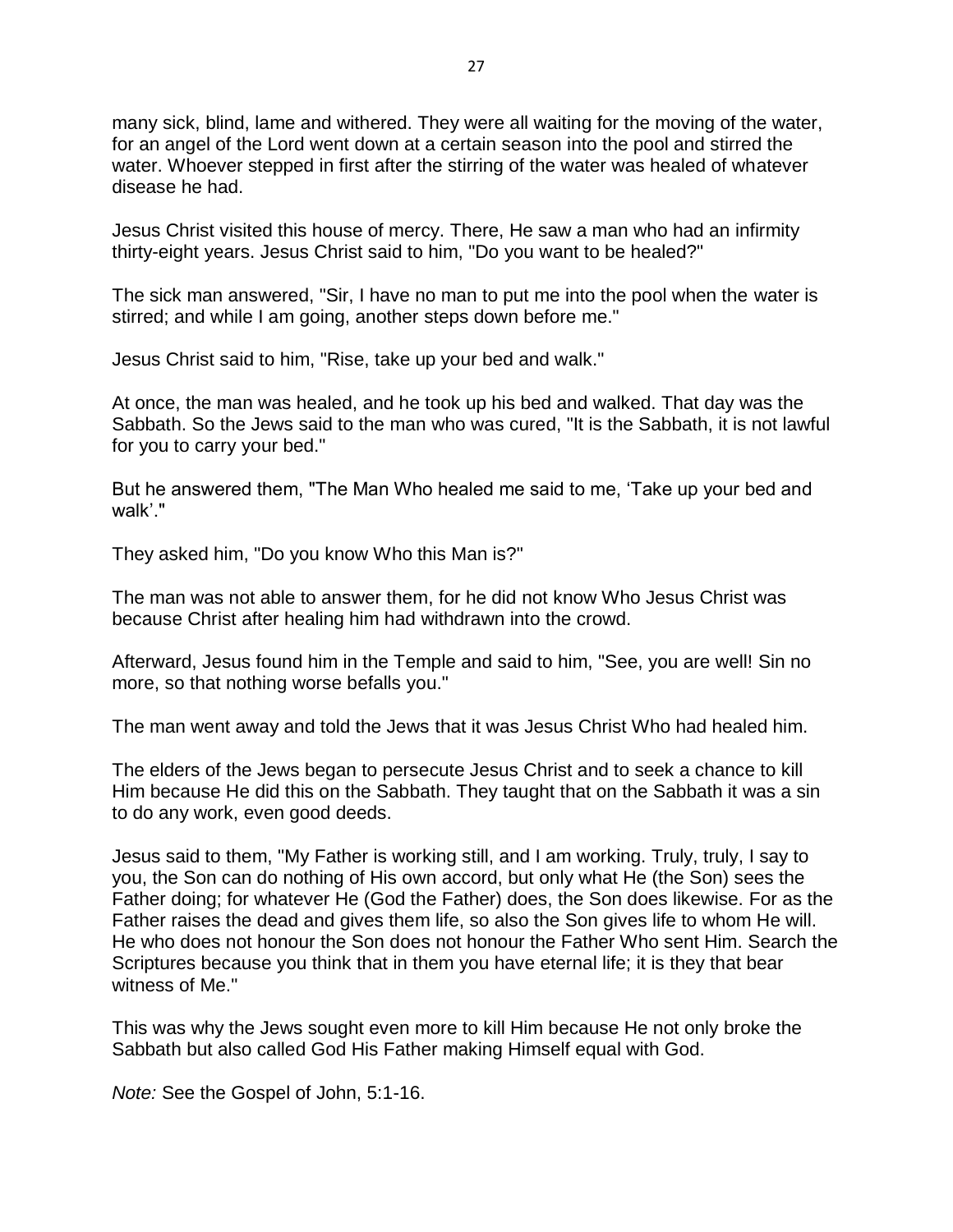#### **Healing of the Man with a Withered Hand.**

It came to pass also on another Sabbath that Jesus entered the synagogue (the house of meeting and prayer). There was a man with a withered hand. The Pharisees wishing to find some charge to make against the Saviour watched closely to see whether or not He would heal the sick man on the Sabbath.

The Saviour knowing their thoughts said to the man, "Rise up and stand forth in the midst."

Then, turning to the Pharisees, He said, "I will ask you one thing. Is it lawful on the Sabbath days to do good or to do evil to save life or to destroy it?"

They remained silent.

And looking round about them all, He said, "What man of you, if he has one sheep and it falls into a pit on the Sabbath, will not lay hold of it and lift it out? Of how much more value is a man than a sheep! So it is lawful to do good on the Sabbath."

Then, the Saviour turned to the man and said, "Stretch out your hand."

The man extended his withered hand, and it was restored in whole like the other.

The Pharisees were filled with madness, went out of the synagogue, and took counsel among themselves how to destroy Jesus.

Jesus with his disciples withdrew from there, and many followed Him, and He preaching healed all the sick.

*Note:* See the Gospels of Matthew 12:9-14; Mark 3:1-6; and Luke 6:6-11

### **20. The Lord Chooses Twelve Apostles.**

**G**radually, the number of disciples of Jesus Christ increased. One day, while in Galilee, Jesus Christ went out into a mountain to pray and continued all night in prayer to God. When it was daylight, He called His disciples to Him and chose twelve of them whom He named *apostles*, that is, messengers, as He sent them to preach His teaching. The names of the twelve apostles are as follows:

1. *Simon*, whom the Saviour called *Peter*;

2. *Andrew*, brother of Simon Peter, known as the "*First-called*;"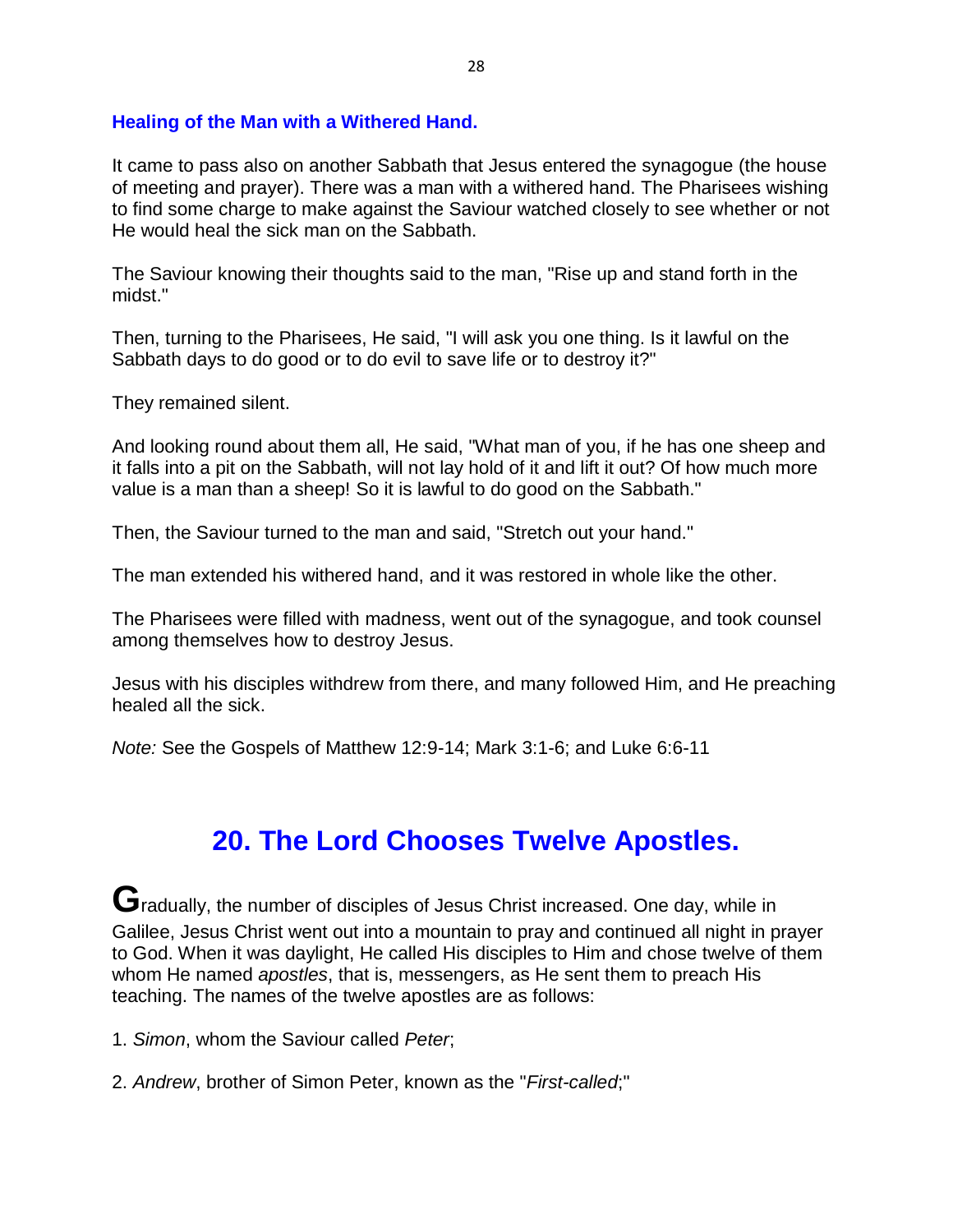3. *James*, the son of Zebedee;

4. *John*, the son of Zebedee, brother of James, called the *Theologian* (these two brothers, James and John, the Saviour called "*sons of thunder*" because of their fiery zeal);

5. *Philip*;

6. *Nathaniel*, son of Tolmai, and, therefore, called *Bartholomew*;

7. *Thomas*, also called *Didymus*, which means "*the twin*;"

8. *Matthew*, also known as *Levi*, a former tax collector;

9. *James*, son of Alphaeus, also known as Cleophas, called "the less, or younger, or smaller," in contrast to James the son of Zebedee;

10. *Simon*, named the *Canaanite*, otherwise known as the *Zealot*;

11. *Judas*, son of James, who also bore another name, *Lebbaeus*, called *Thaddeus*;

12. *Judas Iscariot* (from the city of Karioth), who later betrayed Jesus Christ.

To the apostles the Lord gave power to heal the sick, to cast out unclean spirits, and to resurrect the dead.

In addition to these twelve chief apostles, Jesus Christ also chose another *seventy apostles*: Mark, Luke, Cleophas and others. He also sent them out to preach.

When the seventy apostles returned from preaching, they said with joy to Jesus Christ, Lord, "*Even the devils are subject unto us through Thy nam*e" (Luke 10:17).

He said to them, "*Do not rejoice that the spirits are subject unto you but rather rejoice because your names are written in heaven*" (Luke 10:20). That is, do not rejoice over the miracles, which are given to you for your preaching, but rejoice over the fact that you will receive blessings and eternal life with God in the Kingdom of Heaven.

Besides the disciples, there constantly accompanied Jesus Christ some women who had been healed by Him, *Mary Magdalene* (from the city of Magdala) of whom Jesus cast seven devils out; *Joanna*, the wife of Chuza, Herod's steward; *Susanna*; and many others.

*Note:* See the Gospels of Matthew 10:2-14; Mark 3:13-19; Luke 6:12-16; 8,1-3.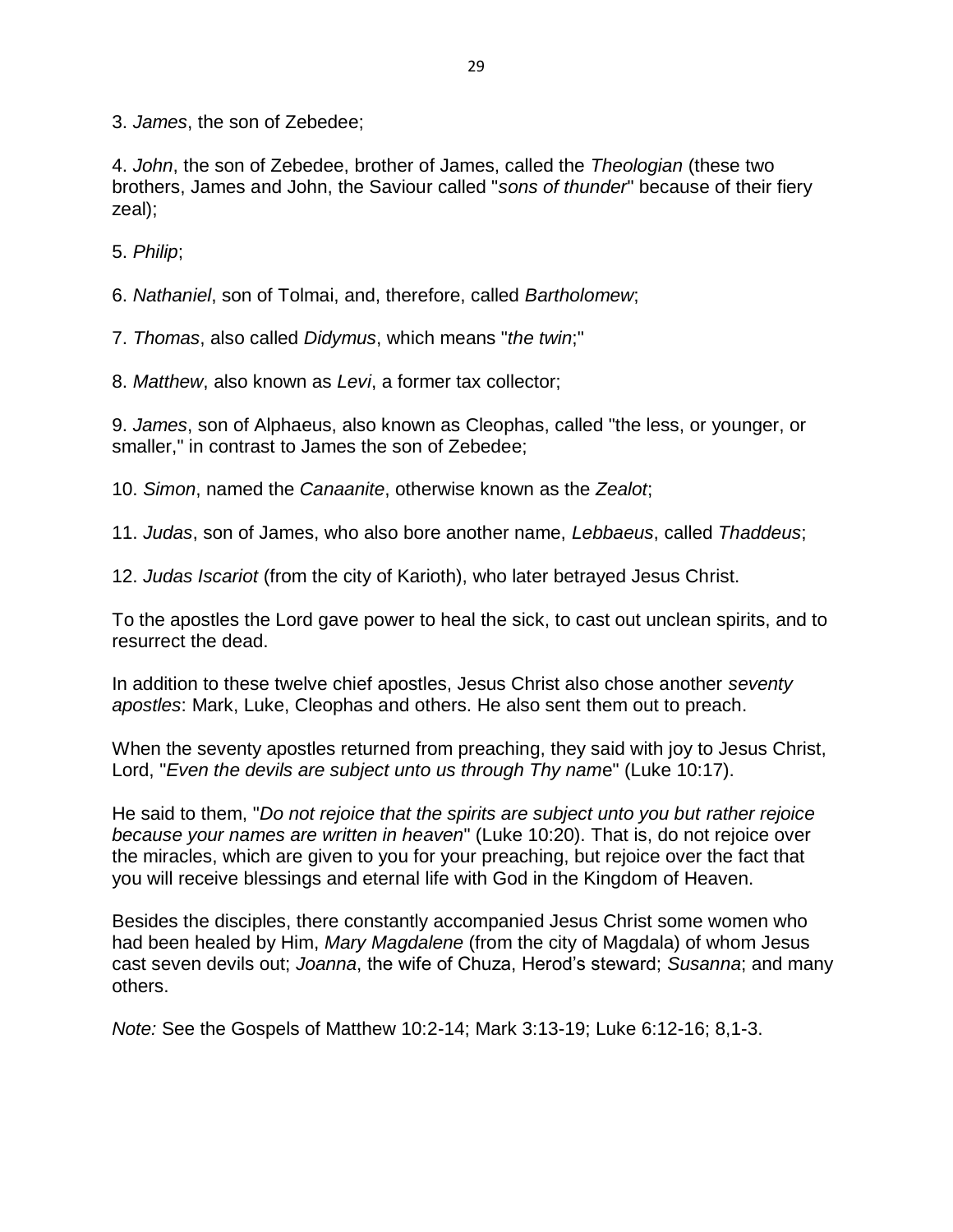### **21. The Sermon on the Mount.**

**A**fter choosing the apostles, Jesus Christ came down with them from the mountain heights to a level place. There, numerous disciples waited for Him and a multitude of people gathered from every corner of Israel and neighbouring places. They came to listen to Him and to be healed of their sicknesses. They all sought to touch the Saviour because power flowed from Him, and He healed everyone.

Seeing the multitudes before Him, Jesus Christ, surrounded by His disciples, went up into a mountain and sat there to teach the people.

At first, the Lord indicated His disciples, that is, all Christians must be like. How they must fulfil the law of God in order to receive blessed (that is, joyful and blissful in the highest degree) eternal life in the Kingdom of Heaven. For this, He gave *nine commandments of blessednes*s or *Beatitudes*. Then, the Lord gave teachings on the providence of God, on not judging others, on the power of prayer, on charity and on many others. This sermon of Jesus Christ is called the *Sermon on the Mount*.

Thus, during a clear spring day, in a gentle, refreshing breeze from the Sea of Galilee, on the slope of a mountain covered with greenery and flowers, the Saviour gave to the people the New Testament law of love.

In the Old Testament, the Lord gave the Law in the uninhabited wilderness on Mt. Sinai. Then, a menacing, dark cloud covered the summit of the mountain; thunder rumbled, lightning flashed and the sound of trumpets blared. No one dared to approach the mountain, except Moses to whom the Lord handed the ten commandments of the Law.

Now, the Lord was open to the crowded throng of people. All were trying to draw closer to Him to touch Him or even the hem of His robe only and to receive from Him beneficial strength. No one went away from Him without being comforted.

The Old Testament law is the law of strict righteousness, and the New Testament law of Christ is the law of divine love and grace, which gives to people the strength to fulfil God's law. Jesus Christ Himself said, "*I am not come to destroy (the law) but to fulfil*" (Matt. 5:17).

#### **The Beatitudes — Commandments of Blessedness.**

Jesus Christ, our Lord and Saviour, as a loving Father shows us the way by which people may enter the Kingdom of Heaven, the Kingdom of God. To all who fulfil His laws Christ as King of Heaven and earth promises *eternal blessedness* (great joy, the highest happiness) in the future eternal life. Therefore, such people, He calls *blessed*.

1. *Blessed are the poor in spirit* (humble), *for theirs is* (that is, given to them) *the Kingdom of Heaven*.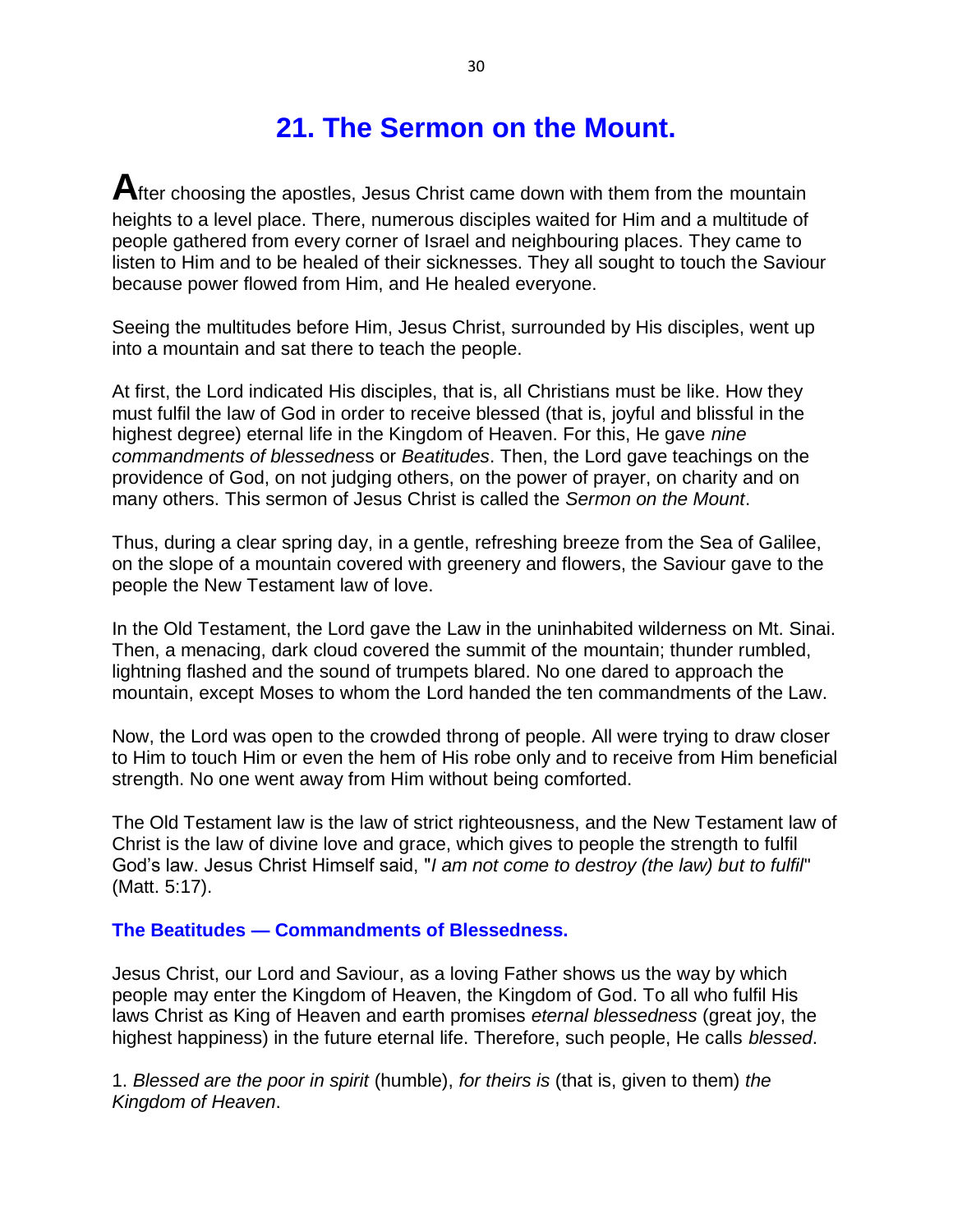*Poor in spirit* refers to those people who feel and acknowledge their sins and spiritual unworthiness. They keep in mind that without God's help, by themselves, they are not able to do good, and therefore, neither they accept praise for anything nor they are proud either before God or before people. These people are humble.

#### 2. *Blessed are those who mourn* (over their sins), *for they shall be comforted*.

Those who *mourn* are people who grieve and shed tears over their sins and spiritual unworthiness. God forgives their sins. He gives them comfort even here, on earth, and the eternal joy in Heaven.

#### 3. *Blessed are the meek, for they shall inherit the earth*.

The *meek* are people who patiently endure all misfortune without becoming obdurate, without grumbling at God and humbly bear all unpleasantness and offences from people not growing angry at anyone. They will receive possession of the heavenly dwelling place, that is, the renewed land in the Kingdom of Heaven.

#### 4. *Blessed are those who hunger and thirst for righteousness, for they shall be filled*.

Those who *hunger and thirst after righteousness* are people who fervently seek righteousness as sincerely as they strive after food. They pray that God will supply water with which to cleanse them of their sins and help them live righteously (they wish to set themselves right with God). The desire of these people will be fulfilled, they will be satisfied and justified.

#### 5. *Blessed are the merciful, for they shall obtain mercy*.

The *merciful* are people having good hearts, who are charitable and compassionate toward all as much as they are able. Such people will be pardoned by God. To them, special mercy by God will be revealed.

#### 6. *Blessed are the pure in heart, for they shall see God*.

The *pure in heart* people are not only avoid bad deeds but strive to keep their souls pure to guard them against evil thoughts and desires. They are close to God (their souls always sense Him); and in the future life in the Kingdom of Heaven, they will be with God eternally. They will see Him.

#### 7. *Blessed are the peacemakers, for they shall be called the sons of God*.

The *peacemakers* are people who dislike any kind of quarrel. They themselves try to live with everyone peacefully and amicably and to reconcile one to another. They become like the Son of God, Who came to earth to reconcile sinful mankind with the righteous God. Such people will be called sons or children of God and will be especially close to God.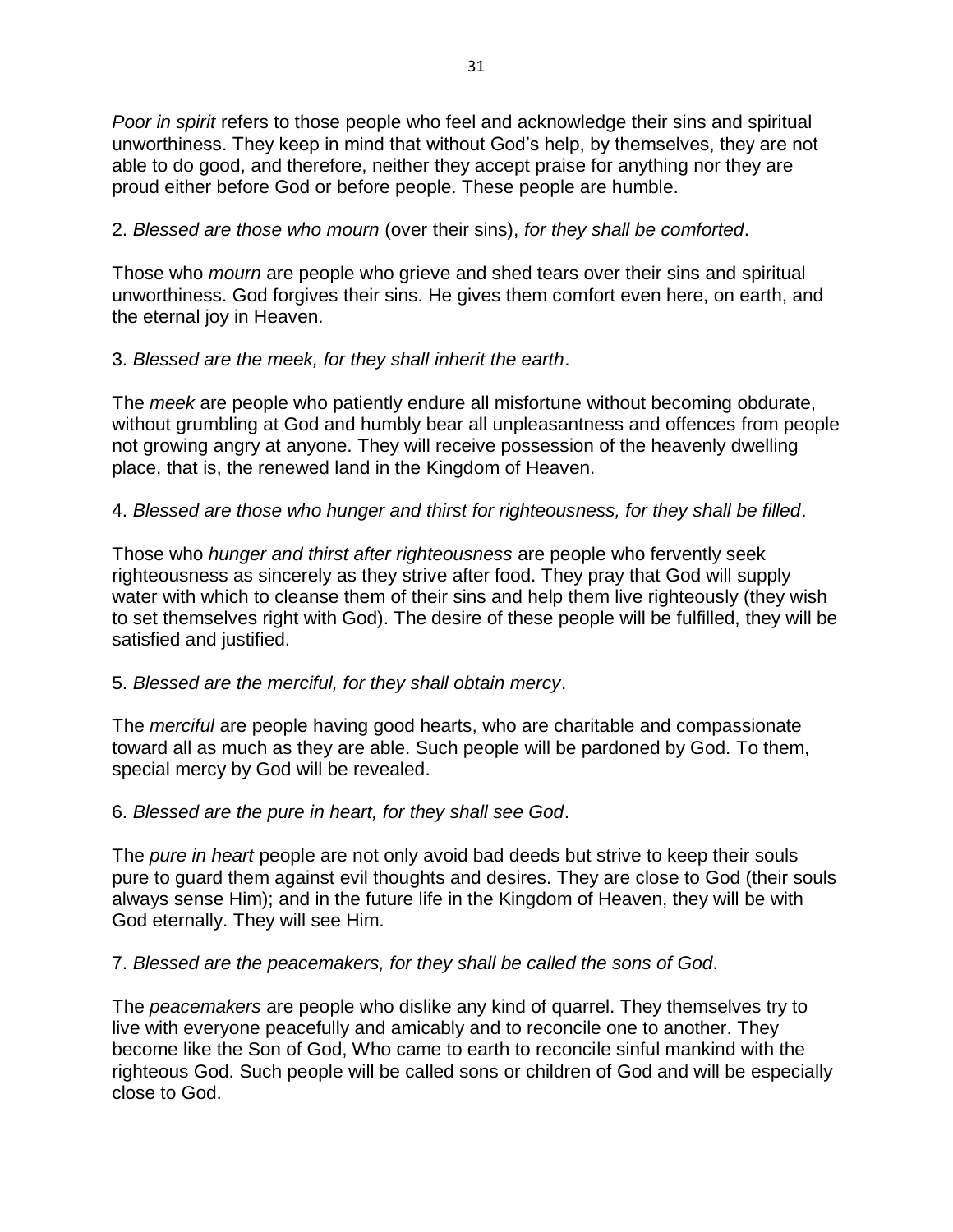8. *Blessed are those who are persecuted for righteousness' sake, for theirs is the Kingdom of Heaven*.

Those *persecuted for righteousness' sake* are people who love to live righteously according to the law of God, who suffer and endure for this righteousness all kinds of persecution, deprivation, and hardship but do not change because of them. For this, they will receive the Kingdom of Heaven.

9. *Blessed are you when men revile you and persecute you and utter all kinds of evil against you falsely on My account. Rejoice and be glad, for your reward is great in Heaven*.

Here the Lord says that, if they defame you (scoff at you, attack you, disgrace you), oppress you, and falsely speak evil of you (slander or unjustly accuse you), and you endure all this because of your faith in Him, then do not grieve but rejoice and be glad because the greatest reward awaits you in Heaven, that is, the highest degree of eternal blessedness.

#### **The Providence of God.**

Jesus Christ taught that God provides and cares for all His creation but especially provides for people. The Lord cares for us more and better than the most good and intelligent father for his children. He gives help in everything that is necessary for our lives and for that, which is truly useful for us.

"Take no thought for your life, what you shall eat, or what you shall drink, nor yet for your body, what ye shall put on," said the Saviour. "Behold the birds of the air, for they sow not, neither do they reap nor gather into barns; yet your heavenly Father feeds them. Are you not of more value that they? Consider the lilies of the field how they grow. They neither toil nor spin. Yet I tell you, even Solomon in all his glory was not arrayed like one of these. But if God so clothes the grass of the field, which today is alive and tomorrow is thrown in the oven, will He not much more clothe you, O men of little faith? Your heavenly Father knows that you need them all. But *seek first the Kingdom of God and His righteousness, and all these things shall be yours as well*."

#### **On Not Judging One's Neighbours.**

Jesus Christ gave us an order not to judge other people. He said, "Judge not that you be not judged. For with the judgement you pronounce, you will be judged (if you are lenient toward the actions of other people, then God will be merciful in His judgement of you). And the measure you give will be the measure you get. Why do you see the *speck* that is in your brother's eye but do not notice the *beam* that is in your own eye? (This means: why do you love to notice in others insignificant sins and shortcomings when in yourself you do not wish to see large sins and vices?) Or how can you say to your brother, 'Let me take the speck out of your eye' when there is the log in your own eye? You are hypocrite! First take the log out of your own eye (try first of all to correct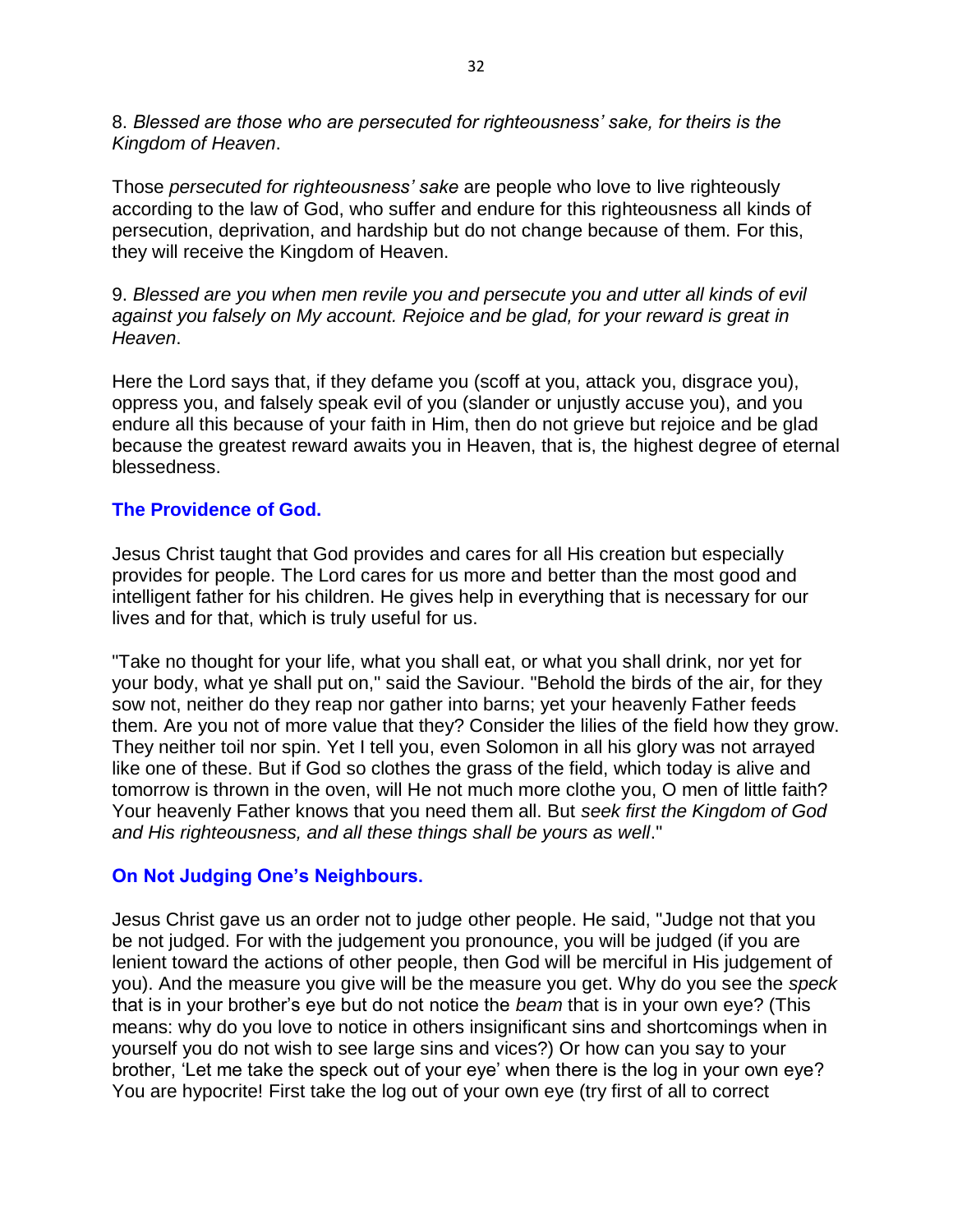yourself); and then, you will see clearly to take the speck out of your brother's eye (then you will be able to correct a sin in another without insulting or humiliating him)."

#### **On Forgiving One's Neighbour.**

"Forgive, and you will be forgiven," said Jesus Christ. "For if you forgive them their trespasses, your heavenly Father also will forgive you; but if you do not forgive men their trespasses, neither will your Father forgive your trespasses."

#### **On Love for One's Neighbour.**

Jesus Christ commanded us to love not only our neighbours but all people, even those who offend us and are malicious towards us, that is, our enemies. He said, "You have heard that it was said (by your teachers — the scribes and the Pharisees), 'You shall love your neighbour and hate your enemy.' But I say to you, love your enemies and bless those who abuse you and persecute you, that you may be sons of your Father Who is in Heaven. For He makes His sun rise on the evil and the good and sends rain on the just and on the unjust."

For if you love only those who love you or do good only to those who do good to you and help only those from whom you hope to receive something, for what is God to reward you? Do not even the sinners do the same? Do not even the Gentiles do the same?

Therefore, be merciful even as your Father is merciful; be perfect as your heavenly Father is perfect.

#### **How to Treat One's Neighbours.**

As to how we must treat our neighbours always, under all circumstances, Jesus Christ gave us the rule: "*As you wish that men would do to you* (and we, of course, wish that all people would love us, treat us well, and forgive us) *do so to them likewise*." Do not do to others that which you would not like to have done to you.

#### **The Power of Prayer.**

If we will sincerely pray to God and ask His help, then God will do everything that will serve for our true well-being. Jesus Christ said concerning this, "Ask, and it will be given you; seek, and you shall find; knock, and it will be opened to you. Is there among you such a man who, when his son asks him for bread, would give him a stone? And when he asks for fish, would give him a serpent? If you then, who are evil, know how to give good gifts to your children, how much more will the heavenly Father give good to those who ask Him!"

#### **About Alms.**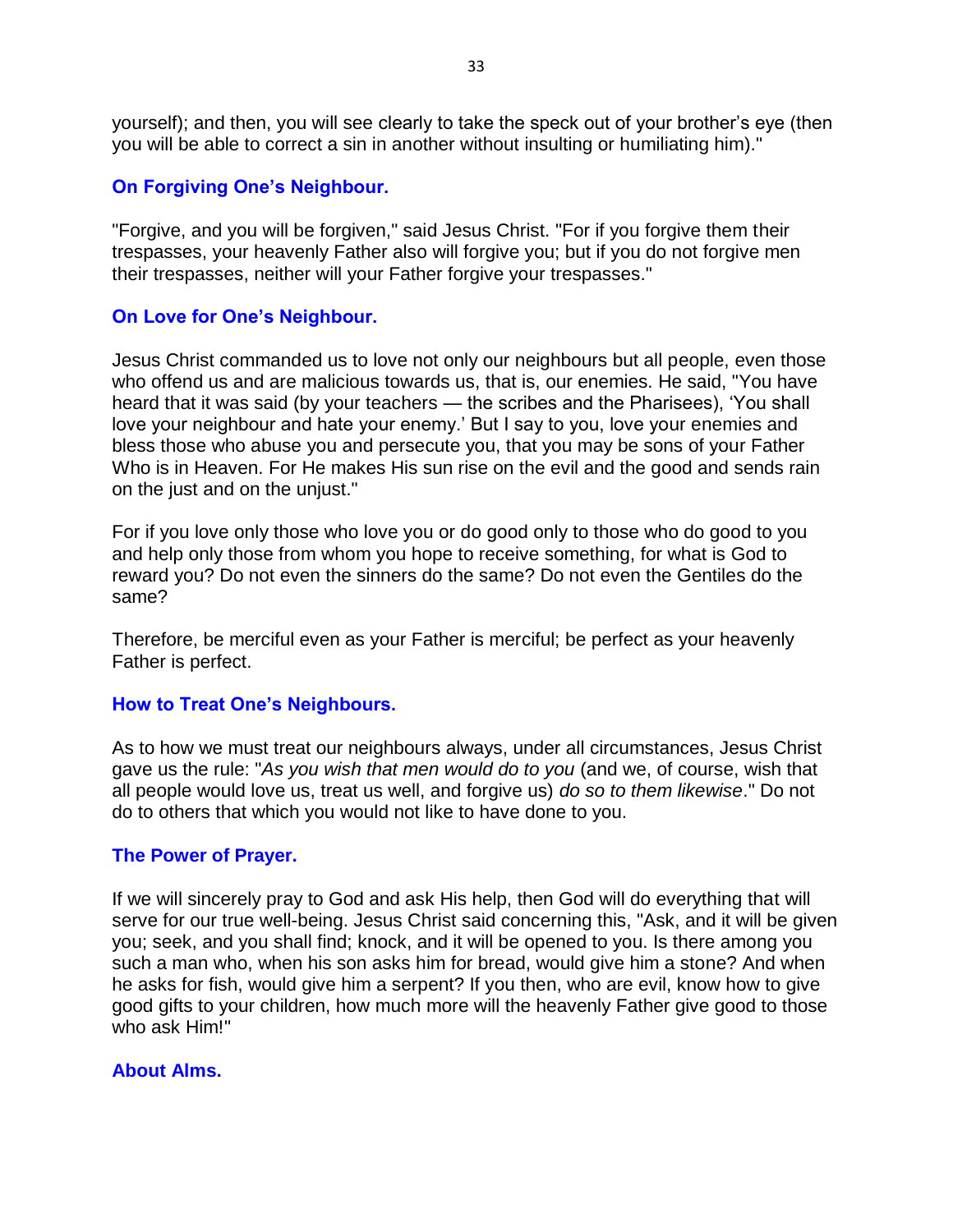Every good work we do, we must do not to gain praise from people, not to show off before others, not for rewards from people, but for the love of God and neighbour. Jesus Christ said, "Beware of practicing your piety before men in order to be seen by them; for then you will have no reward from your Father Who is in Heaven. Thus, when you give alms, sound no trumpet before you (do not broadcast it as the hypocrites do in the synagogues and in the streets, that they may be praised by men). Truly, I say to you, they have their reward. But when you give alms, do not let your left hand know what your right hand is doing. Do not pride yourself on the good that you have done, forget about it, so that your alms may be in secret; and your Father Who sees in secret all that you do for the sake of your soul will reward you openly" — if not immediately, then at His last judgement.

#### **The Necessity of Good Works.**

So that people would know that to enter the Kingdom of God it is not sufficient to simply have good feelings and wishes, but it is also necessary to have good works, Jesus Christ said, "Not everyone who says to me, 'Lord, Lord,' shall enter the Kingdom of Heaven, but he who does the will of My Father Who is in Heaven;" — that is, it is not enough to be only believing and devout, but it is also necessary to do whatever good deed the Lord expects of us.

When Jesus Christ finished His sayings, the crowds were astonished at His teaching, for He taught them as one Who had authority and not as the scribes and Pharisees. When He came down from the mountain, great crowds followed Him; and by His great mercy, He performed great miracles.

*Note:* See the Gospels of Matthew, chapters. 5, 6 and 7; and Luke 6:12-41.

### **22. The Power of Faith and Prayer for Others — The Healing of the Paralytic in Capernaum.**

**T**he Lord Jesus Christ taught us to pray not only for ourselves but also for others, for our neighbours; for by His love, the Lord imparts mercy to those for whom others are praying.

While in the city of Capernaum, Jesus Christ taught in one home. The inhabitants of the city, as soon as they heard that he was at the house, gathered together in such great numbers that there was no longer room for them, not even near the door. Among the number of listeners, there were Pharisees and teachers of the law who had come from every village of Galilee, Judea and even from Jerusalem.

While preaching, the Saviour performed many miracles and healed the sick.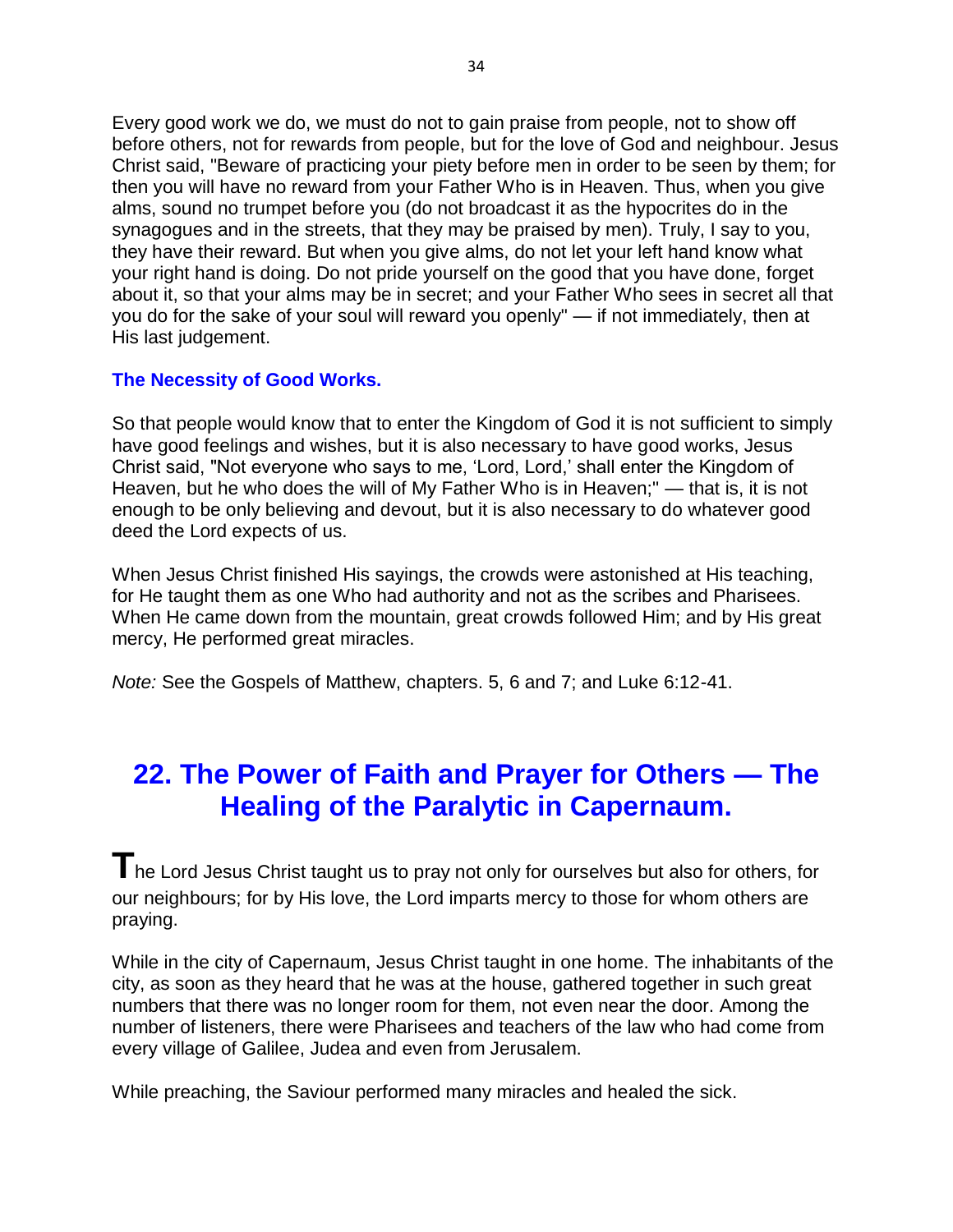At that time, four men came bringing to Him a paralytic on a bed, and they sought to bring him in the house to the Saviour, but they found no way to make their way in because of the crowd of people.

Then, they went up on the roof, made an opening and let down the paralytic on the cot straight to the feet of the Saviour. When Jesus Christ saw the faith of the people who brought the sick man, He said to the paralytic, "My son, your sins are forgiven."

The Pharisees and the scribes began to question in their hearts, "Who is this that speaks blasphemies? Who can forgive sins but God alone?"

Jesus Christ knowing their thoughts said to them, "Which is easier to say, 'Your sins are forgiven you,' or to say 'Rise and walk?' But that you may know that the Son of man hath power on earth to forgive sins, I say to you "Rise, take up your bed and go home." And immediately he rose before them, took up that cot on which he laid, and went home glorifying God for receiving mercy.

Thus, the Lord healed the sick man by the faith and prayers of his friends. When the crowds saw it, amazement seized them all, and they glorified God and were filled with awe saying, "We have seen strange things today; we never saw anything like this!"

*Note:* See the Gospels of Matthew 9:1-8; Mark 2:1-12; Luke 5:17-26.

#### **Raising the Widow's Son at Nain.**

One day Jesus Christ went from Capernaum to the city of Nain. Many of His disciples and a great crowd went with Him. As He drew near to the gate of the city, a man who had died was being carried out, the only son of his widowed mother. The unhappy woman walked and cried bitterly, and a large crowd from the city was with her. When the Lord saw her, He had compassion on the deep grief of the poor mother and said to her, "Do not weep."

He came and touched the bier on which the dead one lay (among the Jews, the dead were wrapped in shrouds and carried on biers or stretchers to the cemetery for burial). The bearers stood still. Then, Jesus said to the dead man, "Young man, I say to you: arise!"

The dead man sat up and began to speak, and Jesus Christ gave the resurrected youth to his mother.

Seeing this miracle, fear seized them all. They glorified God saying, "A great prophet has risen among us! God has visited His people."

*Note:* See the Gospel of Luke 7:11-17.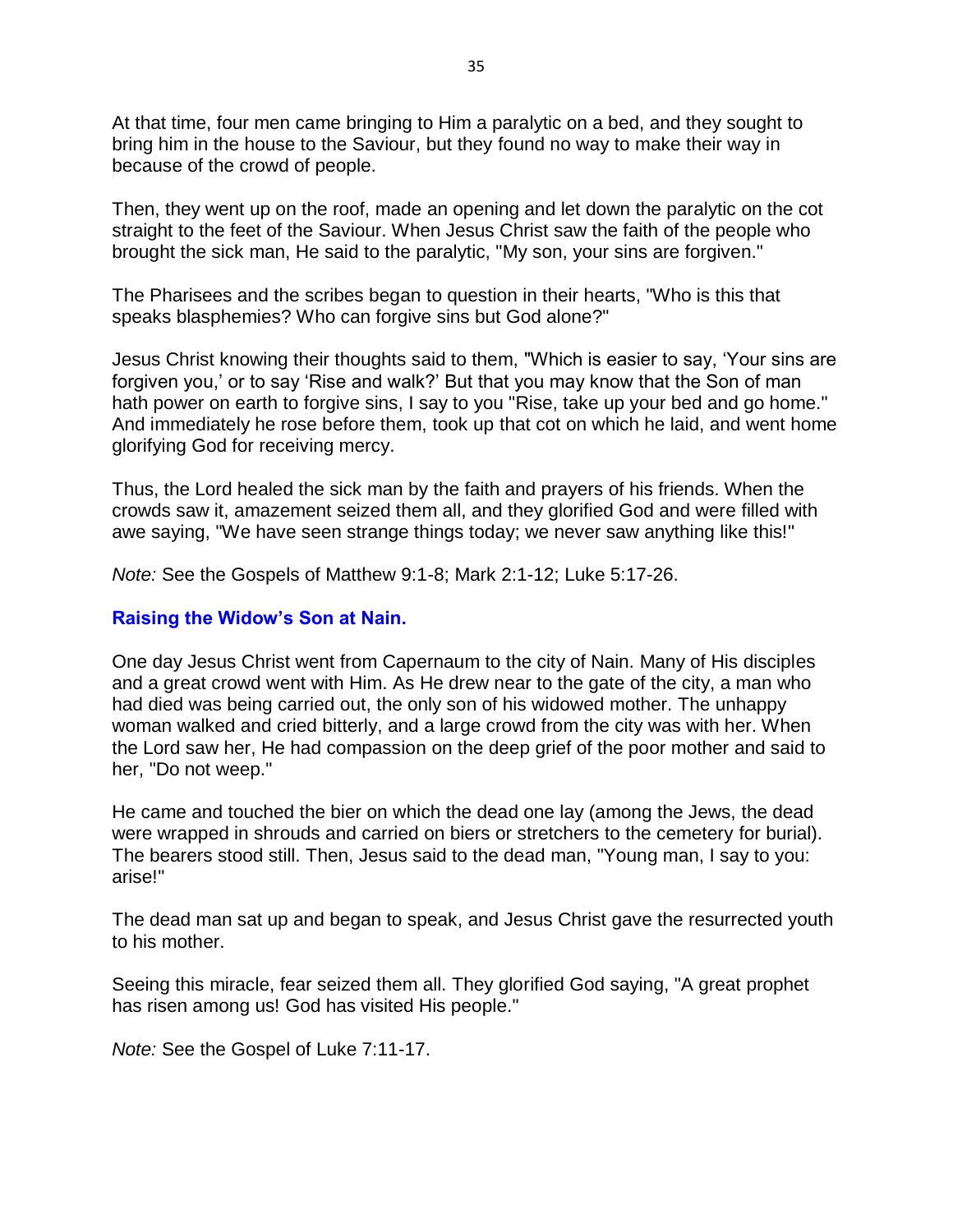### **23. Parables: the Parable of the Sower.**

**J**esus Christ, while in Capernaum, went to the shore of the Sea of Galilee. Many people gathered around Him. He got into a small boat and sat there. The people stood on the beach, and m the boat, He began to teach them in parables.

Jesus Christ said, "A sower went out to sow. And as he sowed, some seeds fell along the path, and were trodden under foot, and the birds came and devoured them. Other seeds fell on rocky ground, where they had not much soil; immediately they sprang up, since they had no depth of soil, but soon they were scorched, and since they had no roots they withered away. Other seeds fell among thorns, and the thorns grew up and choked them. Other seeds fell on good rich soil, and grew and yielded abundant fruit."

Then, when the disciples asked Jesus Christ, "What does this parable mean?" He explained to them:

*Seed* is the Word of God (the Gospels).

*Sower* is the one who spreads the Word of God.

*Soil* is the heart of man.

*The ground along the path* where the seed fell indicates careless and profligate people, in the hearts of whom the Word of God does not have access. The Devil without trouble steals it and carries it away from them, so that they do not believe and are not saved.

*Rocky ground* signifies people who are inconstant and fainthearted. They willingly hear the Word of God, but it does not take hold in their souls, and they fall away from the faith at the first temptation, grief, or persecution over the Word of God. Thorns signify people for whom everyday cares, wealth, and various vices stifle in the heart the Word of God.

*Good rich soil* signifies people with good hearts. They pay attention to the Word of God, treasure it in their hearts, and patiently try to fulfil everything that it teaches. Their fruit is good deeds, for which they are awarded the Kingdom of Heaven.

*Note:* See the Gospels of Matthew 13:1-23; Mark 4:1-20; Luke 8:4-15.

#### **The Parable of the Mustard Seed.**

Jesus Christ taught that the Kingdom of God, the Kingdom of Heaven, began and was founded on that which He established on earth, that is, the Church of Christ, which began small and then spread over all the earth. He said, "The Kingdom of Heaven is like a grain of mustard seed, which a man took and sowed in his field. This seed is indeed the least of all seeds; but when it is grown it is the greatest among plants and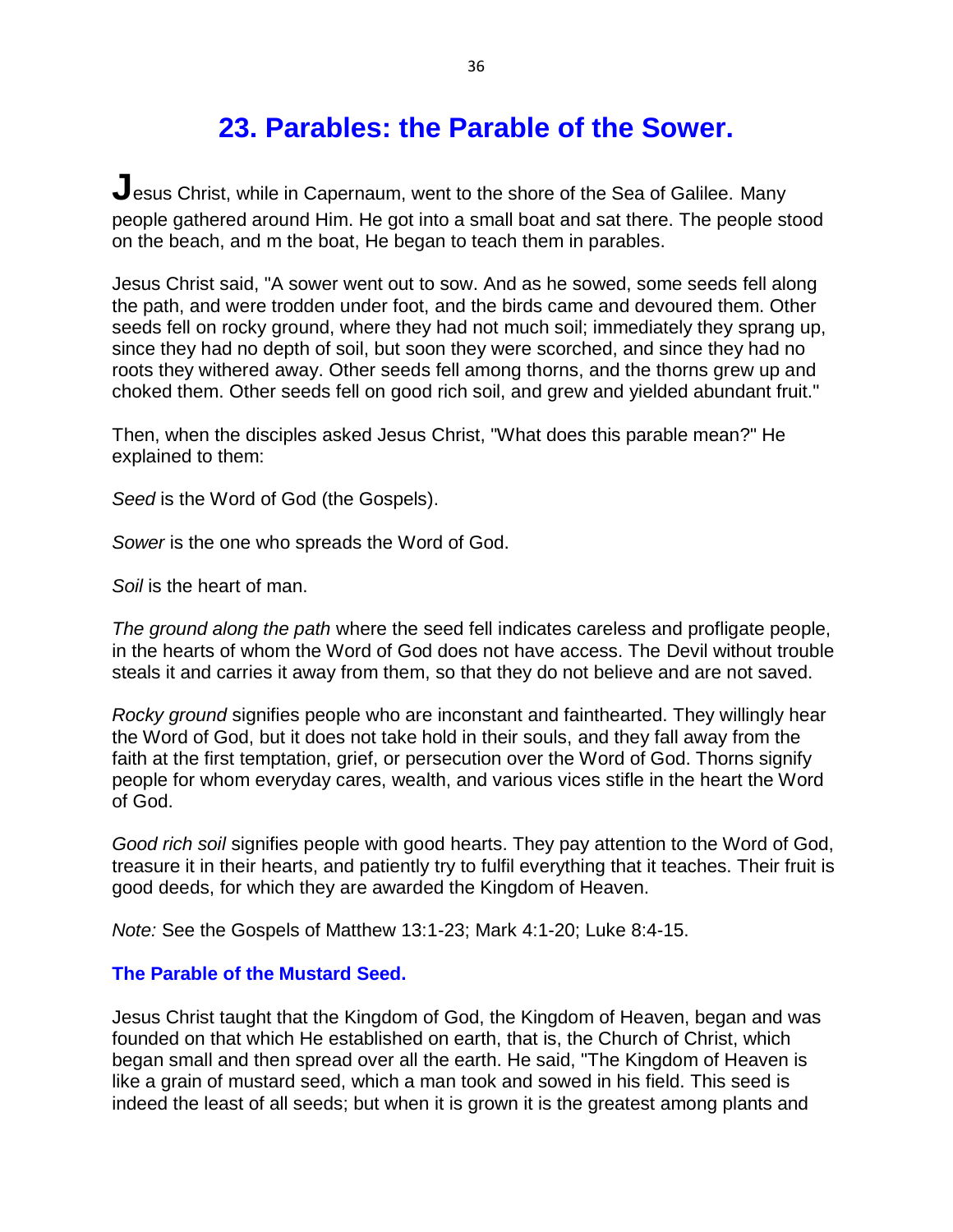becomes a tree, so that the birds of the air come and lodge in its branches." The Saviour spoke many other parables, teaching the people.

*Note:* See the Gospels of Matthew 13:31-32; Mark 4:30-32; Luke 13:18-19.

#### **The Parable of the Leaven.**

Explaining the teaching of the Kingdom of God, the Lord Jesus Christ said, "With what shall I compare the Kingdom of God? The Kingdom of God is like leaven which a woman took and hid in three measures of meal till it was all leavened."

This parable is short and simple, but a deep double meaning is contained in it: the *general historical* process of the salvation of people and the *individual* process of the salvation of each person.

*The historical process*: after the world-wide flood, three races of people descended from the sons of Noah, Shem, Ham and Japheth: the Semites, the Hamites, and Japhetites. They were the three measures of meal in which Christ puts His heavenly leaven — the Holy Spirit, Who is put in all races of mankind without limitation or exclusion.

As the woman with the help of the leaven turned the meal from its usual state into bread, thus, Christ with the help of the Holy Spirit turns usual, natural people into sons of God, to the immortal life of the Kingdom of Heaven.

The process of the leavening began on the day of the descent of the Holy Spirit on the apostles, continues to our day, and will continue to the end of the age — *until all are leavened*.

*The individual process*: the Saviour through baptism in the name of the Holy Trinity gives heavenly leaven — gifts of the Holy Spirit, heavenly strength, to the soul of each person, that is, to the main powers of a person's soul: intelligence, feeling (heart), and will (*three measures*). All three powers of the soul of a person grow harmoniously and rise toward Heaven being filled with the light of intelligence, the warmth of love, and the glory of good works and turning individuals into sons and daughters of God, heirs of the Kingdom of Heaven.

The Lord used a woman in His example because a woman as a wife and mother lovingly prepares the homemade bread for the children and the household, whereas a male-baker prepares bread for sale distributing the income for gain. (According to Bishop Nikolai Velimirovich.).

*Note:* See the Gospels of Matthew: 13:33; Luke 13:20-21.

#### **The Parable of the Wheat and the Weeds.**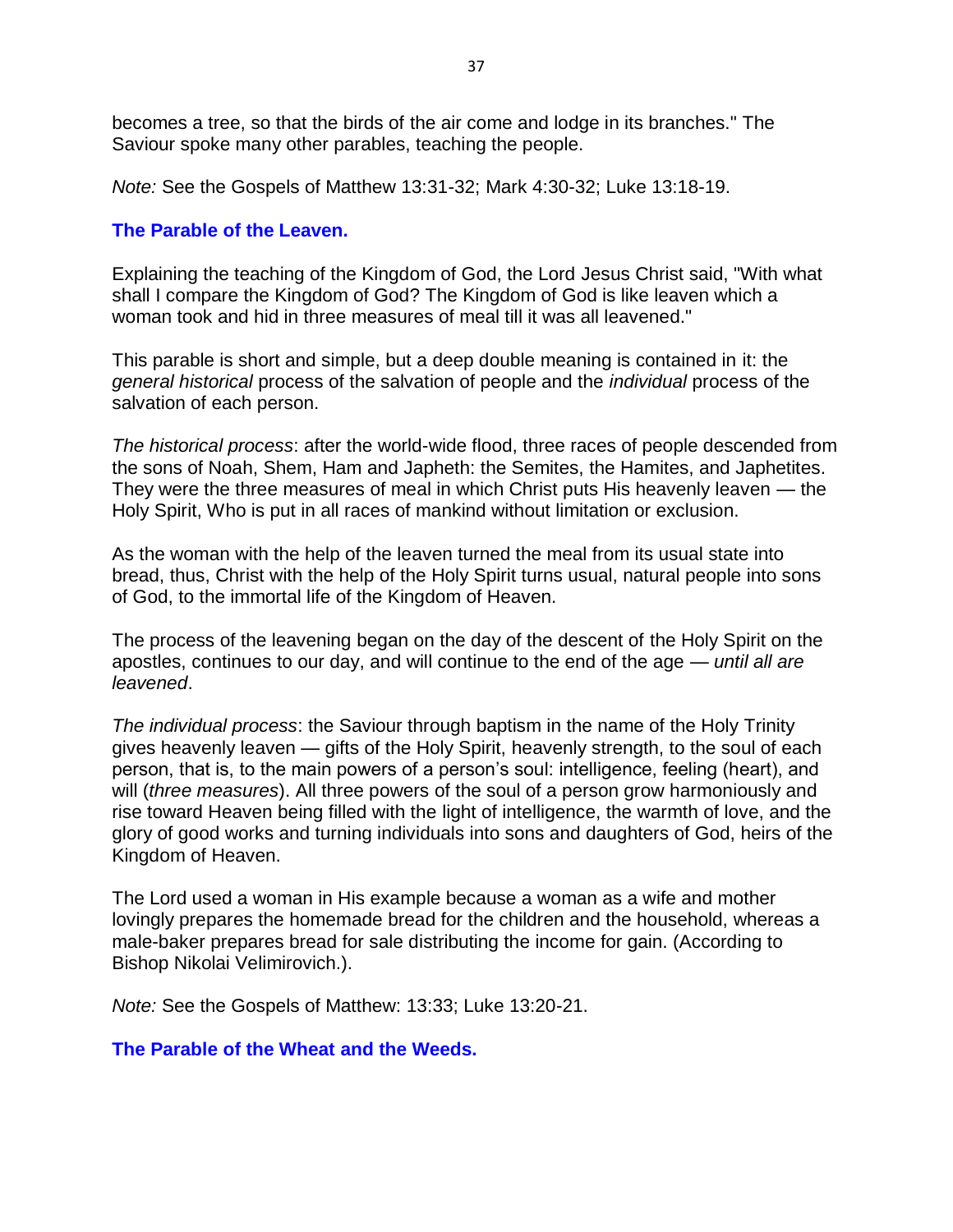Jesus Christ taught that in His Kingdom on earth, in the Church of Christ, until the last day of the world there would be sinners.

The Lord said, "The Kingdom of Heaven may be compared to a man who sowed good seed in his field; but while men were sleeping, his enemy came, sowed weeds among the wheat, and went away.

"So when the plants came up and bore grain, then the weeds appeared also. And the servants of the householder came and said to him, 'Sir, did you not sow good seed in your field? How then has it weeds?'

"He said to them, 'An enemy has done this.'

"The servants said to him, 'Then, do you want us to go and gather them?'

"But he said, 'No, lest in gathering the weeds you root up the wheat along with them. Let both grow together until the harvest; and at harvest time, I will tell the reapers to gather the weeds first and to bind them in bundles to be burned but gather the wheat into my barn.' "

The disciples, when they were left alone with the Lord, asked Him to explain this parable.

Jesus Christ said:

"The *Sower* of the good seed is the Son of man, the Lord Jesus Christ Himself. The *field* is the world. The *good seed* means the sons of the Kingdom, good, devout people who accept the teachings of Christ. The *weeds* are the sons of the Evil One, wicked, evil people. The *enemy* who sowed the weeds is the Devil. The *harvest* is the end of the world, and the *reapers* are angels.

"Just as the weeds are gathered and burned with fire, so will it be at the close of the age. The Son of man will send His angels, and they will gather out of His kingdom all causes of sin and all evildoers and throw them into the furnace of fire; there, men will weep and gnash their teeth.

"Then, the righteous will shine like the sun in the kingdom of their Father," in the kingdom of eternal blessed life.

How often, at the sight of the disgraceful behaviour of immoral evil people, we ask, "Lord, why do You not punish these evil people now? Why do You allow them to use all the good things of the world? Why do they burden and oppress the good?"

To all these questions, this parable gives the answer: *let them grow together one with the other until the harvest, until the day of the Last Judgement*. Such is the will of God, because the Lord in giving man His image and likeness gives free will. Evil crops up in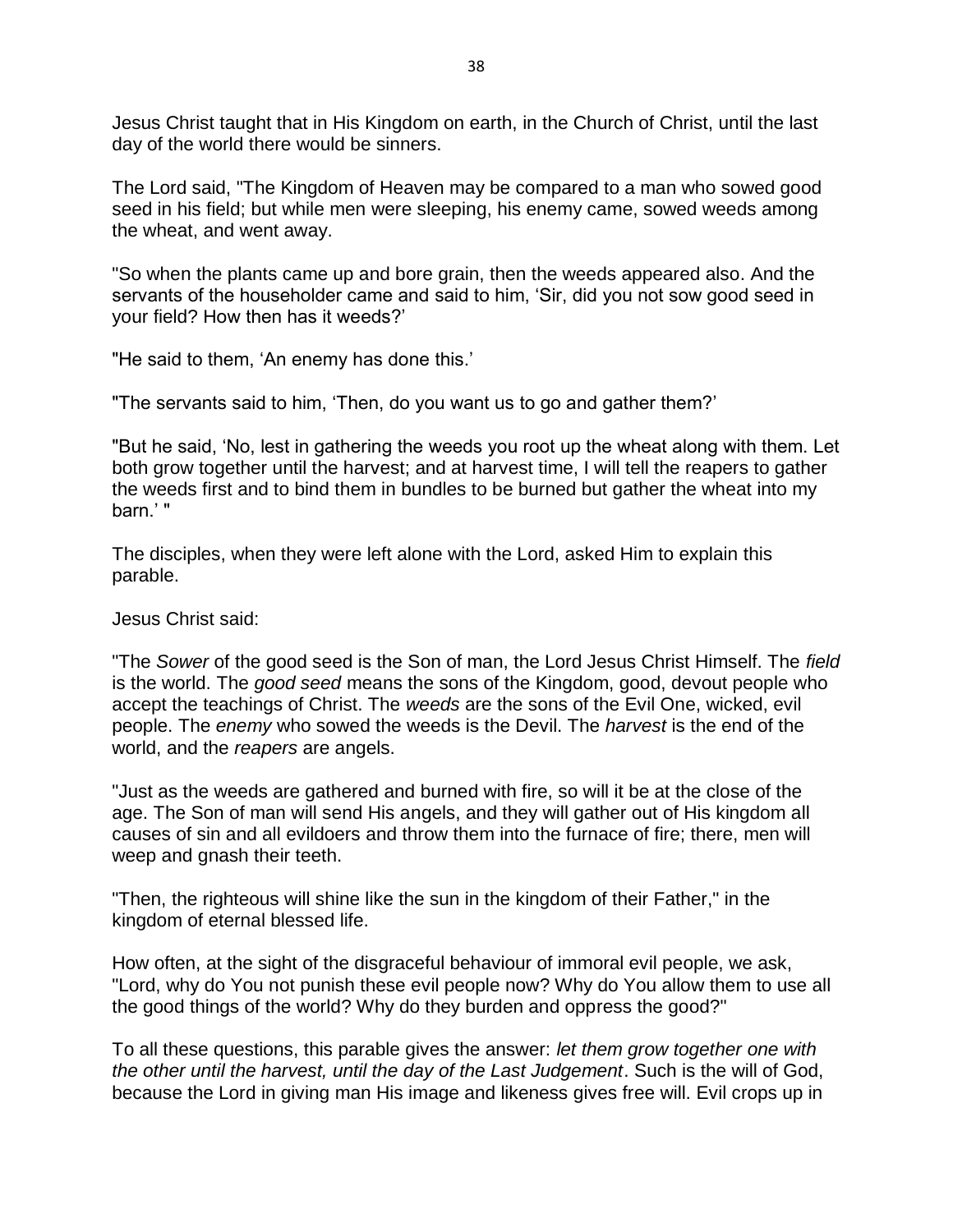the world because of the work of the Devil, who constantly and cunningly sows evil in the world, who spreads among people unbelief and every kind of lawlessness. To expose all, sin might harm tender souls if they saw it.

In the free choice of good and the rejection of evil, man exalts God, glorifies God, and improves himself; and by enduring suffering from evil, he receives from God the highest reward in the Kingdom of Heaven.

In this manner, God without any coercion gives people of good will the possibility of receiving eternal, blessed life in the Kingdom of Heaven, and people of evil intent eternal torment in Hell.

*Note:* See the Gospel of Matthew 13:24-30,36-43.

#### **About the Coming of the Kingdom of God on Earth.**

One day the Pharisees asked Jesus Christ, "When will the Kingdom of God come?"

The Saviour answered, "The Kingdom of God is not coming with signs to be observed; nor will they say, 'Lo, here it is!' or 'There!' for, behold, *the Kingdom of God is within you*."

This means that the Kingdom of God does not have boundaries, it is everywhere unlimited. Therefore, to look for the Kingdom of God, we do not have to go somewhere far away, overseas, to distant lands. For this it is not required of us to climb up to the clouds or descend into the depths. One must seek the Kingdom of Heaven in the place where we live, that is, where we are placed by the providence of God, because the Kingdom of God develops and ripens *within man*, *in the heart of a person*. The Kingdom of God is "*righteousness, peace, and joy of the Holy Spirit*" when the conscience and will of a man enter into complete harmony, joined into one with the intelligence and the will of God. Then, everything contrary to the will of God becomes loathsome to a man. The visible realization of the Kingdom of God on earth is the Holy Church of Christ. In it, everything is arrayed according to the Law of God.

*Note:* See the Gospel of Luke 17:20-21.

### **24. The Stilling of the Storm.**

**O**ne day, Jesus Christ and His disciples sailed in a boat across the Sea of Galilee. Other boats were with them. During the voyage, Jesus was asleep in the stern. A great storm of wind arose. The waves beat into the boat, so that the boat was already filling with water; but still, Jesus Christ slept. The disciples, terrified, woke the Lord and said to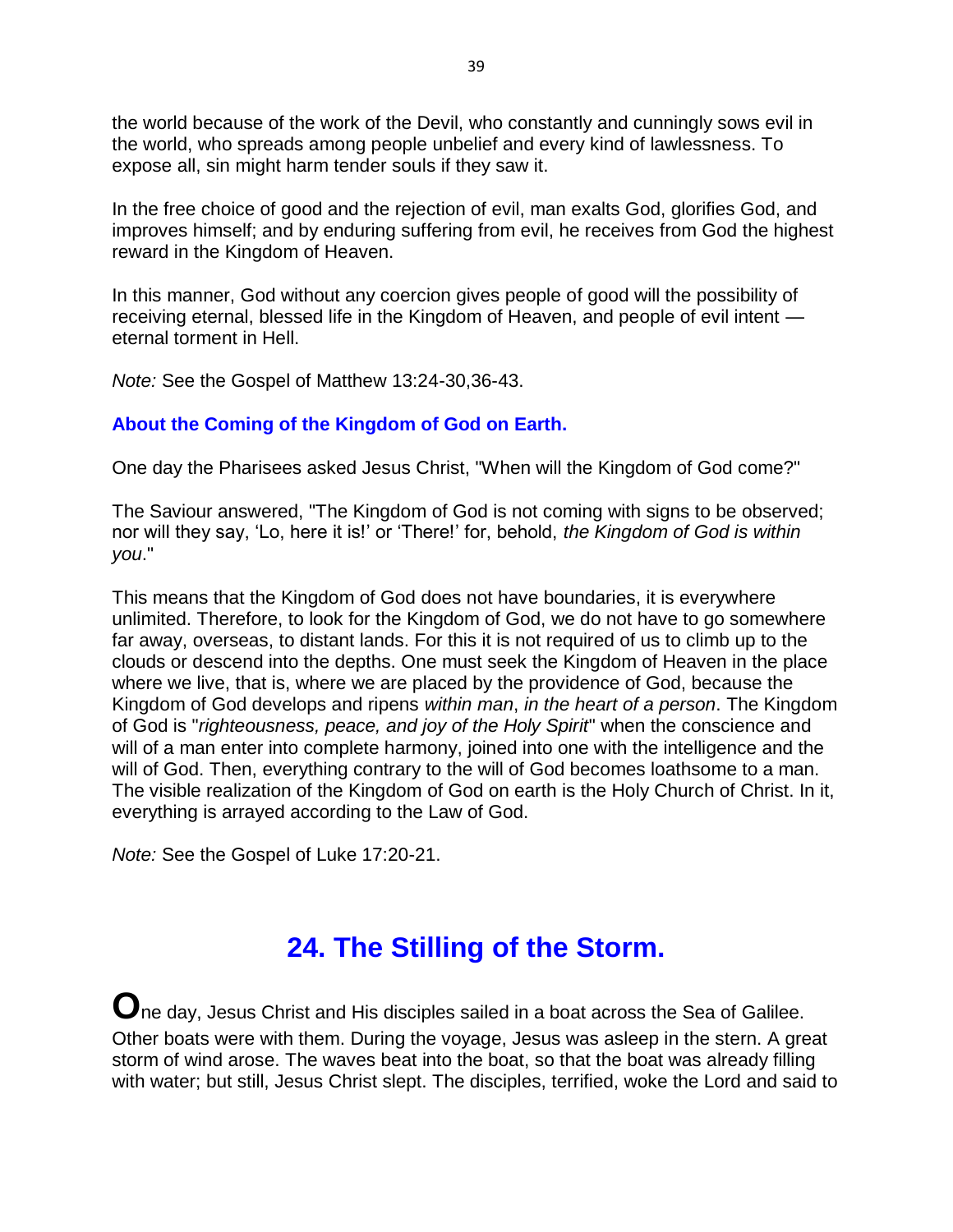Him, "Lord! Save us, we are perishing!" Jesus Christ awoke and rebuked the wind and said to the sea, "Peace! Be still!"

Immediately, the wind ceased, and there was a great calm.

Then, turning to the disciples, He said, "Why are you afraid? Have you no faith?"

All who were there were filled with awe and said to one another, "Who is this that even the wind and sea obey Him?"

*Note:* See the Gospels of Matthew 8:23-27; Mark 4:35-41; and Luke 8:22-25.

### **25. Raising of the Daughter of Jairus.**

There was a Hebrew elder, a ruler of the synagogue by the name of Jairus; and at his house, his twelve-year-old only daughter lay near death.

Jairus came to Jesus Christ, fell at His feet and besought Him saying, "My little daughter is at the point of death. Come and lay Your hands on her, so that she may be made well and live."

Seeing the faith of Jairus, Jesus Christ went with him. On the way, they met a man sent from Jairus's house, who said to him, "Your daughter is dead; do not trouble the Teacher any more."

But Jesus on hearing this said to Jairus, "Do not fear, only believe, and she will be saved." When they came to the house, they saw a great tumult. Everyone was weeping and wailing.

The Lord said to them, "Do not weep, for the girl is not dead but sleeping." They did not understand His words and started laughing at Him knowing that she was dead. But Jesus Christ sent the crowd outside the house and, taking with Him only the girl's parents and three disciples, Peter, James, and John, entered the room where the dead girl lay. He took her by the hand and said, "Talitha cumi," which means, "Little girl, I say unto thee, arise."

And her spirit returned. The girl got up at once and walked. Her overjoyed parents were greatly amazed. Jesus Christ directed them to give her something to eat and strictly charged them to tell no one what had happened. But the news of this event spread through all that land.

*Note:* See the Gospels of Matthew 9:18-26; Mark 5:21-43; Luke 8:41-56.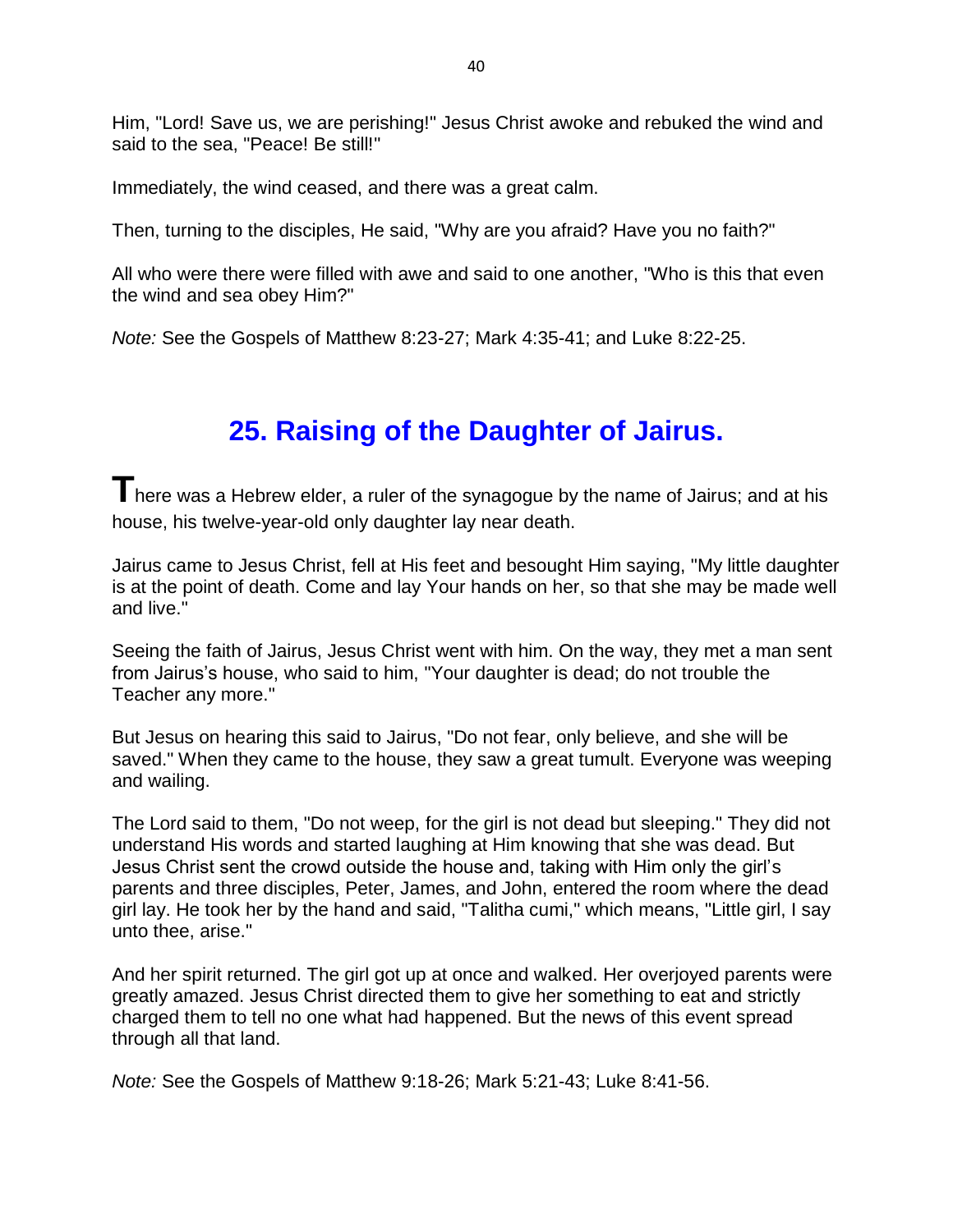## **26. The Beheading of St. John the Baptist.**

**T**he preaching of John the Baptist was of short duration. Having prepared people to receive the Saviour, he ended his life with a martyr's death. Soon after the baptism of the Lord, John was put in prison by the Galilean King Herod. This Galilean King, Herod Antipas, was the son of Herod the Great, who slaughtered the fourteen thousand Bethlehem infants.

John upbraided King Herod because he had married his brother Philip's wife, Herodias, even though his brother was still alive. Herodias became embittered against for this and wanted Herod to kill him. But Herod would not agree to this because he considered John to be a great prophet and feared the people. However, to appease her, he put John in prison. Herodias was not satisfied with this, especially as Herod himself listened with pleasure to the admonitions of John and often acted on his words.

About a year passed after the Forerunner's imprisonment, when Herod celebrating his birthday gave a banquet for his courtiers, and officers, and a thousand leading men of Galilee. Salome, the daughter of Herodias and stepdaughter of Herod, also came to this banquet. She danced for Herod, which pleased him and his guests.

Herod said to her, "Ask me for whatever you wish," and he swore he would have given her even half of his kingdom.

She went and asked her mother, "What shall I ask for?"

Herodias answered, "The head of John the Baptist."

Salome with haste returned to Herod and said, "I want you to give me at once the head of John the Baptist on a platter."

Herod was exceedingly sorry; but because of his oaths and his guests, he did not want to break his word to her, and sent a soldier to the prison to cut off the head of John. The soldier fulfilled the order of the king, brought the head of John the Baptist on a platter and gave it to Salome, and Salome gave it to her mother Herodias.

When his disciples heard of the death of John the Baptist, they came, and took his body, and laid it in a tomb.

The day of the martyrdom of St. John the Baptist is commemorated by the Holy Orthodox Church on the *29th of August* (11 September NS) and is called the *Beheading of John the Baptist*. A strict fast is prescribed on this day in order to remind us of the strict life of St. John the Baptist for which he was blessed by God and to avoid the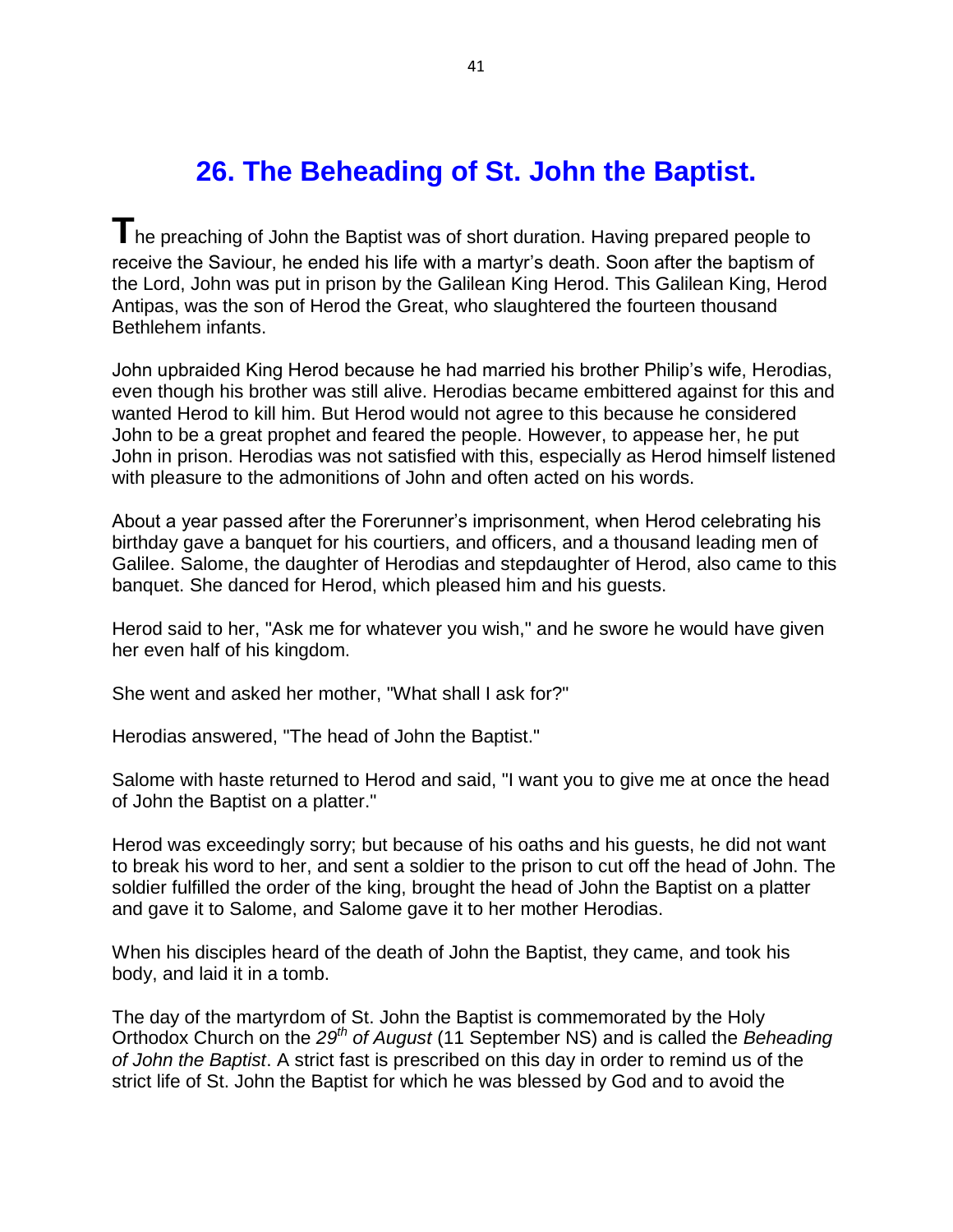excesses of Herod which led to such a terrible sin. The Holy Church teaches that St. John the Forerunner is the greatest of all saints after the Mother of God.

*Note:* See the Gospels of St Mathew 14:1-12; St Mark 6:14-29; and St. Luke 9, 7-9.

### **27. The Miraculous Feeding of the People with Five Loaves.**

**S**oon after the death of John the Baptist, Jesus Christ with His disciples withdrew by boat to another shore of the sea. The people ran after them on foot along the shore. When the boat landed, a great throng of people had gathered. Jesus Christ seeing the crowd of people had compassion on them because they were like sheep without a shepherd. He began to teach them many things, spoke to them of the Kingdom of God, and healed their sick. The people so zealously listened to Him that they did not notice that the day was drawing to a close.

The disciples came to Jesus Christ and said, "This is an isolated place, and the hour is now late; send them away to go into the country and villages round about and buy themselves something to eat."

But the Lord answered the disciples, "They need not go away; you give them something to eat."

The Apostle Philip said to Him, "Two hundred denarii worth of bread is not sufficient for them, that every one of them may take a little."

Jesus said, "How many loaves have you? Go and see."

When they had found out, the Apostle Andrew said, "There is a boy here who has five barley loaves and two small fish, but what are they among so many?"

The Lord said, "Bring them here to me," and directed the disciples to seat the people in groups of hundreds and fifties. Then, Jesus Christ took the five loaves and the two fish and looked up to Heaven, blessed them, broke them, and gave the loaves to the disciples, and the disciples gave them to the crowds.

They all ate and were satisfied. When they were filled, Jesus Christ said to His disciples, "Gather up the fragments that remain, that nothing be lost."

The disciples took up what was left over and filled twelve full baskets, and those who ate were about five thousand men not counting the women and children.

In another instance, the Lord fed four thousand men, also not counting women and children, with seven loaves and a few fish.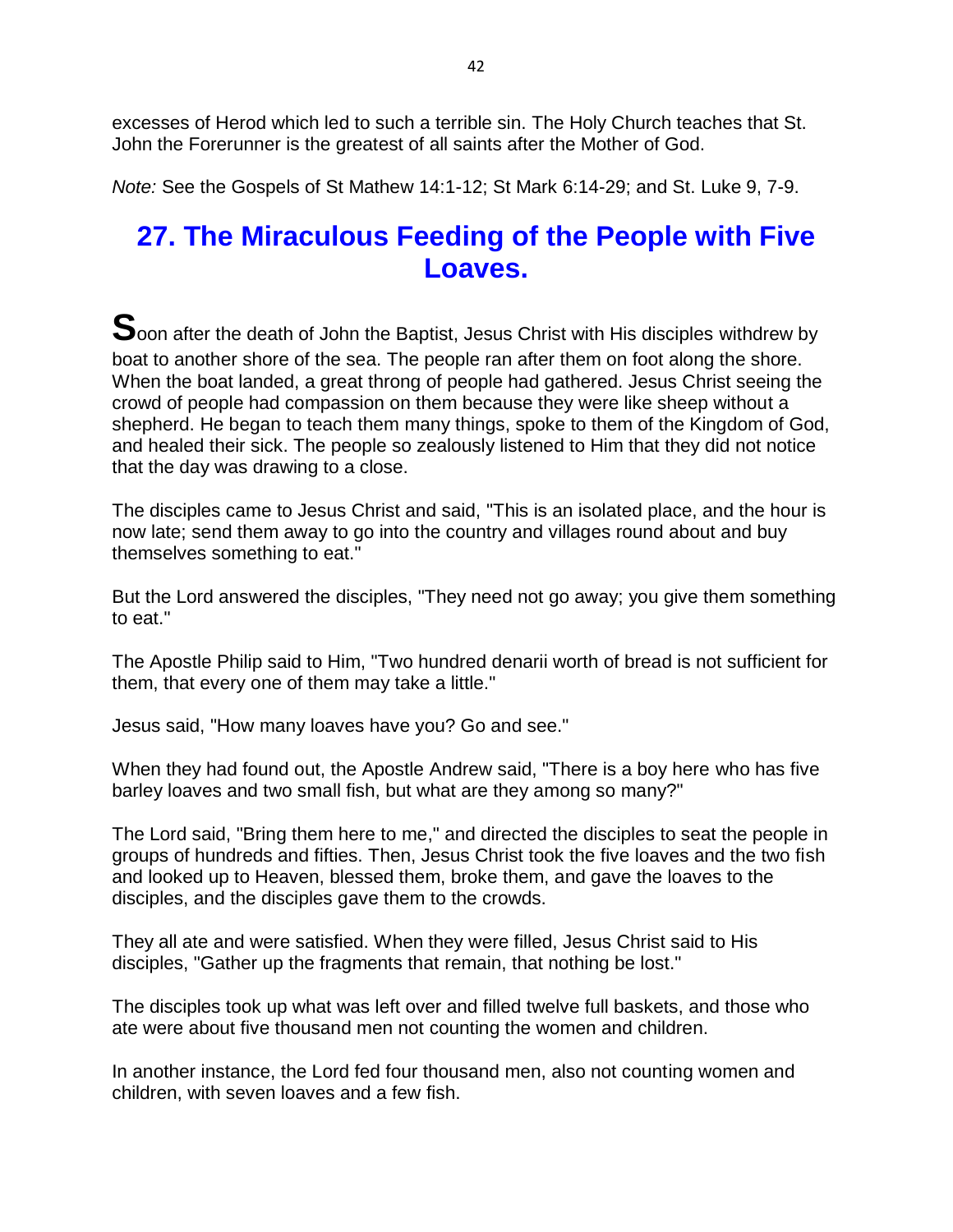*Note:* See the Gospels of Matthew 14:14-21; Mark 6:32-44; Luke 9:10-17; John 6:1-15.

## **28. Jesus Christ Walking on the Water.**

After the miraculous feeding of the people with five loaves of bread, Jesus Christ commanded His disciples to get into the boat and go to the other side of the Sea of Galilee to Bethsaida.

He dismissed the crowd and then went into the hills to pray.

Night fell. The boat with the disciples was already out on the sea beaten by the waves because a strong wind was blowing.

Before dawn, Jesus Christ knowing the distress of the disciples came to them walking on the sea. But when they saw Him walking on the sea, they thought it was a ghost and cried out in fear. Jesus Christ immediately spoke to them and said, "Take heart, it is I; have no fear."

Then, the Apostle Peter answered Him, "Lord, if it is you, let me come to you on the water."

The Lord said, "Come."

So Peter got out of the boat and walked on the water and came toward Jesus. But when he saw the wind and the big waves, he was afraid, from fear his faith vanished; and beginning to sink, he cried out, "Lord! Save me!"

Jesus Christ immediately reached out His hand and caught him saying, "O man of little faith, why did you doubt?" And when they got into the boat, the wind ceased.

The disciples worshipped Jesus Christ and said, "*Truly you are the Son of God*."

*Note:* See the Gospels of Matthew 14:22-36; Mark 6:45-56; John 6:16-21.

### **29. The Healing of the Daughter of the Canaanite Woman.**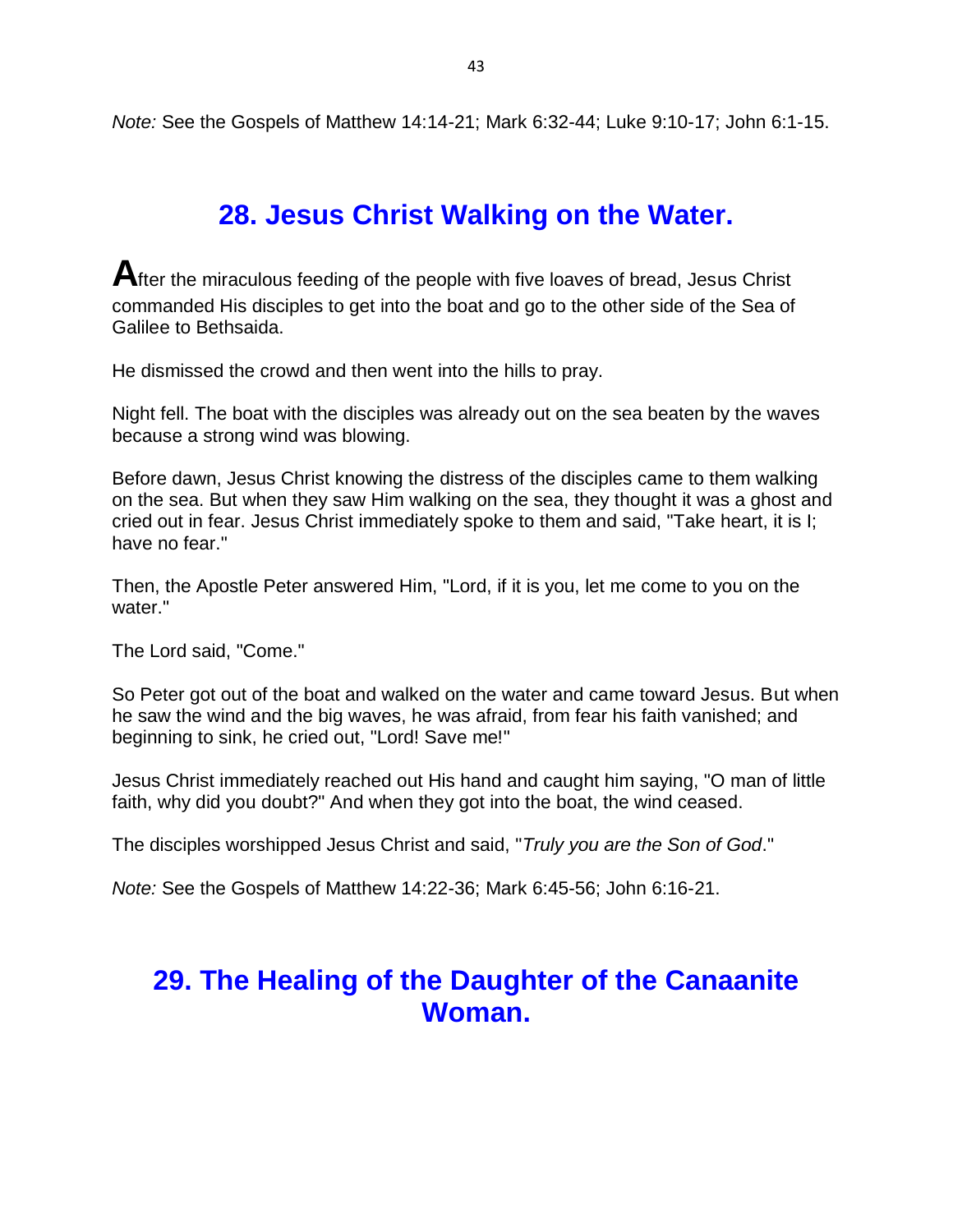**O**ne day Jesus Christ went to the region of Tyre and Sidon. There came to Him a Canaanite woman of pagan faith, and she began to cry out loudly, "Have mercy on me, O Lord, Son of David! My daughter is severely possessed by a demon."

Wishing to show His disciples the strength of the faith of this woman, Jesus Christ did not answer a word to her.

Then, the disciples began to beg Him saying, "Send her away, for she is crying after us."

But Jesus answered, "I am sent only to the lost sheep of the house of Israel."

But she came and knelt before Him saying, "Lord! Help me."

Jesus Christ said to her, "Let the children first be fed, for it is not right to take the children's bread and throw it to the dogs." He said this because the Jews considered themselves the children of Abraham, children of God, and sons of the Kingdom of Heaven, and they looked upon the Gentiles as dogs. Therefore, the Saviour was intentionally addressing the Jews in this instance and equating a dog to this woman, wishing to show the Jews all the incorrectness and injustice of their attitude toward the pagans. Among the pagans, He found strong faith such as did not exist among the Jews. He called them "the lost sheep of the house of Israel." Moreover, by these words, the Saviour showed the woman that He must live and do His work first of all among the Jews as they believed in the true God. Most importantly, the Saviour saw the believing heart of this woman and rejoiced that in her there was an example to show all people what faith must be.

The woman humbly answered to this, "Yes, Lord; yet even the dogs under the table eat the children's crumbs." With these words the Canaanite woman demonstrated not only her great humility and consciousness that a pagan person could not be as close to God as those in the true faith, but conveyed by this her great faith that the merciful God extends mercy to all people.

Then, Jesus Christ said to her, "O woman, great is your faith! Be it done for you as you desire." And her daughter was healed instantly. Returning home, the woman found her daughter restored to health and peacefully lying in bed.

*Note:* See the Gospels of Matthew 15:21-28; Mark 7:24-30.

**30. The Confession of Peter. The Prediction of the Lord about His Forthcoming Death and Resurrection.**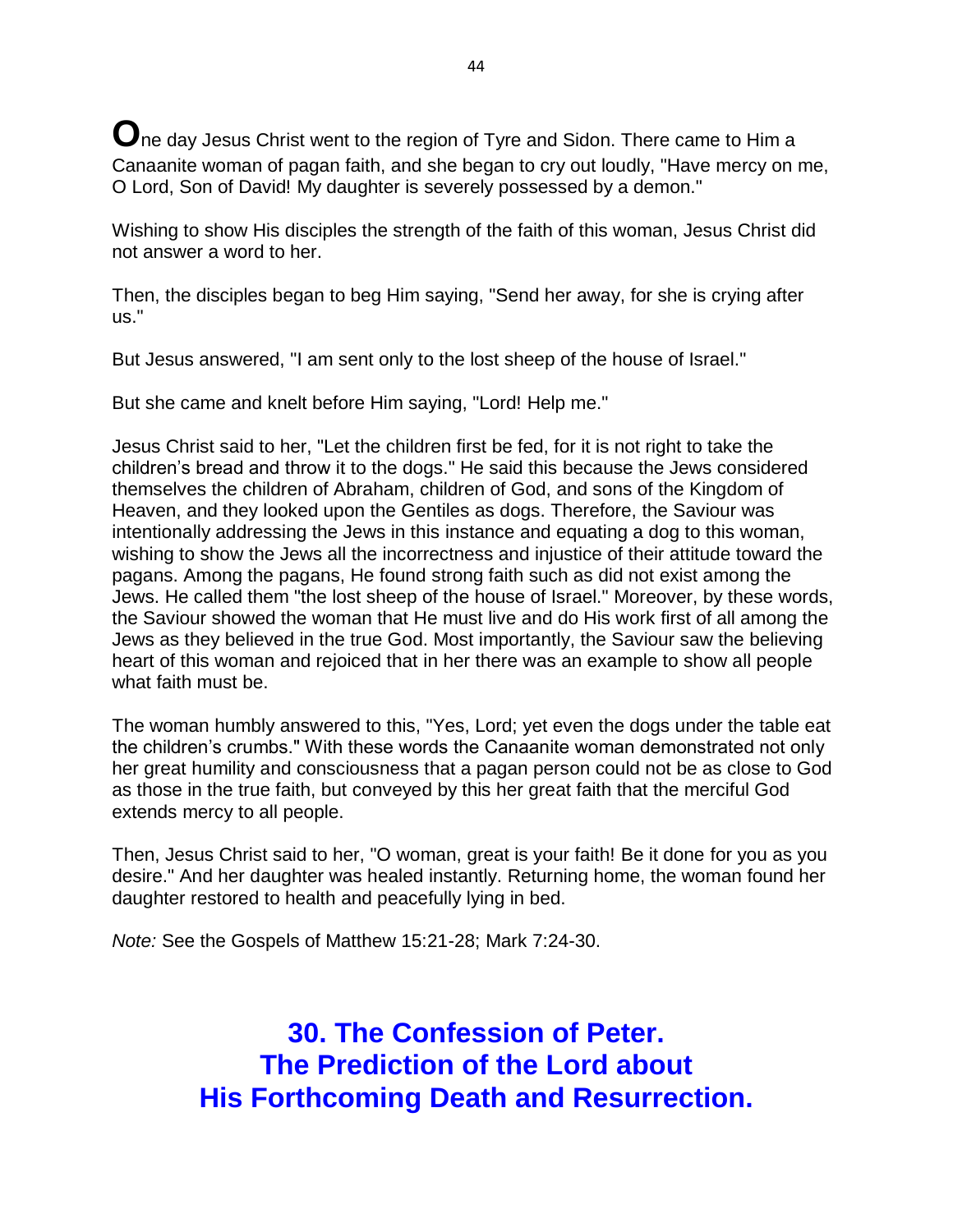**T**hen, Jesus went on with His disciples to the villages of Caesarea Philippi; and on the way, He asked His disciples, "Who do men say that I am?" They answered, "Some say John the Baptist, others say Elijah, and others Jeremiah or one of the prophets who has risen."

"But Who do you say that I am?" asked Jesus Christ.

The Apostle Peter answered for them all, "*You are the Christ, the Son of the living God*."

The Saviour praised Peter for such faith and said to him, "You are Peter (a rock, according to his faith); and on this rock (on such faith that I am the Son of God) I will build My Church, and the powers of Satan shall not prevail against it. And to you Peter, I will give the keys to the Kingdom of Heaven (such power is given to My Church) that whatever you bind on earth shall be bound in Heaven; and whatever you loose on earth shall be loosed in Heaven" (this means: for whomever among the believers belonging to the Church, you do not forgive their sins, they shall not be forgiven by God; and for whomever, you forgive sins, they shall be forgiven by God). This is the same authority that the Saviour gave to all His other apostles (cf. John 20:22-23). He spoke firstly to Peter because the Apostle Peter was the first of them all to confess before Him his faith that He is the *Christ, Son of God*.

From this time, Jesus Christ began to reveal to His disciples that for the salvation of people He would have to suffer much from the elders, chief priests, and scribes, and would be killed, and rise again on the third day.

Peter took Him and began to rebuke Him, "God forbid, Lord! This shall never happen to You." By these words of Peter, it was evident that he had the Jewish understanding of the Messiah and still did not understand the teaching about the salvation of people through the suffering of Christ; in him, the earthly feelings still prevailed over the spiritual. The question of Peter was like the temptation of the Devil, who also offered to the Lord earthly power instead of spiritual power, the kingdom of this age instead of the Kingdom of Heaven. Therefore, Jesus Christ answered, "Get behind Me, Satan! You are a hindrance to Me; for you are not on the side of God but of men." Then, He called to the multitude with His disciples and said to them, "If any man would come after Me, let him deny himself (let him not think of his own convenience), take up his cross (sorrows, suffering, and labour sent to him by God), and follow Me. For whoever would save his life will lose it; and whoever loses his life for My sake and the Gospel's saves it. For *what does it profit a man if he* seeking to accumulate earthly blessings personally for himself *gains for himself even the whole world and forfeits his soul* (making it unworthy of the Kingdom of God, of eternal life)?"

*Note:* See the Gospels of Matthew 16:13-28, Mark 8:27-38 and 9:1; Luke 9:18-27.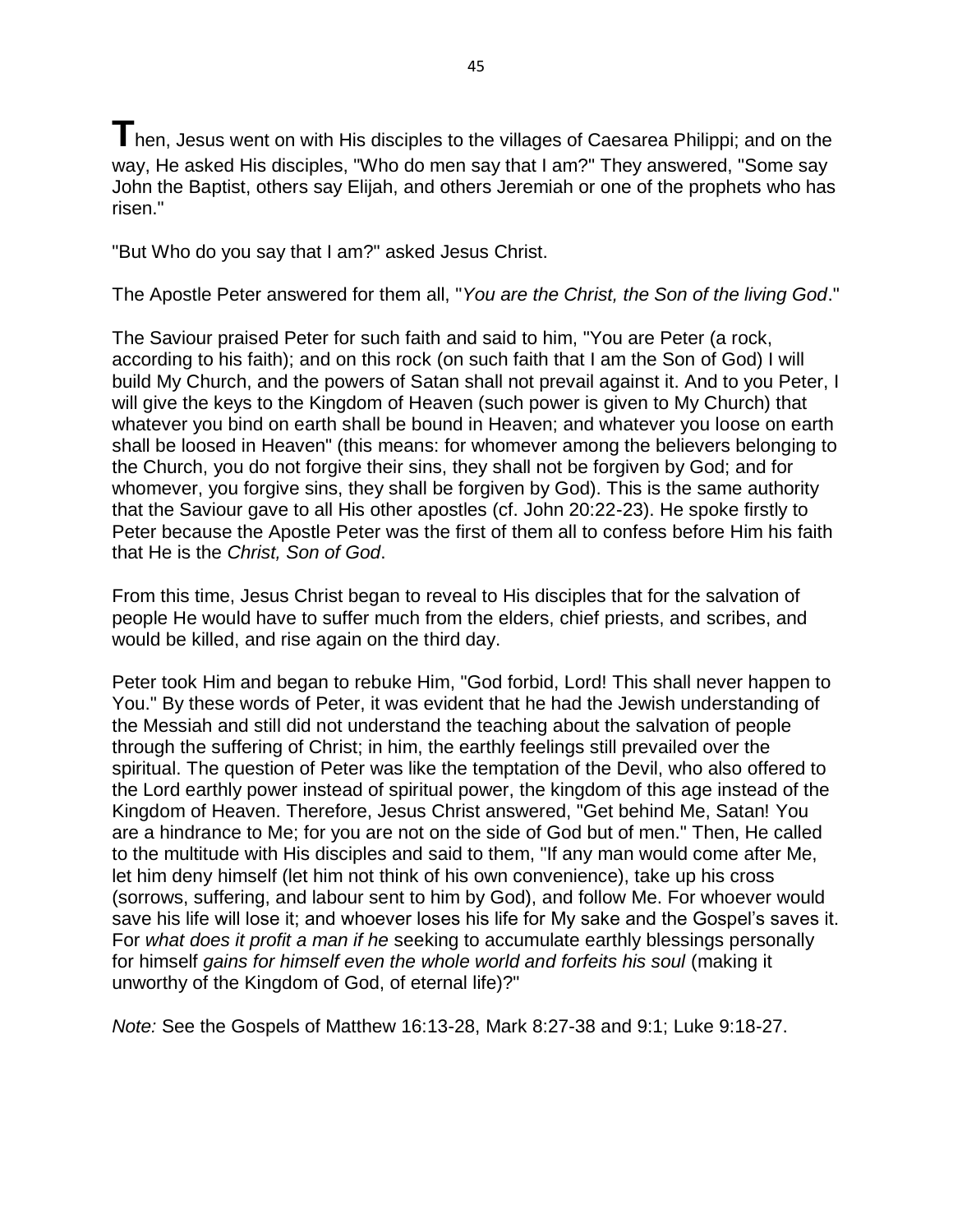# **31. The Transfiguration of the Lord.**

**I**n order to strengthen the faith of His disciples when they would see His suffering, Jesus Christ took three disciples, Peter, James and John, and led them up on a high mountain to pray. According to ancient Church Tradition, it was the beautiful *Mount Tabor* covered with luxurious growth from the foot to the summit.

As the Saviour was praying, the disciples slept from fatigue. When they woke up, they saw Jesus Christ transfigured before them. His face shone like the, sun and His garments became white as snow and glistened as light. There, two prophets, Moses and Elijah, in heavenly glory appeared with Him, and they were talking with Jesus about the suffering and death which He would have to endure in Jerusalem. Extraordinary joy filled the hearts of the disciples during this time. Peter exclaimed, "Lord, it is well that we are here. If you wish, I will make three booths here: one for You, and one for Moses, and one for Elijah," not understanding what He was saying. Suddenly, a bright cloud overshadowed them, and they heard the voice of God the Father saying, "*This is My beloved Son, in Whom I am well pleased. Listen to Him*!"

When the disciples heard this, they fell on their faces. Jesus Christ came to them, touched them, and said, "Rise, and have no fear." When the disciples lifted up their eyes, they saw Jesus Christ as He usually appeared.

As they were coming down the mountain, Jesus Christ commanded them to tell no one about the vision until He was raised from the dead.

The Holy Orthodox Church celebrates the glorious Transfiguration *of our Lord Jesus Christ*, on *August 6th* (August 19 NS). This day is one of the major feast days. By His Transfiguration, the Saviour has showed us how people become in the future life, in the Kingdom of Heaven, if they follow God's Law and how the entire earthly world would be transfigured. The Lord also reminds us that we can be transfigured even now if we lead a truly Christian life.

On the Feast of Transfiguration, after the Liturgy, fruit is brought to the church to be blessed for eating: grapes and, in general, fruit from orchards such as apples, pears, and plums in order to ask the Lord's blessing on the fruits of the harvest.

*Note:* See the Gospels of Matthew 17:1-13; Mark 9:2-13; Luke 9:28-36.

### **Troparion of the Feast.**

**T**hou wast transfigured on the mountain, O Christ our God, showing to Thy disciples Thy glory as each one could endure; shine forth Thou on us, who are sinners all, Thy light ever-unending through the prayers of the Theotokos. O Light-giver, glory to Thee.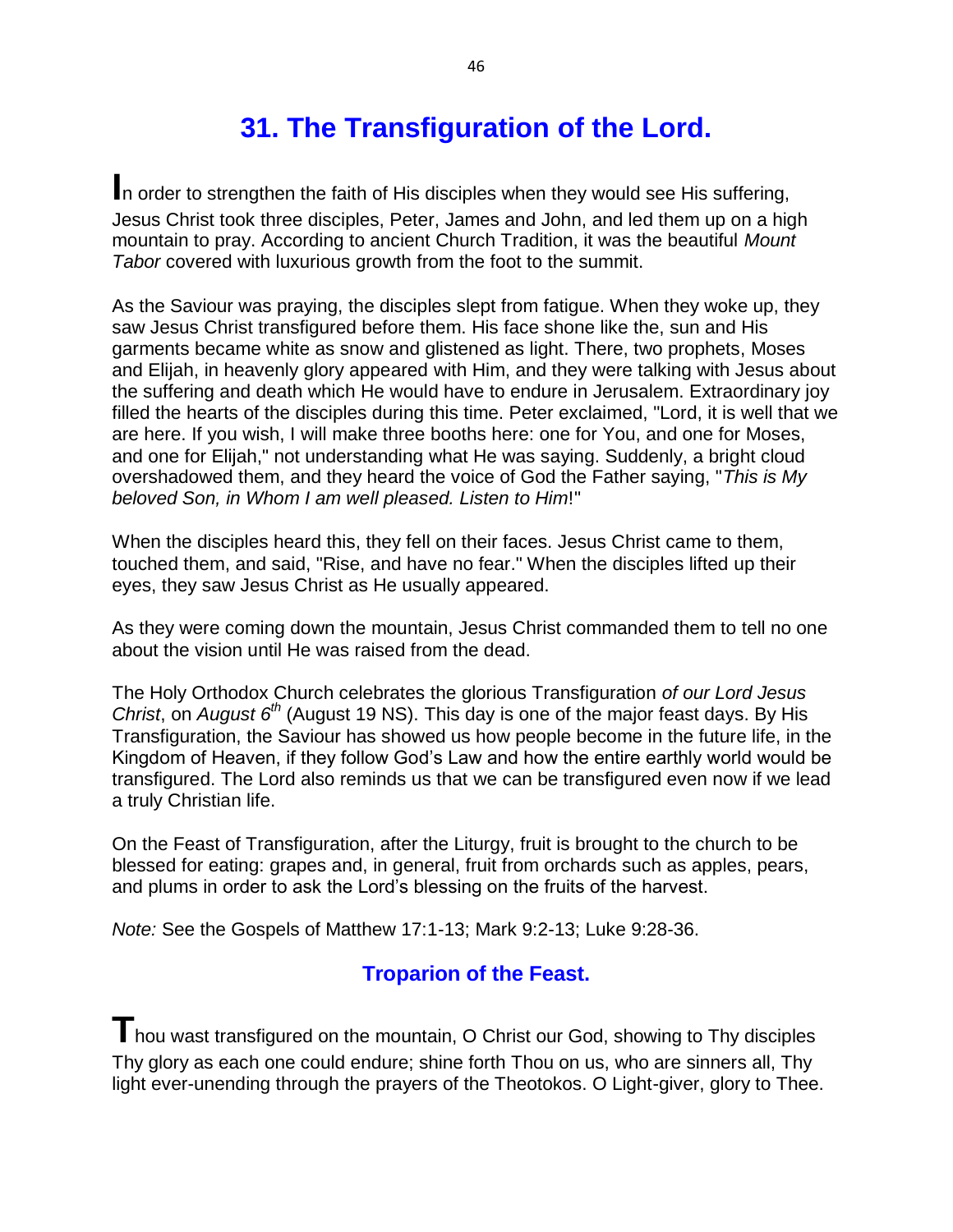### **Kontakion of the Feast.**

 $\bf O$ n the mount Thou was transfigured, and Thy disciples, as much as they could bear, beheld Thy glory, O Christ our God; so that, when they would see Thee crucified, they would know Thy passion to be willing and would preach to the world that Thou, in truth, are the Effulgence of the Father.

#### **The Most Important Teaching: Love for God and Neighbour.**

More than once people did ask Jesus Christ which was His most important teaching in order to inherit eternal life in the Kingdom of God. Some asked because they wanted to know and others did to find a reason to accuse Him.

Thus one day, a Jewish lawyer (a man who studied the Law of God) wishing to put Jesus Christ to the test asked Him, "Teacher, which is the great commandment in the law?"

Jesus Christ said to him, "*You shall love the Lord your God with all your heart, and with all your soul, and with all your mind, and with all your strength*. This is the great and first commandment. And a second is like it. *You shall love your neighbour as yourself*. On these two commandments rest all the law and the prophets."

This means everything that the Law of God teaches about which the prophets spoke is contained entirely in these two major laws. That is, all the commandments of the law and its teachings speak to us about love. If we had within ourselves such love, then all the remaining laws could be abolished, for they are all subdivisions of the law about love. Thus, for example, if we love our neighbour, then we would not be able to offend him or cheat him, much less kill him, or envy him; and, in general, we would not wish him any kind of evil. On the contrary, we would pity him, care for him, and be ready to sacrifice everything for him. Therefore, Jesus Christ said, "There are no other commandments greater than these" (Mark 12:31).

The lawyer said to Him, "You are right, Teacher! You have truly said that to love God with all one's being and to love one's neighbour as oneself is much more than all the whole burnt offerings and sacrifices."

When Jesus Christ saw that he answered wisely, He said to him, "You are not far from the kingdom of God."

*Note:* See the Gospels of Matthew 22:35-40; Mark 12:28-34; Luke 10:25-28.

### **32. The Parable of the Good Samaritan.**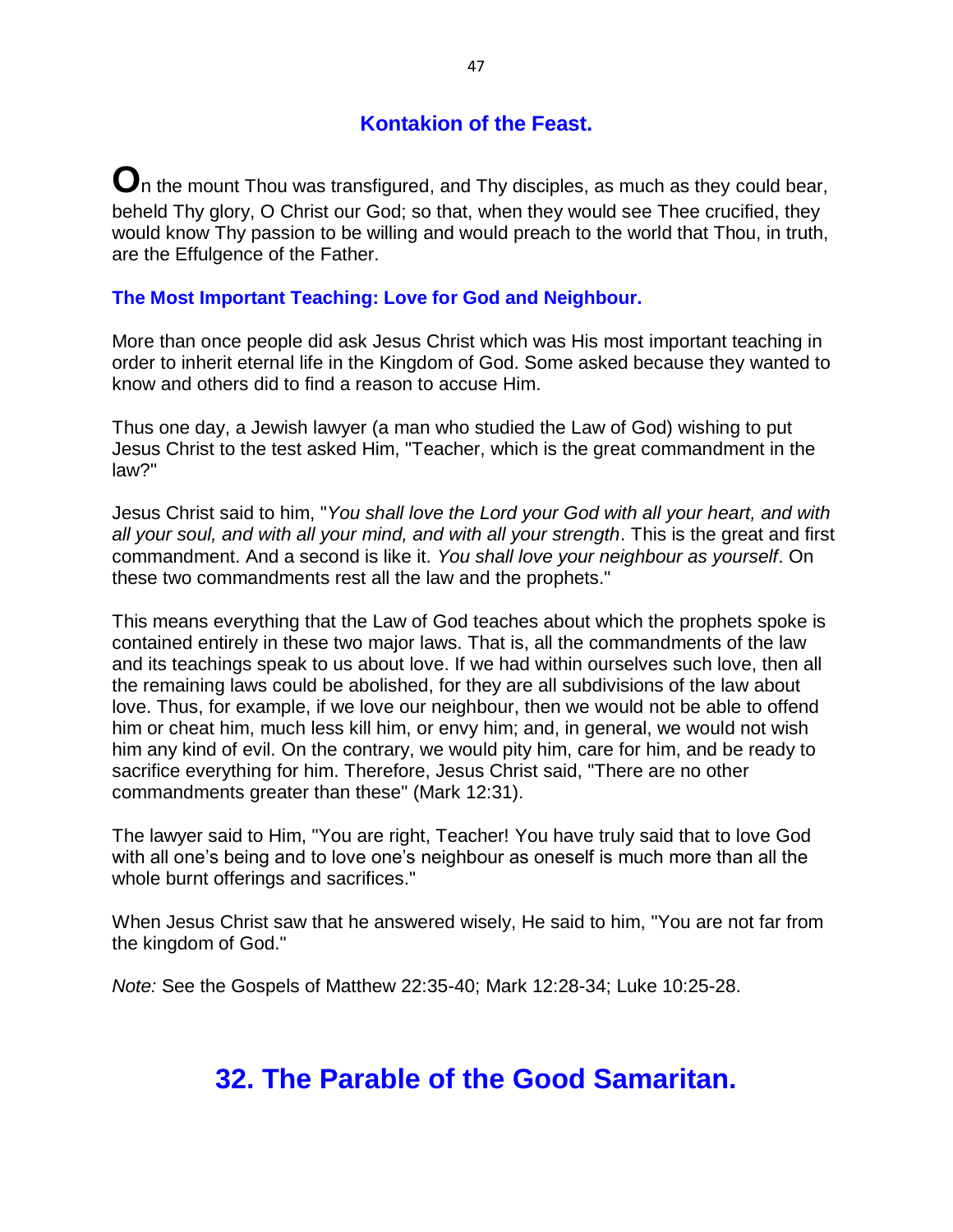**O**ne Jew, a lawyer, desiring to justify himself since the Jews considered "their neighbours" to be only Jews and all others to be held in contempt asked Jesus Christ, "And who is my neighbour?"

In order to teach people to consider every other person as their neighbour, no matter who he might be of whatever nationality, or descent, or belief; and also that we must be compassionate and merciful to all people, doing what we can to help those in need and misfortune, Jesus Christ answered him with a parable.

"A man (a Jew) was going down from Jerusalem to Jericho, and he fell among robbers, who stripped him, and beat him, and departed leaving him half-dead. Now by chance, a priest was going down that road; and when he saw him, he passed by on the other side. So likewise a Levite (a Jewish church official), when he came to the place and saw him, he passed by on the other side.

"But a Samaritan, as he journeyed, came to where he was. (The Jews despised the Samaritans so much that they would not have sat at the same table with them and even tried to avoid speaking to them). When the Samaritan saw him covered with wounds, he had compassion on him. He went to him and bound up his wounds pouring on them oil and wine. Then, he set him on his own beast, and brought him to an inn, and took care of him. And the next day he took out two denarii (a denarius was a Roman silver coin) and gave them to the innkeeper saying, 'Take care of him; and whatever more you spend, I repay you when I come back'."

Then, Jesus Christ asked the lawyer, "Which of these three do you think was a neighbour to the man who fell among the robbers?"

The lawyer replied, "The one who showed mercy on him (that is, the Samaritan)."

And Jesus Christ said to him, "Go and do likewise."

*Note:* See the Gospel of Luke 10:29-37.

The parable of the *Good Samaritan* besides its direct and clear concept of *love for every neighbour* also has an allegorical, profound, and mystical meaning according to the teachings of the Holy Fathers.

The *man* going from Jerusalem to Jericho is none other than our forefather Adam and in his person — all humanity. Not remaining steadfast in the good and losing the blessedness of Paradise, Adam and Eve were compelled to leave the "Heavenly Jerusalem" (Paradise) and to wander in the world where they immediately encountered calamities and every possible adversity. The *robbers* are the diabolic powers which envied the innocent condition of man and enticed him onto the road of sin depriving our fore-parents of faithfulness to the commandments of God (of life in Paradise). The *wounds* are the sores of sin weakening us. The *priest and Levite* represent the Law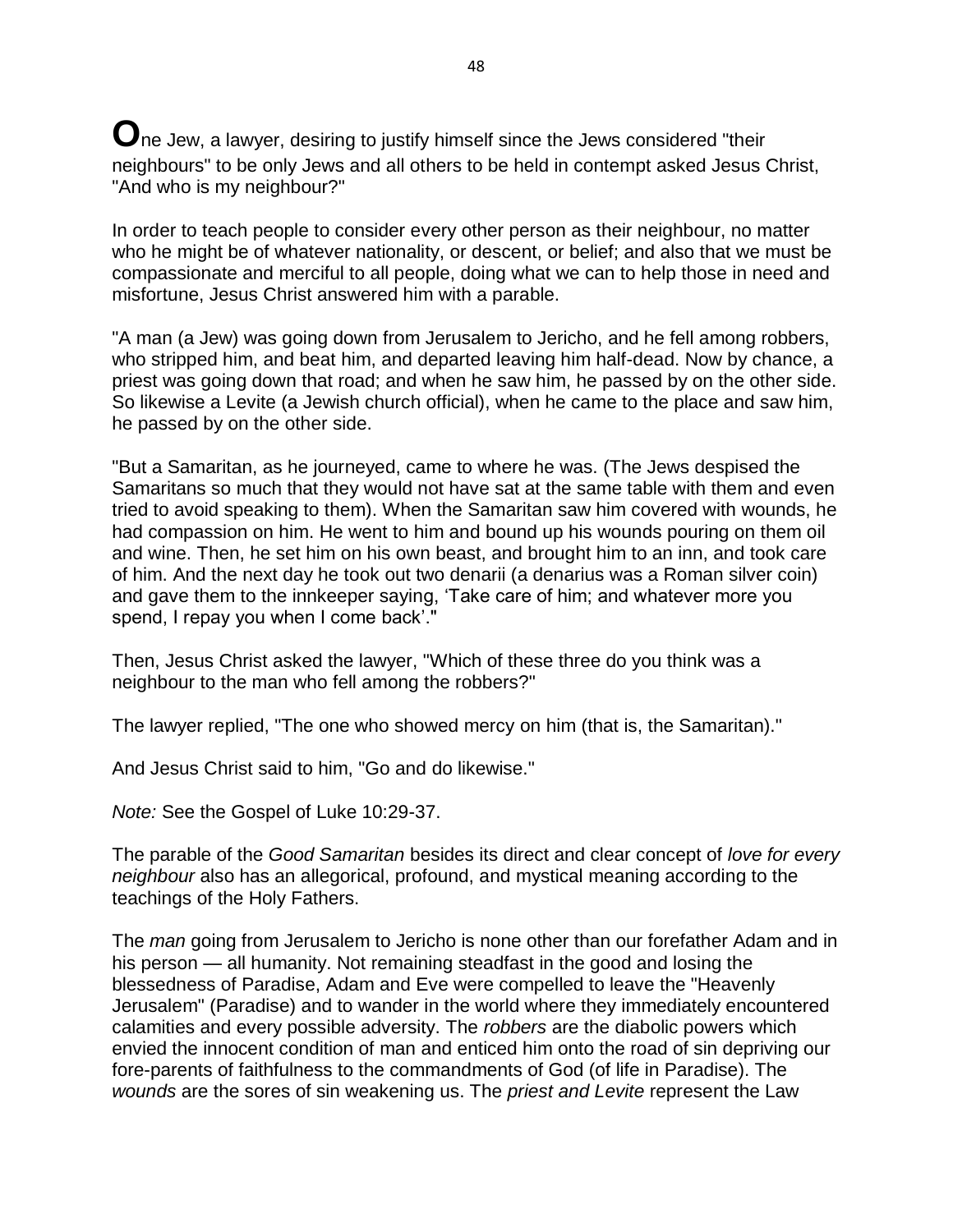given to us through Moses and the clergy in the person of Aaron, which by themselves cannot save man. The image of the *Good Samaritan* refers to Jesus Christ Himself, Who for the healing of our infirmities under the appearance of oil and wine gave to us the New Testament law and grace. The *inn* is the Church of God in which is found everything necessary for our healing, and the *innkeeper* is the pastors and teachers in the Church to whom God entrusts the care of the flock. The *morning departure of the Samaritan* is the Resurrection and Ascension of Christ, and the *two denarii* given to the innkeeper are Divine Revelation kept by means of Scripture and Holy Tradition. Finally, *the promise of the Samaritan to stop at the inn on his return-trip to settle the debt* is an indication of the second coming of Jesus Christ to earth when He *shall reward every man according to his works* (Matt. 16:27).

### **33. Jesus Christ with Martha and Mary.**

**P**reaching to the people, Jesus Christ arrived in *Bethany*. This town is situated not far from Jerusalem beyond the Mount of Olives. Here He was received in the home of a woman by the name of *Martha*, who had a brother *Lazarus* and a sister *Mary*.

In the home of Lazarus, Jesus Christ has given the instruction that *care for the salvation of the soul is more important than all other work*. The occasion which served to illustrate this teaching was given to Him by the sisters of Lazarus. Both of them greeted Him with the same joy, but they expressed their joy differently. Mary sat at the feet of Jesus and listened to His teaching. Martha in the meantime strenuously busied herself with elaborate refreshments for Him.

Whether it was because it seemed to Martha that she could not manage to serve everyone all by herself, or whether it seemed to her that her sister did not receive Jesus Christ as she ought, Martha went to the Saviour and said, "Lord, do You not care that my sister has left me to serve alone? Tell her then to help me."

But the Lord answered her, "*Martha, Martha you are anxious and troubled about many things* (that is, Martha's energy was directed to superfluous things, to worldly, transitory things that one could manage to do without), *but only one thing is needful* (that is, attention to the Word of God and fulfilment of His will). *Mary has chosen the good portion, which shall not be taken away from her*."

It happened on one occasion when Jesus Christ talked with the people that one woman could not contain the joy in her soul from His words and loudly exclaimed from the crowd, "*Blessed* (fortunate in the highest degree) *is the Mother who bore You and nursed You*!"

But the Saviour said, "*Yea rather, blessed are those who hear the Word of God and keep it*," — that is, those who live by the commandments of God. This was not said to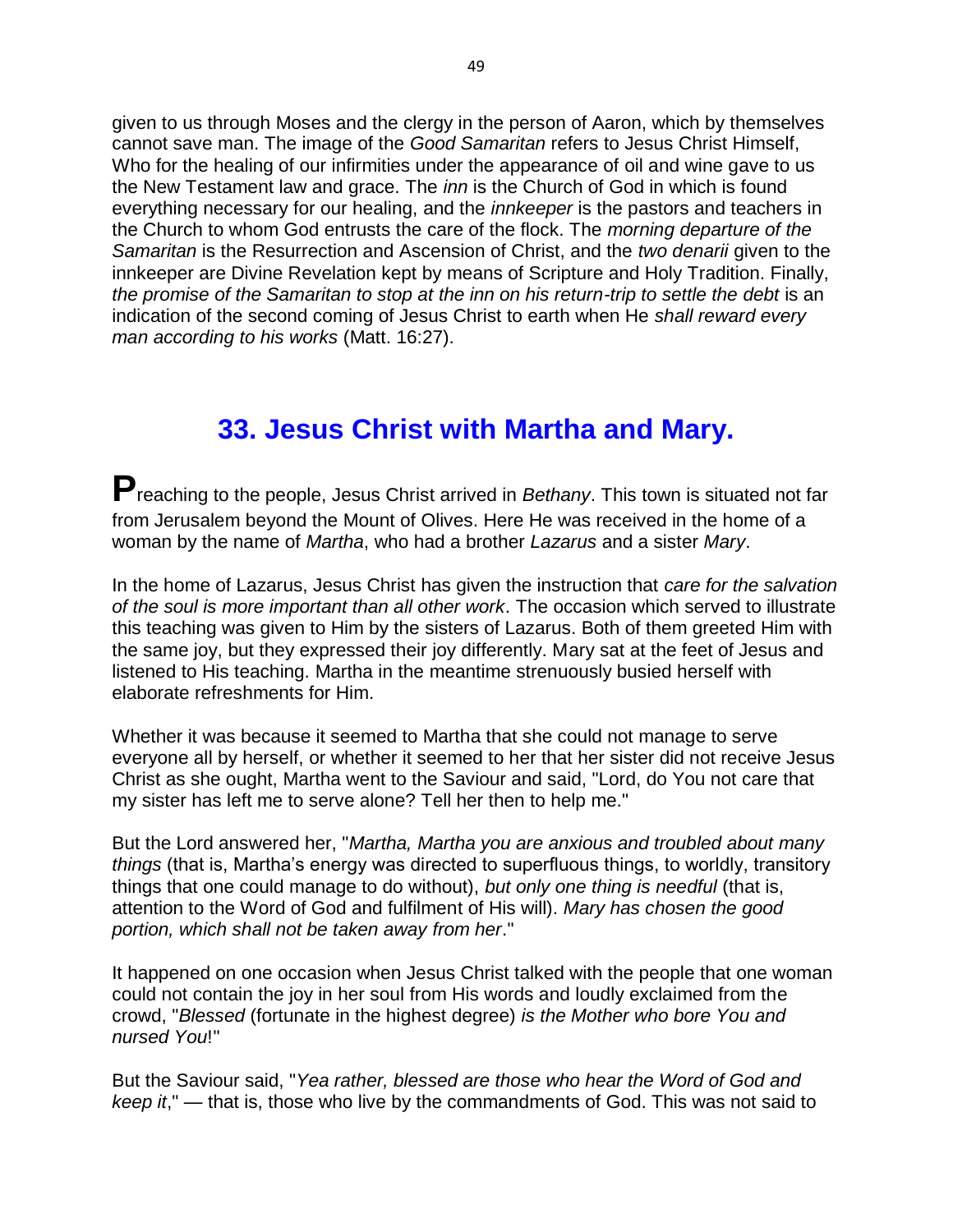imply that the Mother of God did not keep the Law of God but to emphasize the fact that even greater than Her physical care for the Saviour was Her obedience to God's word.

*Note:* See the Gospel of Luke 10:38-42 and 11:27-28.

### **34. The Saviour Accuses the Pharisees of Sin. Blasphemy against the Holy Spirit.**

**T**he enemies of Christ, the Pharisees, took counsel among themselves as to how to kill Jesus Christ. But the Saviour, aware of this, moved away from there. A large crowd of people followed after Him, and He in His tender-heartedness healed all their sick.

When the Saviour and His disciples entered one house, so many people came together that they could not even eat. Then, a blind and dumb demoniac was brought to the Saviour. The Lord healed him so that the dumb man spoke and saw. All the people were amazed and said, "Can this be the Son of David?" But when the Pharisees heard it, they said bitterly, "It is only by Beelzebub, the prince of demons (the Devil, Satan), that this man casts out demons."

Then, Jesus Christ said, "How can Satan cast out Satan? If a kingdom is divided against itself, that kingdom cannot stand. And if a house is divided against itself, that house will not be able to stand. No one can enter a strong man's house and plunder his goods, unless he first binds the strong man; then, indeed, he may plunder his house. And if Satan has risen up against himself and is divided, he cannot stand but is coming to an end. But if it is by the finger of God that I cast out demons, then the Kingdom of God has come upon you.

"Therefore, truly I say to you, every sin and blasphemy will be forgiven men, but the blasphemy against the Spirit will not be forgiven either in this age or in the age to come."

The mercy of God is without end; and if a person knows his sin and repents, then there is no sin which can overcome the great mercy of God. Sins and blasphemies from error or delusion occur often and are easily washed away by repentance.

However, whoever knowingly and persistently rejects the most saving mercy of God, which is a blessing of the Holy Spirit, and consciously calls the deeds of the omnipotent God the works of the Devil, he has no means of repentance, and without repentance there is not and can never be salvation.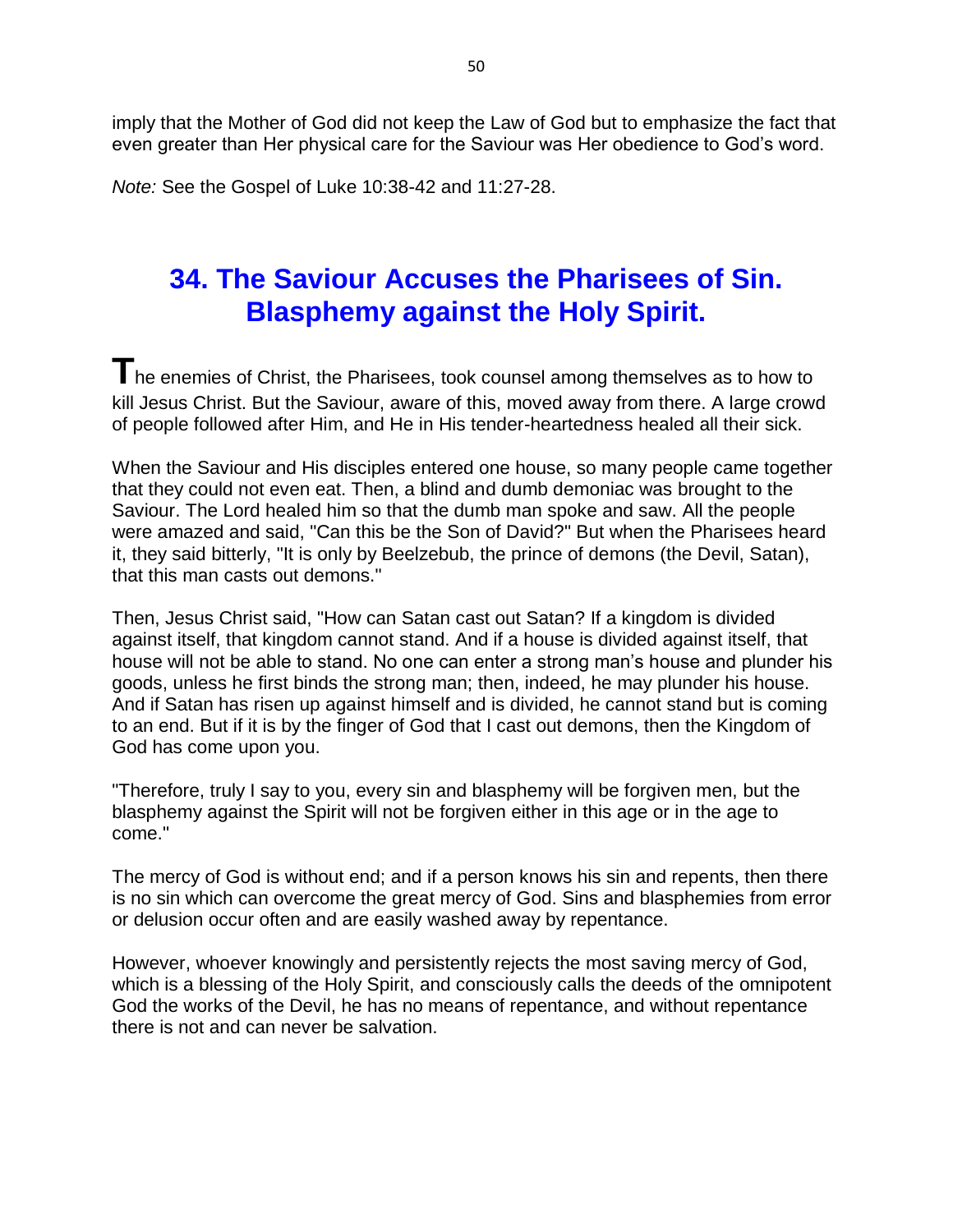The Holy Church thus determines that blasphemy against the Holy Spirit is conscious, hardened opposition to the truth. The Holy Spirit constitutes all truth (John 16:13, 14:26, 15:26), He is the Spirit of Truth (John 14:17); thus, the Lord Himself calls Him.

While He was still speaking, the Saviour's Mother and brothers came and stood outside, but they could not reach Him due to the crowd. (By "brothers" at that time, in Hebrew and in general, in the eastern custom, it was meant all close relatives.).

The Pharisees took advantage of this instance to interrupt His teaching and to provoke distrust in the people about His divine parentage and said, "Your mother and your brothers are outside, wishing to speak to You."

Then, Jesus Christ wanted to remind the people once again that He was the Son of the Holy Virgin Mary only physically; but that at the same time, He was, from eternity, the Son of God and had come to earth to save the sinful race of man, to fulfil the will of His Heavenly Father. Therefore, He Himself as well as His Most-pure Mother and all the faithful are obliged firstly to do the will of the Heavenly Father. *Thus, it is necessary to put this lofty, eternal, spiritual obligation higher than temporal, earthly ones*.

The Lord knew that His Mother kept in Her heart all His words. *She herself attentively served and fulfilled His divine teaching; setting Her as an example to all* He said, "Who are My Mother and My brothers?" And stretching out His hand toward His disciples, He said, "Here are My Mother and My brothers! For whoever does the will of My Father in Heaven (as My Mother fulfils it) is My brother, and sister and mother."

Thus, the Lord held on high the dignity of His Most-pure Mother, Who was blessed not only in that She bore God Incarnate but even more so in that She became the first *to perfectly fulfil His divine will*.

He as the Son of God knew that His Mother now came to Him not to interfere with His preaching the Gospel about the Kingdom of God but to suffer with Him. In truth, the cruel internal pain pierced Her heart. Because of love for Her divine Son, She agonized to witness His suffering. But submission to the will of God, love for sinners, for whose redemption from eternal death Her Son and God offered himself as a sacrifice of propitiation, this submission prompted Her to accept without a murmur everything that was predestined by the plan of the Holy Trinity from the foundation of the world.

Jesus Christ as the Son of Man was pained over the grief of His Mother and as God gave Her the strength to endure this terrible ordeal. The Mother suffered over Her beloved Son surrounded by desecration and dishonour; but as the Mother of God Incarnate, She wished to be considered worthy of bearing this supernatural suffering and in everything relying on Him. She awaited this hour with steadfastness.

*Note:* See the Gospels of Matthew 12:22-37, 46-50; Mark 3:20-35; Luke 11:14-23; 8:19- 21.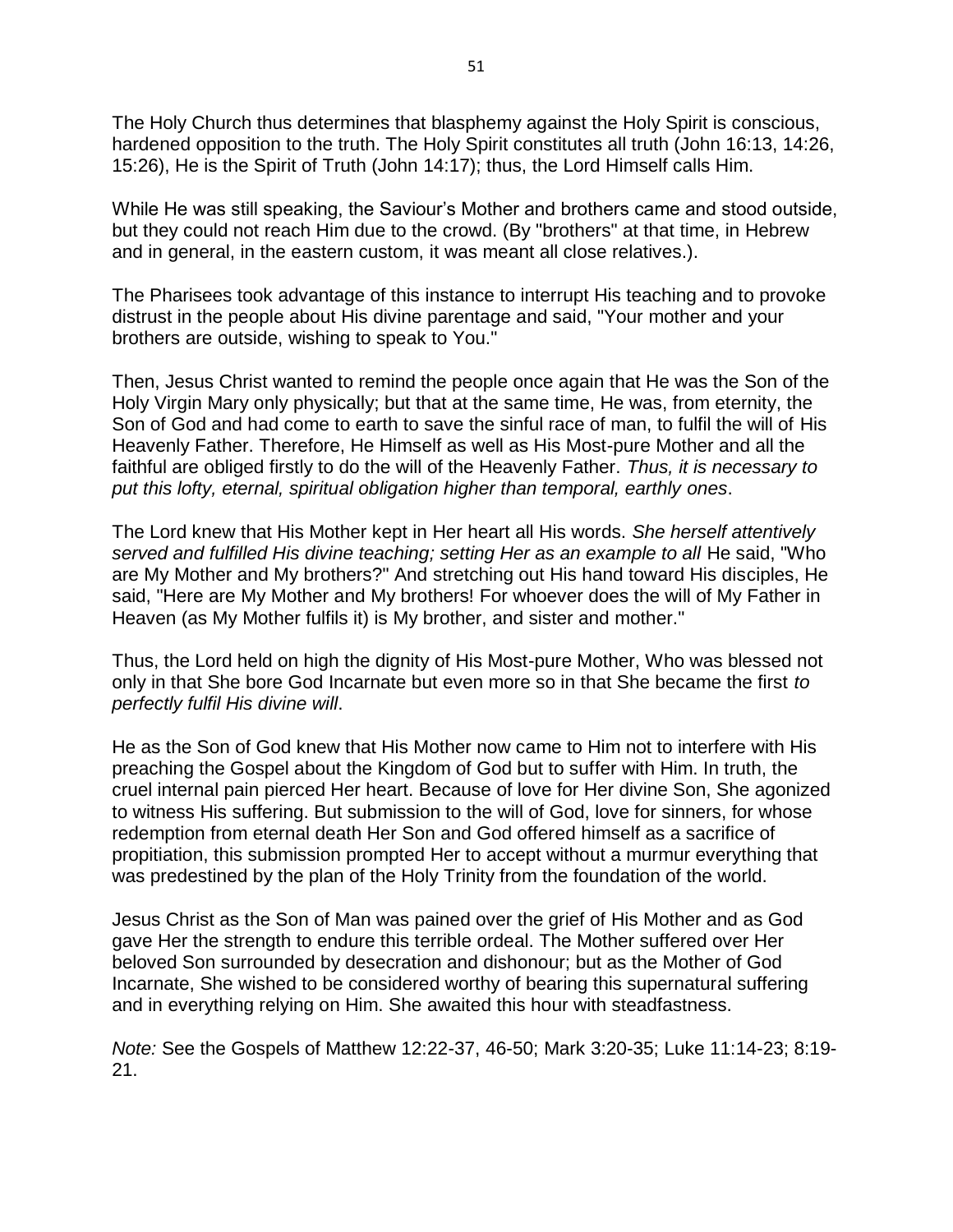The Most-holy Mother of God accomplished the supreme spiritual feat on earth, the spiritual feat of perfect humility, which is love. She either spoke the word of God or remained quiet. "During the life of Her Son, She was in the shadows," writes the author of Humility in Christ, "and in His Ascension, She remained inconspicuous. However, having now our only Intercessor in the Most Holy Mother of God, we know that Her life was better than that of any other person whoever lived on earth." After Her Dormition, She was exalted by God not only higher than all the saints who were ever pleasing to God but higher than all the hosts of Heaven, "*more honourable than the Cherubim and beyond compare more glorious than the Seraphim*."

Thus in the person of the Most Holy Mother of God, there are realized the immutable words of the Lord: *Seek first the Kingdom of God and His righteousness, and all these things shall be added unto you* (Matt. 6:33; Luke 12:31).

#### **Who is Meant in the Gospels by "Brothers" of the Lord?**

Term "brothers and sisters" of the Lord, as used in the Gospels, has a meaning completely different than it is meant in contemporary terms. According to the custom of Eastern peoples of that time, as it is now kept in the life of the Arabic people living in Palestine and Asia Minor, "*brothers*" means not only the straight relation of brother but also cousins, second cousins, and, *in general, all close relatives*.

There must not have been any actual brothers of the Lord, as the Mother of God bore only one Son, the Lord Jesus Christ, and was called by the Holy Church Ever-virgin because She until the birth of Christ, in giving the birth and after the birth of Christ remained the same as She vowed to God never to enter into marriage. St. Joseph was not a real husband to Her, *but he was only Her betrothed*, the custodian of Her virginity. It means that brothers and sisters of the Lord in the flesh could only be first and second cousins by maternal lineage — in the lineage of His Most-pure Mother. Blood relatives by paternal lineage did not exist for the Saviour, for He had no father in the flesh.

In the Gospel account, no clarification is given for the "brothers of Christ" although several of them are even mentioned by name: James, Joses, Simon and Judas (cf. Matt. 13:54-56). Much has been written about the ''brothers of Christ," many judgements have been made and theories have been proposed, but they all contain contradictions or lack in fact.

If these "brothers" of Christ appeared in the literal sense, that is, they were actual relatives *by flesh*, then they could have been *second cousins*. The Apostle Matthew speaks of their mother as being Mary, the mother of James and Joses, the wife of Cleophas, who appears to have been a cousin of the Most-holy Mary. The Apostle John also calls her a sister of His Mother (John 19:25).

These "brothers" of the Lord could have been pseudo "stepbrothers" by the surrogate father Joseph, Her betrothed. They could have been sons of St. Joseph from his real marriage which occurred before his engagement to the Holy Virgin Mary. There is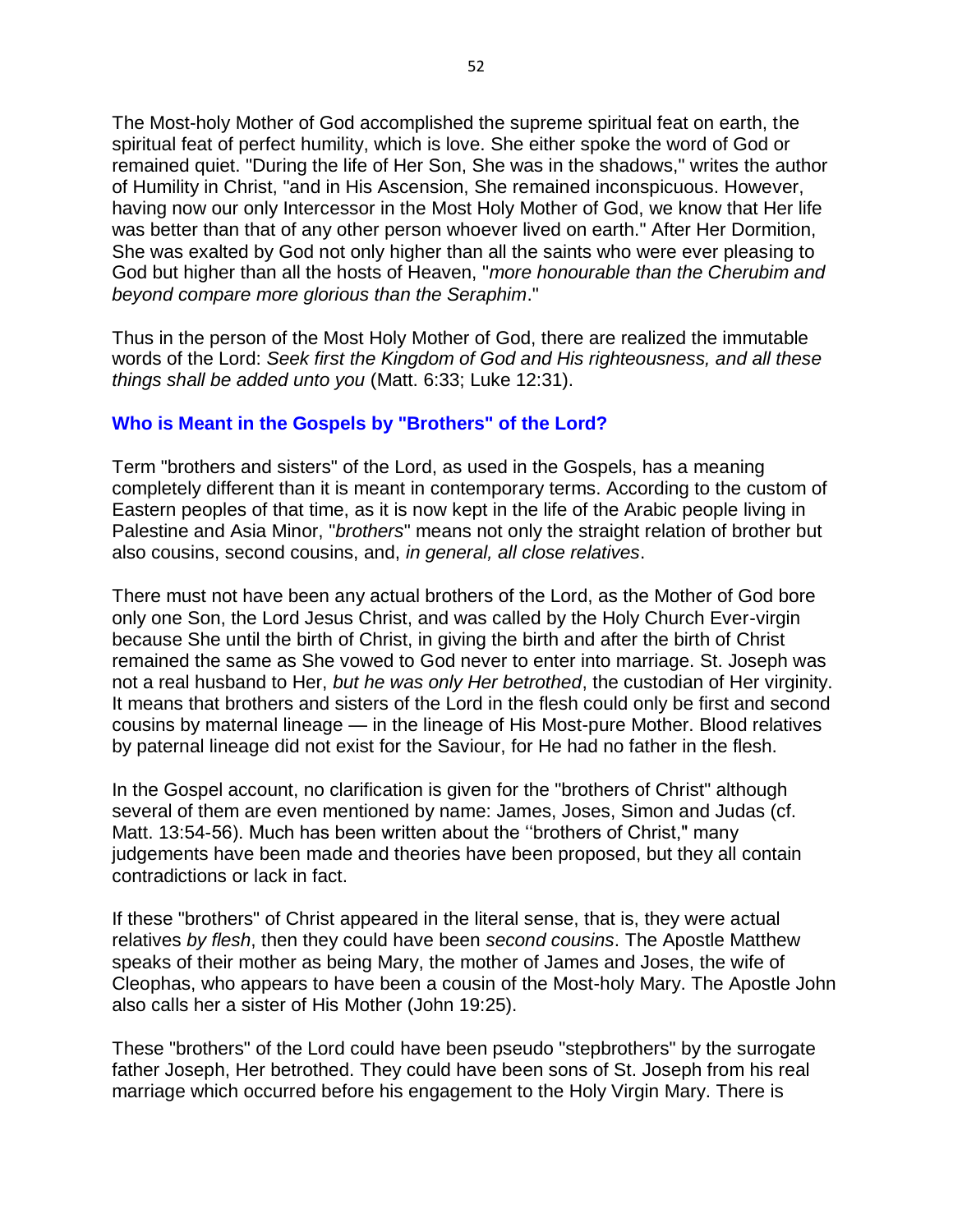nothing amazing about this, as, for example, according to the Gospel of Mark the genealogy of Jesus Christ is given through the lineage of Joseph, the betrothed, according to Jewish law. The words of the Jews spoken about the Saviour also indicate this possibility: "Whence hath this *Man* this wisdom, and *these* mighty works? Is not this the carpenter's son? is not His mother called Mary? and His brethren, James, and Joses, and Simon, and Judas? And His sisters, are they not all with us? Whence then hath this *Man* all these things?" (Matt 13:54-56). An indication supporting this position is given by the Apostle John. "His brethren therefore said unto him, Depart hence, and go into Judaea, that thy disciples also may see the works that thou doest" (John 7:3). It is also known that the opinion that the "brothers" of the Lord are children of Joseph by his first marriage is from the most *ancient tradition*.

This ancient tradition would not have had any contradiction if the Apostle Matthew called the mother of James and Joseph not only Mary but as the Apostle John named her Mary of Cleophas, sister of His Mother (Matt.27:56; John 19:25); therefore, several scholars came to the conclusion that "brothers" of the Lord were His second cousins by blood.

But as the Holy Orthodox Church does not repudiate the ancient tradition cited above, we consider it necessary to speak about it.

In the *Lives of the Saints* on December 26, it says that *St. Joseph the Betrothed* was the son of Jacob. Jacob was the son of Matthan. But Jacob was married, according to the levirate law, to the wife of his brother Heli who died childless. The *levirate law* prescribes that if a man dies childless, his brother should take his wife and raise up seed unto his brother (Deut. 25:5-6). By this law, Joseph was the son of Heli although according to the flesh he was the son of Jacob. That is why the holy Evangelist Luke in presenting the lineage of Christ called Heli the father of Joseph speaking of Christ thus: "*And Jesus himself began to be about thirty years of age, being (as was supposed) the son of Joseph, which was the son of Heli*..." (Luke 3:23).

Church tradition indicates that St. Joseph had a wife and children. Thus, Nikiphoros, the ancient Greek historian, following St. Hippolytus says that St. Joseph was married to Salome. "But do not think he added, that this is the Salome that was in Bethlehem and was called the grandmother of the Lord. The former was a relative of Elizabeth and the Most-holy Mother of God, and the latter was a daughter of Haggai, the brother of Zacharias, the father of John the Forerunner. Haggai and Zacharias were sons of the priest Barachus. With Salome, daughter of Haggai as a wife, St. Joseph had his four sons, Jacob, Simon, Jude and Joses, and two daughters, Esther and Thamar or, as some say, Martha. The Synaxarion for the Sunday of the Myrrh-bearers adds still a third daughter by the name of Salome who married Zebedee. But George Kedrin in speaking of the two daughters of Joseph, says that one of them was Maria, who was given in marriage to Cleophas, the brother of Joseph, already after the return of Joseph from Egypt. But it seems that this Mary is the same person as Martha or Thamar (in the Georgian lists of saints among the holy Myrrh-bearing Women St., Thamar is listed under the name of Tamara). No matter what kind of daughter she was and how many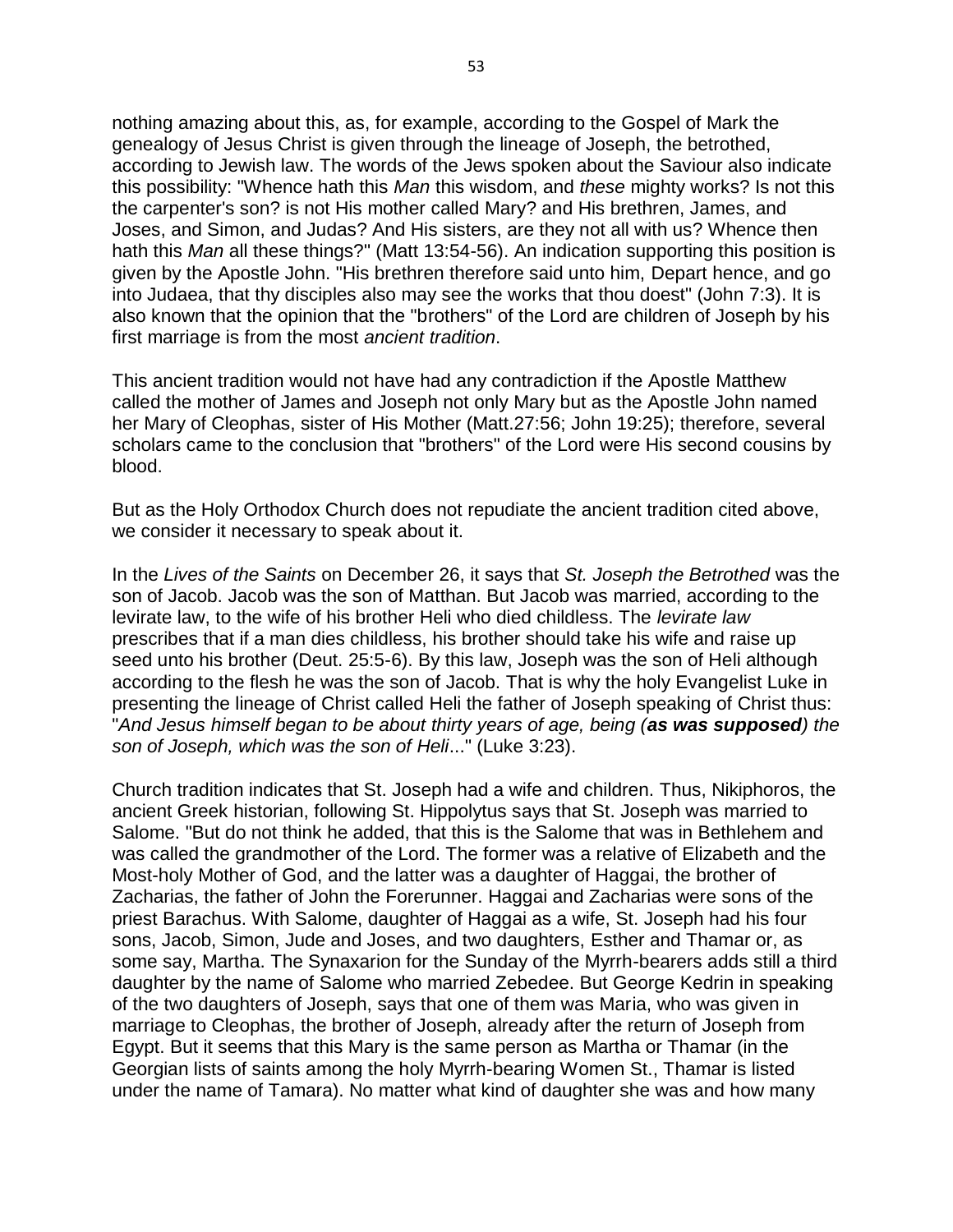daughters Joseph had; in any case, Joseph undoubtedly was married and had sons and daughters. Upon the death of his wife Salome, Joseph lived a widower for the rest of the time passing his days in chastity.

The Holy Gospels bear witness to his holy and immaculate life with the following short but laudatory words, Her husband Joseph, being a just man (Matt. 1:19). And what could be a greater witness? He was so just that his sanctity exceeded that of the other righteous forefathers and patriarchs, for who could be worthy to be betrothed to and the surrogate husband of the Most-pure Virgin Mother of God? And to whom was given the honour to become the stepfather of Christ? Truly, he was worthy of such an honour and of such an appointment on account of his perfectly virtuous life. When he was already an old, eighty years man, the Holy Virgin Mary became betrothed to him, and She was given to him for the protection of Her virginity. So he served Her with reverence and awe as the Mother of God and as his and all the world's Lady and Sovereign being assured of this by the angel who appeared to him in a dream. He also served the Godchild born of Her earning a living for them by the work of his hands. St. Joseph died at the age of a hundred and ten years.

## **35. Healing of the Man Born Blind.**

**I**t happened on one feast day in Jerusalem: after the Saviour finished His sermon and was leaving the Temple, He saw on the street *a man blind from birth*.

The Jews thought that every misfortune befalling a man was punishment for his sins. If the misfortune befell a child, then they considered that to be punishment for sins of his parents. Therefore, His disciples asked Him, "Master, who sinned, this man or his parents, that he was born blind?"

Jesus Christ answered, "*Neither this man sinned, nor his parents: but that the works of God should be manifest in him*."

When He had thus spoken, He spat on the ground and made mud of the spittle, and He anointed the eyes of the blind man with the clay. Then, the Saviour said to the blind man, "Go, wash in the pool of Siloam" (as one water spring in the city was called. The word *siloam* means *sent*).

In order to heal the man blind from birth, the Saviour could have simply given the word and the blind man would have begun to see. Therefore, if He now anointed the eyes of the blind man, He did it not because a healing power was contained in the clay; but so that by touching his eyes, He would awaken in him faith and show the onlookers that the blind man received the words of the Saviour with faith.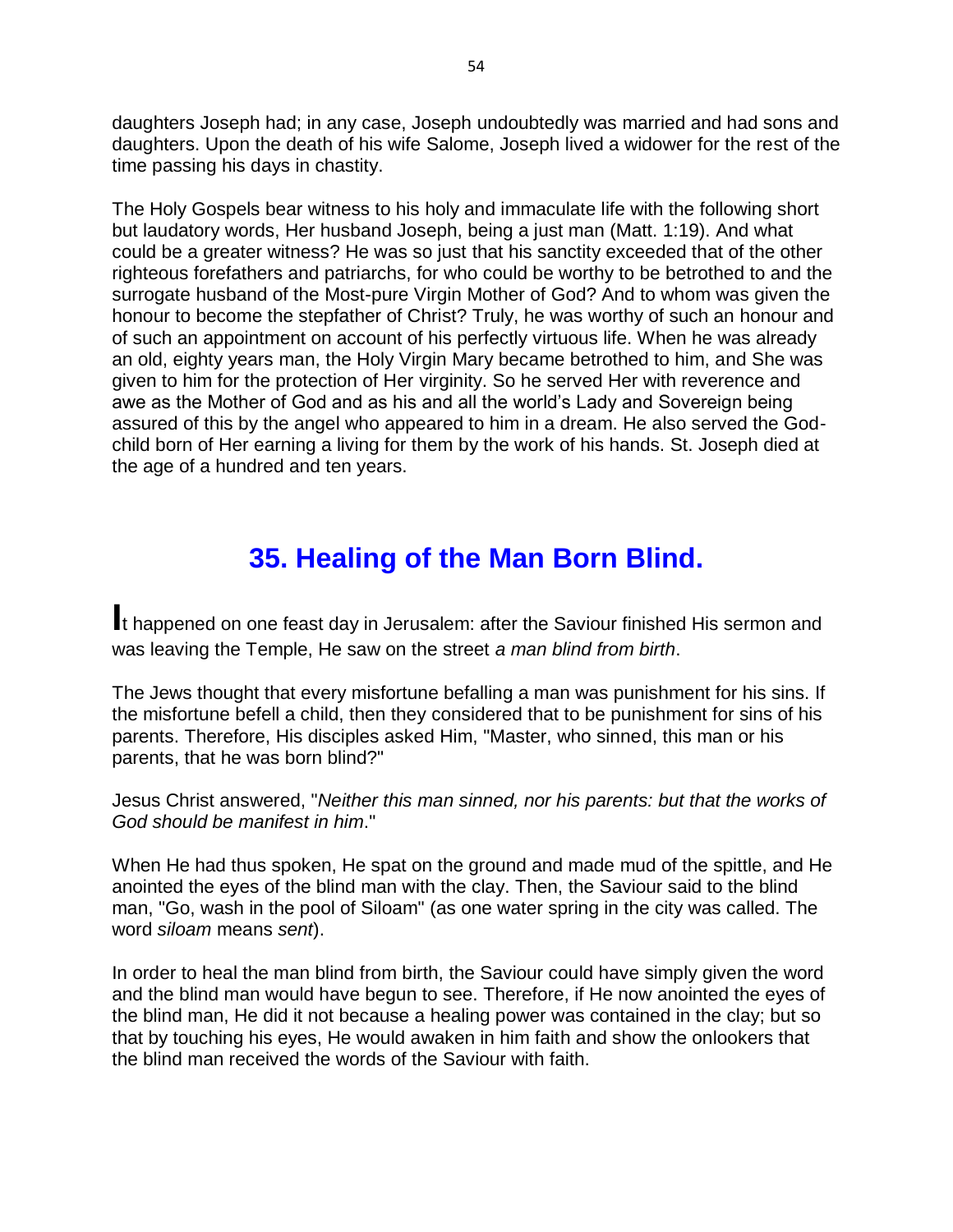The man blind from birth therefore went to the pool of Siloam, washed, and began to see, and he returned seeing. The neighbours and those who before had seen that he was blind were amazed and said, "Is this not the blind man who sat and begged?"

Some said, "It is he." Others said, "He only resembles him."

He himself said, "I am he who was blind."

Then, they said to him, "How were your eyes opened?"

The healed man answered, "A man named Jesus made clay, anointed my eyes, and said to me, 'Go to the pool of Siloam and wash.' I went and washed and I received sight."

Then, they said to him, "Where is He?" The healed man answered, "I know not."

They brought to the Pharisees the man who had formerly been blind. Now, it was a Sabbath day when Christ healed him. The Pharisees also asked him how he had received his sight. And the healed man said to them, "He put clay on my eyes, and I washed, and I see."

Some of the Pharisees said, "This Man is not from God, for He does not keep the Sabbath." But others said, "How can a man who is a sinner do such wonders?"

There was a division among them. So they again said to the blind man, "What do you say about Him, since He has opened your eyes?"

The healed man said, "He is a Prophet."

The Pharisees did not believe that he had been blind and had received his sight. They called the parents of the man who had received his sight and asked them, "Is this your son, who you say was born blind? How then does he now see?"

His parents answered, "We know that this is our son and that he was born blind. But how he now sees, we do not know, nor we do know who opened his eyes. Ask him, he is of age; he will speak for himself."

His parents said this because they feared the Pharisees, for the Jews had already agreed that if any one should confess Jesus of Nazareth to be Christ the Messiah, the Saviour of the world, he was to be put out of the synagogue, that is, to be considered an apostate from their faith and law. Therefore his parents, out of fear of the Pharisees, said, "He is of age, ask him."

So for the second time they called the man who had been blind and said to him, "Give God the praise; we know that this Man is a sinner;" — that is: for your healing, thank God, not that Man Who is a sinner.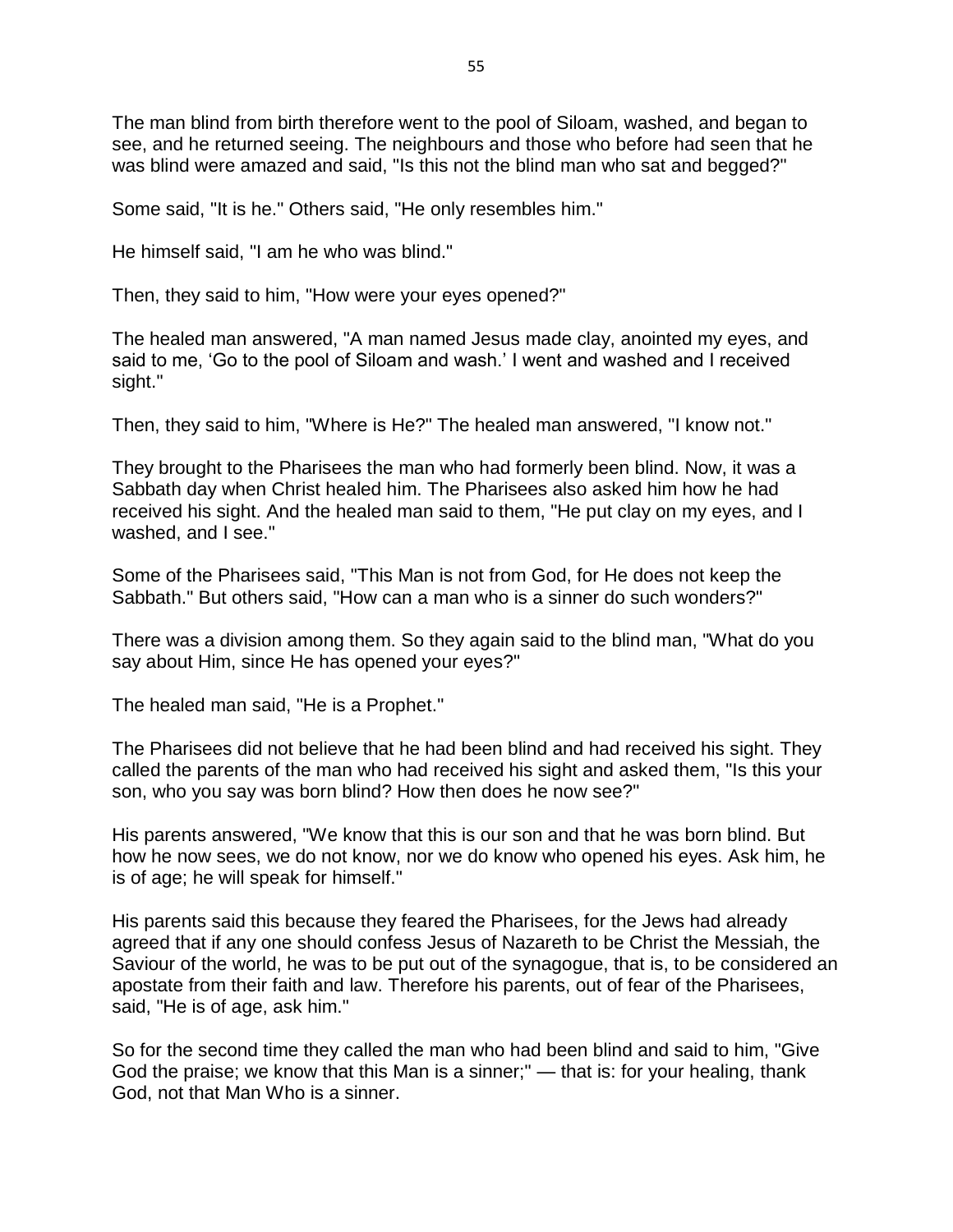The healed man said to them, "Whether he is a sinner or not, I know not; one thing I know that whereas I was blind, now I see." The Pharisees began to ask him again, "What did He do to you. How did He open your eyes?" The healed one answered them, "I have told you already, and you would not listen. Why do you want to hear it again? Do you too want to become His disciples?"

The Pharisees became angry, reviled him, and said, "You are His disciple, but we are disciples of Moses. We know that God has spoken to Moses; but as for this Man, we do not know where He comes from."

The healed man answered, "Why this is a marvel! You do not know where He comes from, and yet He opened my eyes. We know that God does not listen to sinners; but if anyone is a worshipper of God and does His will, God listens to him. Never since the world began, was it not heard that anyone opened the eyes of a man born blind. If this Man were not from God, He could do nothing."

These simple and wise words with which no one could take issue angered the Pharisees. They said to him, "You were altogether born in sins, and you would teach us?" And they cast him out.

Jesus Christ heard that they had cast him out; and having found him, He said, "Do you believe in the Son of man?"

The healed man answered, "And Who is He, Sir that I may believe in Him?"

Jesus said to him, "You have seen Him, and it is He who speaks to you."

Then, the healed one with great joy said, "Lord, I believe;" and he worshipped Him.

*Note:* See the Gospel of John 9:1-38.

### **36. The Parable of the Rich Fool.**

**J**esus Christ taught, "Take heed and *beware of covetousness* (that is, beware of the love of accumulating wealth, beware of the attachment to riches), *for a man's life does not consist in abundance of his possessions*."

So that people could understand this better, the Lord told them a parable about a rich fool.

The land of a rich man brought forth plentifully, and he thought to himself, "What shall I do, for I have nowhere to store my crops?" And he said, "I will do this. I will pull down my barns and build larger ones; and there I will store all my grain and my goods. And I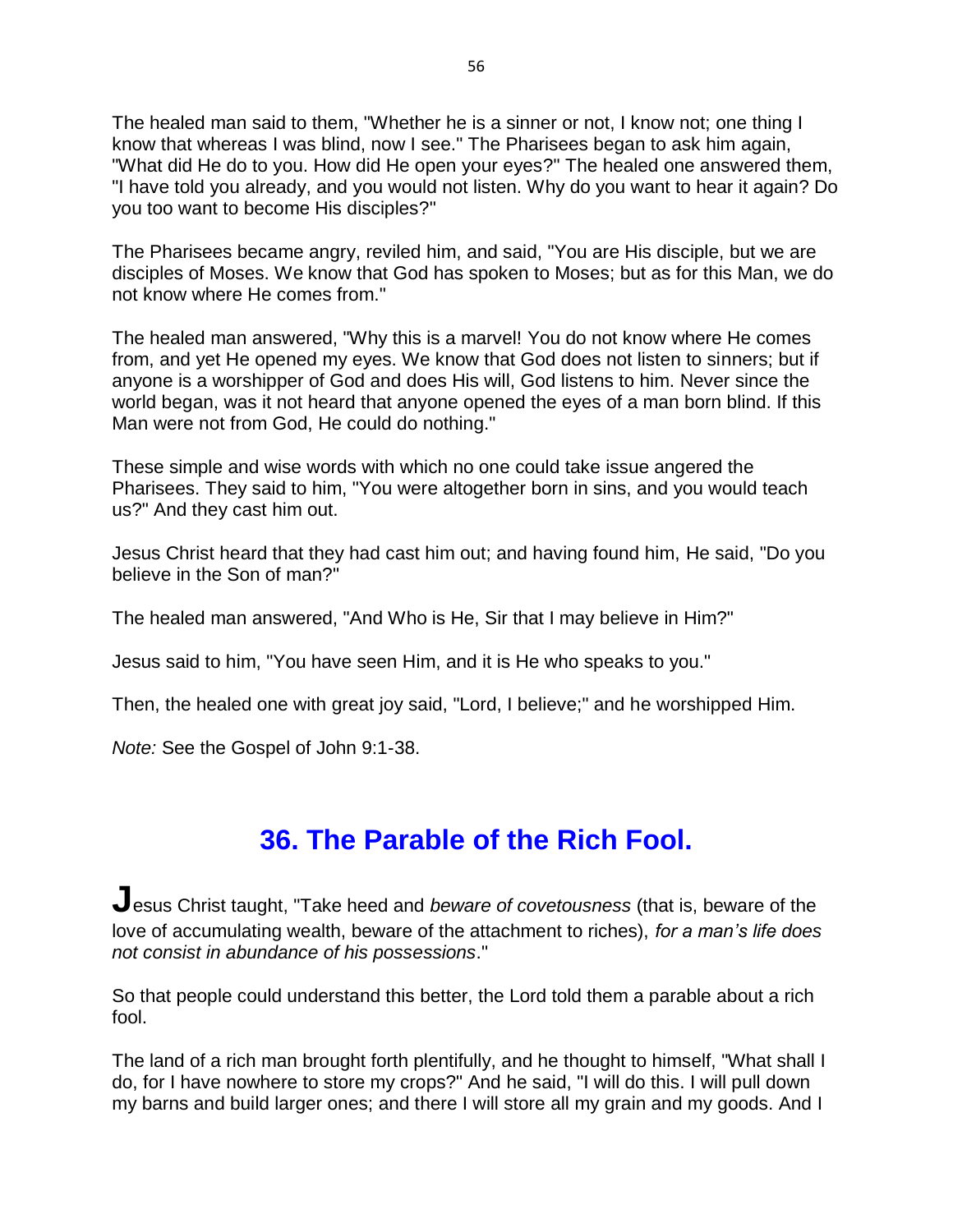will say to my soul, 'Soul, you have ample goods laid up for many years; take your ease, eat, drink, be merry'."

But God said to him, "Fool! This night your soul is required of you, and the things you have prepared, whose will they be?"

After the parable, the Lord said, "So is he who lays up treasure for himself, and is not rich toward God." This is what happens with everyone who gathers wealth only for himself, for his subsistence and pleasure, and not for God, or not for good works pleasing to God — neither to assist neighbours nor to relieve their suffering. Death will come to the man, and his earthly riches will not transport his soul to that brilliant future life.

"Therefore, I tell you," said the Saviour, "do not be anxious about your life, what you shall eat, or about your body, what you shall put on, for life is more than food, and the body is more than clothing. Your Heavenly Father knows you have need of them. *Instead, seek first His Kingdom and His righteousness, and all these things shall be yours as well*." First of all take care of the salvation of your soul by fulfilling the commandments of God. Show mercy to your neighbour, deal righteously with your soul; then, you may be worthy of the Kingdom of God. Then, everything else, everything that is necessary for your physical existence, for life on earth, the Lord will provide for you.

*Note:* See the Gospel of Luke 12:15-31.

#### **The Gift of Prayer.**

One day Jesus Christ was praying; and when He had ceased, one of His disciples said to Him, "Lord, teach us to pray as John taught his disciples."

Jesus Christ said to them, "When you pray, say: Our Father Who art in the heavens, Hallowed be Thy name; Thy Kingdom come; Thy will be done on earth as it is in heaven. Give us this day our daily bread and forgive us our debts, as we forgive our debtors; and lead us not into temptation, but deliver us from the evil one. For Thine are the Kingdom and the power and the glory forever. Amen."

*Note:* See the Gospels of Luke 11:1-4; Matthew 6:9-13.

#### **On Forgiving Offences: The Parable of the Unmerciful Creditor.**

During one conversation with Jesus Christ, the Apostle Peter came to Him and asked, "Lord! How often shall my brother (my neighbour) sin against me (that is, if he in some way offends me), and I forgive him? As many as seven times?"

Jesus Christ said to him, "I do not say to you seven times but *seventy times seven*;" that is, forgive without counting to count.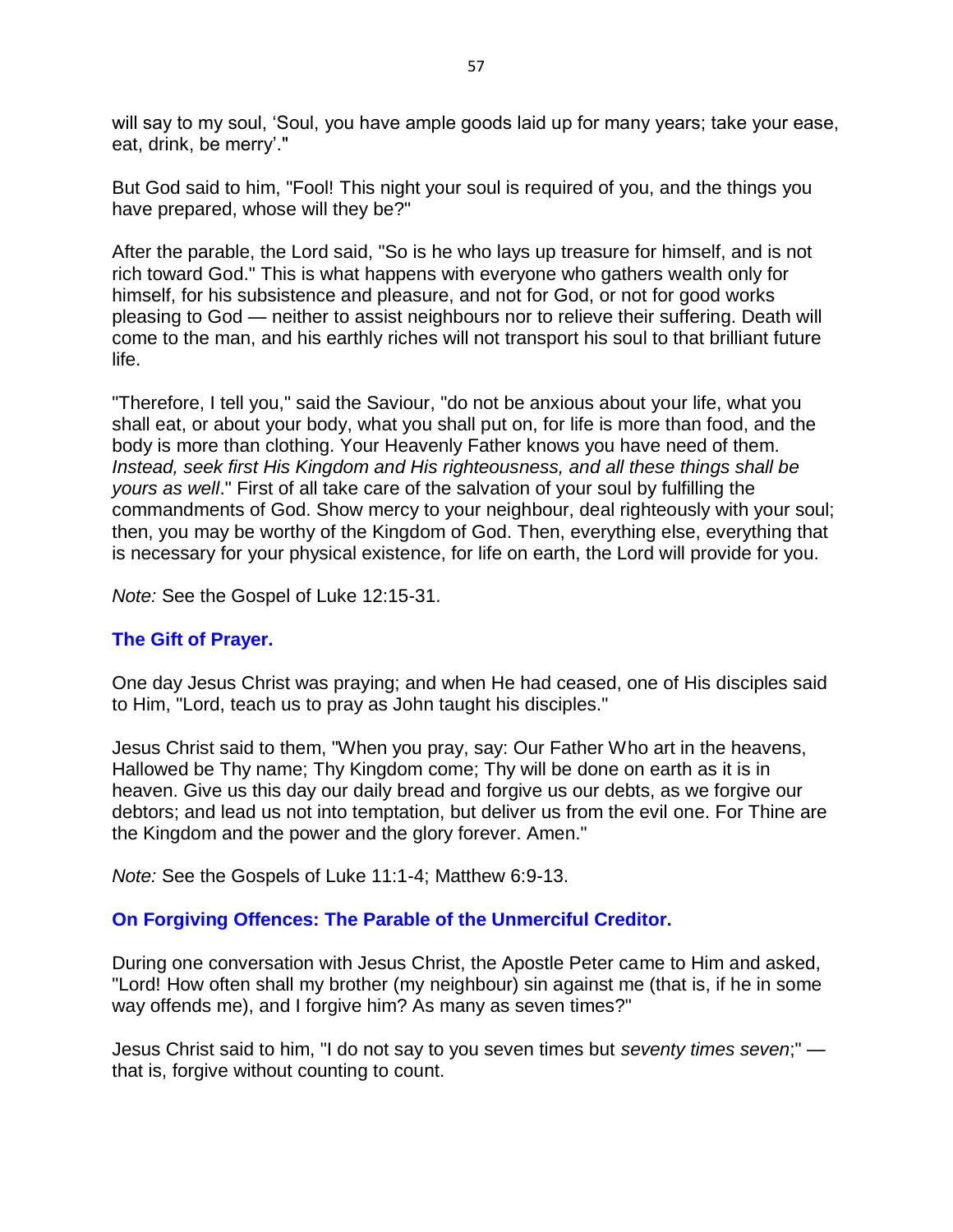To explain this better, Jesus Christ told a parable. "One man owed the king *ten thousand talents* (about ten thousand dollars). As he could not pay, the King ordered him to be sold with his wife and children and all that he had, and payment to be made. So the servant fell on his knees imploring him, 'Lord, have patience with me, and I will pay you everything.' And out of pity for him the lord of that servant released him and forgave him the debt. But that same servant, as he went out, came upon one of his fellow servants who owed him *a hundred denarii*, (about twenty dollars). Seizing him by the throat, he said, 'Pay what you owe.' So his fellow servant fell down and besought him, 'Have patience with me, and I will pay you.' He refused and went and put him in prison till he should pay the debt. When his fellow servants saw what had taken place, they were greatly distressed, and they went and reported to their lord all that had taken place. Then, his lord summoned him and said to him, 'You wicked servant! I forgave you all that debt because you besought me; and should not you have had mercy on your fellow servant as I had mercy on you?' And in anger, his lord delivered him to the jailers till he should pay all his debt."

After the parable, Jesus Christ said, "So also My Heavenly Father will do to every one of you if you do not forgive your brother from your heart."

In this parable the king represents God. The man who owed a huge sum to the king represents us. The debt is our sins. By the fellow servants are meant those people who in some way are guilty before us (our debtors).

From this parable, it is evident that everyone, who is evil to his neighbour for some sort of fault of theirs and does not want to forgive them, does not deserve the mercy of God.

*Note:* See the Gospels of Matthew 18:21-35 and Luke 17:3-4.

#### **The Healing of Ten Lepers.**

At the entrance of one village, Jesus Christ met ten lepers. Nine of them were Jews and one a Samaritan. Their common grief united them. The lepers were forbidden to come close to people because their disease was infectious. Therefore, they stood at a distance and lifted up their voices and said, "Jesus, Master, have mercy on us."

Jesus Christ said, "Go and show yourselves to the priests."

The priests were to inspect those who recovered from leprosy and testified to their right to live in cities and towns. The lepers went to the priests; and as they walked on the road, they were cleansed of the leprosy, that is, they were restored to health. One of them seeing that he was healed returned to Jesus Christ, glorified God with a loud voice, and fell at the feet of Christ thanking Him. It was the Samaritan. The Jews had left without giving thanks.

Then, Jesus Christ said, "Were not ten cleansed? Where are the nine? Was no one found to return and give praise to God, except this foreigner?"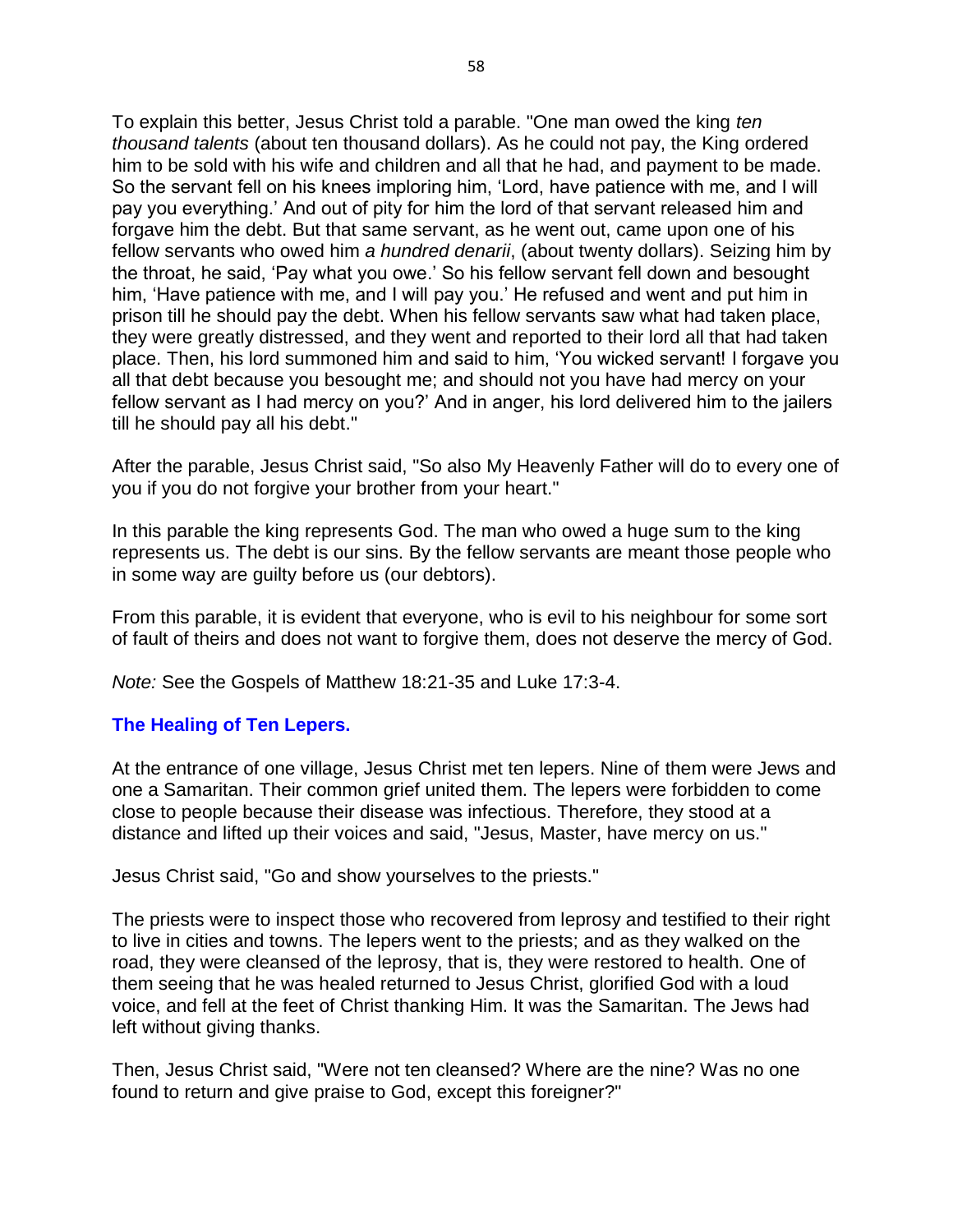Then, turning to the thankful Samaritan, he said, "Rise and go your way; your faith has made you well." From this, it is clear that we must always be thankful to God for His mercy which He extends to us.

*Note:* See the Gospel of Luke 7:11-19.

#### **The Parable of the Rich Man and Lazarus.**

Concerning people who love wealth and do not help the needy, Jesus Christ told this parable.

"There was a rich man, who was clothed in purple (garments made from expensive red material) and linen (fine white garments), and who feasted sumptuously every day. At his gate lay a poor man named Lazarus, who was covered with sores. He desired to be fed with what fell from the rich man's table; moreover the dogs came and licked his sores.

The poor man died and was carried by the angels to Abraham's bosom (the place of blessedness of the righteous, Paradise). The rich man also died and was buried. And in Hades, being in torment, he lifted up his eyes and saw Abraham far off and Lazarus in his bosom, and he called out, "Father Abraham, have mercy upon me, and send Lazarus to dip the end of his finger in water and cool my tongue, for I am in anguish in this flame."

But Abraham said to him, "Son, remember that you in your lifetime received good things, but Lazarus in like manner evil things; but now, he is comforted here, and you are in anguish. And besides all this, between us and you a great chasm has been fixed in order that those who would pass from here to you may not be able, and none may cross from there to us."

And then the formerly rich man said to Abraham, "Then, I beg you, father, to send him to my father's house, for I have five brothers, so that he may warn them, lest they also come into this place of torment."

But Abraham said, "They have Moses and the prophets (their Holy Scripture); let them hear them."

And he said, "No, Father Abraham; but if some one goes to them from the dead, they will repent."

Then, Abraham said to him, "If they do not hear Moses and the prophets, neither will they be convinced if someone should rise from the dead."

In this parable, the Lord clearly indicates that if a rich man wastes his wealth only on his pleasure and does not help the needy, does not think about his soul and its eternal fate, then he will be judged and will not receive blessedness in the future life. At the same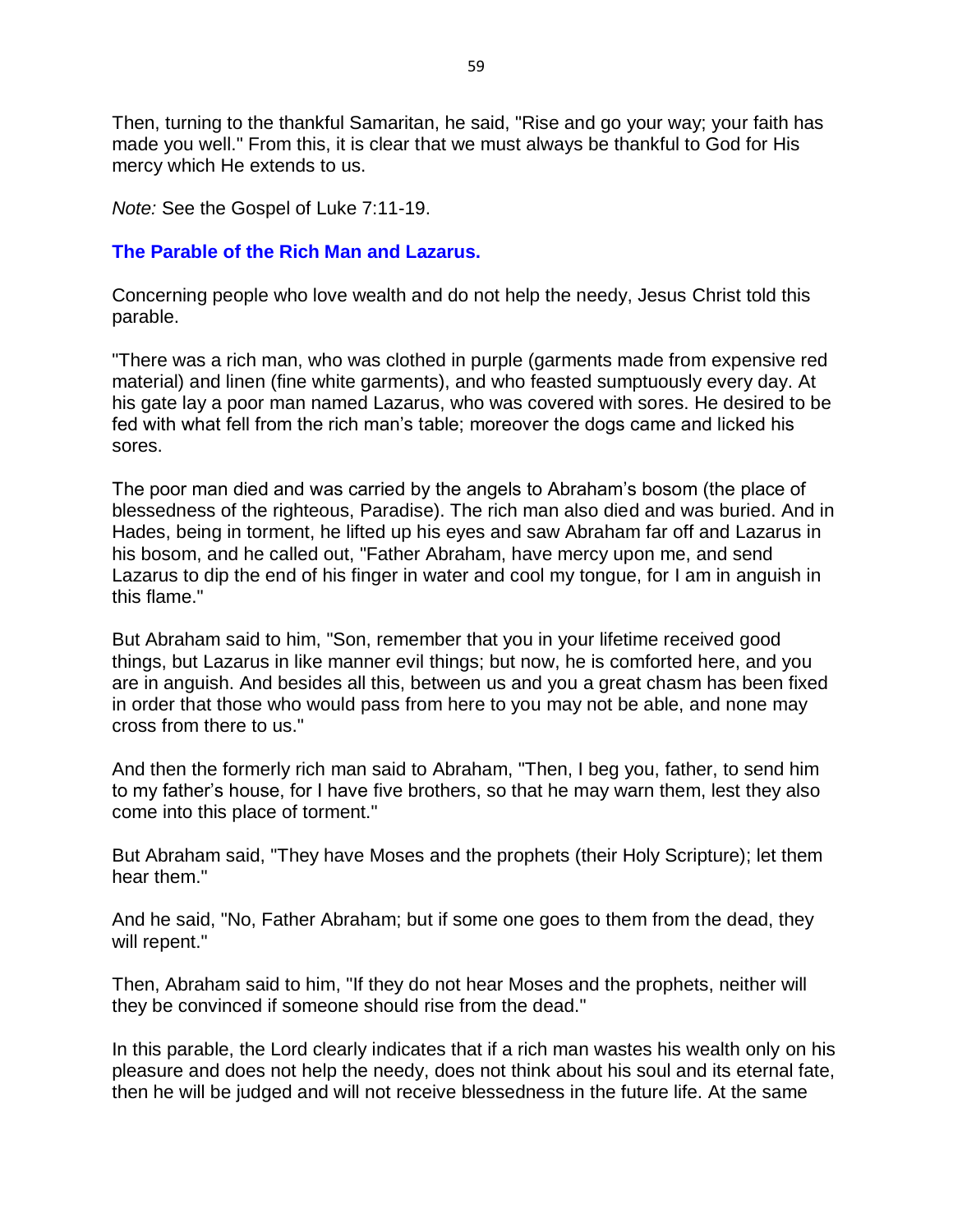time, he, who patiently, humbly, *without grumbling endures suffering*, will receive eternal, blessed life in the Kingdom of Heaven.

*Note:* See the Gospel of Luke 16:19-31.

#### **The Parable of the Pharisee and the Publican.**

Warning all of us not to become proud, boastful and not to consider ourselves righteous and better than others but rather to be humble and alert for our sins to grieve over them and to judge no one because only a humble man is raised in spirit to God, Jesus Christ has told the following parable.

Two men went up into the Temple to pray. One was a Pharisee and the other — a publican (tax collector).

The Pharisee stood up front and prayed, "God, I thank Thee that I am not like other men, extortionists, unjust, adulterers, or even like this tax collector. I fast twice a week, and I give one tenth of all that I receive to the priests."

But the publican standing far off would not even lift up his eyes to Heaven and beat his breast saying, "*God be merciful to me a sinner*!"

Jesus Christ said, "I tell you, this man went down to his house justified rather than the other; for every one who exalts himself will be humbled, but he who humbles himself will be exalted."

*Note:* See the Gospel of Luke 18:9-14.

#### **Blessing the Children.**

Many brought their children to Jesus Christ that He might touch them, lay His hands on themб and bless them. The disciples of Christ rebuked them thinking it was not worth having the children disturb the Master.

But when Jesus Christ saw it, He was indignant, called the disciples to Him, and said, "Let the children come to me and do not hinder them, for to such is the Kingdom of Heaven. Truly, I say to you, whoever does not receive the Kingdom of God like a child, shall not enter it."

Taking the children in His arms, Jesus Christ laid His hands on them and blessed them.

From this we are given to understand that innocence, guiltlessness, simplicity, and goodness of soul, which are traits mainly of children, lead men into the Kingdom of Heaven.

*Note:* See the Gospels of Matthew 19:13-15; Mark 10:13-16; Luke 18:15-17.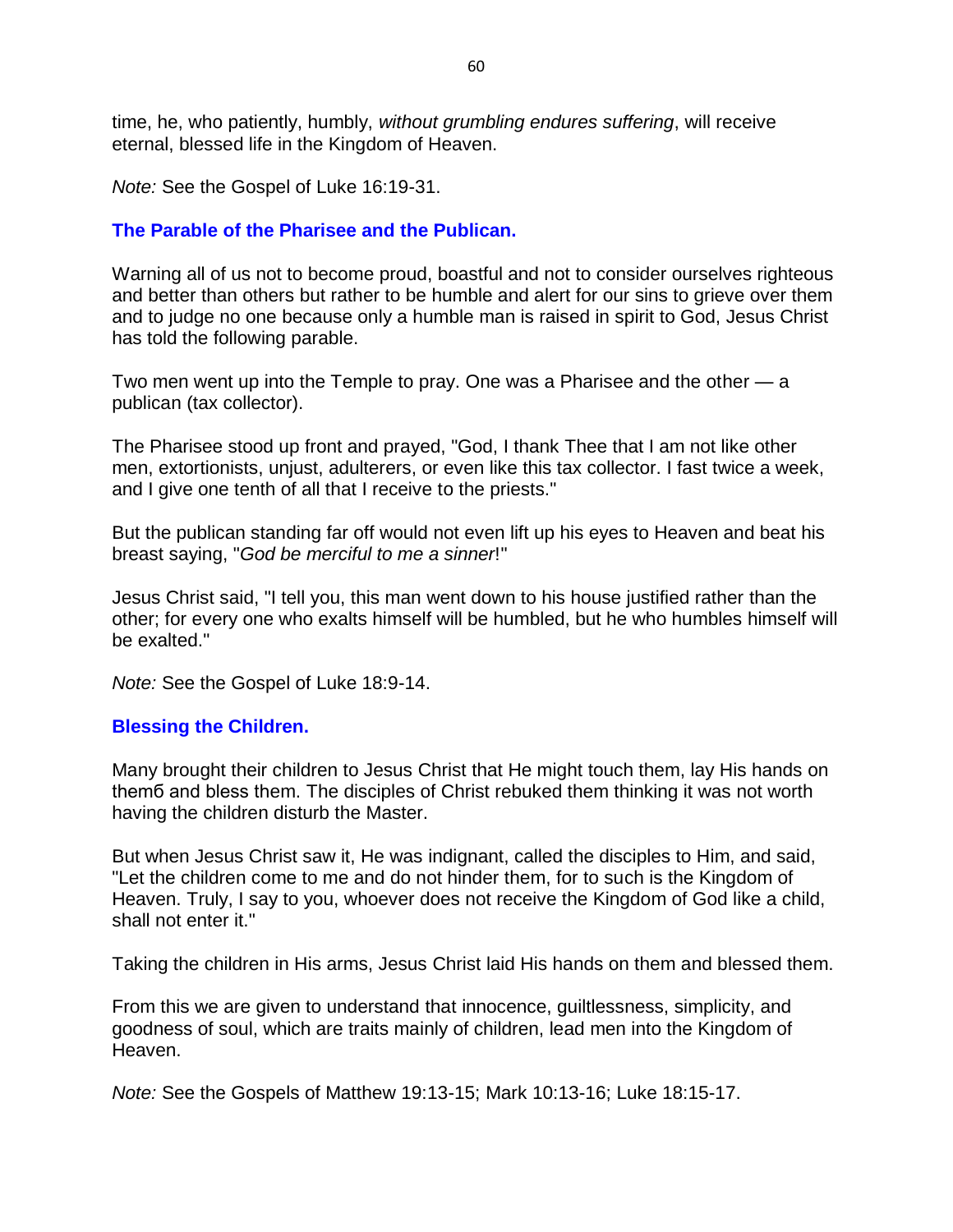## **37. The Parable of the Prodigal Son.**

**T**ax collectors and sinners came to Jesus Christ to listen to Him. The proud Pharisees and scribes, teachers of the Jewish people, murmured about Jesus Christ for this and said, "He receives sinners and eats with them."

But Jesus Christ told several parables, which showed that God joyfully and lovingly receives every repentant sinner. Here is one of them.

There was a man who had two sons. The youngest said to his father, "Father, give me the share of the property that falls to me." The father granted the request and divided his property between them. Not many days later, the youngest son gathered all he had and journeyed into a far country; and there, he squandered his property in loose living. When he had spent everything, a great famine arose in that country, and he began to be in want. So he went and joined himself to one of the citizens of that country, who sent him into his fields to feed swine. He would gladly have eaten the food that the swine ate, but no one gave him anything.

When he came to himself, he remembered his father, was filled with remorse over his deed, and thought, "How many of my father's hired servants have bread enough and to spare, but I perish here with hunger! I will arise and go to my father, and I will say to him, 'Father, I have sinned against Heaven and before you; I am no longer worthy to be called your son; treat me as one of your hired servants'."

Thus, he did. He got up and went to his father. But while he was yet at a distance, his father saw him, and had compassion on him, and ran, and embraced him, and kissed him.

The son said to him, "Father! I have sinned against Heaven and before you; I am no longer worthy to be called your son."

But the father said to his servants, "Bring quickly the best robe and put it on him, and put a ring on his hand and shoes on his feet, and bring the fatted calf, and kill it, and let us eat and make merry, for this my son was dead, and is alive again; he was lost, and is found." And they began to make merry.

Now his elder son was in the field, and he came and drew near to the house; he heard music and dancing. He called one of the servants and asked what this meant. The servant said to him, "Your brother has come, and your father has killed the fatted calf because he has received him safe and sound." But the elder son was angry and refused to go in. His father came out and entreated him.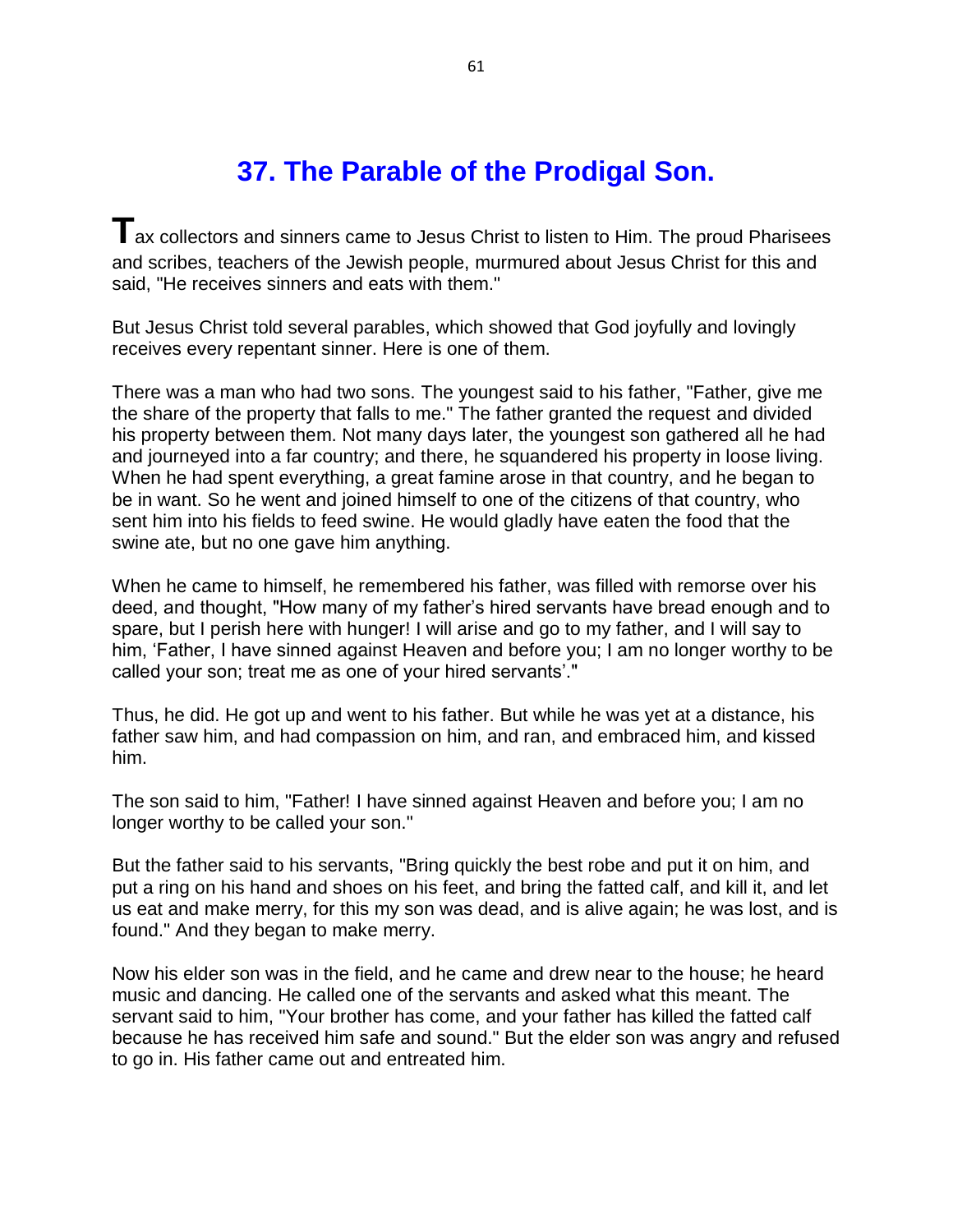But he answered his father, "Lo, these many years I have served you, and I never disobeyed your command. Yet you never gave me a kid that I might make merry with my friends. But when this son of yours came, who has devoured your living wantonly, you killed the fatted calf for him!"

The father said to him, "Son, you are always with me, and all that is mine is yours. It was fitting to make merry and be glad, for this your brother was dead, and is alive; he was lost, and is found."

In this parable, the father represents God, and the prodigal son — the repentant sinner. Resembling, the prodigal son is every person who in his soul turns away from God and pursues his self-willed, sinful life. By his sins, he destroys his soul and all the gifts: life, health, strength, capabilities — which were bestowed on him by God. When the sinner coming to himself brings to God sincere repentance with humility and hope in His mercy, then the Lord as a compassionate Father rejoices with His angels over the return of the sinner, forgives him all his sins as if they never have been made, and returns to him all His mercy and gifts.

By the story about the elder son, the Saviour teaches that all faithful Christians must with all their souls desire salvation for everyone and rejoice over the return of the sinner not envying the love that God gives them and not considering themselves more worthy of God's mercy than the one who returns to God from his former immoral life.

*Note:* See the Gospel of Luke 15:11-32.

#### **Predictions of Jesus Christ about the End of the World and His Second Coming.**

Jesus Christ made predictions about what is in store in the future for our entire world and all the people. He has taught that the end of the world is coming, and that the earthly existence of the human race is going to cease. Then, He will come to earth a second time and will resurrect all people at which time the bodies of all people will again become joined to their souls and they will come back to life. Then, Jesus Christ will pronounce judgement over people rendering to each according to his works. "Marvel not at this: for the hour is coming in which all that are in the graves shall hear the voice of the Son of God. And they that hear shall live and shall come forth from their graves: they that have done good — unto the resurrection of life; and they that have done evil — unto the resurrection of damnation."

The disciples asked, "Tell us when this will be, and what will be the sign of Your (second) coming and of the close of the age?" In answer, Jesus Christ forewarned them that before His coming in glory on earth, there would occur a time of suffering for people, such as has never occurred before from the beginning of the world. There will be various misfortunes: famines, floods, earthquakes and wars. Lawlessness will increase, faith will grow weak, and most people's love will grow cold. Many false prophets and teachers will appear, who will seduce people and corrupt them with their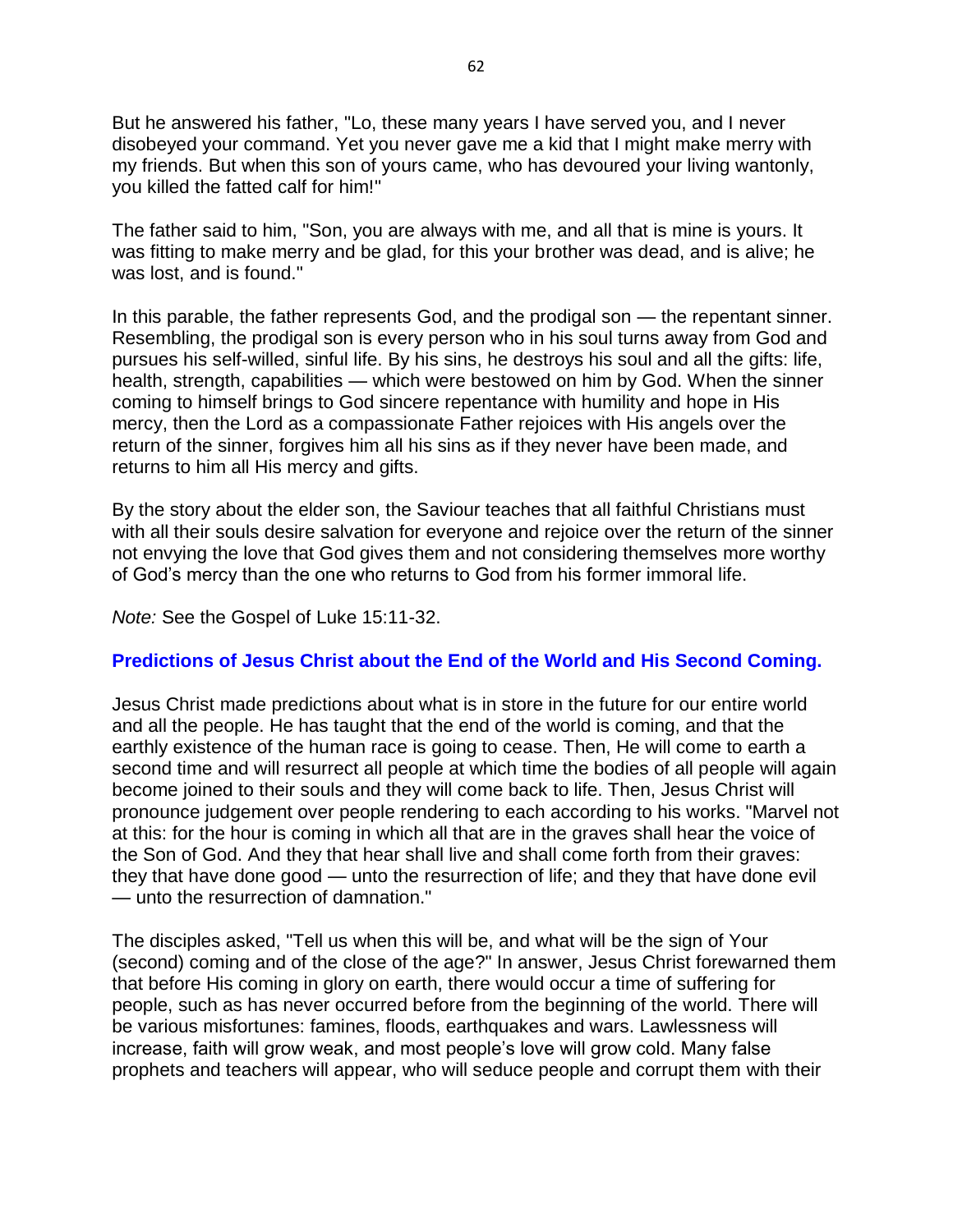ruinous, destructive teaching. But first, the Gospel of Christ will be preached to all the corners of the earth in witness to all people.

Before the end of the world, there will be great, terrifying signs in the heavens. The sea will roar and be agitated. Loss of heart and perplexity will possess people, so that they will grow faint from fear and the expectation of disasters coming to the world. Immediately after the tribulation of those days, the sun will be darkened, and the moon will not give its light, and the stars will fall from heaven, and the powers of the heavens will be shaken. Then, will appear the sign of Jesus Christ (His cross) in the heavens. Then, all the tribes of the earth will mourn from fear of the judgement of God, and they will see Jesus Christ coming on the clouds of heaven with power and great glory. As lightning flashes in the heavens from the east to the west and is immediately visible from everywhere, such visible to all will the Son of God suddenly come.

About the day and the hour of His coming to earth Jesus Christ did not tell His disciples. "Of that day or that hour no one knows but only the Father," He said, and He taught to watch and always be ready to meet the Lord.

*Note:* See the Gospels of John 5:24-29; Matthew 24:3-44; Mark 13:3-37; Luke 17:20-37 and 21:7-36.

#### **Parable of the Ten Virgins.**

In order that people would always be ready to meet the Lord, the judgement of God, which means to be ready for death since death is the beginning of the judgement of God over men, Jesus Christ told the parable of the ten virgins. In this parable, the Lord likens us to virgins who had gathered for a marriage. According to Eastern wedding customs, the groom went for his bride, who awaited him in the home of her father. Her friends, virgins, had to meet the groom with burning lanterns in late evening, and accompany him to the fiancée.

Then, the Kingdom of Heaven shall be compared to ten virgins, said the Saviour, who took their lamps and went to meet the bridegroom. Five of them were foolish, and five were wise. For when the foolish took their lamps, they took no oil with them; but the wise took flasks of oil with their lamps. As the bridegroom was delayed, they all slumbered and slept. But at midnight there was a cry, "Behold, the bridegroom! Come out to meet him." Then, all those virgins rose and trimmed their lamps. And the foolish said to the wise, "Give us some of your oil, for our lamps are going out." But the wise replied, "Perhaps there will not be enough for us and for you; go rather to the dealers and buy for yourselves." And while they went to buy, the bridegroom came, and those who were ready went in with him to the marriage feast, and the door was shut.

Afterward the other virgins came also, saying, "Lord, lord, open to us."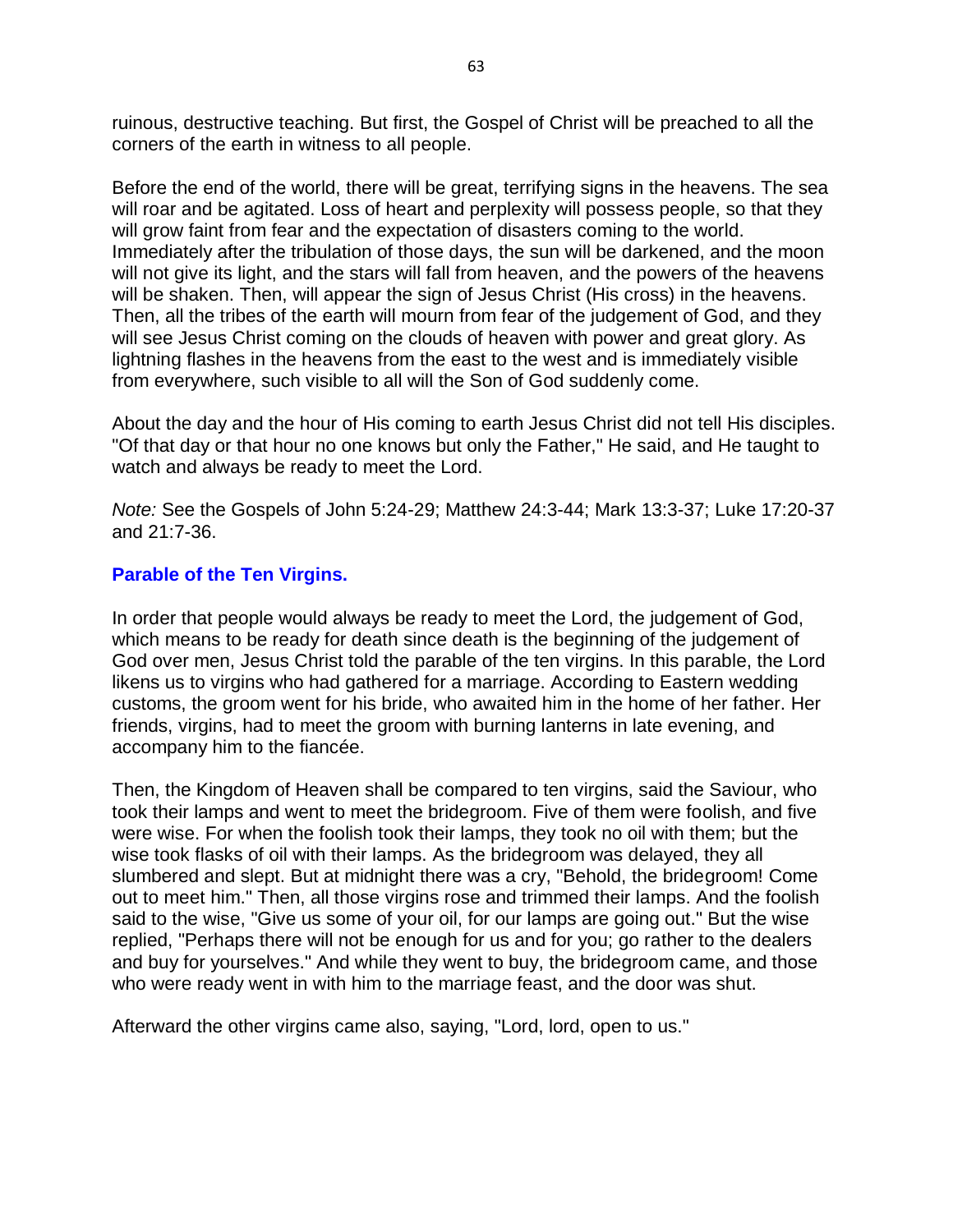But he replied, "Truly, I say to you, I do not know you." After finishing this parable, the Saviour said, "Watch therefore (always be prepared), for you know neither the day nor the hour in which comes the *Son of man*."

The "*foolish virgins*" correspond to those careless people who know that they have to appear at the judgement of God but who do not prepare themselves for it while they are alive on earth, while death has not overtaken them. They do not repent of their sins and do not do good deeds. The "*oil in the lamps*" means good deeds, especially works of mercy. The "*sleep of the virgins*" represents the death of people.

Our Judge ("*The Bridegroom*"), Jesus Christ, will come to earth and all the dead will awaken from the sleep of death, that is, they will be resurrected. As death finds one, prepared or unprepared for the judgement of God, so he has to appear before the judgement of God. Then, careless people will not be able to look for help from anywhere, and they will hear from Christ the bitter words, "I do not know you; depart from Me."

*Note:* See the Gospel of Matthew 25:1-13.

#### **The Parable of the Talents.**

Jesus Christ told yet another parable reproving our laziness and negligence.

The Son of man is like a man, who going on a journey into a far country called his servants and entrusted to them his property. To one he gave five talents, to the other two talents, to another — one talent, — according to an ability of each. Then, he went away.

One who had received the five talents went at once and traded with them; and he made five talents more. Uniformly, one who had the two talents made two talents more. But one who had received the one talent did not want to work, and he went and dug in the ground and hid his master's money.

After a long time, the master of those servants came and settled accounts with them. The one who had received the five talents came forward bringing five talents more and saying, "Master, you delivered to me five talents; here, I have made five talents more."

His master said to him, "Well done, good and faithful servant; you have been faithful over a little. I will set you over much; enter into the joy of your master."

And also, the one who had the two talents came forward saying, "Master, you gave me two talents. Here, I have made two more talents."

His master said to him, "Well done, good and faithful servant. You have been faithful over a little; I will set you over much. Enter into the joy of your master."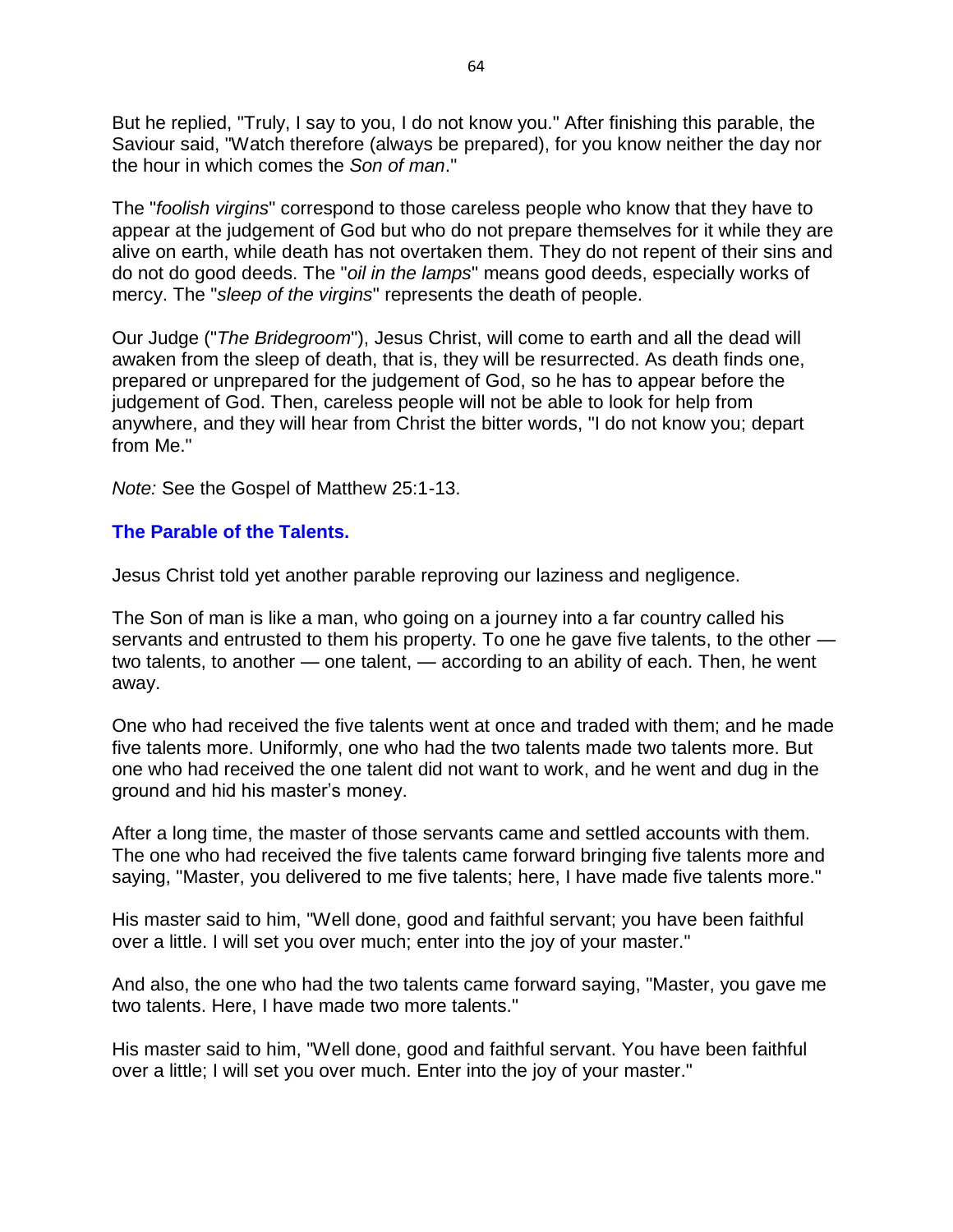Also, the one who had received one talent came forward saying, "Master, I knew you to be a hard man, reaping where you did not sow, and gathering where you did not winnow. So I was afraid, and I went and hid your talent in the ground. Here, you have what is yours."

But his master answered him, "You wicked and slothful servant! You knew that I reap where I have not sowed and gather where I have not winnowed. Then, you ought to have invested my money with the bankers; and at my coming, I should have received what was my own with interest. So take the talent from him and give it to him who has the ten talents. For every one who has will be given more, and he will have abundance; but from him who has not, even what he has will be taken away. Cast the worthless servant into the outer darkness where men will weep and gnash their teeth."

Having told this parable, Jesus Christ exclaimed, "He who has ears to hear, let him hear!"

This parable means that all people receive various gifts from God, such as life, health, strength, spiritual capacity, learning, gifts of the Holy Spirit, the good things of life, and so on, in order to use these gifts in the service of God and neighbour. All these are gifts of God and are understood in the parable under the name of talents. God knows how much each person needs, according to his ability, and therefore some people receive more, others less. He who uses the gifts of God must give an account to God at His second coming. He who uses them to the advantage of himself and others will receive praise from the Lord and eternal heavenly joy, but lazy and careless people will be condemned by the Lord to eternal suffering.

*Note:* See the Gospels of Matthew 25:14-30; Luke 19:11-28.

#### **The Last Judgment.**

Concerning His fearful last judgement over all people at the time of His second coming, Jesus Christ taught the following.

When the Son of man comes in His glory, and all the angels are with Him, then He will sit as King on the throne of His glory. Before Him, will be gathered all the nations, and He will separate one from another: the faithful and good from the godless and evil, — as a shepherd separates the sheep from the goats. He will place the sheep, the righteous, at His right hand, but the goats or sinners — at the left.

Then, the King will say to those at his right hand, "Come, O blessed of My Father, inherit the kingdom prepared for you from the creation of the world. For I was hungry, and you gave Me food. I was thirsty, and you gave Me drink. I was a stranger, and you welcomed Me. I was naked, and you clothed Me. I was sick, and you visited Me. I was in prison, and you came to Me."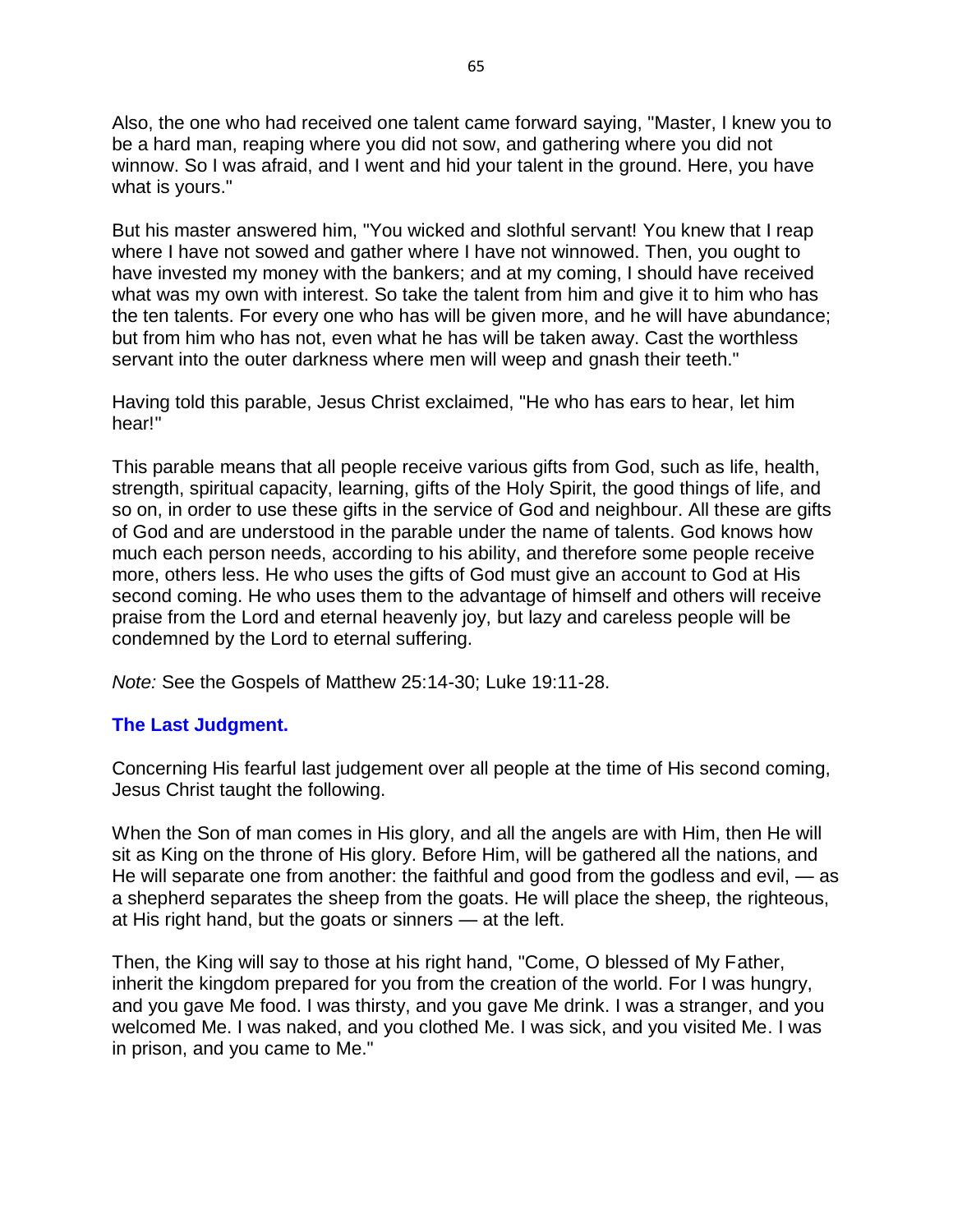Then, the righteous will answer Him, "Lord! When did we see Thee hungry and feed Thee or thirsty and gave Thee drink? And when did we see Thee a stranger and welcome Thee or naked and clothe Thee? And when did we see Thee sick or in prison and visit Thee?"

The King will answer them, "Truly, I say to you: as you did it to one of the least of these My brethren (for needy people), you did it to Me."

Then, He will say to those at His left hand, "Depart from Me, you cursed, into the eternal fire prepared for the Devil and his angels. For I was hungry, and you gave Me no food. I was thirsty, and you gave Me no drink. I was a stranger, and you did not welcome Me; naked, and you did not clothe Me; sick and in prison, and you did not visit Me."

Then, they also will answer, "Lord, when did we see Thee hungry, or thirsty, or a stranger, or naked, or sick, or in prison and did not minister to Thee?"

But the King will answer them, "Truly, I say to you: as you did not do it for one of the least of these, you did not do it for Me." And they will go away into eternal punishment, but the righteous — into eternal life.

Great and terrifying will be that day for all of us. Therefore, this judgement is called *terrible*, for our deeds, words, and our most secret thoughts and desires will be revealed to all. Then, there will be no one to help us, for *the judgement of God is just*, and each will be judged according to his deeds.

*Note:* See the Gospel of Matthew 25:31-46.

### **38. The Raising of Lazarus.**

**T**he Jewish feast of the Passover drew near; and with it, the last days of the life of Jesus Christ on earth occurred. The malice of the Pharisees and Jewish leaders reached its peak. Their hearts hardened from envy, love of power, and other vices, and they did not want to accept the simple and compassionate teachings of Christ. They awaited a convenient occasion to seize the Saviour and put Him to death; and now, the time for them had arrived. The power of darkness set in, and the Lord was being betrayed into the hands of men.

At this time in the village of Bethany, Lazarus, the brother of Martha and Mary, was ill. The Lord loved Lazarus and his sisters and often visited this blessed family.

When Lazarus fell ill, Jesus Christ was not in Judea. The sisters sent to Him, saying, "Lord! The one whom You love is ill."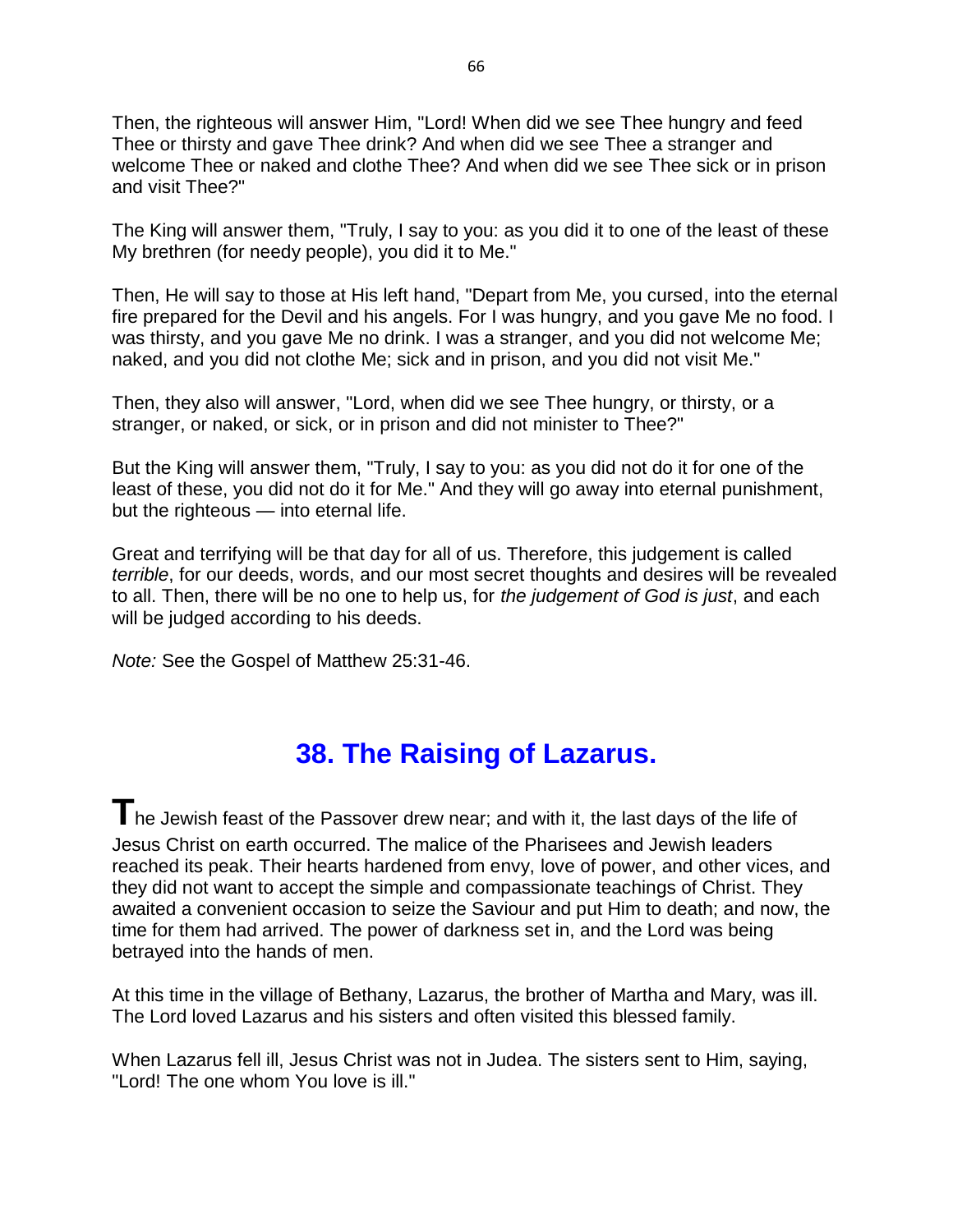But when Jesus Christ heard it He said, "This illness is not unto death; it is for the glory of God, so that the Son of God may be glorified by means of it."

The Saviour stayed two days longer in the place where He was. Then, He said to the disciples, "Let us go into Judea again. Our friend Lazarus has fallen asleep, but I go to awaken him." Jesus Christ spoke to them about the death of Lazarus, and the disciples thought that He was talking about usual sleep; and since sleep at a time of illness was a good sign of recovery, they said, "Lord, if he has fallen asleep, he should recover."

Then, Jesus Christ told them plainly, "Lazarus is dead; and for your sake, I am glad I have not been there, so that you may believe. But let us go to him."

When Jesus came to Bethany, Lazarus had already been in the tomb for four days. Many of the Jews from Jerusalem had come to Martha and Mary to console them.

Martha first heard that Jesus was coming and hurried to meet Him. Mary, in deep grief, sat in the house. When Martha met the Saviour, she said, "Lord, if You had been here, my brother would not have died. And even now, I know that whatever You ask from God, God will give You."

Jesus Christ said to her, "Your brother will rise again."

Martha said to Him, "I know that He will rise again in the resurrection at the last day (that is, in the general, resurrection at the end of the world)."

Then, Jesus said to her, "I am the resurrection and the life; he who believes in Me, though he die, yet shall he live. And whoever lives and believes in Me shall never die. Do you believe this?"

Martha said to Him, "Yes, Lord; I believe that You are the Christ, the Son of God, Who is to come into the world." When she had said this, she quickly went home and quietly said to her sister Mary, "The Teacher is here and is calling for you."

Mary, as soon as she heard this joyful news, rose quickly and went to Jesus Christ. When the Jews who were with her in the house consoling her saw Mary rise quickly and go out, they followed her supposing that she was going to the tomb to weep there. The Saviour had not yet come to the village but was still in the place where Martha had met Him.

Mary, when she came where Jesus was, fell at His feet saying to Him, "Lord, if You had been here, my brother would not have died."

When Jesus Christ saw her weeping and the Jews who came with her also weeping, He was deeply troubled in spirit and said, "Where have you laid him?"

They said to Him, "Lord, come and see." Jesus Christ wept.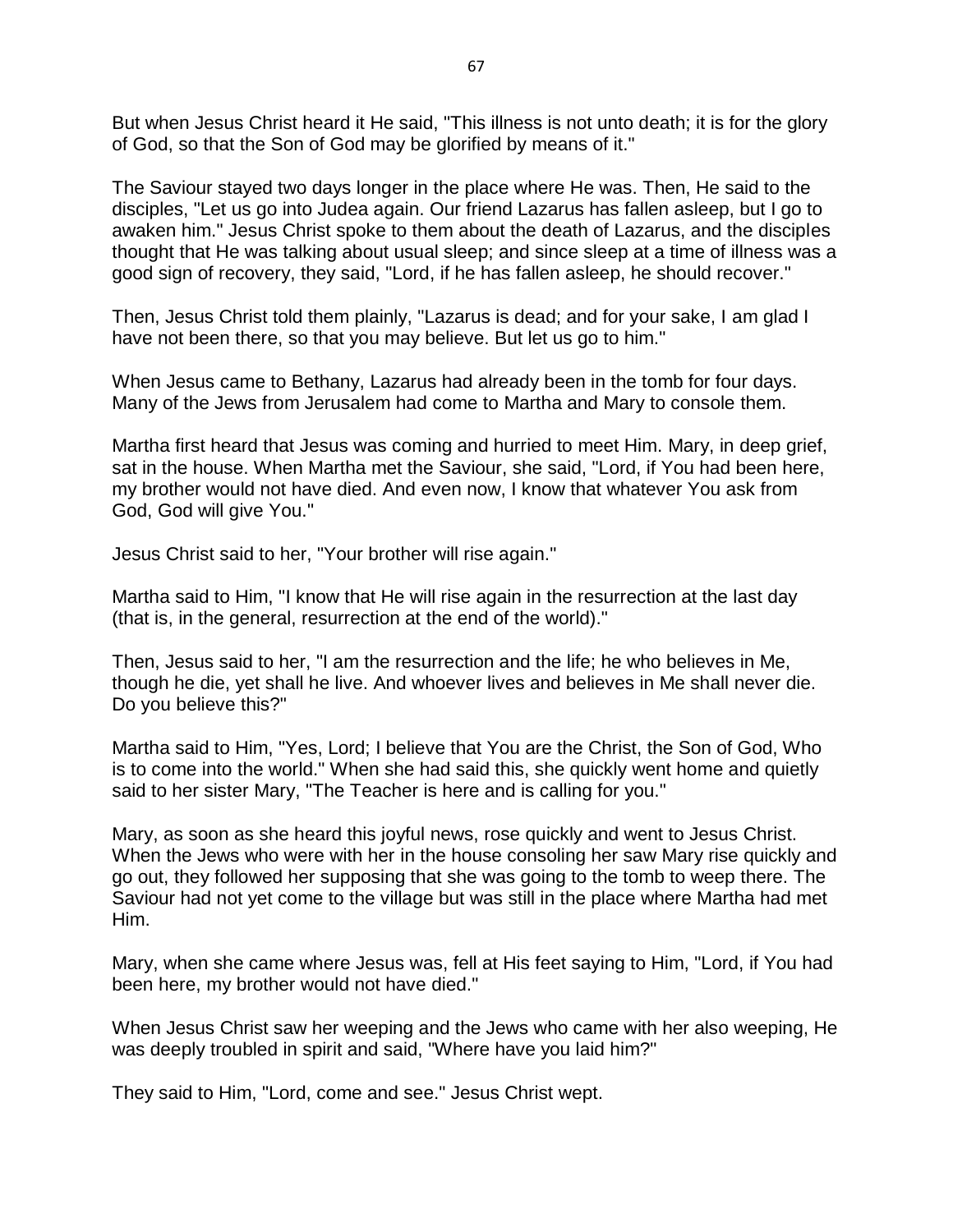When they came to the tomb of Lazarus, it was a cave, and the entrance was blocked up with a stone. Christ said, "Take away the stone."

Martha said to Him, "Lord! By this time there will be an odour, for he has been dead for four days."

Jesus said to her, "Did I not tell you that if you would believe, you would see the glory of God?" So they took away the stone.

Then, Jesus lifted His eyes to Heaven and said to God His Father, "Father, I thank Thee that Thou hast heard Me. I know that Thou hearest Me always, but I have said this on account of the people standing by Me that they may believe that Thou hast send Me."

When He had said this, He cried with a loud voice, "Lazarus, come forth." The dead man came out, His hands and feet bound with bandages, and his face wrapped with a cloth, as the Jews dressed the dead.

Jesus said to them, "Unbind him and let him go." Then, many of the Jews, who had been there and seen this miracle, believed in Jesus Christ. But some of them went to the Pharisees and told them what Jesus had done. The enemies of Christ, the chief priests and the Pharisees were troubled and fearing that all the people would believe in Jesus Christ, gathered a council and decided to kill Jesus Christ. Word of this great miracle began to spread all over Jerusalem. Many Jews went to the home of Lazarus to see him and having seen believed in Jesus Christ. Then, the chief priests and scribes plotted to kill Lazarus. But Lazarus, after his resurrection by the Saviour, lived a long time and was later a bishop on the island of Cyprus.

*Note:* See the Gospel of John 11:1-57 and 12:9-11.

This great miracle of the Saviour, the raising of Lazarus, is commemorated by the Holy Orthodox Church on the Saturday of the sixth week of the Great Fast (the eve of Palm Sunday).

### **39. The Triumphal Entry into Jerusalem.**

**S**oon after the raising of Lazarus, six days before the Jewish Passover, Jesus Christ made a triumphal entry into Jerusalem to show that He was the true Christ the King and was going to death voluntarily.

When they drew near to Jerusalem, coming to the village of Bethphage, at the Mount of Olives, Jesus Christ sent two of His disciples saying to them, "Go into the village opposite you; and immediately, you will find a donkey tied and a colt with her on which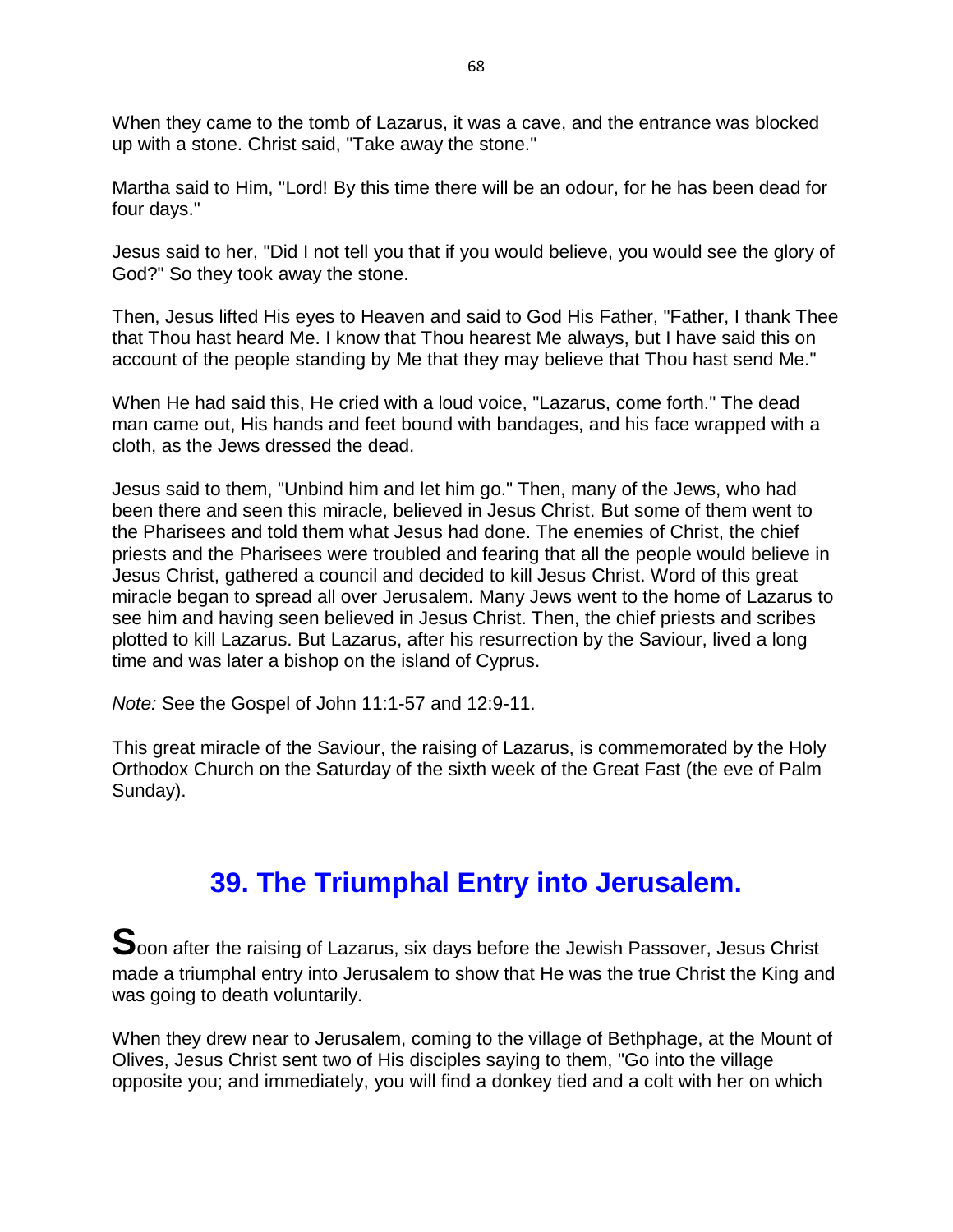no one has ever sat. Untie it and bring it to me. If any one says anything to you, you shall say, 'The Lord needs it'."

The disciples went away and found it as He had told them. They brought the donkey and the colt and put their garments on the colt, and Jesus sat on it.

In the meantime in Jerusalem, they learned that Jesus, the One Who raised Lazarus from the dead after four days, was coming to Jerusalem. Crowds of people, gathered from everywhere for the feast of the Passover, went to meet Him. Many took off their outer garments and spread them on the road before Him. Others cut palm branches, carried them in their hands and spread them on the road. And all the people, who went before and who followed, cried out with joy, "*Hosanna* (Salvation) *to the Son of David! Blessed is He Who comes in the name of the Lord*;" — that is, worthy of praise is the One Who comes in the name of the Lord, sent from God. "*King of Israel! Hosanna in the highest*!"

When He drew near to Jerusalem, the Saviour looked upon it with sorrow. He knew that the people would reject Him, their Saviour, and that Jerusalem would be destroyed. Jesus Christ wept over it and said, "If you have known, even you, at least in this day, the things *which belong* unto your peace! but now they are hid from your eyes;" — that is, you stubbornly close your eyes to all of God's favour bestowed on you. "For the days shall come upon you when your enemies will cast up a bank about you, and surround you, and hem you in on every side, and dash you to the ground, you and your children with you, and they will not leave one stone upon another because you did not know (did not want to acknowledge) the time of your visitation (the time when the Lord visited you)."

When Jesus Christ entered Jerusalem, the entire city was stirred, saying, "Who is this?"

The crowds answered, "This is the prophet Jesus from Nazareth of Galilee," and told them about how He had called Lazarus forth from the tomb and raised him from the dead.

Jesus entered the Temple and again, as in the first year of His teaching, drove out all who sold and bought in the Temple, saying to them "It is written, 'My house shall be called a house of prayer,' but you have made it a den of robbers."

The blinds and the lames came to Him in the Temple, and He healed them. The people, seeing the wonderful things Jesus Christ did, began to praise Him even more. Even little children being in the Temple cried out, "*Hosanna to the Son of David*."

The chief priests and the scribes were indignant and they said to Him, "Do you hear what they are saying?"

Jesus Christ said to them, "Yes, have you never read: '*Out of the mouths of babes and sucklings hast Thou perfected praise*'?" (Ps. 8:3). Jesus Christ taught daily in the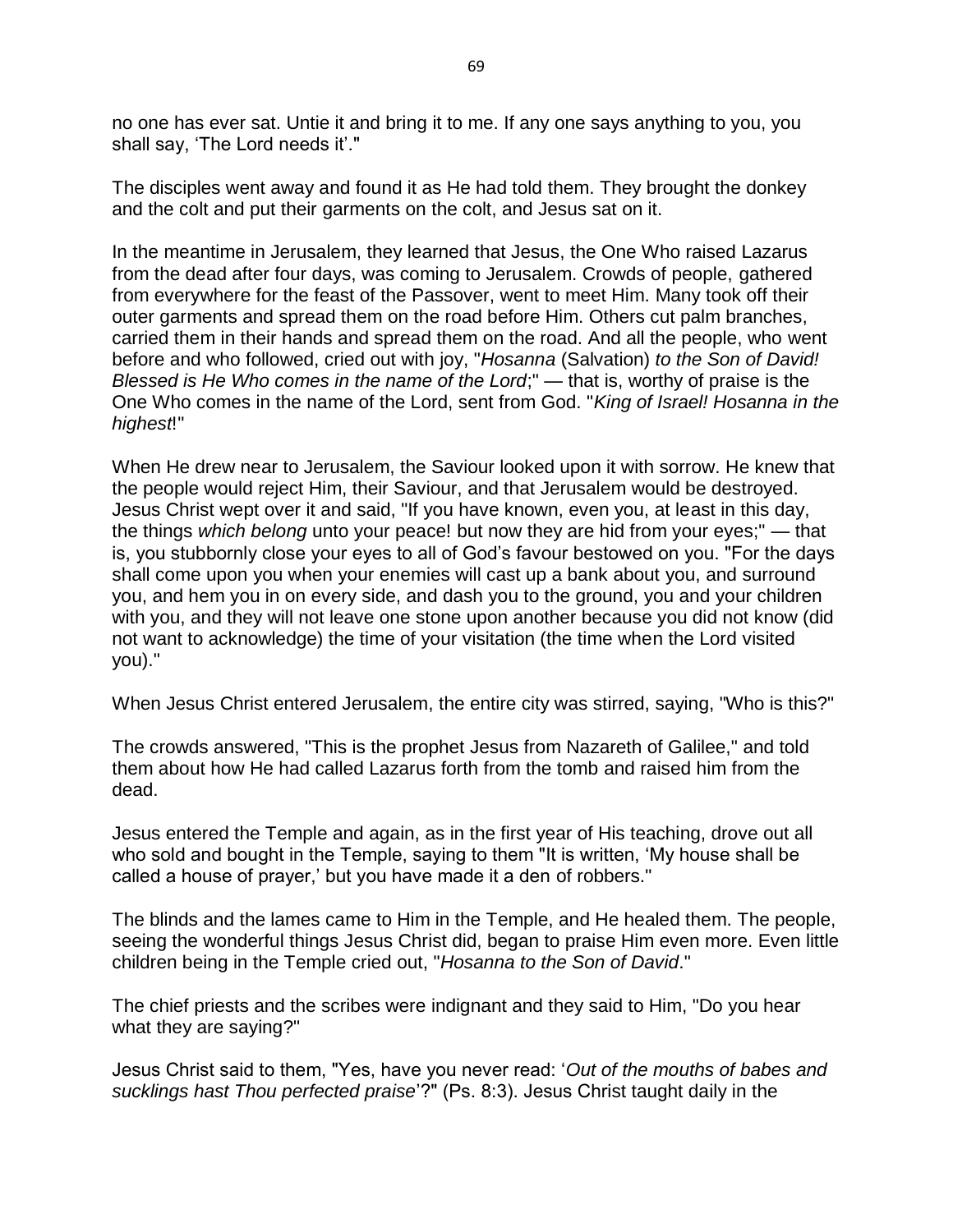Temple; and when evening came, He went out of the city. The chief priests and the scribes and the principal men of the people sought an opportunity to destroy Him, but they could not, for all the people were very anxious to hear Him.

*Note:* See the Gospels of Matthew 21:1-17; Mark 11:1-19, Luke 19:29-48; John 12:12- 19.

The triumphant Entry of the Lord into Jerusalem is celebrated by the Holy Orthodox Church on the last Sunday before the bright feast of Pascha. This is one of the great feasts, and it is also called *Palm Sunday* because on this feast during the All-night Vigil service, or at Matins, blessed branches of palms, pussy willows, or other early spring growth are distributed to the faithful. In ancient times, the king was met with green branches when he was returning in triumph after victory over his enemies. And we holding in our hands the branches of the first blossoms of spring glorify the Saviour as the Victor over death because He raised the dead and on this very day entered Jerusalem to die for our sins and to rise again thereby saving us from eternal death and eternal torment. The branches serve for us then as *a symbol of the victory* of Christ *over death* and should remind us of the future resurrection of all of us from death.

### **Troparion of the Feast.**

**I**n confirming the common Resurrection, O Christ God, Thou didst raise up Lazarus from the dead before Thy passion. Wherefore, we also, like the children bearing the symbols of victory, cry to Thee, the vanquisher of death: Hosanna in the highest; blessed is He that cometh in the name of the Lord.

### **40. The Parable of the Wicked Tenants.**

**S**peaking in the Temple, the Lord Jesus Christ turning to the high priests, scribes, and elders of the people told them this parable.

There was a Landowner, Who planted a vineyard, set a hedge around it, and dug a wine press in it, built a tower, and let it out to tenants, and went into another country.

When the season of fruit drew near, He sent his servants to the tenants to get His fruit; and the tenants took His servants and beat one, killed the other, and stoned another. Again, He sent other servants, more than the first, and they did the same.

Afterward, He sent His only Son to them saying, "They will respect my Son."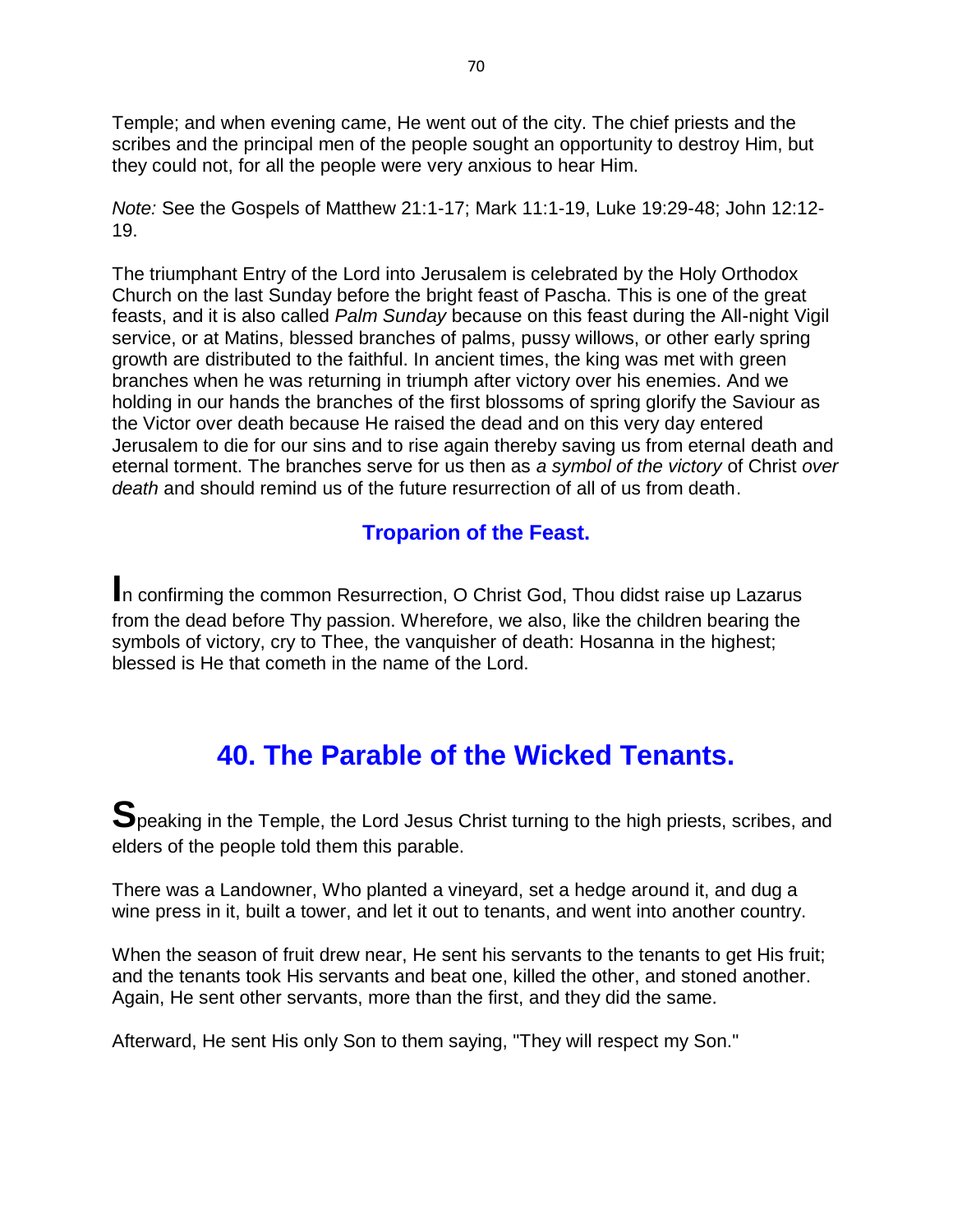But when the tenants saw the Son, they said to each other, "This is the Heir. Come, let us kill Him, and have His inheritance." And they took Him, and cast Him out of the vineyard, and killed Him."

Having told the parable, the Saviour asked them, "When, therefore, the Owner of the vineyard comes, what will He do to those tenants?"

They said to Him, "He will put those wretches to a miserable death and let out the vineyard to other tenants who will give Him the fruits in their season."

The Lord Jesus Christ emphasized their answer, saying, "Therefore, I tell you, the Kingdom of God will be taken away from you and given to a nation which will produce the fruits of it."

Then, the chief priests and Pharisees with the elders understood that the Saviour was speaking about them. In a rage, they tried to arrest Him, but they feared the multitude because the multitude considered Him to be a prophet.

The explanation of this parable is thus: The *Householder* is God. The tenants are the Jewish people chosen by God to preserve the true faith. The *hedges* around the vineyard are the commandments of God given through Moses. The *wine press* where the juice of the grapes flows is the sacrifice in the Old Testament covenant prefiguring the death on the cross of Jesus Christ; the *tower* is the Temple in Jerusalem. The *overseers* are the chief priests, scribes, and elders of the Jewish people. The *servants* of the Householder are the holy prophets. *The Son of the Householder* is the Son of God, our Lord Jesus Christ. Standing at the head of the Jewish people, the chief priests, scribes, and elders had received the power to prepare the people to accept the Saviour, but they used this power only for their own benefit. God sent prophets to them, but they persecuted and killed them. Thus, they turned out to be murderers of prophets and then murderers of the apostles. Their Saviour they rejected; and leading Him out from their city, they crucified Him. Therefore, the Kingdom of God was taken away from them and given to another people; the Church of Christ was opened to all nations.

#### **The Question Concerning Tribute to Caesar.**

The Lord Jesus Christ continued to teach in the Temple, and the Jewish elders took counsel among themselves how to entangle Him in His speech in order to accuse Him in front of the people or before the Roman authorities.

Having thought up a crafty question, they sent several Pharisees to the Saviour from among their young apprentices and Herodians, recognized lawyers of Roman authorities. Pretending respect, they began flatteringly to say to Him, "Master, we know that You are true, and teach the way of God truthfully, and favour no man, for you do not regard the position of men. Tell us then, *is it lawful to pay taxes to Caesar or not*?"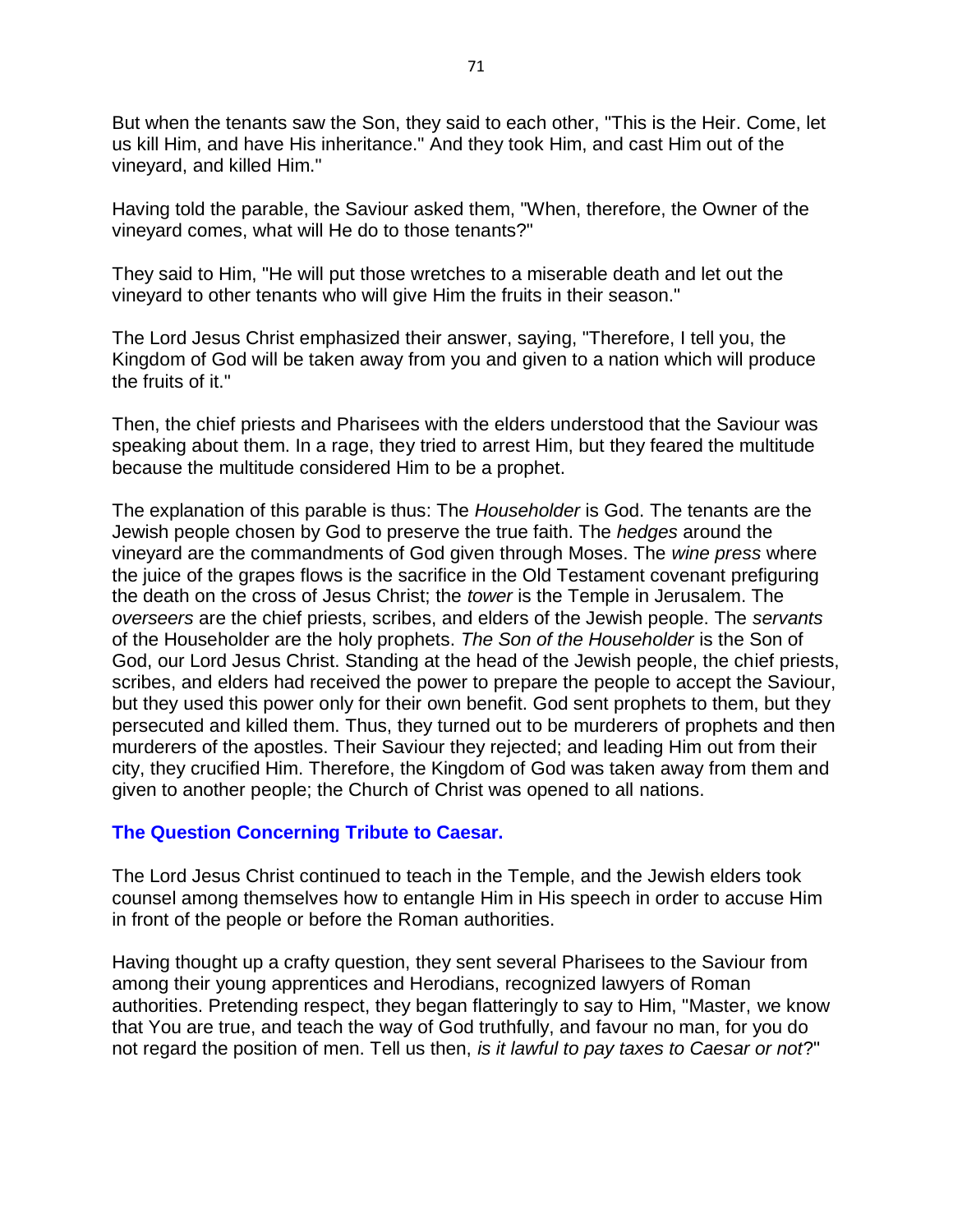The enemies of Christ who thought up this tricky question reasoned thus: if Jesus Christ answers that it is appropriate to pay the tribute, then he calls upon Himself indignation among the people, as the Jews recognized only God as their king. They considered it to be unlawful and against God's will to be subject to a foreign king, moreover a heathen, and only by coercion they did render tribute to Caesar. If Jesus Christ answered that it was not necessary to pay tribute to Caesar, then in that case, He would immediately be guilty before the Roman authority as one who stirred up the people against the Roman powers, against Caesar.

But Jesus Christ knowing their malice said to them, "Why do you tempt Me, you hypocrites? (Hypocrites — people who affectedly, for some advantage, try to present themselves before others as pious and virtuous) Show me the money for the tax."

They brought Him a denarius, a Roman coin.

The Saviour asked, "Whose likeness and inscription is on it?"

They said, "Caesar's."

Then, Jesus Christ said to them, "*Render therefore to Caesar the things that are Caesar's and to God the things that are God's*." This means, give back to Caesar that what you receive from him, pay tribute to him for that which you use from him (money, armies, etc.), submit to him in everything that is not against God's commandments, paying taxes is a sign of submission, a legal obligation and necessity. But at the same time, steadfastly fulfil everything that God requires from us in His commandments and lovingly serve Him; for to God, you owe your existence, your very life.

The answer of the Saviour amazed them all by the wisdom and unusual simplicity, so that the questioners fell silent and went away in shame.

#### **The Question Concerning the Resurrection.**

After this, having beforehand composed their argument, some Sadducees, those who say that there is no resurrection, came to the Saviour. They thought that they could catch Him with a question and said, "Teacher, Moses said, 'If a man dies having no children, his brother must marry his widow and raise up children for his brother.' Now, there were seven brothers among us. The first married, and died, and having no children, left his wife to his brother. So too, the second and third, down to the seventh, did. After them all, the woman died. In the resurrection therefore, to which of the seven will she be wife? For they all had her."

But Jesus Christ answered them, "You are wrong because you know neither the Scriptures nor the power of God. For in the resurrection, they neither marry nor are given in marriage but are like angels in Heaven. And as for the resurrection of the dead, have you not read what was said to you by God, 'I *am the God of Abraham, of Isaac, and of Jacob*. He is not the God of the dead but of the living.' "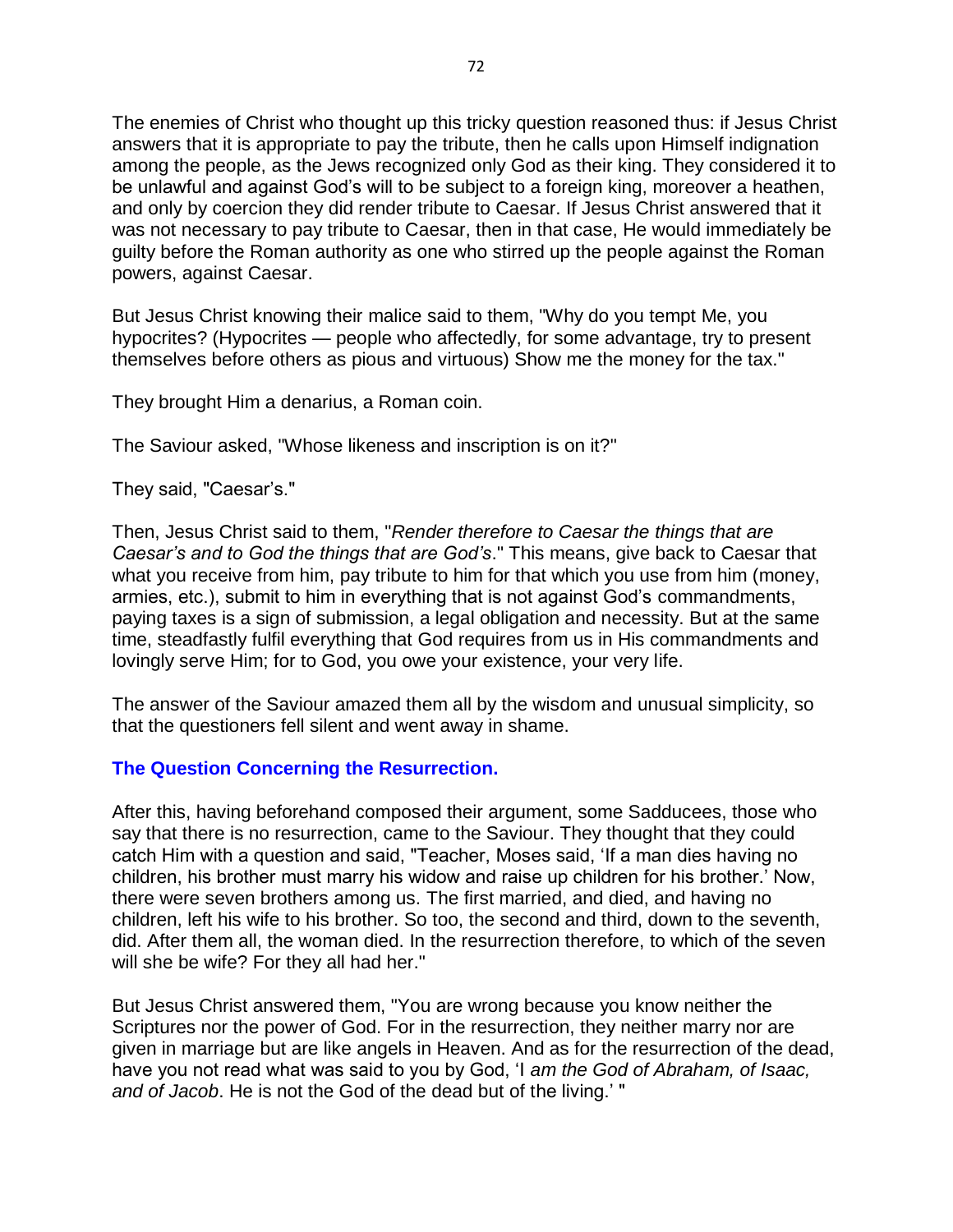In that time, Abraham, Isaac, and Jacob were no longer living on earth; it followed that if God still nevertheless called Himself their God, that meant they were alive for Him, or He would be calling Himself God of the nonexistent.

Again, when the crowd heard it, they were astonished at the answer of Jesus Christ. Some of the scribes answered, "Teacher! You have spoken well."

#### **About the Divinity of Christ the Messiah.**

The Pharisees, standing at that time at some distance, now gathered together and came closer to Jesus Christ, but they did not dare to ask Him any question. Then, Jesus Christ Himself turning to the gathered Pharisees asked them a question saying, "*What do you think of the Christ? Whose Son is He*?"

The Pharisees immediately answered, "David's."

The word "son" in Hebrew meant not only son in the proper sense but also line of descent. Therefore, the expression "Son of David" meant in the lineage of David.

Jesus Christ again asked, "How is it then that David, inspired by the Spirit, calls Him Lord saying, '*The Lord said to my Lord*: Sit at My right hand, till I put Thy enemies under Thy feet?' If David thus called Him Lord, how is He his Son?"

No one was able to answer Him a word. The Pharisees, not understanding the Scriptures in spirit and truth, did not understand that Christ as God-man was of the lineage of David only by His human nature; but by His divine nature, He always existed, for He is, as *Son of God, existing from eternity*.

From that day, no one dared to ask Him any more questions. Thus was the scholarly pride of man disgraced before the divine wisdom of the Saviour. Multitudes of people listened to the Lord with rejoicing.

Then, Jesus Christ turned to His disciples and the crowds; and in a formidable speech before them all, He clearly exposed the hypocrisy of the Pharisees and the scribes and predicted woe to them.

Jesus Christ with grief said, "Woe to you, scribes and Pharisees, hypocrites! You shut the Kingdom of Heaven against men, for you neither enter yourselves, nor allow those who would enter to go in.

"Woe to you, scribes and Pharisees, hypocrites! You tithe mint, and dill, and cumin (things of little worth) and have neglected the weightier matters of the law: justice, and mercy, and faith. These, you ought to have done without neglecting the others. You are blind guides straining at a gnat and swallowing a camel!" This means that they painstakingly care for trivial things; but important matters, they leave unattended.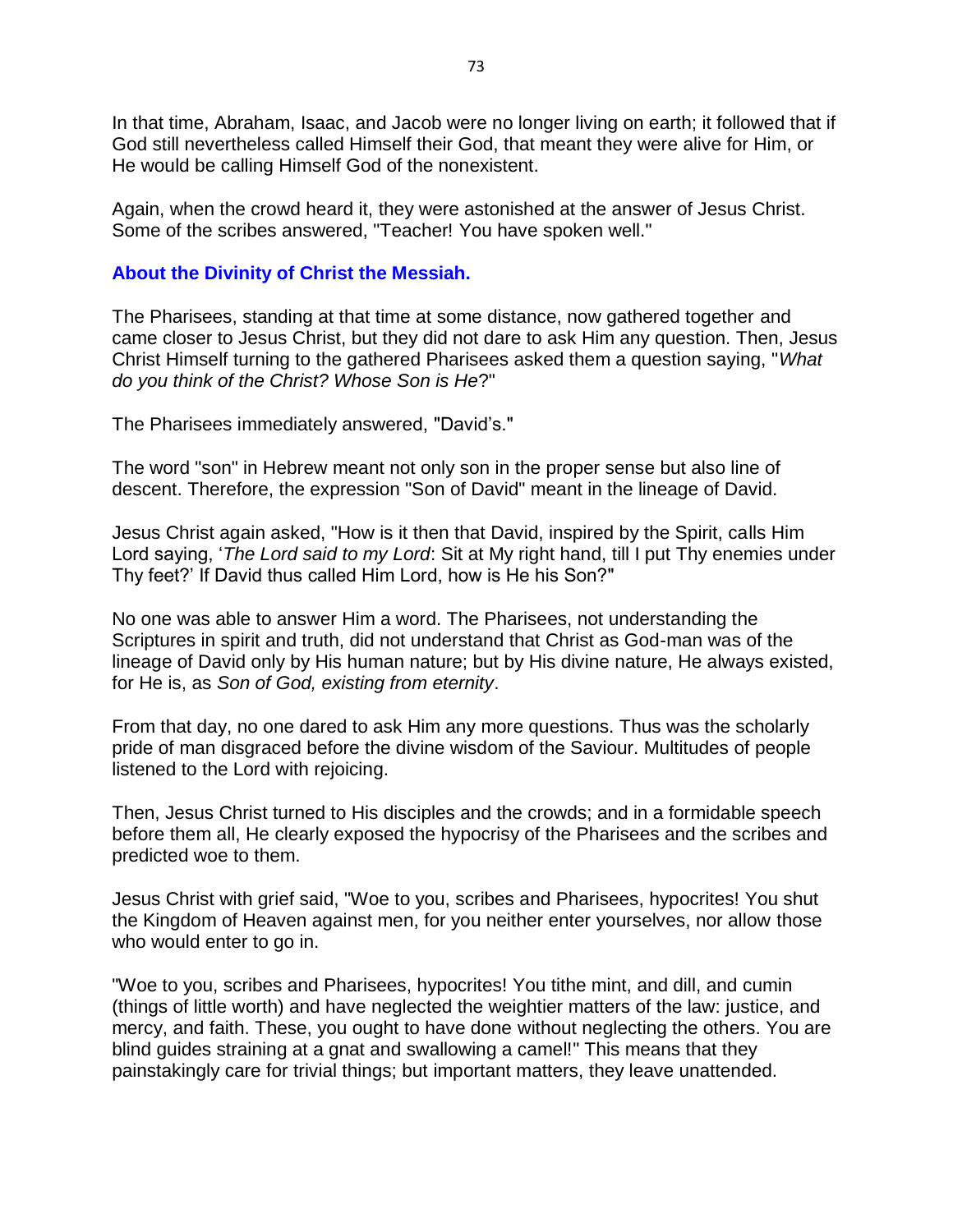"You outwardly seem to the people to be righteous; but inwardly, you are full of hypocrisy and lawlessness... "

This was the last admonition of the Lord, the last attempt to save them from the terrible judgement. But on their faces there was no repentance; but rather, there was repressed anger toward the Saviour.

*Note:* See the Gospels of Matthew 21:33-46, 22:15-46; and 23; Mark 12:1-40; Luke 20:9-47.

#### **The Widow's Coin.**

At the entrance to the Temple of Jerusalem, there was placed a treasury, that is, a collection box, in which worshippers put their freewill offerings for the Temple.

Jesus Christ sat down opposite the treasury and watched the multitude putting their offering into the treasury. Many rich people put in large sums.

A poor widow came and put in two copper coins, which make a penny, the smallest denomination of money. Such a gift might seem to people scarcely worthy of notice. But the Lord, who sees into men's hearts, pointed out to His disciples precisely this humble gift of the poor woman. The Lord valued her gift for its internal worth. Having called His disciples to Him, He said to them, "Truly, I say to you, this poor widow has put in *more than all* those who are contributing to the treasury. For they all contributed out of their abundance; but she out of her poverty has put in everything she had, her whole living." She contributed her last coin and, by so doing, consecration to God everything that she had.

*Note:* See the Gospels of Mark 12:41-44; Luke 21:1-4.

## **41. The Betrayal by Judas.**

**O**n the fourth day after His triumphant entrance into Jerusalem, Jesus Christ said to His disciples, "You know that after two days the Passover is coming, and the Son of man will be delivered up to be crucified."

On this day, which in our reckoning was Wednesday, the chief priests, scribes, and elders of the people gathered in the palace of the high priest, who was called Caiaphas, and took counsel together in order to arrest Jesus Christ by stealth and kill Him; but not during the feast, as there were many people gathered. They did not want a tumult among the people.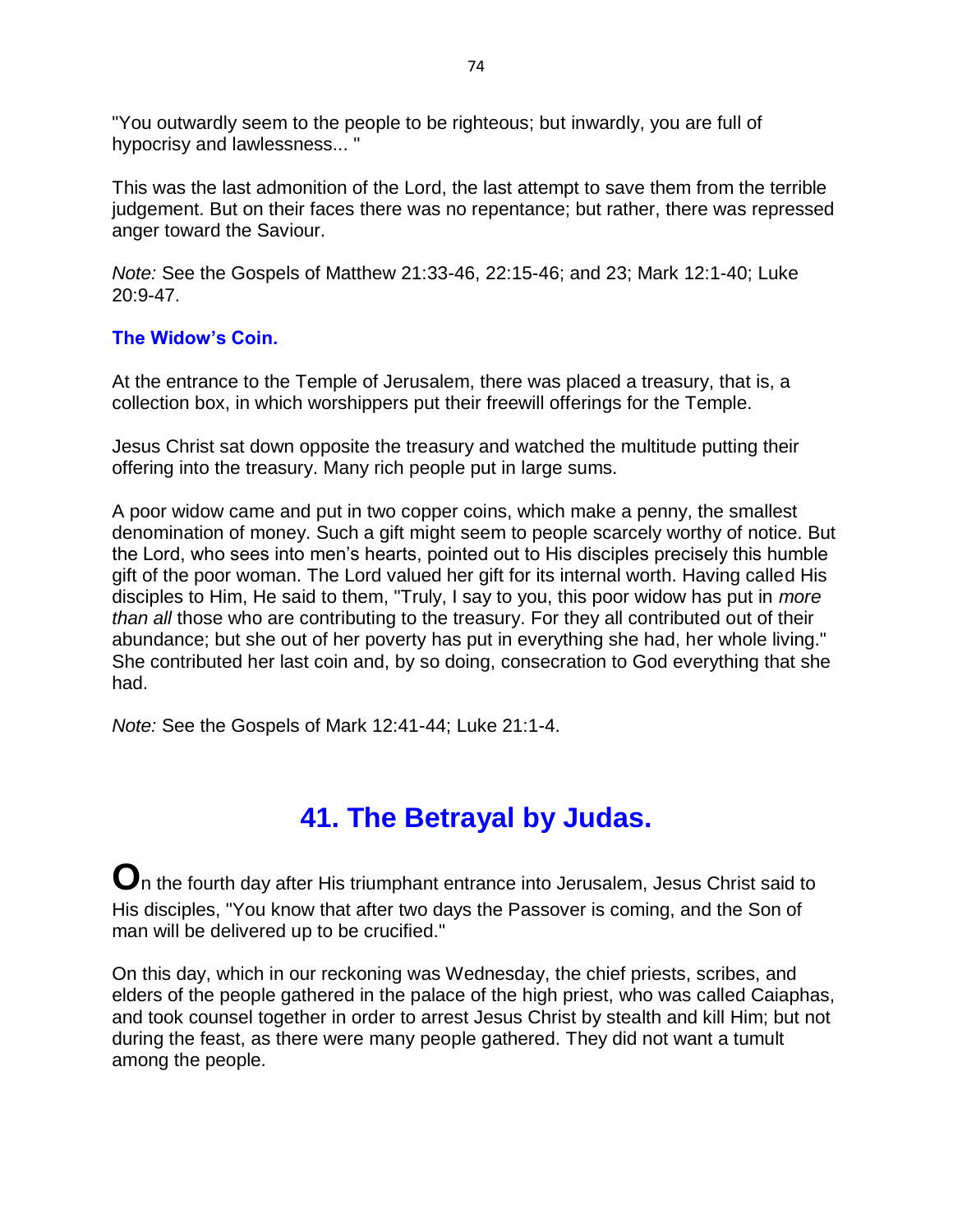One of the twelve, who was called Judas Iscariot, was very greedy for money and the teachings of Christ had not corrected his spirit. He went to the chief priests and said, "What will you give me if I deliver Him to you?" They were glad and promised him thirty pieces of silver.

From that moment, Judas sought an opportunity to betray Jesus Christ in the absence of the people.

*Note:* See the Gospels of Matt. 26:1-5 and 14-16; Mark 14:1-2 and 10-11; Luke 22:1-6.

# **42. The Mystical (Last) Supper.**

**O**n the fifth day after the Lord's entrance into Jerusalem, which, according to our reckoning, was Thursday (on Friday evening, the first day of unleavened bread, they sacrificed the Passover lamb), the disciples came to Jesus saying, "Where will you have us prepare the Passover for you to eat?"

Jesus Christ said to them, "Go into the city, and a man carrying a jar of water will meet you. Follow him and, wherever he enters, say to the householder, 'The Teacher says where is My guest room, where I am to eat the Passover with My disciples?' And he will show you a large upper room furnished and ready. There, prepare for us."

He sent two of His disciples, Peter and John. They went and found it as He had told them, and they prepared the Passover.

That evening, Jesus Christ knowing that He would be betrayed that night came with His twelve apostles to the prepared upper room. When they were seated at the table, Jesus Christ said, "I have earnestly desired to eat this Passover with you before I suffer; for I tell you I shall not eat it again until it is fulfilled in the Kingdom of God." Then, He rose, laid aside His garments, and girded Himself with a towel. He poured water into a basin and began to wash the disciples' feet and to wipe them with the towel with which He was girded.

When He had washed their feet, and taken His garments, and resumed His place, He said to them, "Do you know what I have done to you? You call Me Teacher and Lord, and you are right, for so I am. If I then, your Lord and Teacher, have washed your feet, you also ought to wash one another's feet; for I have given you an example that you also The Washing of the Disciples' Feet should do as I have done to you."

By this example, the Lord demonstrated not only His love for His disciples but also taught them humility, that is, not to consider it beneath oneself to serve someone even though he may be of lesser status.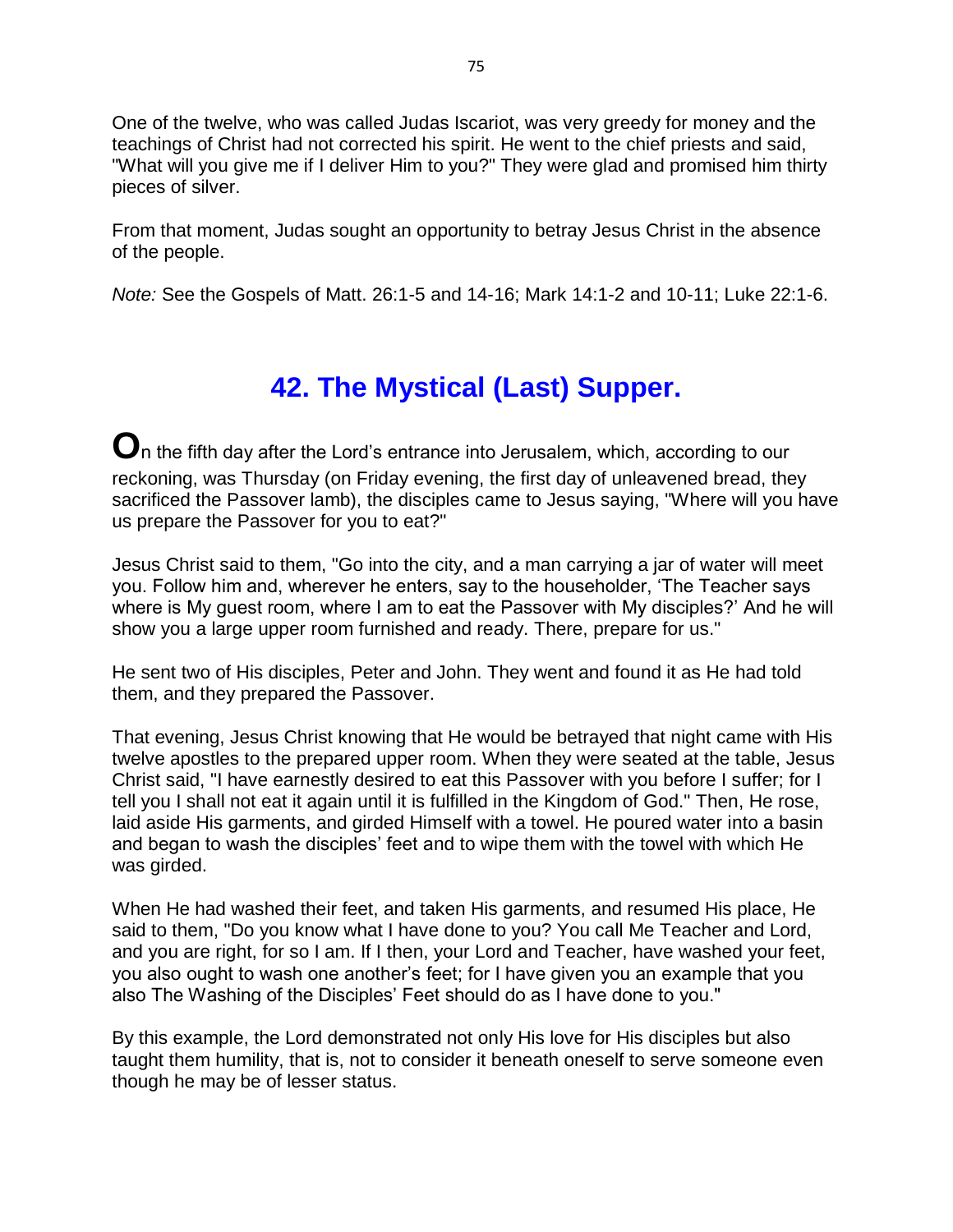After eating the Old Testament Jewish Passover, Jesus Christ established on this evening the sacrament of Holy Communion. Therefore, the occasion is called in the Orthodox Church the "Mystical Supper."

Jesus Christ took bread, blessed it, broke it in pieces, and giving it to the disciples said, "*Take, eat; this is My Body, which is broken for you for the remission of sins*;" that is, for you, It will be handed over to suffering and death for the forgiveness of sins. He took a cup of wine; and when He had given thanks to God the Father for all His mercy to the race of mankind, He gave it to the disciples saying "*Drink of it, all of you; for this is My Blood of the New Covenant, Which is poured out for you for the remission of sins*."

These words indicate that under the appearance of bread and wine the Saviour taught His disciples that it was His own Body and own Blood which on the next day He gave up to suffering and death for our sins. How the bread and wine become the Body and Blood of the Lord is a mystery, incomprehensible even to the angels, and is therefore called a *mystery*.

After giving the Eucharist to the apostles, the Lord gave the commandment to always perform this sacrament. He said, '*Do this in remembrance of Me*' (I Cor. 11:25). This sacrament is performed by us now and will continue to be performed until the end of the age; in the divine service, it is called the *Liturgy*.

During the sacramental Last Supper, the Saviour has revealed to the apostles that one of them would betray Him. They were very sorrowful and bewildered. Looking at one another, in fear they began to ask after one another, "Is it I, Lord?" Judas said, "Is it I, Master?" The Saviour quietly said to him, "You have said it," and no one heard it. John was reclining next to the Saviour. Peter beckoned to him and said, "Tell us who it is of whom He speaks." John, lying close to the breast of the Saviour, quietly said, "Lord, who it is?" Jesus Christ quietly answered, "It is he to whom I shall give this morsel when I shall have dipped it." So when He had dipped the morsel in a dish with salt, He gave it to Judas, son of Simon Iscariot, and said to him, "What you are going to do, do quickly."

Now no one at the table knew why He said this to him. Some thought, because Judas had the money bag, Jesus was telling him, "Buy what we need for the feast;" or he was told to give something to the poor. So, after receiving the morsel, he immediately went out, and it was night.

Jesus Christ continued to talk with His disciples and said, "Little children, yet a little while, I am with you. A new commandment, I give to you, that you love one another as I have loved you. By this, all men would know that you are My disciples if you have love for one another. Greater love has no man than this that he gives his life for his friends. You are My friends if you fulfil that I have commanded you."

During this conversation, Jesus Christ foretold to the disciples that they all would be offended because of Him that night; all would scatter leaving Him alone. The Apostle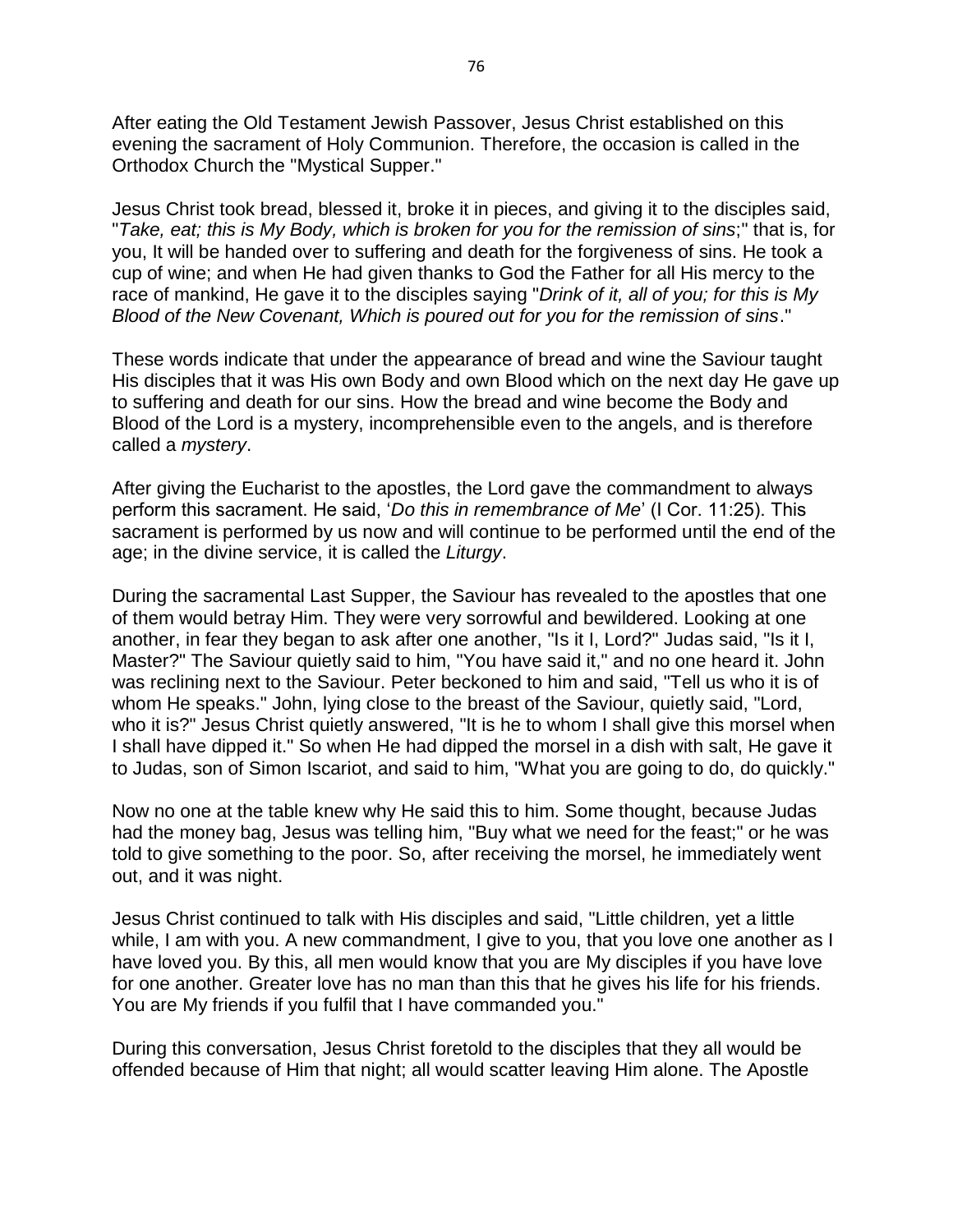Peter declared, "Though they all to be offended because of You, I would never be offended."

Then, the Saviour said to him, "Truly, I say to you, this very night, before the cock crows, you will deny Me three times and will say that you do not know Me."

But Peter more vehemently began to assure Him saying, "If I must die with You, I would not deny You." So said all the disciples. Nevertheless, the words of the Saviour saddened them. Comforting them, the Lord said, "Let not your heart be troubled. Believe in God (the Father) and believe in Me (the Son of God)."

The Saviour promised His disciples that He would send from His Father another Comforter and Teacher instead of Himself, that is, the *Holy Spirit*. He said, "I will pray to the Father, and He will give you another Comforter, the Spirit of truth, Whom the world cannot receive because it neither sees Him nor knows Him. You know Him, for He abides with you and will be in you." That means that the Holy Spirit must be with all true believers in Jesus Christ and in the Church of Christ. "Yet a little while, and the world will see Me no more, but you will see Me; because I live (I am life, and death cannot conquer Me), you will live also… The Comforter (the Holy Spirit) Whom the Father will send in My name, He will teach you all things, and bring to your remembrance all that I have said to you. The Holy Spirit, even the Spirit of truth, *Who proceeds from the Father*, He will bear witness of Me. You also are witnesses because you have been with Me from the beginning" (John 15:19, 26-27).

Jesus Christ also predicted to His disciples that they would have to suffer much evil and persecution from people because they (the disciples) believe in Him. "In the world, you have tribulation; but be of good cheer," said the Saviour, "I have overcome the world" (conquered evil in the world).

Jesus Christ concluded His conversation with a prayer for His disciples and for all who believe in Him, so the Heavenly Father may keep them in steadfast faith, in love, and they may be in unity among themselves.

When the Lord finished the supper during the conversation, He stood with His eleven disciples; and when they had sung a hymn, He went forth across the Kidron valley to the Mount of Olives, into the garden of Gethsemane.

*Note:* See the Gospels of Matthew 26:17-35; Mark 14:12-31; Luke 22:7-39; John 13, 14, 15, 16, 17, and 18:1.

### **43. The Prayer of Jesus Christ in the Garden of Gethsemane.**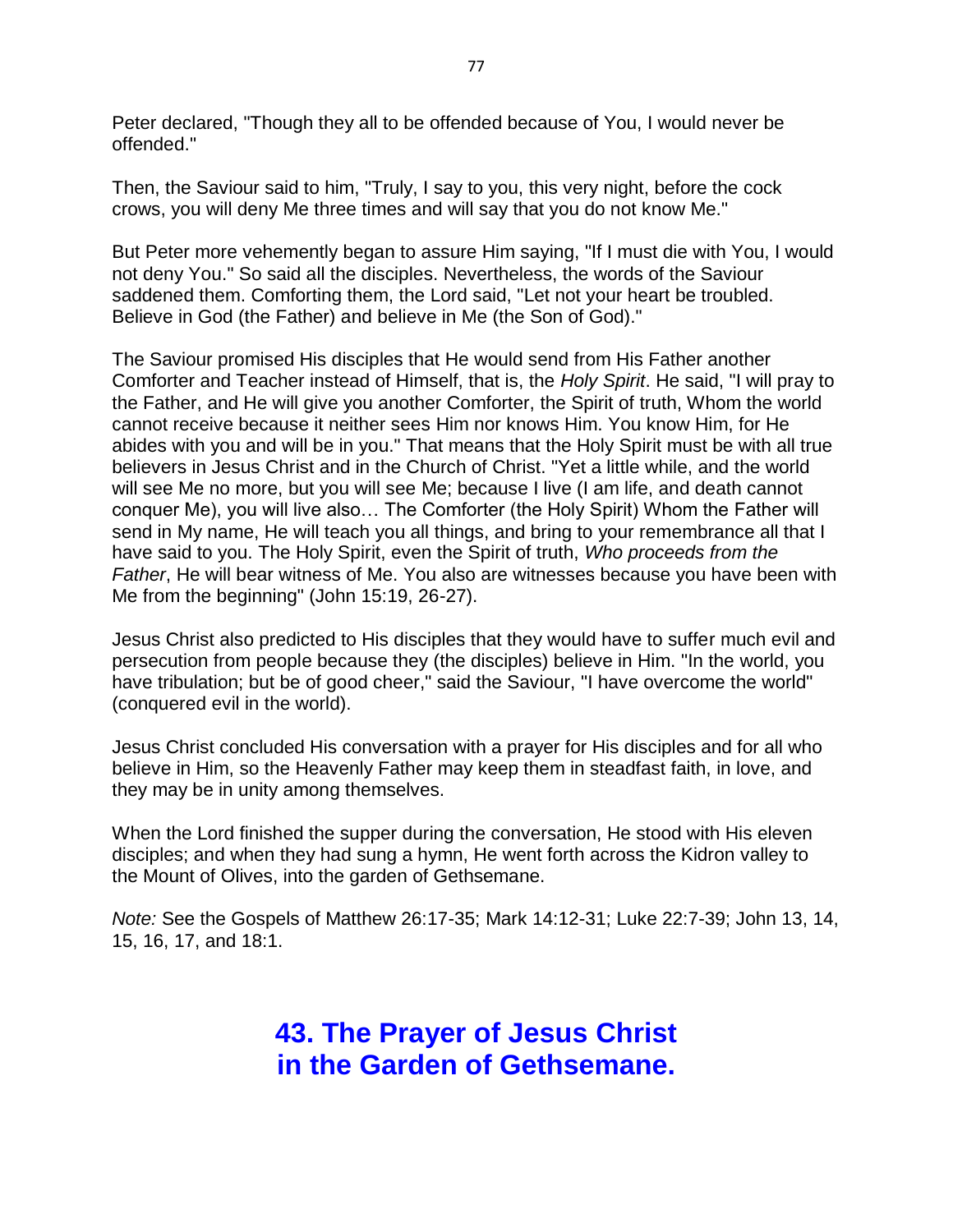**E**ntering the garden of Gethsemane, Jesus Christ said to His disciples, "Sit here while I go yonder and pray." Taking with Him Peter, James, and John, He went deep into the garden, and He began to be sorrowful and troubled. Then, He said to them, "My soul is very sorrowful, even to death; remain here and watch with Me." And going a little farther, he fell on His face and prayed, "My Father, if it be possible, let this cup pass from Me; nevertheless, not as I will but as Thou wilt."

Having prayed thus, Jesus Christ returned to the three disciples and found them sleeping. He said to them, "So you could not watch with me one hour? Watch and pray that you may not enter into temptation." Again, for the second time, He went away and prayed. And again He came and found them sleeping, for their eyes were heavy, and they did not know what to answer Him.

So, leaving them again, He went away and prayed for the third time saying the same words. And there appeared to Him an angel from Heaven, strengthening Him. And being in agony, He prayed more earnestly, and His sweat became like great drops of blood falling from His brow to the ground.

And when He rose from prayer, He came to the disciples and said, "Are you still sleeping and taking your rest? It is enough; the hour has come; the Son of man is betrayed into the hands of sinners. Rise, let us be going. See, My betrayer is at hand."

While He was still speaking, Judas, the betrayer, came with a great crowd with lanterns, and torches, and weapons. It was a band of soldiers and some officers sent by the chief priests and Pharisees to seize Jesus Christ. Judas spoke with them, "The One I shall kiss is the man; seize Him."

He came up to Jesus at once and said, "Hail, Master!" And he kissed Him.

Jesus Christ said to Him, "Friend, why are you here? Would you betray the Son of man with a kiss?" These words of the Saviour were for Judas the last appeal to repentance.

Then, Jesus Christ knowing all that was to befall Him came forward to the throng and said to them, "Whom do you seek?"

From the crowd they answered, "Jesus of Nazareth."

The Saviour answered, "It is I."

From these words, the soldiers and officers drew back and fell to the ground. When they had recovered from fear and rose, they tried in confusion to seize the disciples of Christ.

The Saviour again said, "Whom do you seek?"

They said, "Jesus of Nazareth."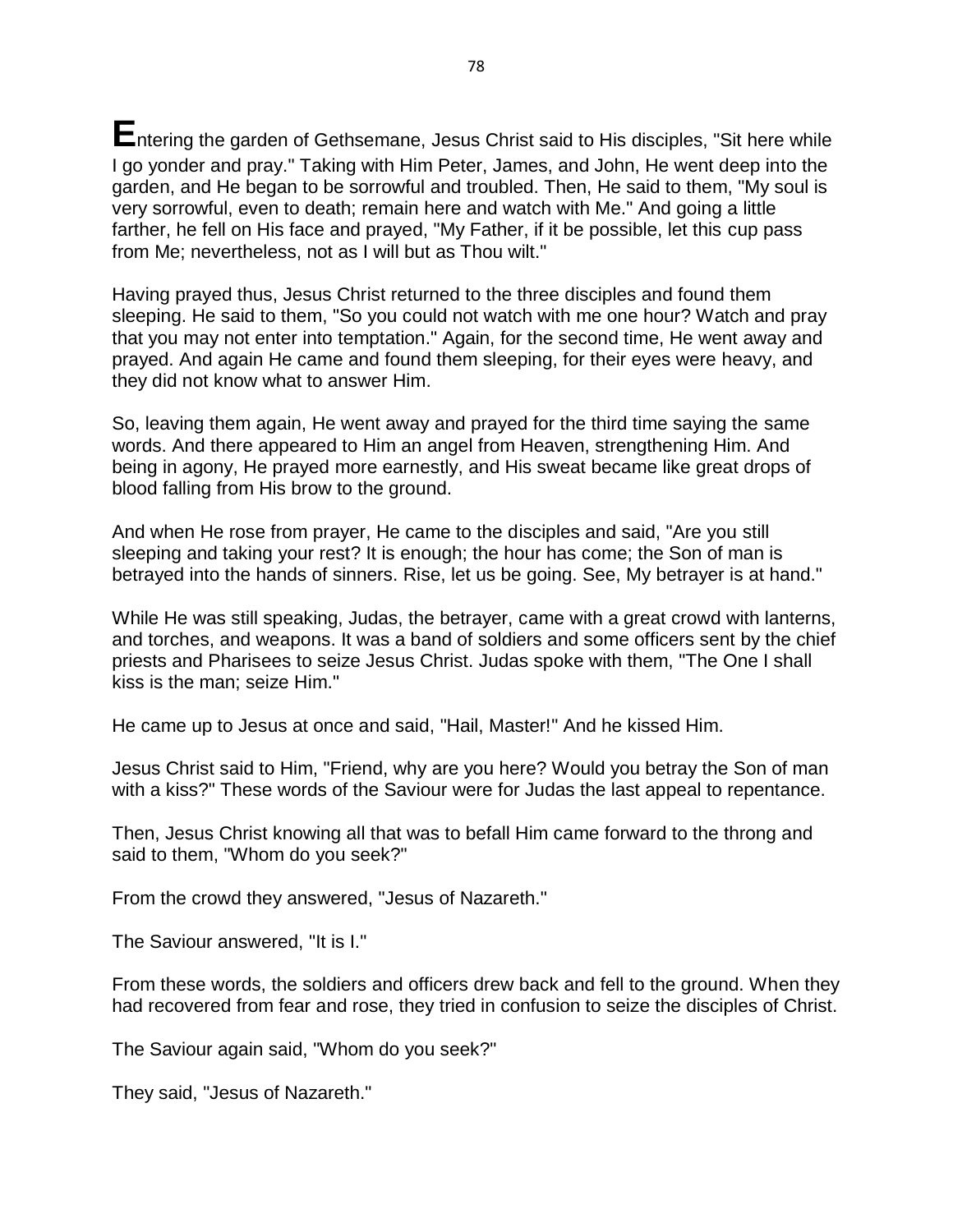"I told you that I am He," answered the Saviour. "So, if you seek Me, let those men go."

So the band of soldiers and the officers seized and bound Jesus Christ. The apostles wanted to defend their Teacher. Peter having a sword drew it, and struck the high priest's servant, and cut off his right ear.

But Jesus Christ said to Peter, "Put your sword into its sheath, for all who take the sword shall perish by the sword. Do you think that I cannot appeal to My Father, and He will at once send me more than twelve legions of angels? How then should the Scriptures be fulfilled, that it must be so? Shall I not drink the cup (of suffering) which the Father has given Me (for the salvation of people)?"

Having said this, Jesus Christ touched the ear of Malchus, the wounded servant, healed him, and voluntarily gave Himself into the hands of His enemies.

In the crowd of hired soldiers, there were also chief priests, and captains of the Temple, and elders of the Jews. Jesus Christ turning to them said, "Have you come out as against a robber, with swords and clubs? When I was with you day after day in the Temple, you did not lay hands on Me. But this is your hour and the power of darkness."

The soldiers, who had seized the Saviour, led Him to the high priest. Then, the apostles forsook the Saviour and fled in fear. Only two of them, John and Peter, followed Him at a distance.

*Note:* See the Gospels of Matthew 26:36-56; Mark 14:32-52; Luke 22:40-53; John 18:1- 12.

# **44. The Sanhedrin's Judgement of Jesus Christ.**

**F**irst the soldiers led the bound Jesus Christ to the old high priest Annas, who at that time was not serving in the Temple and lived in retirement. This chief priest interrogated Jesus Christ about His teaching and His disciples in order to find some fault in Him.

The Saviour answered him, "I have spoken openly to the world. I have always taught in synagogues and in the Temple where all the Jews come together. I have said nothing secretly. Why do you ask Me? Ask those who have heard Me what I said to them. They know what I said."

One of the officers of the high priest, standing by, struck Jesus on the cheek and said, "Is that how You answer the high priest?" The Lord turning to him said to this, "If I have spoken wrongly, bear witness to the wrong; but if I have spoken rightly, why do you strike Me?"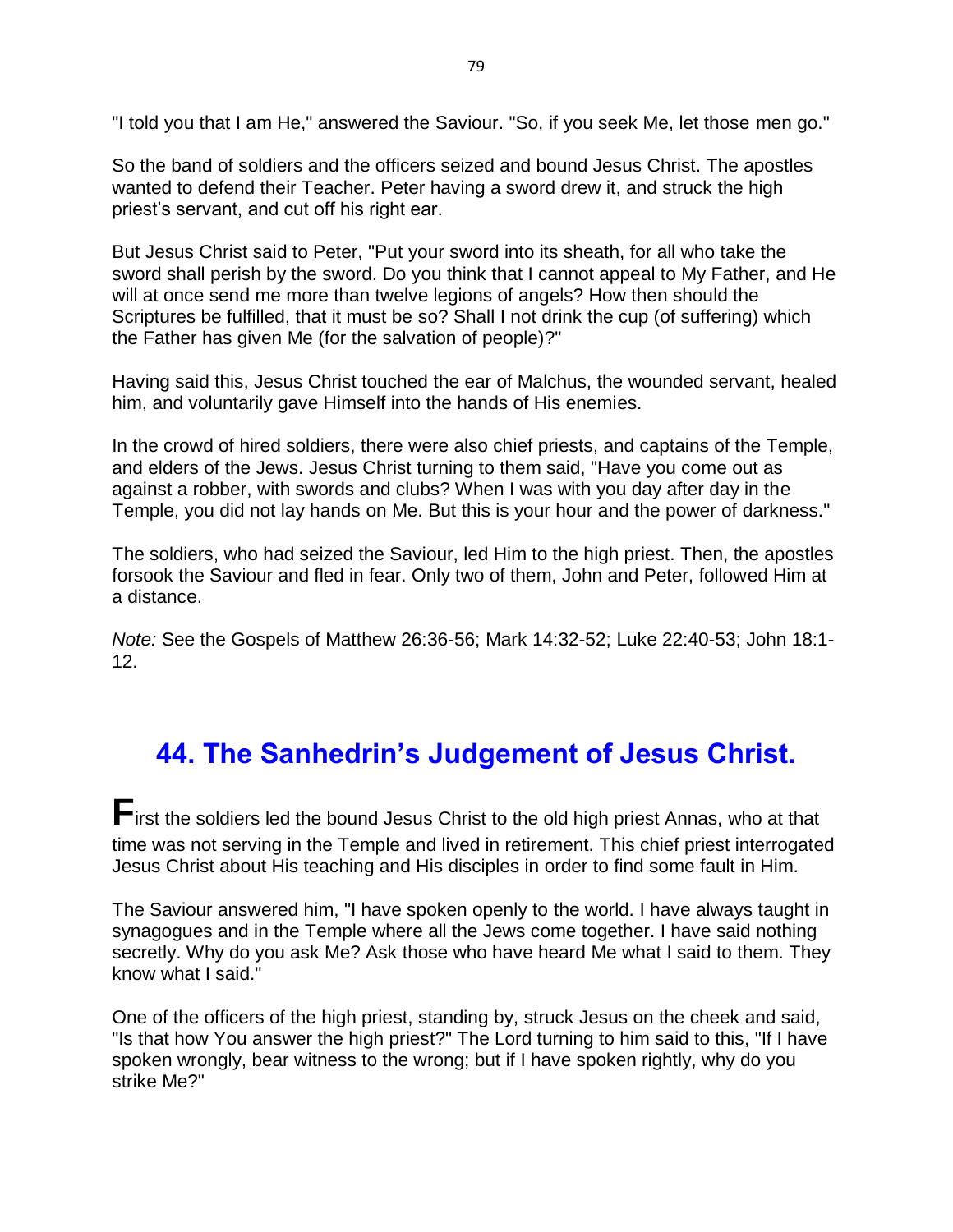After questioning by the high priest Annas, the bound Jesus Christ was sent through the courtyard to Annas' son-in-law, the high priest Caiaphas.

*Caiaphas* was the high priest that year. He had advised the Sanhedrin to kill Jesus Christ saying, "You know nothing at all; you do not understand that it is expedient for you that one man should die for the people, and that the whole nation should not perish."

The holy Apostle John, pointing out the *importance of this sacred rank of high priest*, explains that in spite of his criminal design the high priest Caiaphas involuntarily prophesied about the Saviour that He would have to suffer for the redemption of the people. Therefore, the Apostle John said, *He did not say this of his own accord but "being high priest that year, he prophesied that Jesus should die for the nation*." And here he adds, "*And not for the nation only* (for the Jews, because Caiaphas spoke only about the Hebrew nation), *but to gather into one the children of God* (the Gentiles), *who are scattered abroad"* (John 11:49-52).

At the house of the high priest Caiaphas that night, there gathered many members of the Sanhedrin. The Sanhedrin as the highest court of law usually had to convene in the Temple by day. Elders and Jewish scribes also came. All of them had agreed in advance to condemn Jesus Christ to death. But to do this, it was necessary to find some sort of guilt punishable by death. And since no one could find any sort of guilt in Him, they hired false witnesses to make untrue accusations against Jesus Christ. Many such false witnesses came forward. But they were not able to say anything that could condemn Jesus Christ. At last, two such false witnesses came forward and said, "We heard Him saying, 'I will destroy this Temple that is made with hands, and in three days I will build another, not made with hands'." But such testimony was not enough to condemn Him to death. To all these false witnesses, Jesus Christ made no answer.

The high priest Caiaphas stood up and said, "Have You no answer to make? What is it that these men testify against You?" Jesus Christ was silent.

Caiaphas said to Him, "I adjure You by the living God, tell us if You are Christ, the Son of God."

To this question, Jesus Christ said, "I am, but I tell you hereafter you will see the Son of man sitting at the right hand of Power and coming on the clouds of heaven."

Then, the high priest tore his robes as a sign of indignation and horror and said, "Why do we still need witnesses? You have now heard His blasphemy (that is, He being a man calls Himself the Son of God). What is your decision?" They all answered in one voice, "He deserves death."

After this, they gave Jesus Christ into custody. Some began to spit on Him. The men who were holding Him mocked Him and beat Him. Others, covering His face, struck Him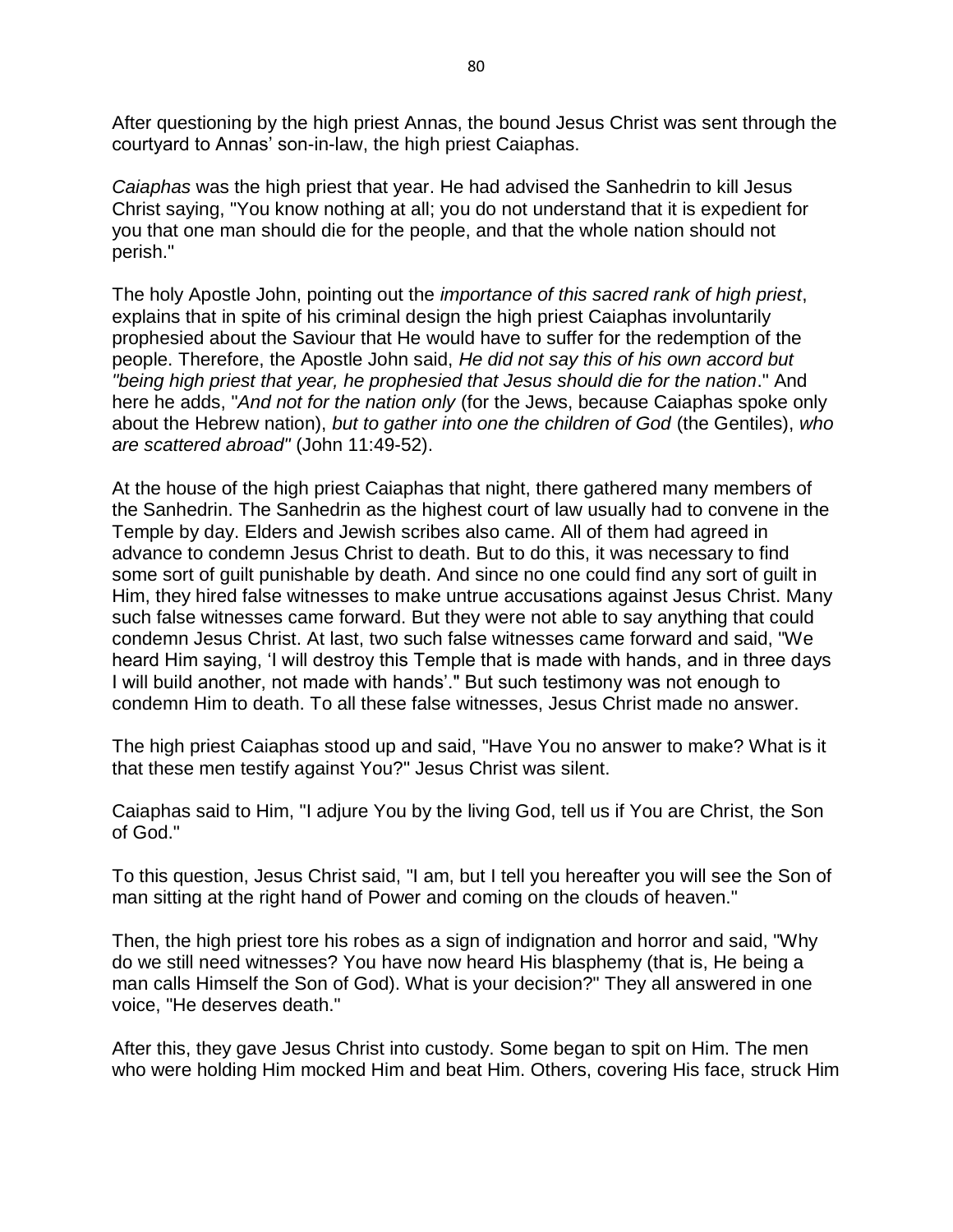and with laughter asked, "Prophesy to us, You Christ, who is it that struck You?" All these insults, Jesus Christ endured without murmuring.

*Note:* See the Gospels of Matthew 26:57-68; 27:1; Mark 14:53-65, 15:1; Luke 22:54, 63- 71; John 18:12-14, 19-24.

# **45. The Apostle Peter's Denial.**

When they led Jesus Christ to the high priest's house, the Apostle John, who was known to the high priest, entered the court, but Peter remained outside at the door. Then, John spoke to the maid who kept the door and brought Peter in.

The maid, seeing Peter, said to him, "Are you not also one of the disciples of this Man (Jesus Christ)?"

Peter answered, "No."

The night was cold. The officers kindled a fire in the middle of the courtyard and sat warming themselves. Peter also warmed himself with them. Soon another maid seeing him as he sat in the light warming himself said to the guards, "This man also was with Jesus of Nazareth."

But Peter again denied it saying "Woman, I do not know him."

After an interval of about an hour still, another insisted to Peter, "Certainly, you also were with Him; for your accent betrays you. You are a Galilean." One of the servants of the high priest, a kinsman of the man, Malchus, whose ear Peter had cut off, asked, "Did I not see you in the garden with Him?"

Peter began to invoke a curse on himself and swear, "I do not know this Man of Whom you speak." While he was still speaking, the cock crowed and reminded Peter of the words of the Lord how He had said to him, "Before the cock crows today, you will deny Me three times." The Lord being among the guards in the court turned and looked at Peter. The gaze of the Lord penetrated the heart of Peter. Shame and repentance seized him, and he went out from the court and wept bitterly over his grievous sin.

From that moment, Peter never forgot his fall. St. Clement, a disciple of Peter, tells how Peter throughout all his remaining days at the midnight crowing of the cock fell on his knees and in a flood of tears repented of his denial although the Lord Himself immediately after His resurrection forgave him. The ancient traditional teaching preserved that the eyes of the Apostle Peter were red from frequent and bitter weeping.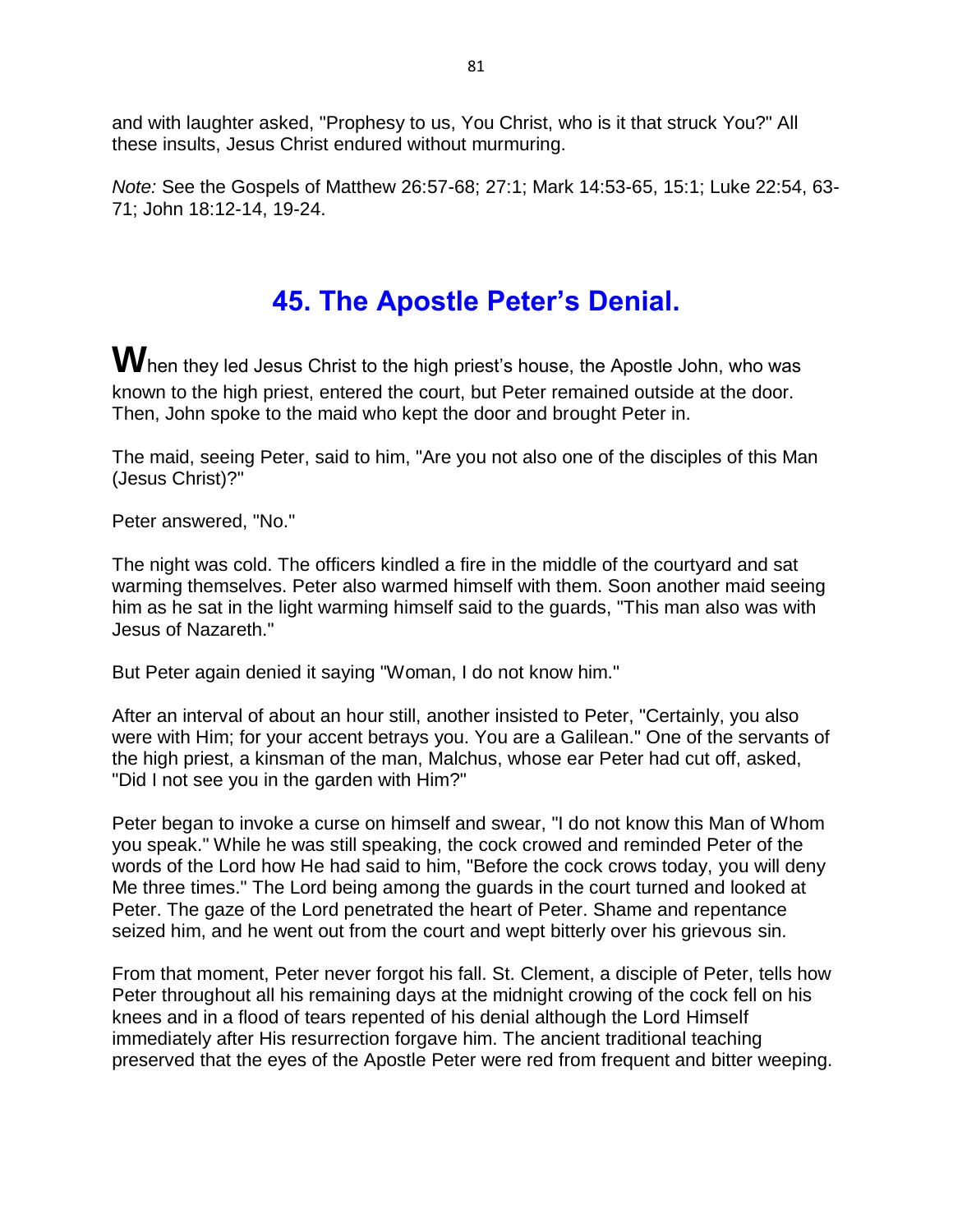*Note:* See the Gospel of Matthew 26:69-75; Mark 14:66-72; Luke 22:55-62; John 18:15- 18, 25-27.

#### **The Death of Judas.**

Friday morning came. Immediately, the chief priests with the elders and scribes convened their council. They brought Jesus Christ and again condemned Him to death for calling Himself Christ, the Son of God.

When Judas, His betrayer, found out that He was condemned to death, he understood all the horror of his act. Perhaps, he did not expect such a sentence or supposed that Christ would not permit it or would deliver Himself from His enemies in some miraculous way. Judas understood to what his love of money had led. Tormenting guilt seized his soul. He went to the chief priests and elders and brought back the thirty pieces of silver saying, "I have sinned in betraying innocent blood."

They said to him, "What is that to us? See to it yourself" (that is, you yourself must answer for your deed).

But Judas did not want to humbly repent in prayer and tears before the merciful God. Cold despair and depression overcame his soul. Throwing down the pieces of silver in the Temple before the chief priests, he departed, and he went and hanged himself. The chief priests taking the pieces of silver said, "It is not lawful to put them into the treasury since they are blood money." So they took counsel and bought with it the potter's field to bury strangers in. Therefore, that field (a cemetery) has been called in Hebrew Akaldema, which means "field of blood."

Then, was fulfilled what had been spoken by the Prophet Jeremiah saying, "And they took thirty pieces of silver, the price of Him on Whom a price had been set by the sons of Israel, and they gave them for the potter's field."

*Note:* See the Gospel of Matthew 27:3-10.

## **46. The Trial of Jesus Christ before Pilate.**

**T**he chief priests and Jewish elders having condemned Jesus Christ to death were not themselves able to carry out their sentence without confirmation from the ruler of the region, the Roman governor in Judea. At this time the Roman governor in Judea was *Pontius Pilate*.

On the occasion of the feast of Passover, Pilate was in Jerusalem and was living not far from the Temple in the *Praetorium*, the house of the main court, the praetor. In front of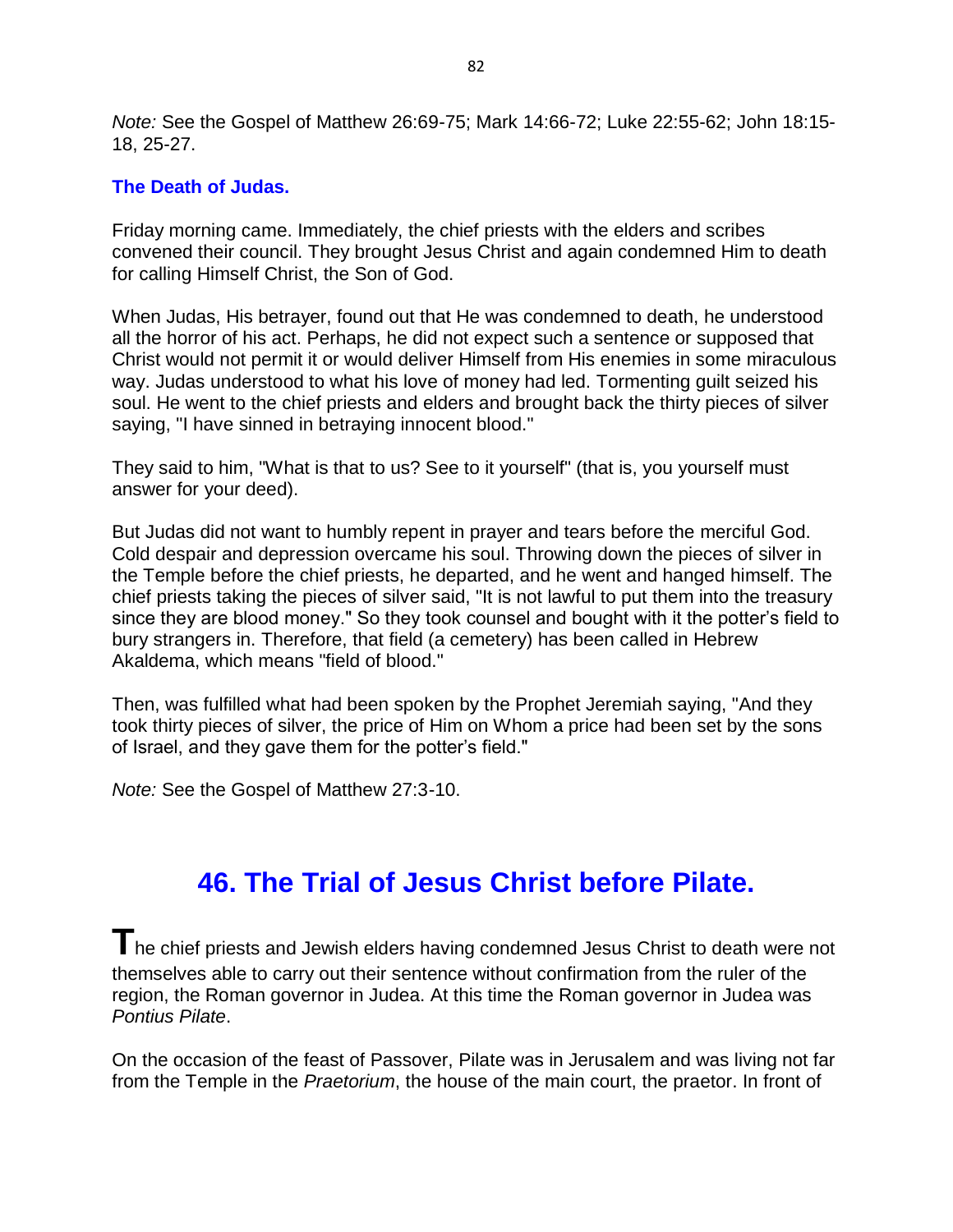the praetor was built an open platform, which was called *Lithostrotos,* and in Hebrew and Aramaic, *Gabbatha*.

Early in the morning, on Friday, the chief priests and elders of the Jews led the bound Jesus Christ to trial before Pilate, so that he could confirm the death sentence handed over to Jesus. But they themselves did not enter the Praetorium in order not to defile themselves before Passover by being in the house of a gentile.

Pilate came out to them on the Lithostrotos, "the Pavement," and seeing the members of the Sanhedrin asked, "What accusation do you bring against this man?"

They answered, "If this man were not an evildoer, we would not have handed Him over to you."

Pilate said to them, "Take Him yourselves and judge Him by your own laws."

They said to him, "It is not lawful for us to put any man to death;" and they began to accuse the Saviour saying, "We found this man perverting our nation, and forbidding us to give tribute to Caesar, and saying that He Himself is Christ the King."

Pilate asked Jesus Christ, "Are you the King of the Jews?"

Jesus Christ answered, "You have said so" (which means, "Yes, I am King").

When the chief priests and the elders accused the Saviour, He answered nothing. Pilate again asked Him, "Have you no answer to make? See how many charges they bring against You."

But Jesus made no further answer, so Pilate wondered in amazement. Pilate entered the Praetorium again and called Jesus, asking Him, "Are You the King of the Jews?"

Jesus Christ answered, "Do you say this of your own accord, or did others say it to you about me?"

"Am I a Jew?" answered Pilate. "Your own nation and the chief priests have handed You over to me. What have You done?"

Jesus Christ answered, "My kingdom is not of this world. If My kingdom were of this world, My servants would fight that I might not be handed over to the Jews, but My kingdom is not from here."

"So You are a king?" asked Pilate.

Jesus Christ answered, "You say that I am a king. For this, I was born; and for this, I have come into the world to bear witness to the truth. Every one who is of the truth hears My voice."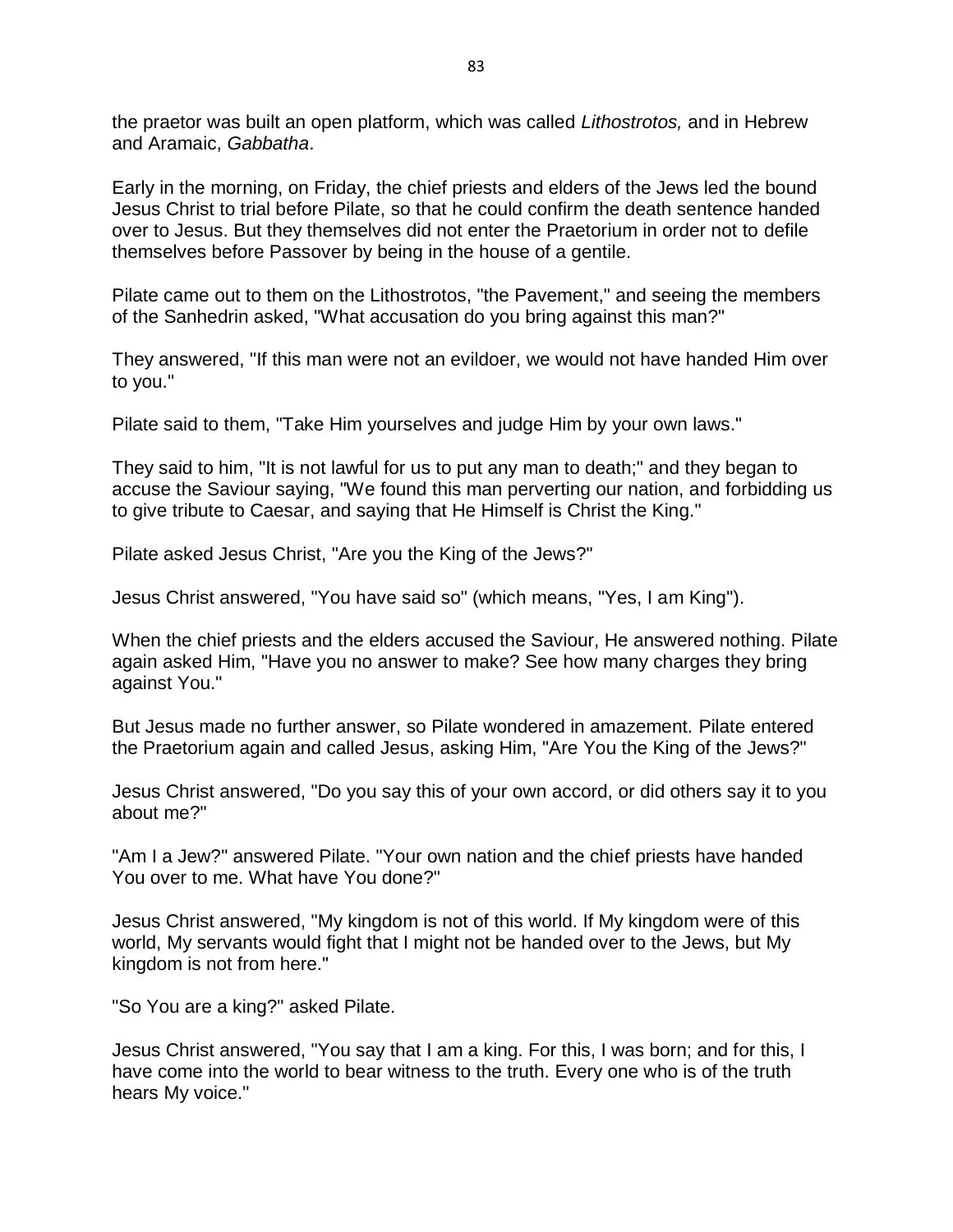From these words Pilate recognized that before him stood a preacher of the truth, a teacher of the people, and not an agitator against the power of Rome.

Pilate said to Him, "What is truth?" And not waiting for an answer, he went out again to the Jews on the Lithostrotos and told them, "I find no crime in this man."

The chief priests and elders were agitated saying, "He stirs up the people teaching throughout all Judea, from Galilee even to here."

Pilate having heard mention of Galilee asked, "Is He in fact a Galilean?" When he learned that He belonged to Herod's jurisdiction, he sent Him to the court of the Galilean King, Herod, who by chance was himself in Jerusalem at that time. Pilate was glad to rid himself out of this unpleasant case.

*Note:* See the Gospels of Matthew 27:2,11-14; Mark 15:1-5; Luke 23:1-7; John 18:28- 38.

#### **Jesus Christ Before King Herod.**

The Galilean King, Herod Antipas, who had put John the Baptist to death, had heard a great deal about Jesus Christ and had desired to see Him for a long time. When they brought Jesus Christ to Him, he was very glad, for he was hoping to see some miracle done by Him. Herod questioned Him at some length, but the Lord made no answer. The chief priests and the sentries stood vehemently accusing Him.

Then, Herod with his soldiers having treated Him with contempt and mocked Him arrayed Him in a gorgeous robe as a sign of His innocence and sent Him back to Pilate.

From that very day Pilate and Herod became friends; for before this, they had been at enmity.

*Note:* See the Gospel of Luke 23:8-12.

## **47. Pilate's Last Judgment over Jesus Christ.**

When they again brought the Lord Jesus Christ to Pilate, a large crowd of people, chiefs, and elders had already gathered there. Pilate then called together the chief priests, rulers, and the people saying to them, "You brought me this Man as One Who was perverting the people; and after examining Him before you, I did not find this man guilty of any of your charges against Him. I sent Him to Herod, and Herod also found nothing done by Him to deserve death. I will therefore chastise and release Him."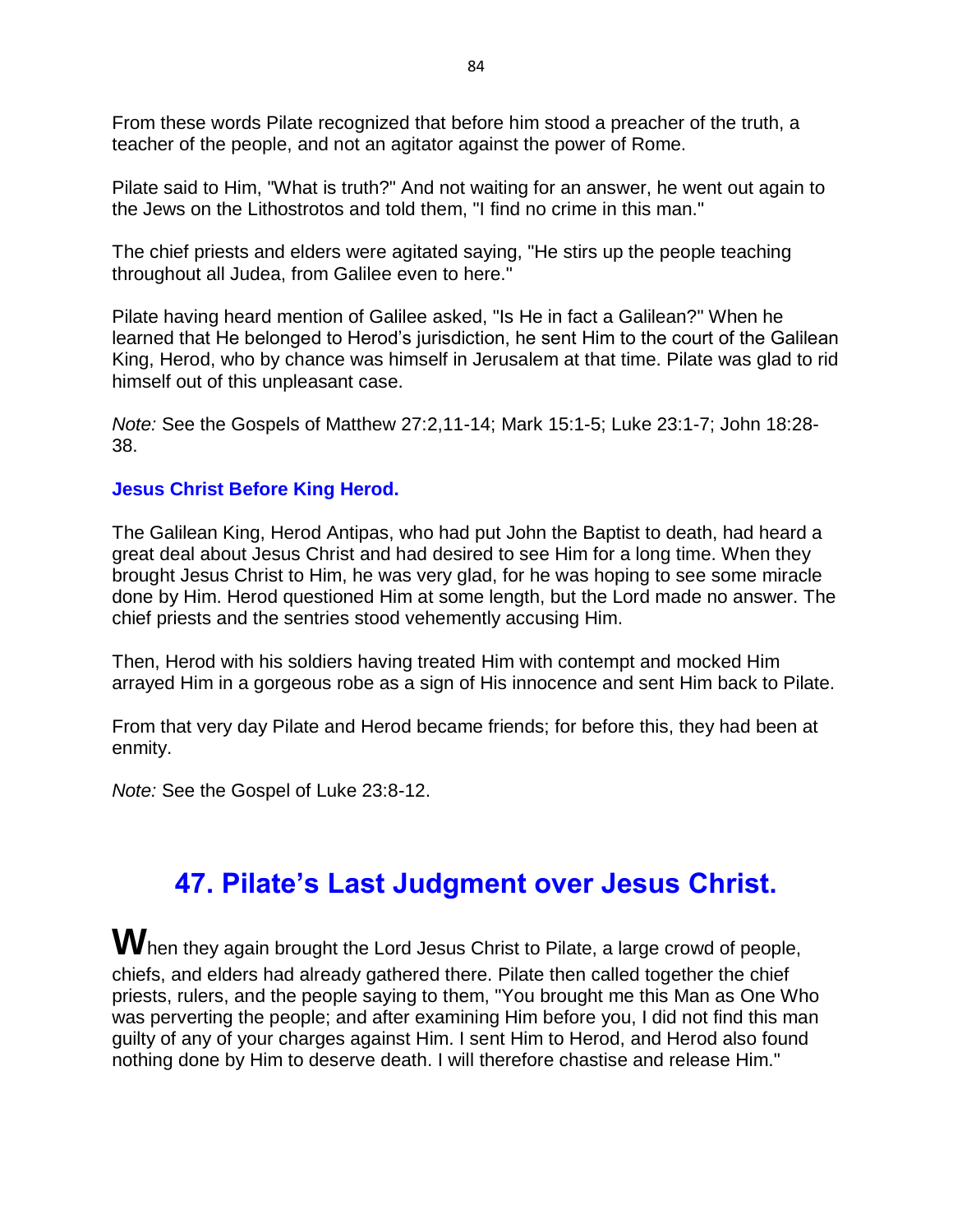The Jews had the custom at the feast of Passover of releasing to the crowd any one prisoner whom they wanted. Pilate using this occasion said to the people, "You have the custom that at Passover I should release to you one prisoner. Do you want me to release for you the King of the Jews?" Pilate was sure that the people would ask for Jesus because he perceived that it was out of envy and malice that the chief priests had delivered Him up.

While he was sitting on the judgment seat, his wife sent word to him, "Have nothing to do with that righteous Man, for I have suffered much over Him today in a dream."

In the meantime, the chief priests and the elders stirred up the crowd to have Pilate release to them Barabbas. Barabbas was a notorious criminal, who had been thrown into prison with his companions for an insurrection started in the city and for murder.

Then, the people, persuaded by the elders, began to shout, "Release to us Barabbas!"

Pilate desiring to release Jesus addressed them once more, "Which of the two do you want me to release to you: Barabbas or Jesus, called Christ?"

They all shouted, "Not Him, but Barabbas!"

Then, Pilate asked them, "Then, what shall I do with Jesus, Who is called Christ?"

They shouted, "Let Him be crucified!"

Pilate again said to them, "Why, what evil has He done? I have found no crime deserving death; I will therefore chastise Him and release Him."

But they shouted all the more, "Crucify Him! Let Him be crucified!"

Then, Pilate, thinking he could arouse compassion from the people for Christ, ordered the soldiers to scourge Him. The soldiers led Jesus Christ to the courtyard, stripped Him, and cruelly beat Him. Then, they arrayed Him in a purple robe (a short purple robe without sleeves and fastened on the right shoulder), placed a plaited crown of thorns on His head, and put in His right hand a reed instead of the royal scepter. They began to mock Him. They knelt down in homage before Him and said, "Hail, King of the Jews!" They spat on Him and, taking the reed, struck Him on His head and face.

After this Pilate led Him to the Jews and said, "Behold, I bring Him out to you that you may know that I find no crime in Him." So Jesus Christ came out wearing the crown of thorns and the purple robe. Pilate said to them "Here is the Man!" With these words, Pilate meant to say, "Look at how He is tortured and disgraced," thinking that the Jews would take pity on Him. But not such were the enemies of Christ. When the chief priests and officers saw Jesus Christ, they cried out, "Crucify Him! Crucify Him!"

Pilate said to them, "Take Him yourselves and crucify Him, for I find no crime in Him."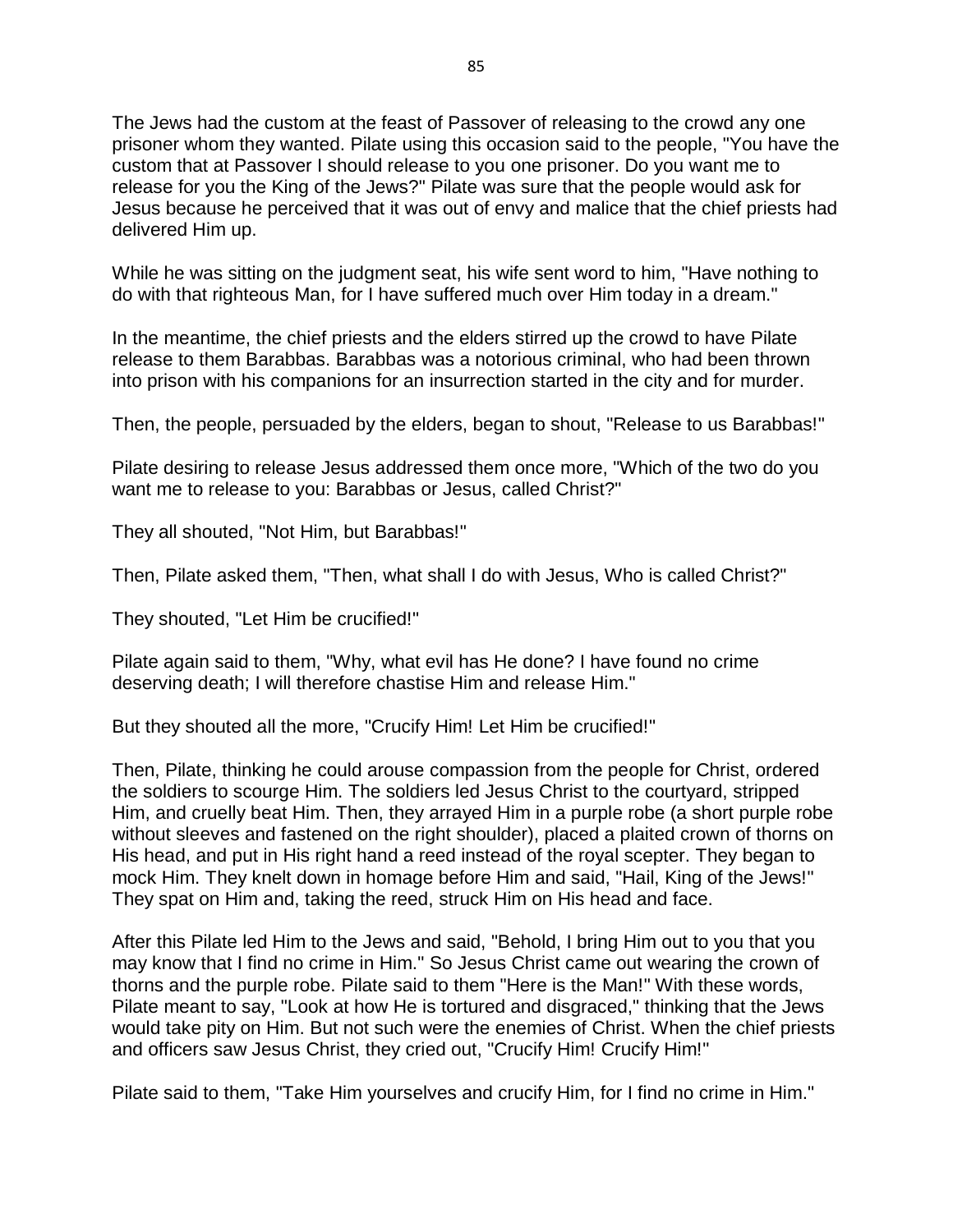The Jews answered him, "We have a law; and by that law, He ought to die because He has made Himself the Son of God."

When Pilate heard these words, he was even more frightened. He entered the Praetorium again and said to Jesus, "Where are You from?"

But the Saviour gave him no answer.

Pilate therefore said to Him, "You will not speak to me? Do you not know that I have power to release You and power to crucify You?"

Then, Jesus Christ answered, "You would have no power over Me unless it had been given you from above; therefore, he who delivered Me to you has the greater sin." After this Pilate more vigorously sought to release Jesus Christ.

But the Jews cried out, "If you release this Man, you are not Caesar's friend; everyone who makes himself a king sets himself against Caesar." When Pilate heard these words, he decided it was better to condemn an innocent man to death than to risk the danger of royal disgrace before the Emperor.

Then, Pilate brought Jesus Christ out and sat down on the judgment seat at a place called the Pavement and said to the Jews, "Here is your King!"

But they cried out, "Away with Him, away with Him, crucify Him!"

Pilate said to them, "Shall I crucify your King?" The chief priests answered, "We have no king but Caesar." Pilate seeing that he was gaining nothing but rather that a riot was beginning, took water and washed his hands before the crowd, saying, "I am innocent of this man's blood; see to it yourselves" (let the blame fall on you).

All the people answered, "His blood be on us and on our children!" Thus the Jews invoked upon themselves and their descendants responsibility for the death of the Lord Jesus Christ, unless they repent. Then, Pilate released Barabbas for them, and delivered Jesus Christ to them to be crucified.

*Note:* See the Gospels of Matthew, 27:15-26; Mark 15:6-15; Luke 23:13-25; John 18:39- 40 and 19:1-16.

#### **The Road to Golgotha.**

Since Jesus Christ was condemned to be crucified, He was handed over to the soldiers. Again, they beat, insulted, and mocked Him. After they had made fun of Him, they took off the purple robe and dressed Him in His own clothing. The condemned person had to carry his own cross to the place of crucifixion; thus, the soldiers laid the cross on the shoulders of the Saviour and led Him to the place intended for crucifixion. The place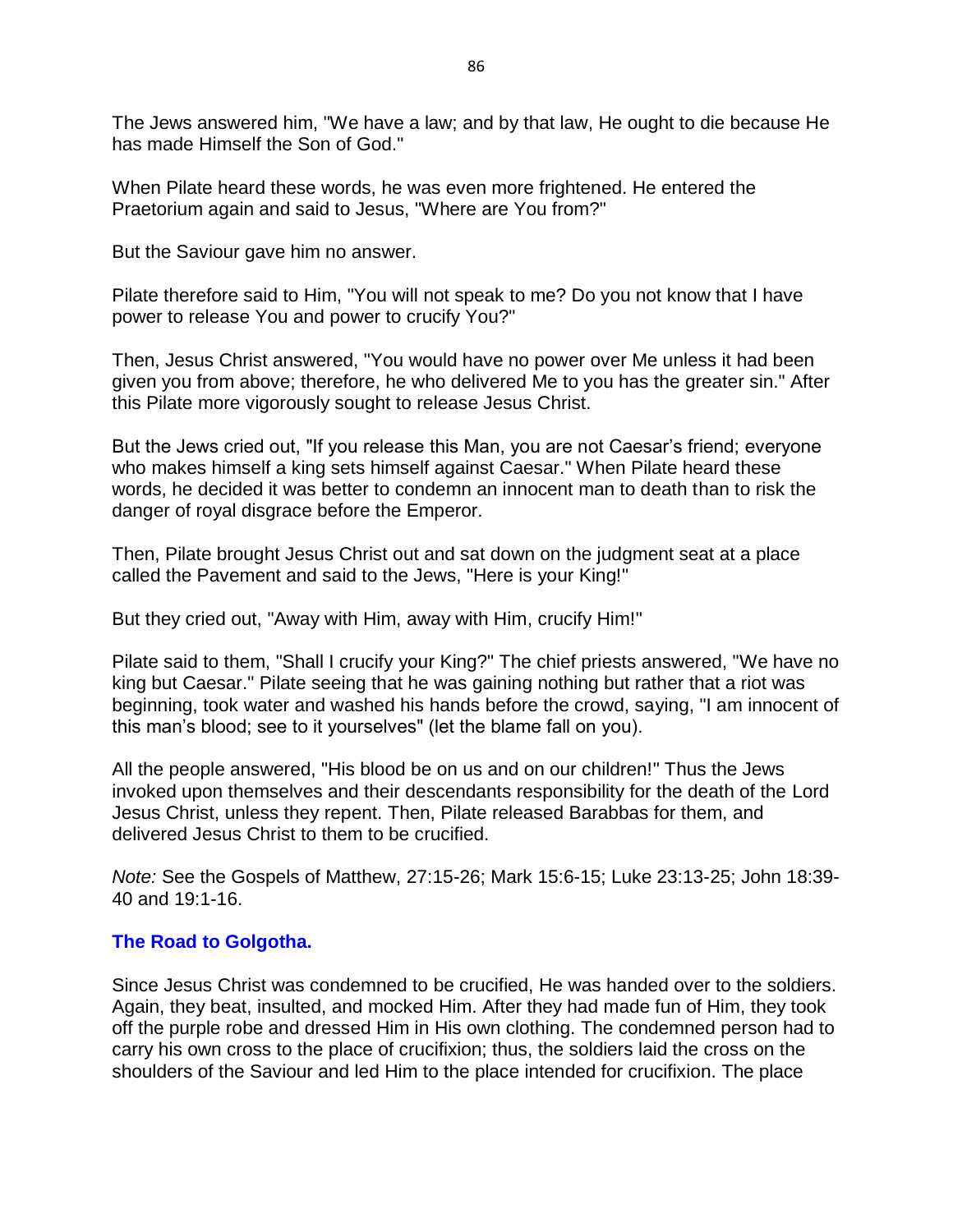was a hill, which was called Golgotha or the place of the skull. Golgotha was situated west of Jerusalem not far from the city gate called the Judgment Gate.

A great multitude of people followed Him. The road was hilly. Exhausted by beating and lashing, worn out by spiritual suffering, Jesus Christ could hardly walk and several times fell from the weight of the cross. When they went out of the city gate where the road began to go uphill, Jesus Christ was unable to continue carrying the cross. The soldiers came upon a man who was compassionately watching Christ. It was *Simon, a Cyrenian*, returning from work in the country. The soldiers seized him and compelled him to carry the cross of Christ.

Among the people who followed Christ were many women who wept and lamented for Him. Jesus Christ turning to them said, "Daughters of Jerusalem, do not weep for Me but weep for yourselves and for your children. For behold the days are coming when they will say, 'Blessed are the women who never had children.' Then, they will begin to say to the mountains: fall on us, — and to the hills: cover us."

Thus, the Lord predicted the terrifying misfortune, which would befall Jerusalem and the Jewish people soon after His earthly life.

*Note:* See the Gospel of Matthew 27:27-32; Mark 15:16-21; Luke 23:26-32; John 19:16- 17.

# **48. The Crucifixion and Death of Jesus Christ.**

**H**anging on a cross was the most disgraceful, agonizing, and cruel form of death penalty. In those times, such a death penalty was imposed only on the most hardened criminals: thieves, murderers, instigators of rebellion, and felons. The torture of a crucified man is impossible to describe. Besides unbearable pain in every part of the body, the crucified underwent the ordeal of terrible thirst and spiritual suffering until dead. Death was so slow that many suffered on the cross for several days. Even the executioners, habitually brutal people, could not keep their composure while looking at the suffering of a crucified man. They prepared a beverage by which they tried to quench his unbearable thirst; or by adding various substances, they tried to temporarily dull consciousness and alleviate the suffering. By Jewish law, a crucified man was considered cursed. The chiefs of the Jews wanted to disgrace Jesus Christ forever by condemning Him to such a death.

When they brought Jesus Christ to Golgotha, the soldiers offered Him sour wine to drink, mingled with bitter substances to lessen the suffering. The Lord, when He tasted it, did not wish to drink it. He did not want to lessen the suffering. This suffering, He took upon Himself voluntarily for the sins of all people; thus, he wanted to bear it consciously to the end.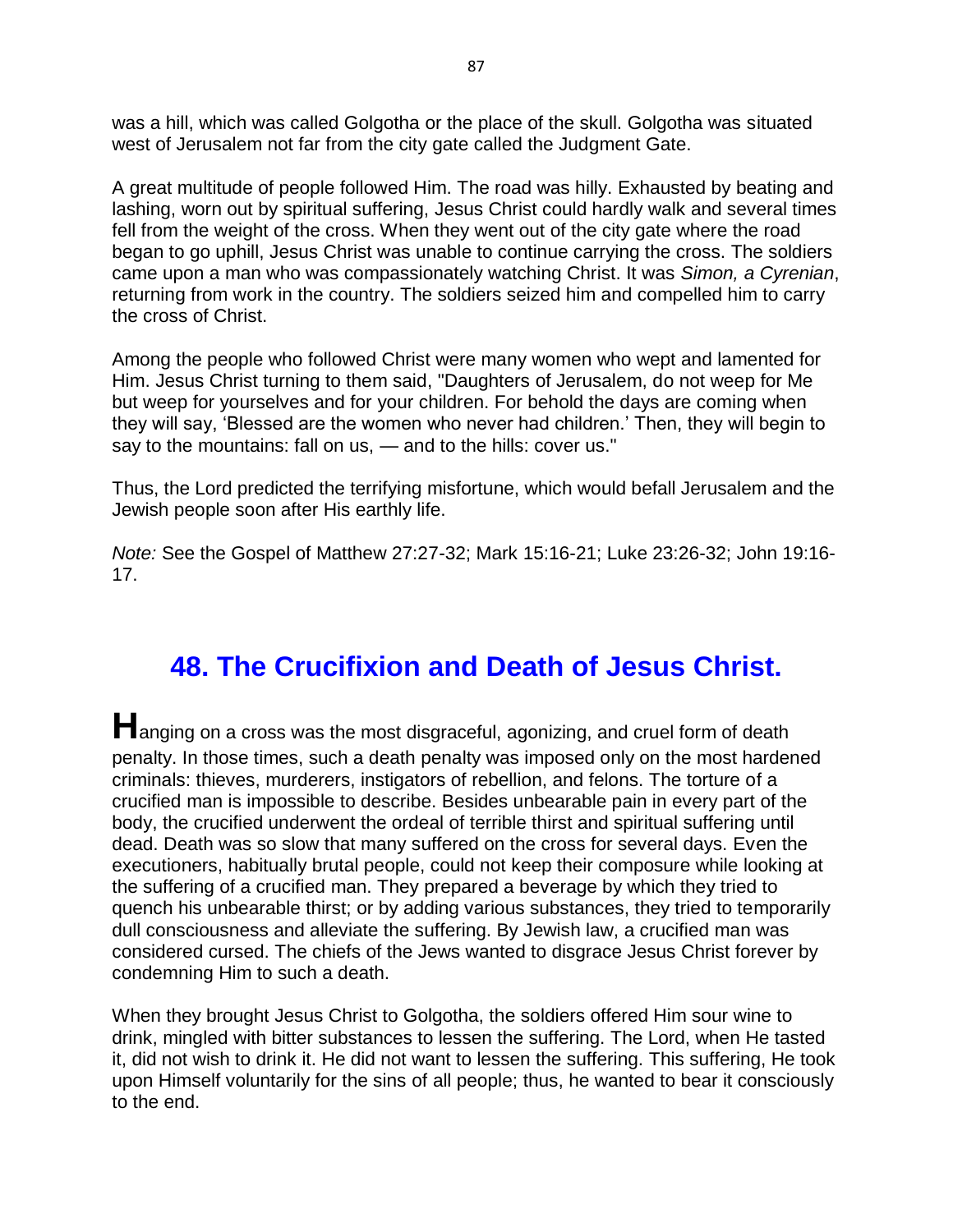When all was ready, the soldiers crucified Jesus Christ. It was about midday, by Jewish reckoning — the sixth hour of the day. When they crucified Him, He prayed for His tormentors, saying, "Father, forgive them; for they know not what they do."

They crucified two robbers with Jesus Christ: one on His right and one on His left. Thus, the scripture of the Prophet Isaiah was fulfilled: "*He bared the sin of many and made intercession for the transgressors*" (Is. 53:12).

According to the order of Pilate, a title plate was attached to the cross over the head of Jesus Christ indicating His guilt. On it, there was written in Hebrew, Greek, and Latin, "*Jesus of Nazareth, King of the Jews*;" and many read it. Therefore, the sign did not please the enemies of Christ. Thus, the chief priest went to Pilate and said, "Do not write 'King of the Jews' but write that He says 'I am King of the Jews'."

Pilate answered, "What I have written I have written."

In the meantime, the soldiers who had crucified Jesus Christ took His garments and began to divide them among themselves. The outer garment they divided in four parts, one for each soldier. The tunic (the inside garment) was seamless, woven from top to bottom. So they said to one another, "Let us not tear it but cast lots for it to see whose it shall be." And having cast lots and sitting, the soldiers guarded the place of execution. This fulfilled the ancient prophecy of King David, "*They parted my garments among them; and for my clothing, they cast lots upon my vesture*" (Ps. 21:19).

His enemies did not cease to insult Jesus Christ even on the cross. Those who were bypassing derided Him wagging their heads and saying, "Aha! You, Who would destroy the Temple and build it in three days, save Yourself and come down from the cross."

So, also, the chief priests with the scribes and the elders mocked Him saying, "He saved others; He cannot save Himself. If He is the King of Israel, let Him come down now from the cross, so we can see; and then we will believe in Him. He trusts in God; let God deliver Him now if He desires Him; for He said, 'I am the Son of God'."

Following their example the pagan soldiers, who sat near the crosses and kept watch over the crucified, taunted Him saying, "If you are King of the Jews, save Yourself!"

Even one of the crucified thieves, who was to the left of the Saviour, railed at Him saying, "If you are the Christ, save Yourself and us!"

But the other thief, on the right, rebuked Him saying, "Do you not fear God since you are under the same sentence of condemnation (the same torture and death)? We are indeed justly condemned; so we receive the due reward of our deeds; but this Man has done nothing wrong." Having said this, he turned to Jesus Christ with the prayer, "*Remember me, Lord, when You come into Your kingdom*."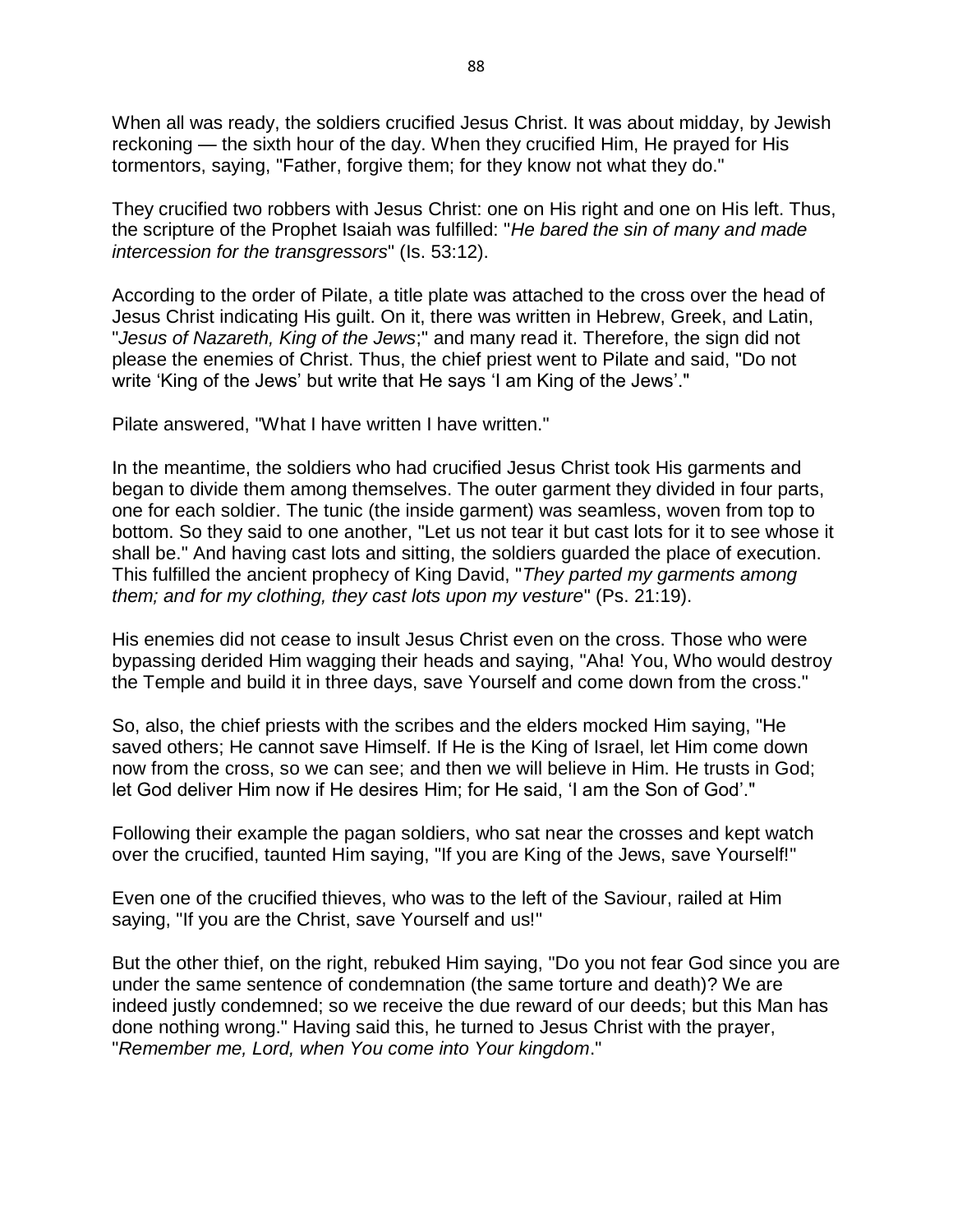The merciful Saviour accepted the sincere repentance of this sinner indicating such wonderful faith in Him and answered the wise thief, "*Truly, I say to you, today you will be with Me in Paradise*."

Standing by the cross of Jesus, there were His mother, the Apostle John, Mary Magdalene, and several other women who revered Him. It is impossible to describe the grief of His mother seeing the unbearable suffering of Her Son. When Jesus Christ saw His mother and the disciple whom He loved standing near, He said to His mother, "*Woman, behold Your Son*!" Then, He said to John, "*Behold your Mother*!" And from that hour the disciple took Her to his own home and cared for Her until the end of Her life.

Meanwhile, during the suffering of the Saviour on Golgotha, there occurred a great sign. From the hour that the Saviour was crucified, from the sixth hour (about 12 o'clock noon by our calculation), the sun darkened, and there was darkness over the whole land until the ninth hour (three o'clock in the afternoon by our calculation), until the Saviour died.

This remarkable, worldwide darkness was noticed by pagan historians, the Roman astronomer Flegontus and Junius Africanus. A noted philosopher from Asia, Dionysius the Areopagite, in Egypt in the city of Heliopolis at the time, observed the sudden darkness and said, "Either the Creator is suffering or the world is coming to an end." Later Dionysius the Areopagite converted to Christianity and became the first bishop of Athens.

About the ninth hour Jesus Christ cried out with a loud voice, "*Eloi, Eloi, lama sabachthani*?" which means, "*My God, my God, why hast Thou forsaken Me*?" These were the beginning words from the 21st psalm of King David in which David clearly foretold the suffering on the cross of the Saviour. By these words the Lord for the last time reminded people that He is the true Christ, Saviour of the world.

Some of the bystanders hearing it said, "Behold, He is calling Elijah." Others said, "Let us see whether Elijah will come to save Him."

The Lord Jesus Christ knowing that all was now finished pronounced, "*I thirst*." Then, one of the soldiers at once ran and took a sponge, filled it with vinegar, put it on a stick, and raised it to the parched lips of the Saviour. When He had received the vinegar, the Saviour said, "It is finished;" — that is, the promise of God was fulfilled, the salvation of the human race was accomplished.

Then, He crying with a loud voice said, "Father, into Thy hands I commit My spirit." And He bowed His head and gave up His spirit.

In the same hour, the veil of the Temple covering the Holy of Holies was torn in two from the top edge to the bottom, and the earth shook, and the rocks were split. The tombs were opened, and many bodies of the saints who had reposed were raised.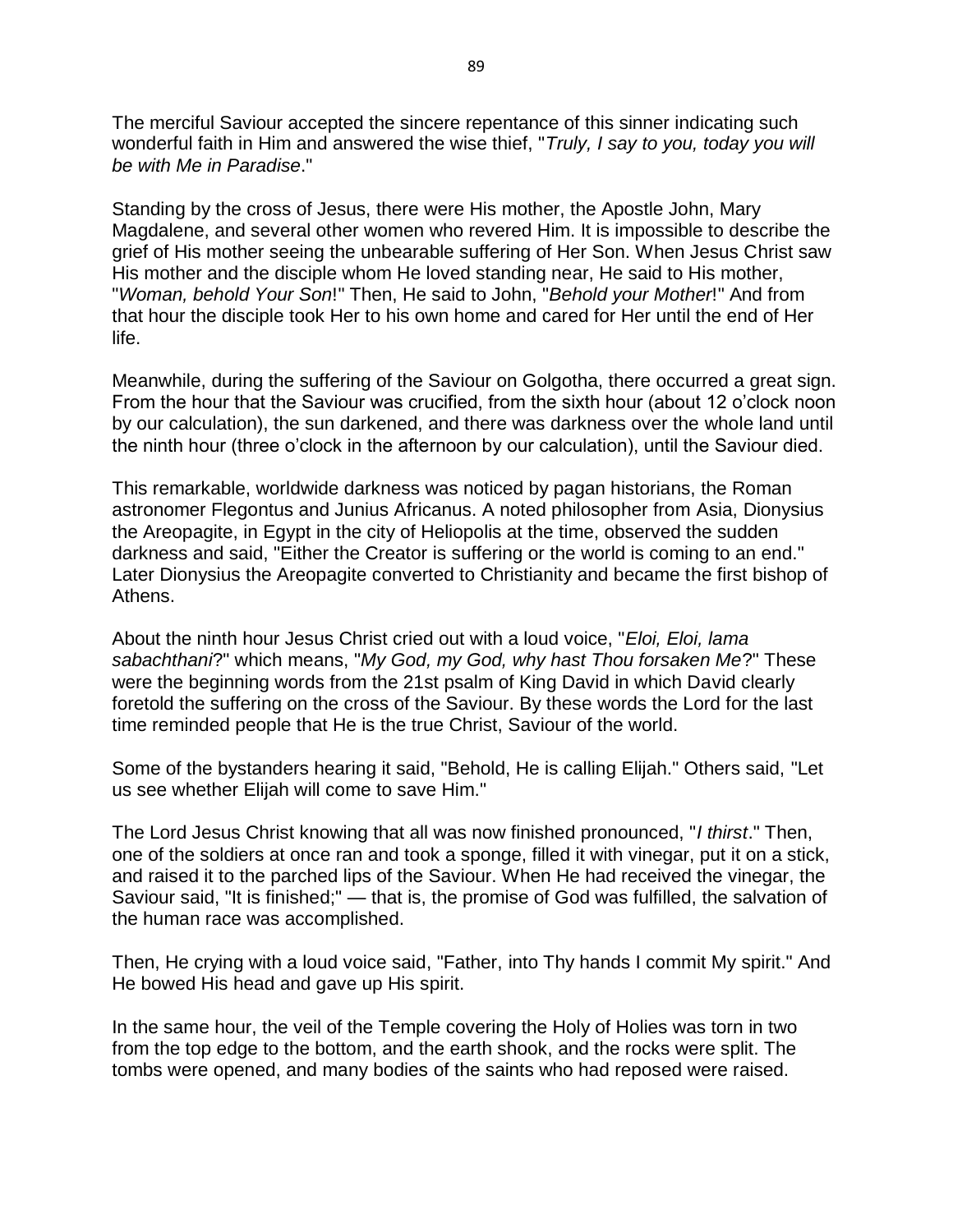Coming out of the tombs after His resurrection, they went to Jerusalem and appeared to many people.

When the centurion (chief of the soldiers) and the soldiers who were with him keeping watch over the Saviour saw the earthquake and what took place, they were filled with awe and said, "*Truly this was the Son of God*." All the multitudes that had assembled to see the sight in fear began returning home beating their breasts.

Friday evening came. At that hour, it was necessary to partake of the Passover meal. The Jews did not want to leave the bodies on the cross on the Sabbath because it was the Passover Sabbath considered a feast day. Therefore, they asked Pilate permission to break the legs of the crucified so that they would die more quickly and might be removed from the crosses and taken away. Pilate gave permission. So the soldiers came and broke the legs of the first and of the other who had been crucified with him. When they came to Jesus Christ they saw that He was already dead, and thus they did not break His legs. One of the soldiers, in order to leave no doubt that He was dead, pierced His side with a spear, and immediately blood and water came out.

*Note:* See the Gospels of Matthew 27:33-56; Mark 15:22-41; Luke 23:33-49; John 19:18-37.

## **49. The Taking Down from the Cross and Burial of the Saviour.**

When evening had come, soon after everything had been done, a respected member of the council, a rich man named *Joseph of Arimathaea*, went to Pilate. Joseph was a disciple of Jesus Christ but secretly from fear of the Jews. He was a good, righteous man, not participating in the council's condemnation. He asked Pilate for permission to take down the body of Christ from the cross and bury it.

Pilate wondered if He was already dead; and summoning the centurion, he asked him whether He was already dead. When he learned from centurion that it was so, he granted Joseph the body for burial.

Joseph having bought a shroud (a linen cloth for burial) went to Golgotha. Another secret disciple of Jesus Christ and a member of the Sanhedrin, Nicodemus, went also. He brought with him expensive fragrant oil for burial, which was composed of myrrh and aloes.

They took down the body of the Saviour from the cross, anointed Him with the spices, wrapped Him in the funeral shroud, and laid Him in the new tomb, in the garden next to Golgotha. This tomb was a cave which Joseph of Arimathaea had hewn in the rock for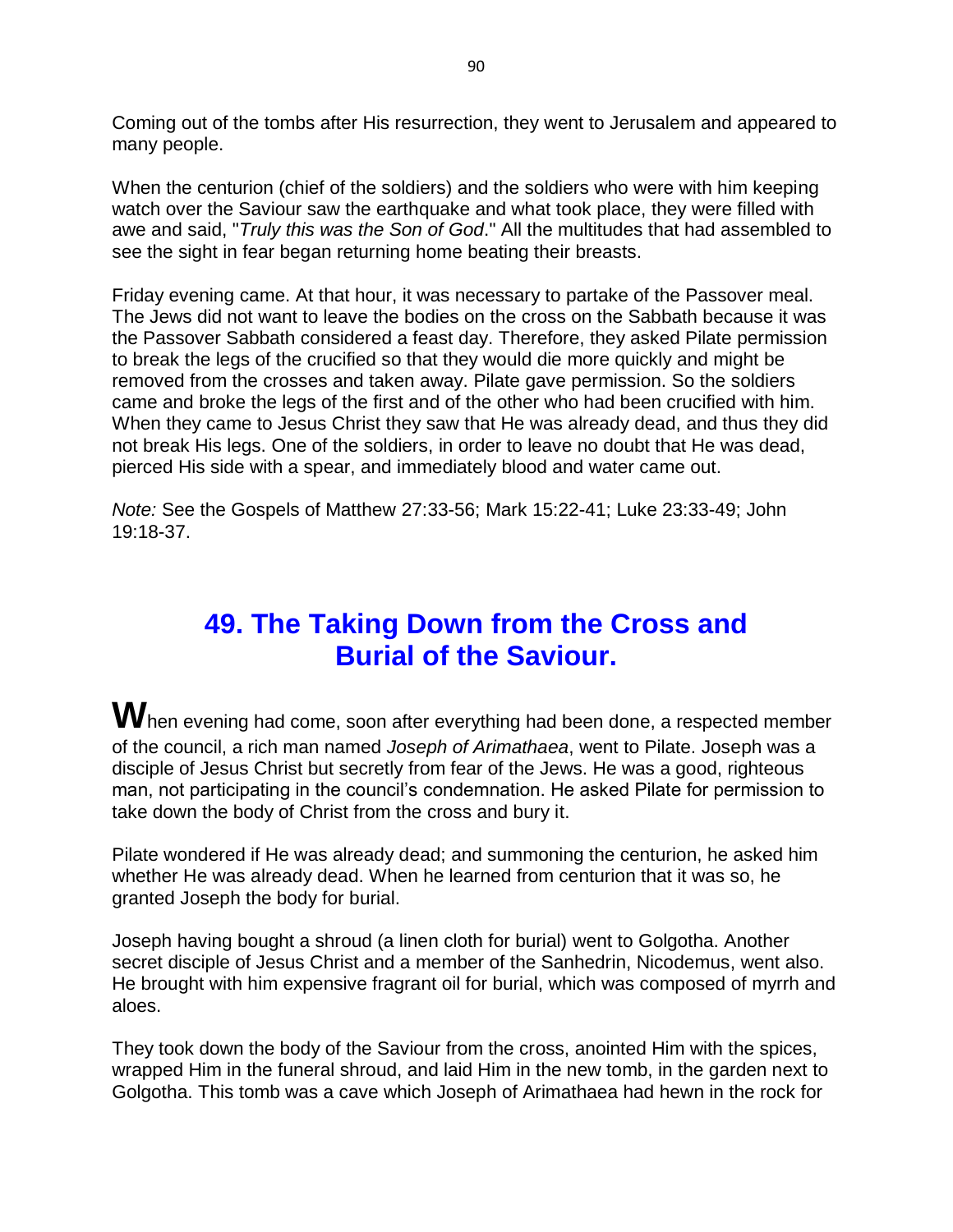his own burial, and in which no one had ever yet been laid. There, they laid the body of Christ since this tomb was close to Golgotha, and they had little time because of the Jewish day of preparation for Passover. They rolled a large stone before the door of the tomb and departed.

Mary Magdalene, Mary the mother of James the Younger and of Joses, and other women were there and saw where the body of Christ was laid. Returning home, they bought expensive myrrh to anoint the body of Christ as soon as the first day of the great feast was over. On the first day they rested according to the commandment.

The enemies of Christ did not rest, in spite of their great feast. On the next day, on Saturday, the chief priest and the Pharisees, breaking the peace of the Sabbath, gathered before Pilate and said, "Sir, we remember how that impostor (as they dared to call Jesus Christ), while He was still alive, said, 'After three days I will rise again.' Therefore, order the sepulchre to be made secure until the third day lest His disciples go and steal Him away and tell the people, 'He has risen from the dead' making the last fraud worse than the first."

Pilate said to them, "You have a guard of soldiers; go make the tomb as secure as you can." So the chief priests and Pharisees went to the tomb of Jesus Christ and carefully inspected the cave, made it secure by sealing the stone, and set a guard at the tomb.

While the body of the Saviour lay in the tomb, He descended spiritually into Hades, the temporary dwelling place of souls before the Resurrection of Christ, to the souls of people who had died before His suffering and death. All the souls of righteous people, who awaited the coming of the Saviour, He liberated from Hades.

*Notes*: See the Gospels of Mathew 27:57-66; Mark 15:42-47; Luke 23:50-56; John 19:38-42.

The Passion of Christ is commemorated by the Holy Orthodox Church the week preceding *Pascha*. This week is called *Passion Week*. This entire week, Christians should spend in fasting and prayer.

On *Great Wednesday* of Passion Week, the betrayal of Jesus Christ by Judas Iscariot is commemorated.

On *Great Thursday* evening during the evening service, which is Matins for Great Friday, the twelve passages of the Gospel relating to the suffering of Jesus Christ are read.

On *Great Friday during Vespers*, which is served at two or three o'clock in the afternoon, the burial *shroud*, the holy image of the Saviour lying in the tomb, is carried from the altar and placed in the middle of the church. This is done in memory of the removal of the body of Christ from the cross and His burial.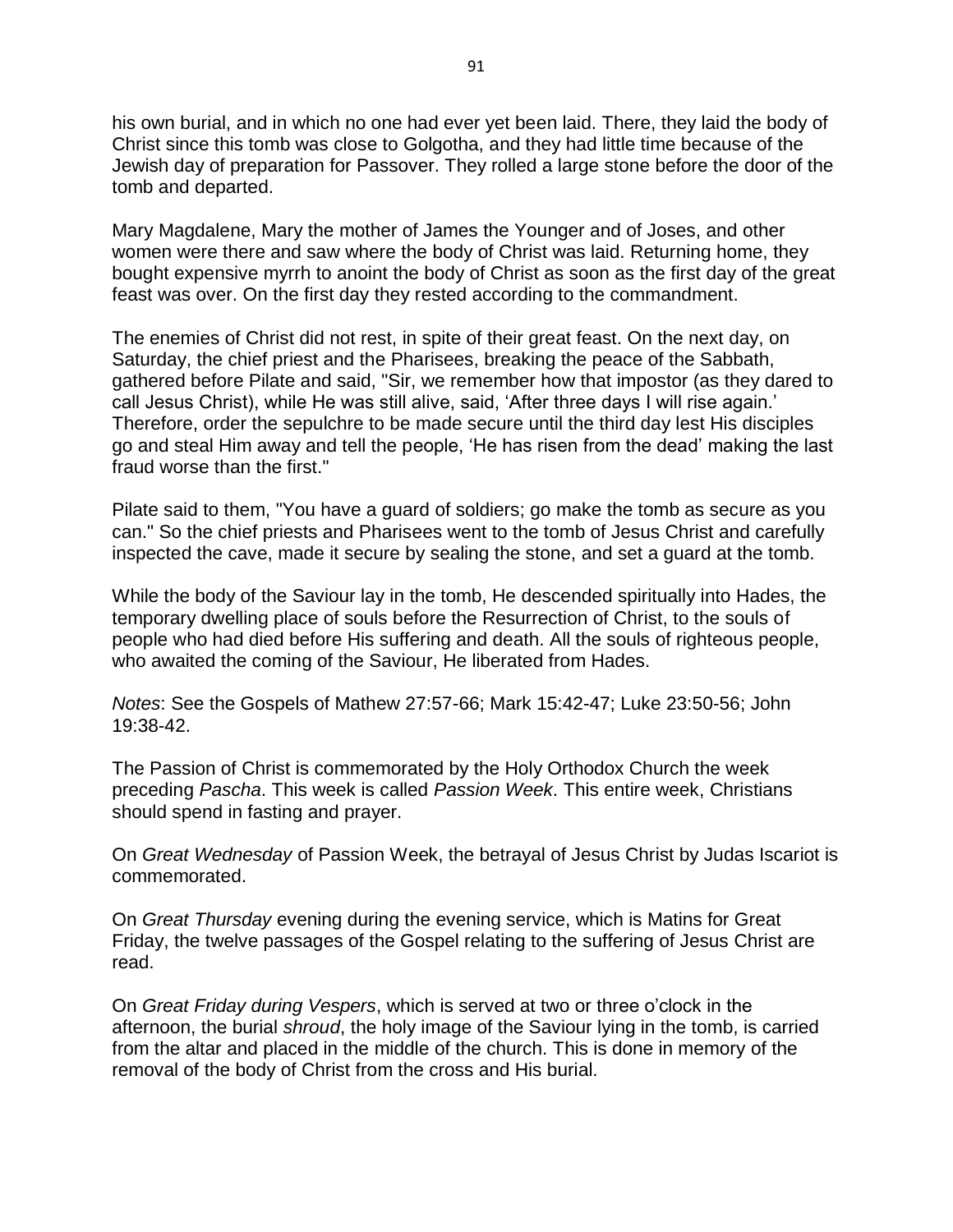On *Great Saturday during Matins*, while all the bells are rung and while the hymn "Holy God, Holy Mighty, Holy Immortal, have mercy on us" is sung, the shroud is taken in procession in memory of the descent of Jesus Christ into Hades, when His body remained in the tomb, and his victory over hell and death.

We prepare ourselves for Passion Week and the holiday of Pascha by fasting. This fast continues for forty days and is called the *Great Fast*.

In addition to these weeks, the Holy Orthodox Church fasts every *Wednesday* and *Friday*, except during certain weeks in the year; on Wednesday in memory of the betrayal of Jesus Christ by Judas, and on Friday in memory of the suffering of Jesus Christ. We express faith in the power of the suffering on the Cross for us by Jesus Christ, by making the sign of the Cross when we pray.

## **50. The Resurrection of the Lord Jesus Christ.**

**A**fter the Sabbath, during the night on the third day after His suffering and death, the *Lord Jesus Christ resurrected by the power of His divinity*. His body was transformed. He left the tomb unseen by the guards, *without* rolling away the stone or breaking the seal placed by the Sanhedrin. From that moment on the guards unknowingly guarded an empty sepulchre. Suddenly there occurred a great earthquake. An angel of the Lord descended from Heaven. He rolled back the stone from the entrance to the tomb of the Lord and sat upon it. His appearance was like lightning and his raiment white as snow. The soldiers standing guard at the tomb were terrified and became like dead men. Regaining consciousness after the fright, they dispersed.

On this day, the first day of the week, at dawn when the Sabbath rest had just ended, Mary Magdalene, Mary the mother of James, Joanna, Salome, and other women took the fragrant myrrh which they had prepared and went to the tomb of Jesus Christ to anoint His body. They had not had time to do this during the burial. The Church calls these women the holy Myrrh-bearers. They still did not know that a guard had been placed at the tomb of the Lord and that the entrance to the cave had been sealed. Therefore, they did not expect to meet anyone there and said among themselves, "Who will roll away the stone from the door of the tomb?" The stone was very large, and Mary Magdalene walking ahead of the other Myrrh-bearing women arrived at the tomb first. The sun had not yet risen, and it was dark. Seeing that the stone was rolled away from the tomb, Mary hastened to Peter and John and said, "They have taken the Lord from the tomb, and we know not where they have laid Him." Hearing these words, Peter and John immediately ran to the tomb with Mary Magdalene following after them.

At this time, the other women, who had been walking with Mary Magdalene, arrived at the tomb and also saw that the stone was rolled away. They suddenly saw a shining angel sitting on the stone. Turning to them, the angel said. "Fear not, for I know that you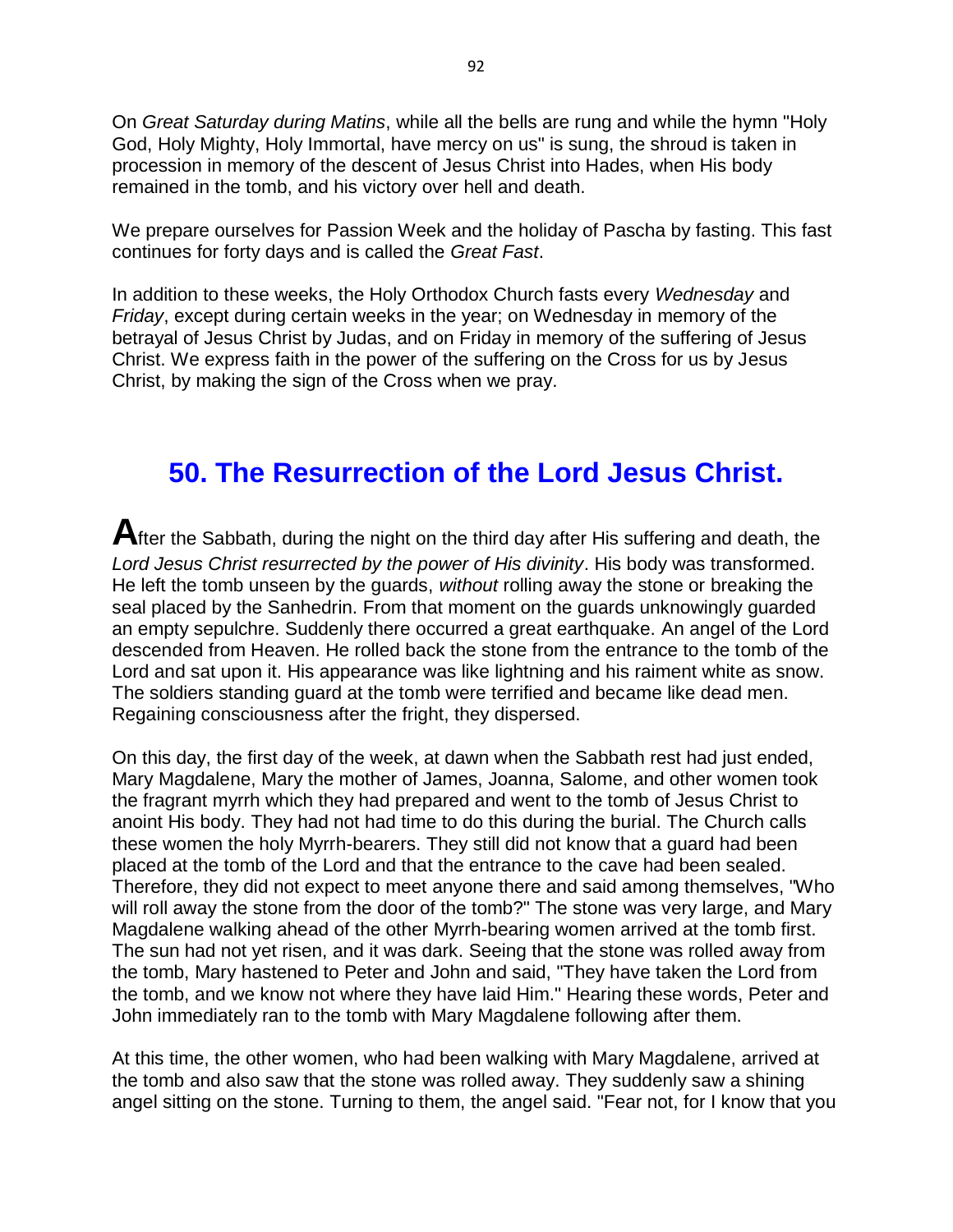seek Jesus, Who was crucified. He is not here, for He is risen as He said when He was with you. Come; see the place where the Lord lay. Go quickly and tell His disciples that He is risen from the dead."

They entered into the tomb and did not find the body of the Lord Jesus Christ. They saw, however, an angel in white garments seated on the right side of the place where the Lord had lain, and they were struck with fear.

The angel said to them, "Be not afraid. You seek Jesus of Nazareth, Who was crucified. *He is risen*; He is not here. Behold the place where they laid Him. Go your way, tell His disciples and Peter (who by his denial fell from the number of the disciples) that He is going before you to Galilee. There you will see Him, as He told you."

While the women stood in perplexity, behold, two angels stood by them in dazzling apparel. Since they were frightened, the women bowed their faces to the ground in fear.

The angels said to them, "Why do you seek the living among the dead? He is not here. He is risen. Remember how He told you while He was still in Galilee that the Son of man must be delivered into the hands of sinful men, and be crucified, and on the third day rise?"

Then, the women remembered the words of the Lord. They went out and fled from the tomb, for they were overcome by fear and trembling. Then, in awe and with great joy, they ran to tell His disciples. On the road, they said nothing to anyone since they were afraid. When they reached the disciples, the women told them everything that they had seen and heard. However, these words seemed to the disciples like an idle story, and they did not believe them.

In the meantime, Peter and John ran to the tomb. John outran Peter and reached the tomb first but did not enter the tomb. Stooping to look in, he saw the linen cloths lying there. Then, Simon Peter came and went into the tomb. He saw the linen cloths lying and the covering, which had been on Christ's head; it was not lying with the linen clothes but rolled up in a place by itself. Then, John, who had reached the tomb first, also went in, and he saw all of these and believed in the resurrection of Christ. Peter marvelled over the incident. Then, the disciples went back to their homes.

When Peter and John left, Mary Magdalene, who had followed after them, stayed at the tomb. She stood weeping outside the tomb; and as she wept, she stooped to look into the tomb and saw two angels in white sitting one at the head and one at the feet of where the body of the Saviour had lain. The angels said to her, "Woman, why are you weeping?"

Mary Magdalene answered to them, "Because they have taken away my Lord, and I do not know where they have laid Him." Saying this, she turned around and saw Jesus Christ standing, but because of her extreme grief and tears and of her conviction that the dead do not rise, she did not know that it was Jesus.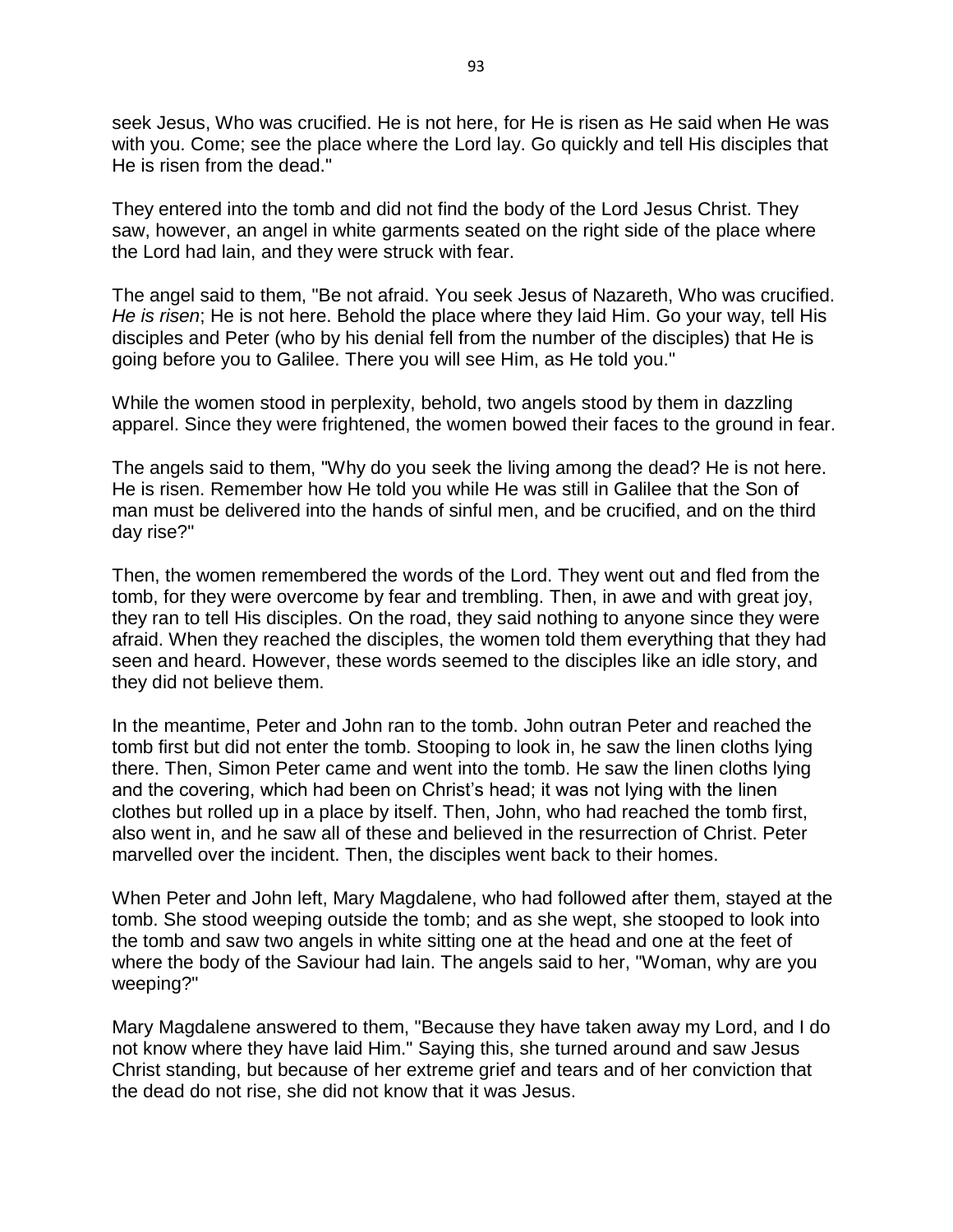Jesus Christ said to her, "Woman, why are you weeping? Whom do you seek?"

Supposing Him to be the gardener, Mary Magdalene said to Him, "Sir, if you have carried Him away, tell me where you have laid Him, and I will take Him away."

Then, Jesus Christ said to her, "*Mary*!"

The familiar voice brought her out of her grief to her senses, and she realized that before her stood the Lord Jesus Christ Himself. She exclaimed, "*Teacher*!" and with indescribable joy cast herself at the feet of the Saviour. In her joy, she did not fully grasp the majesty of this moment.

Jesus Christ showing her the holy and great mystery of His resurrection said, "Do not touch Me, for I have not yet ascended to the Father; but go to my brethren (the disciples) and say to them: I am ascending to My Father and your Father, to My God and your God."

Then, Mary Magdalene hurried to His disciples and related the news that she had seen the risen Lord and what things He had said to her. *This was the first appearance of Christ after His resurrection*.

On the way, Mary Magdalene met Mary, mother of James, also returning from the tomb of the Lord. When they went to tell the disciples, suddenly Jesus Christ Himself met them and said, "Rejoice!"

They ran, took hold of His feet and worshipped Him. Then, Jesus Christ said to them, "Do not be afraid. Go and tell My brethren to go to Galilee, and there they will see Me." *Thus, the risen Christ appeared a second time*.

Mary Magdalene with Mary, the mother of James, went to the eleven disciples and all the others, who were grieving and weeping, and announced their great joy. However, hearing from them that Jesus Christ was alive and that they had seen Him, they still did not believe.

After this, Jesus Christ appeared separately to Peter and convinced him of His resurrection. *This was His third appearance*. Only then, many people did cease to doubt the reality of the resurrection of Christ although there remained unbelievers among them.

The Holy Church confesses from ancient times that before the other appearances, *Jesus Christ gladdened His Most-holy Mother* by announcing His resurrection to Her through an angel. Concerning this, the Holy Church sings

*The Angel cried unto Her Who is full of grace: O pure Virgin, rejoice!, and again I say, rejoice!, for Thy Son is risen from the grave on the third day, and hath raised the dead, O ye people, be joyful!*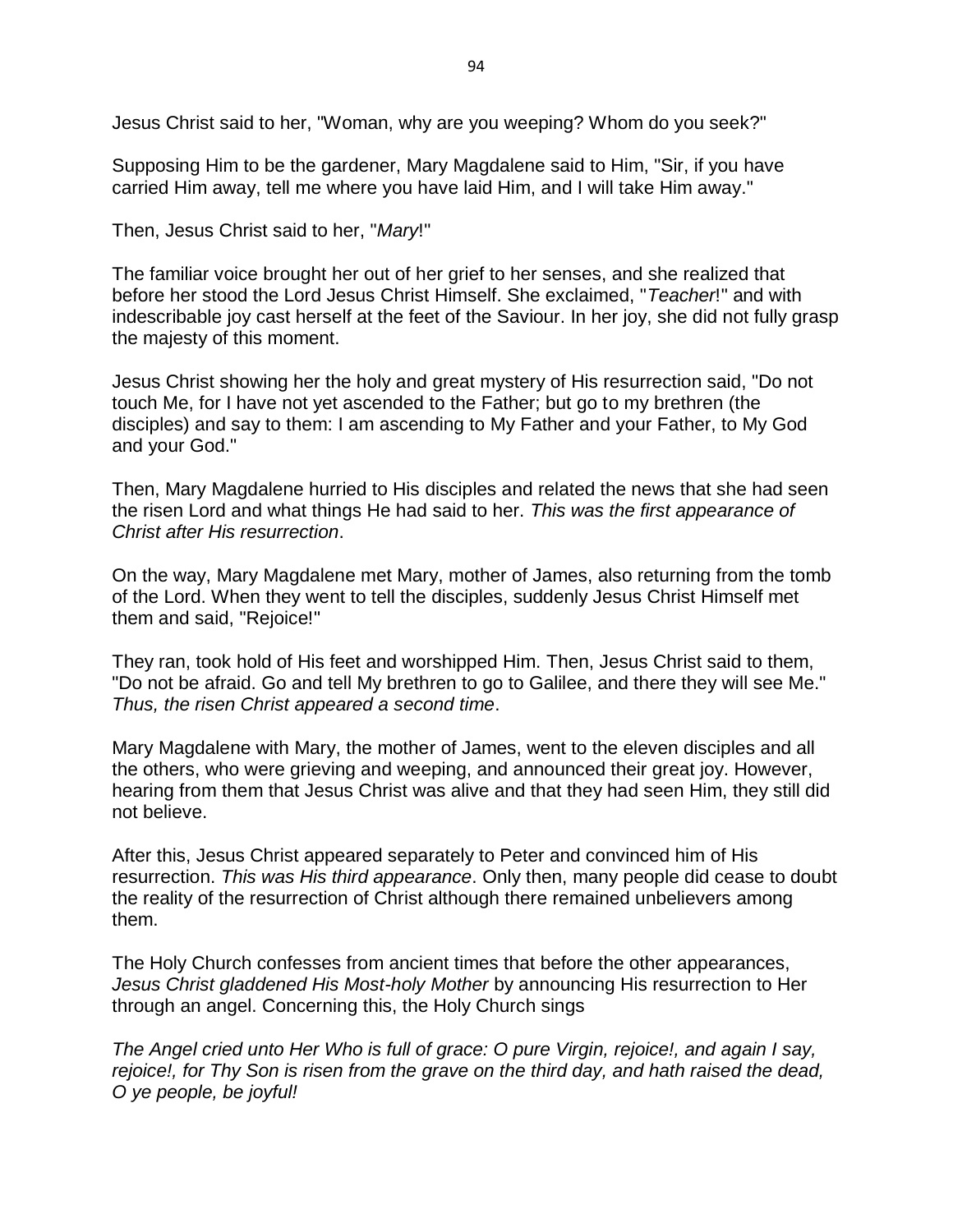*Shine, shine, O New Jerusalem, for the glory of the Lord is risen upon thee; dance now and be glad, O Sion, and do Thou exalt, O pure Theotokos, in the arising of Him Whom Thou didst bear.*

Meanwhile, the soldiers, who were guarding the tomb of the Lord and dispersed in fear, went to Jerusalem. Several of them went to the chief priests and told them all that had taken place at the tomb of Jesus Christ. When they had assembled with the elders, they took a counsel. Due to their stubbornness, the enemies of Jesus Christ did not want to confirm His resurrection and made up their minds to conceal this event from the people. They bribed the soldiers with money and said, "Tell the people, 'His disciples came by night and stole Him away while we were asleep.' If Pilate will hear about it, we will quiet him and keep you out of trouble." So the soldiers took the money and did as they were directed; and this story has been spread among the Jews, so that many of them have believed in that to this present day.

The deception and falsehood of this story is evident to everyone. If the soldiers had been asleep, then they would not have seen what had happened; and if they had seen what had happened, it means they were not asleep and could have detained the thief. The guard is meant to keep its duty. No one could really believe that all the guard, which was composed of several people, could fell asleep. If all the soldiers had fallen asleep, they would have been subjected to strict punishment. Then, why were none of them punished but left alone and even rewarded? How were the terrified disciples, who were locked in their houses out of fear and did not have weapons, able to decide to undertake such a daring venture against armed troops? Furthermore, why would they have done it since they themselves had lost faith in the Saviour? Besides, how could they roll away the large stone without waking everyone? All this is quite impossible. On the contrary, the disciples themselves thought that someone had stolen the body of the Saviour; and only after seeing the empty tomb, they understood that after a theft, it would not have been left so. Finally, why did the leaders of the Jews not search for the body of Christ and not punish the disciples? Thus the enemies of Christ tried to cover an act of God with a coarse fabrication of lies and deceit, but they turned out to be powerless against the truth.

*Note*: See the Gospels of Matthew 28:1-15; Mark 16:1-11; Luke 24:1-12, John 20:1-18. See also I Corinthians, 15:3-5.

## **51. The Appearance of the Risen Jesus Christ to Two Disciples on the Road to Emmaus.**

 $\mathbf T$ oward evening of that very day in which Jesus Christ resurrected and appeared to Mary Magdalene, Mary, mother of James, Peter, and two disciples of Christ from the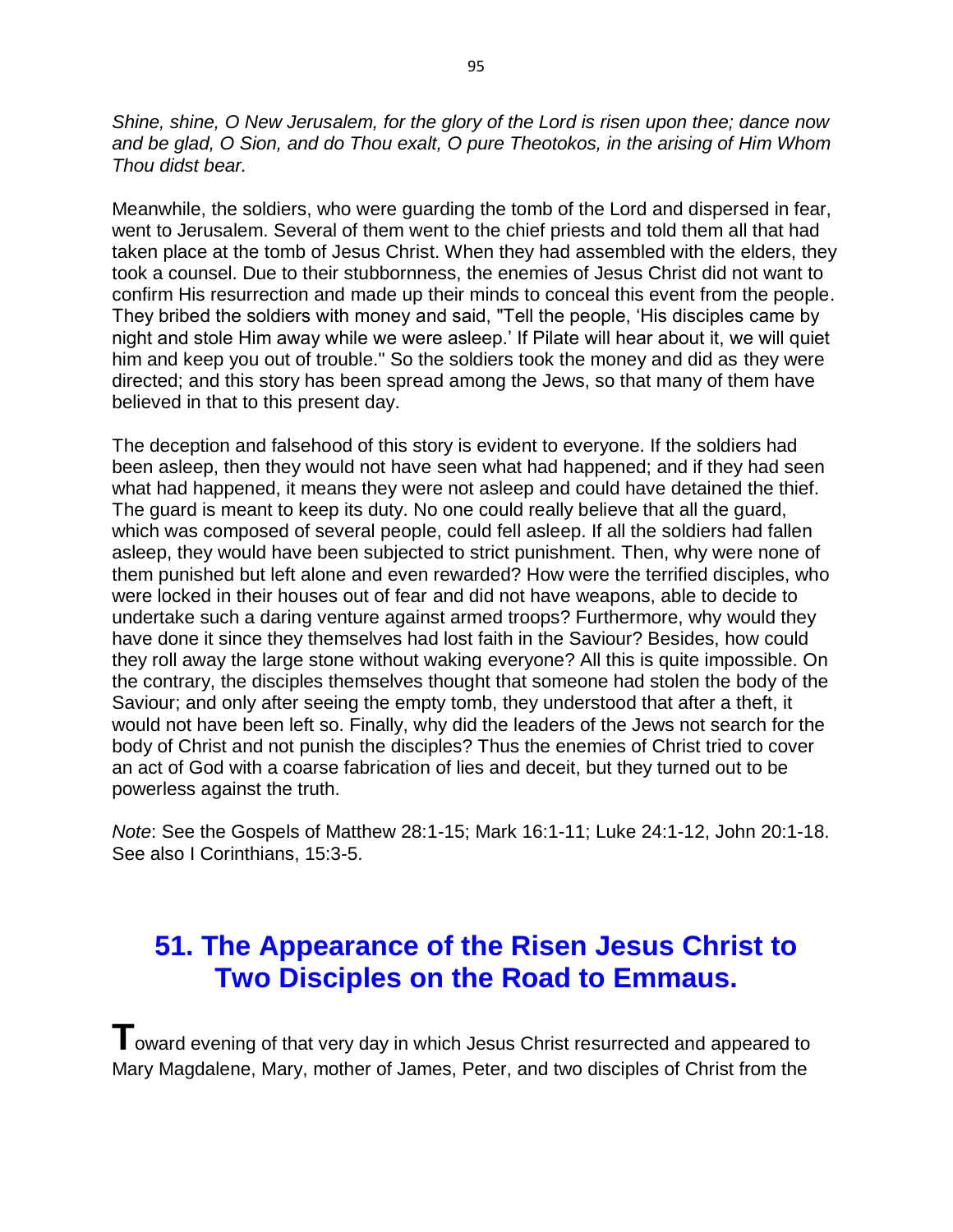Seventy, Cleophas and Luke, were going from Jerusalem to a village named *Emmaus*. Emmaus was situated about seven miles from Jerusalem.

On the road, they were talking to each other about all the things that had recently happened in Jerusalem, about the suffering and death of the Saviour. While they were talking about all that had happened, Jesus Christ Himself drew near and went with them, but their eyes were kept from recognizing Him. Jesus Christ said to them, "What is this conversation you are holding with each other as you walk, and why are you so sad?"

Cleophas answered Him, "Are you the only visitor to Jerusalem, who does not know the things that have happened there in these days?"

Jesus Christ said to him, "What things?"

They said to Him, "Concerning Jesus of Nazareth, Who was a prophet mighty in deed and word before God and all the people, and how our chief priests and rulers delivered Him up to be condemned to death and crucified Him. We had hoped that He was the One to redeem Israel. Yes, and besides all this, it is now the third day since this happened. Moreover, some women of our company amazed us. They were at the tomb early in the morning and did not find His body, and they came back saying that they had even seen a vision of angels who said that He was alive. Some of those who were with us went to the tomb and found it just as the women had said; but Him they did not see."

Then, Jesus Christ said to them, "O foolish men, and slow of heart to believe all that the prophets have spoken! Was it not necessary that the Christ should suffer these things and enter into His glory?"

And beginning with Moses and all the prophets, He interpreted to them in all the Scriptures the things concerning Himself. The disciples were amazed as everything became clear to them. As they drew near to Emmaus, Jesus Christ appeared to be going further. But they constrained Him, saying, "Stay with us, for it is toward evening, and the day is now far spent." So Jesus Christ went in to stay with them. When He was at table with them, He took the bread, and blessed it, and broke it, and gave it to them. Then, their eyes were opened, and they recognized Him, but He vanished out of their sight. This *was the fourth appearance of the resurrected Christ*. Cleophas and Luke in great joy said to each other, "Did not our hearts burn with joy within us while He talked to us on the road, while He explained to us the Scriptures?" They rose that same hour and despite the late time of day, returned to Jerusalem where they found ten disciples gathered together, all except the Apostle Thomas, and those who were with them. All of them joyfully met Cleophas and Luke and said, "The Lord has risen indeed and has appeared to Simon!" Then, Cleophas and Luke told what had happened on the road to Emmaus, how the Lord Himself had walked with them and talked, and how they recognized Him in the breaking of bread.

*Note:* See the Gospels of Mark 16:12-13; Luke 24:13-35.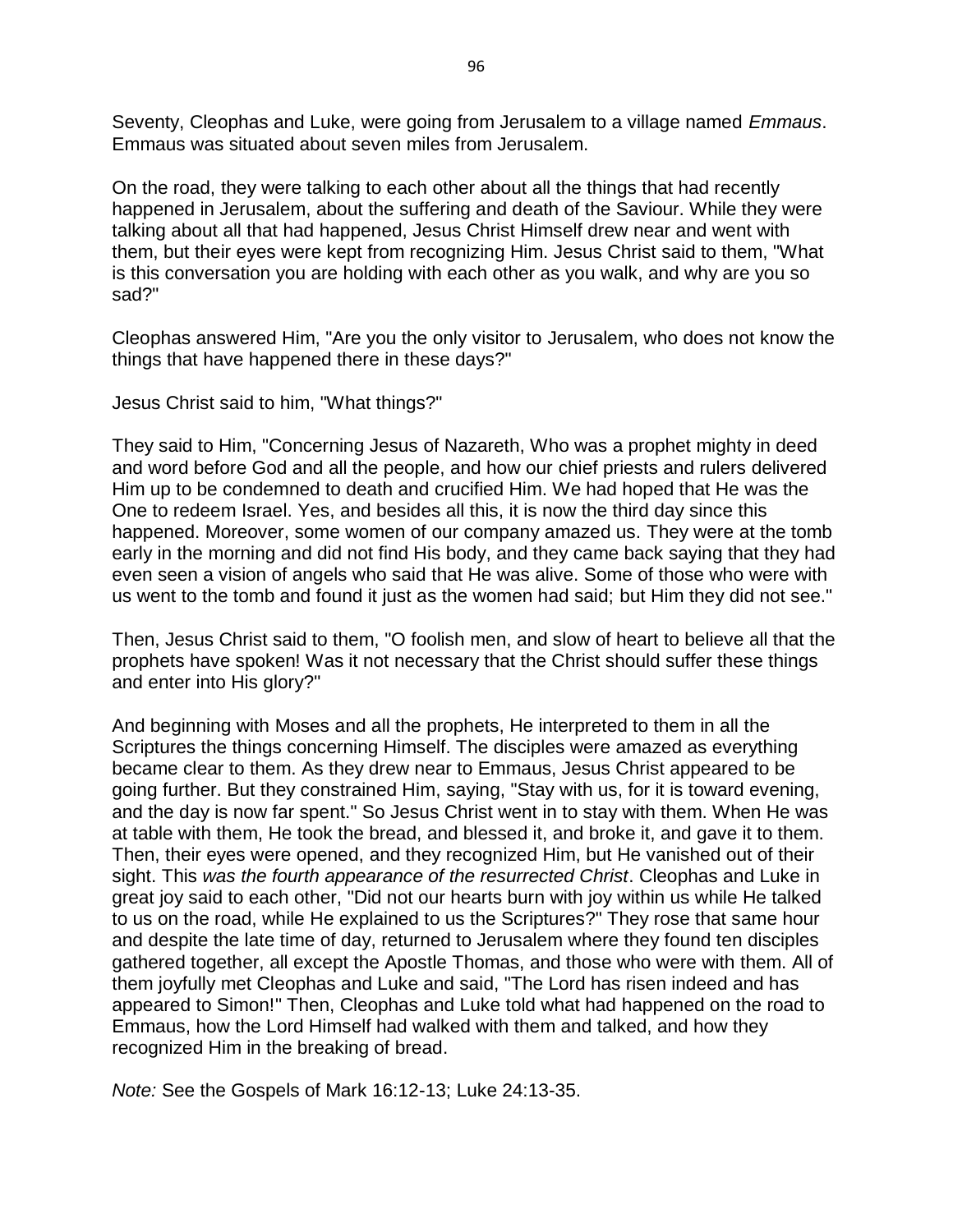## **52. The Appearance of the Lord to the Apostles.**

**A**s the apostles were talking with the disciples of Christ, Cleophas and Luke, just returned from Emmaus, the door of the house where they were gathered was locked from fear of the Jews; suddenly Jesus Christ Himself stood among them and said to them, "*Peace be unto you*."

They were startled, and frightened, and supposed that they saw a spirit. Jesus Christ said to them, "Why are you troubled, and why do doubts arise in your hearts? See My hands and My feet, that it is I Myself. Touch Me and see; for a spirit has no flesh and bones as you see that I have."

Saying this, He showed them His hands, and feet, and rib. The disciples were overjoyed seeing the Lord. Due to their great joy, they marvelled only but still did not believe. To strengthen their faith, Jesus Christ said to them, "Have you anything here to eat?"

The disciples gave Him a piece of broiled fish and some honeycomb. Jesus Christ took it and ate before them. Then, He said to them, "These are the words which I spoke to you while I was still with you, that everything written about Me in the law of Moses, and the prophets, and the psalms must be fulfilled."

Then, He opened their minds to comprehend the Scriptures. Finishing His conversation with His disciples, Jesus Christ for the second time said, "*Peace be with you. As the Father has sent Me, even so I send you*." And when He had said this, He breathed on them and said to them, "*Receive the Holy Spirit. If you forgive sins, they are forgiven by God. If you retain sins, they are retained*."

*This was the fifth appearance of the Lord Jesus Christ on the first day of His glorious resurrection* giving all His disciples great, inexpressible joy. Only Thomas, one of the twelve disciples, called the Twin, was not with them when Jesus came. When the other disciples told him that they had seen the risen Lord, Thomas said to them, "Unless I see in His hands the print of the nails, and place my finger in the mark of the nails, and place my hand in His side, I will not believe."

*Note:* See the Gospels of Mark 16:14; Luke 24:36-45; John 20:19-25.

### **53. The Appearance of the Lord to the Apostle Thomas and the Other Apostles.**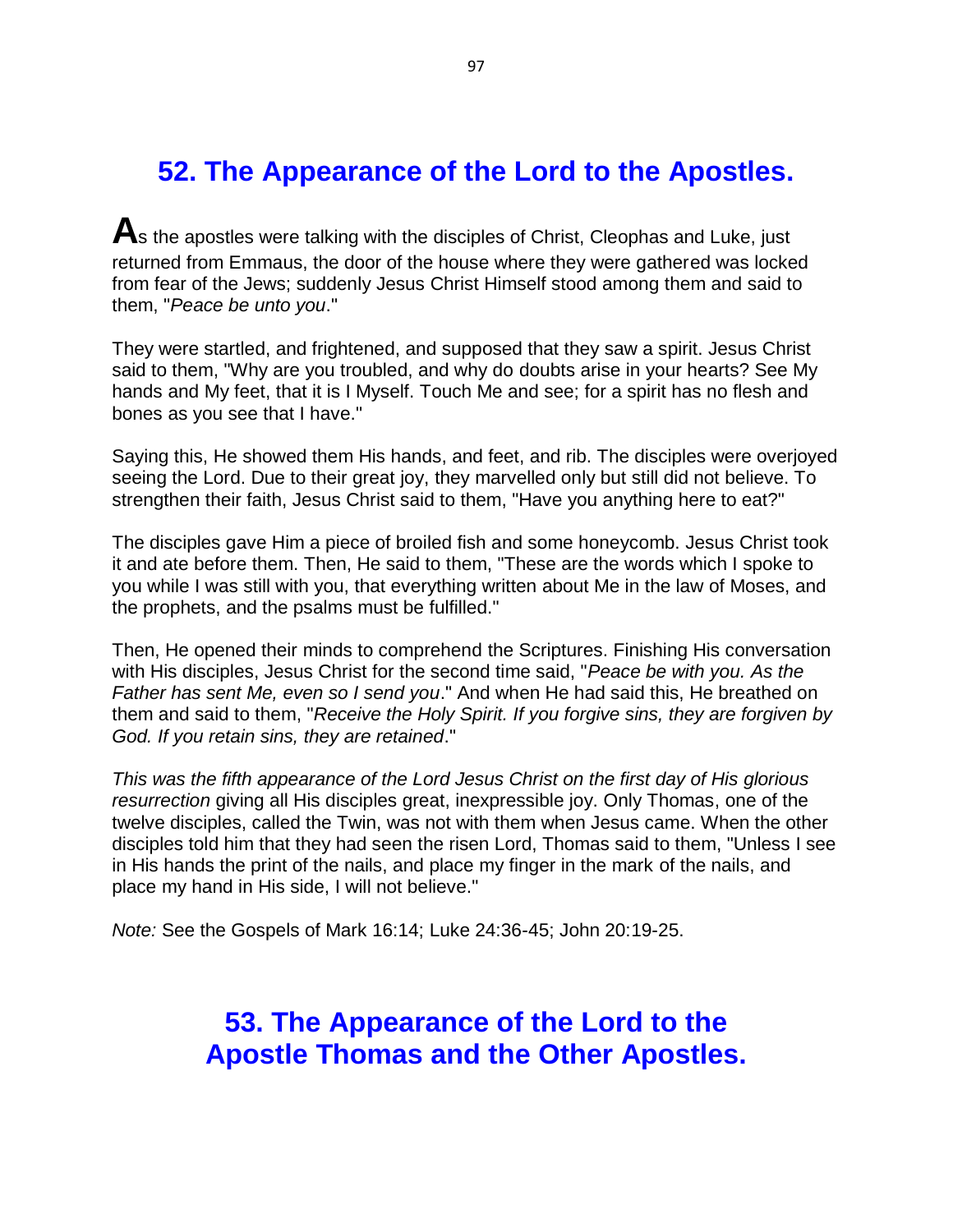**E**ight days later, His disciples were again in the house and Thomas was with them. The doors were shut as at the first time. Jesus Christ came and stood among them and said, "*Peace be unto you*!"

Then, turning to Thomas, He said to him, "Put your finger here, and see My hands; and put out your hand, and place it in My side. Do not be faithless but believing."

Then, Thomas exclaimed, "*My Lord and My God*!"

Jesus Christ said to him, "*Have you believed because you have seen Me? Blessed are those who have not seen and yet believe*."

*Note:* See the Gospel of John 20:26-29.

### **The Appearance of Jesus Christ to the Apostles beside the Sea of Tiberias.**

According to the instruction of Jesus Christ, His disciples went to Galilee. There they took up their usual business. One day Peter, Thomas, Nathaniel (Bartholomew), the sons of Zebedee, James, and John, and two other of His disciples fished all night in the Sea of Tiberias (Sea of Galilee) and caught nothing. Just as day was breaking, Jesus Christ stood on the beach, yet the disciples did not know it was He.

Jesus Christ said to them, "Children, have you any fish?"

They answered, "No."

Jesus Christ said to them, "Cast the net on the right side of the boat, and you will find some." The disciples cast the net on the right side of the boat and now they were not able to haul it in due to the quantity of fish.

Then, John said to Peter, "*It is the Lord*!"

When Peter heard that it was the Lord, he put on his clothes, for he was stripped for work, sprang into the sea, and swam to shore, to Jesus Christ. But the other disciples came in the boat dragging the net full of fish, for they were not far from the land. When they reached land, they saw a charcoal fire there with fish lying on it and bread.

Jesus Christ said to the disciples, "Bring some of the fish that you have just caught." Peter went and hauled the net full of large fish (a hundred and fifty three of them) ashore; and although there were so many, the net was not torn. Jesus Christ said to them, "Come and eat." Now, none of the disciples dared ask Him, "Who are you?" They knew it was the Lord. Jesus Christ took the bread and gave it to them, and also the fish.

When they had finished eating, Jesus Christ showed Peter that He would forgive him his denial and elevate him again into the company of His chosen Apostles. Peter by his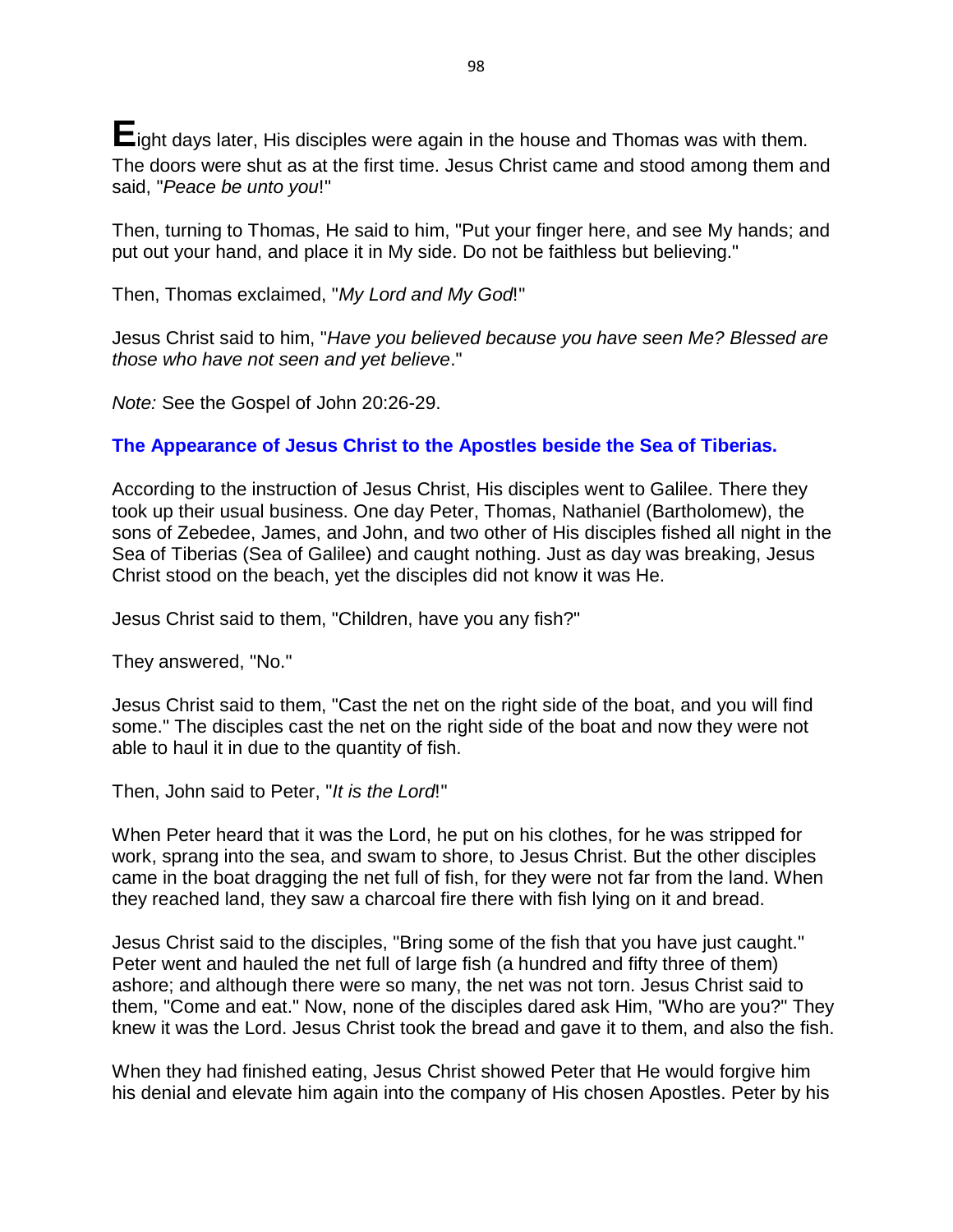denial had sinned more than the other disciples. Therefore, the Lord asked him, "Simon, son of Jonah, do you love Me more than the other disciples do?"

Peter said to Him, "Yes, Lord. You know that I love You."

Jesus Christ said to him, "Feed My lambs."

A second time Jesus Christ said to Peter, "Simon, son of Jonah, do you love Me?"

Peter again answered, "Yes, Lord. You know that I love You."

Jesus Christ said to him, "Feed My sheep."

Finally, Jesus Christ said to him the third time, "Simon, son of Jonah, do you love Me?"

Peter was grieved because the Lord asked him the third time, "Do you love Me?" And he said to Him, "Lord, You know everything; You know that I love You."

Jesus Christ said to him, "Feed My sheep."

Thus, the Lord helped Peter to make amends for three times for denying Him three times and to witness his love for Him. After each of his answers, Jesus Christ returned him in the presence of the other apostles to the apostolic calling and made him a pastor of His sheep.

After this, Jesus Christ said to Peter, "Truly, truly, I say to you, when you were young, you girded yourself and walked where you would; but when you will be old, *you will stretch out your hands* and another will gird you and carry you where you do not wish to go." The Saviour said this to show Peter by his death he would glorify God. He would accept a martyr's end through crucifiction. After this Jesus Christ said to Peter, "Follow me."

Peter turned and saw John following them. When Peter saw him, he asked "Lord! What about this man?"

Jesus Christ said to him, "If it is my will that he remains until I come, what is that to you? Follow Me." The saying spread abroad among the brethren that this disciple was not to die although Jesus Christ did not say that.

*Note:* See the Gospel of John, chap. 21.

#### **The Appearance of Jesus Christ to More than Five Hundred Disciples.**

Now, as Jesus Christ had directed them, the eleven apostles went to the mountain in Galilee. There more than five hundred disciples came to them. Then, Jesus Christ appeared before them all. Seeing Him they worshipped Him, but some of them doubted.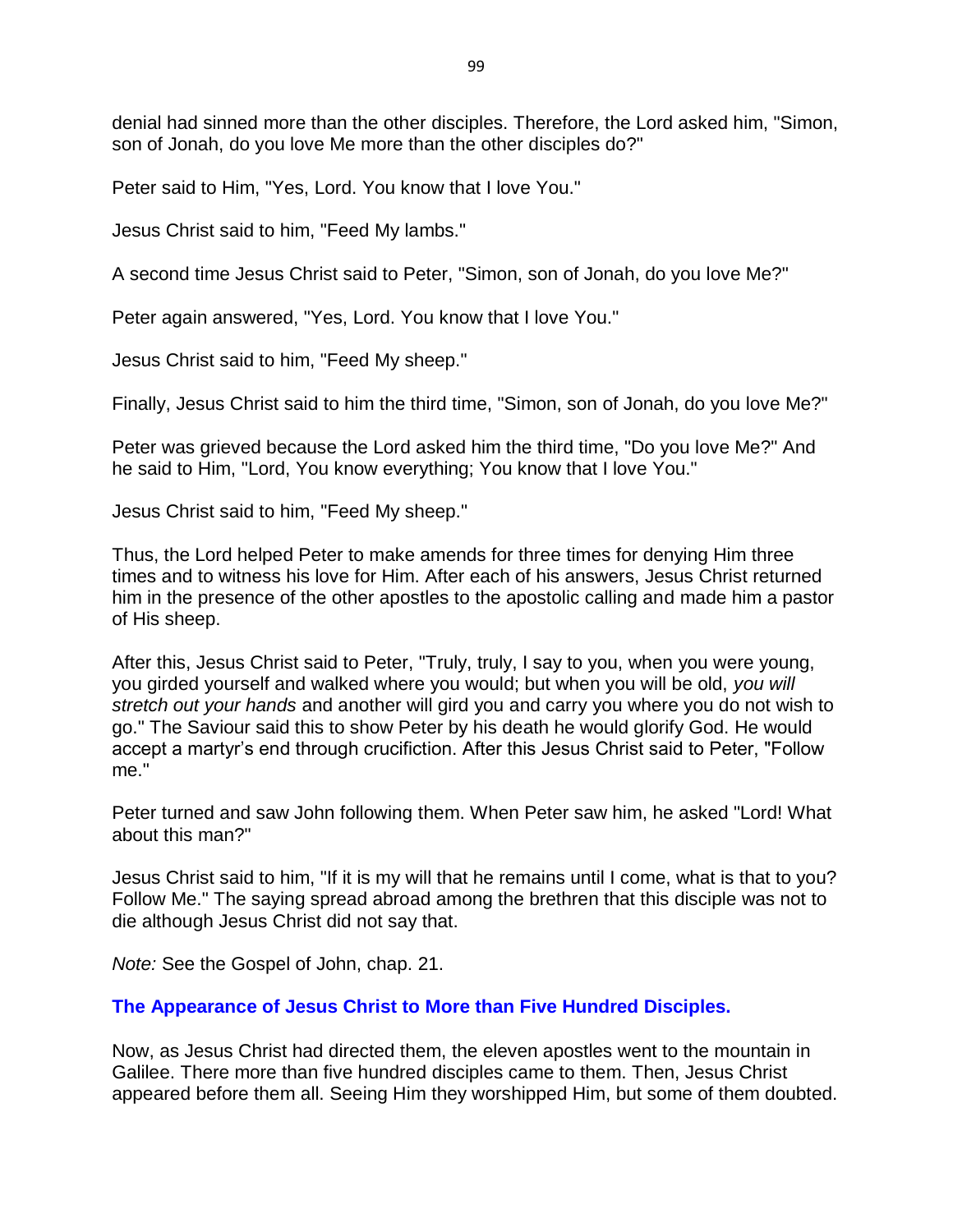Jesus Christ came and said to them, "All authority in Heaven and on earth has been given to Me. Go therefore and make disciples of all nations *baptizing them in the name of the Father and of the Son and of the Holy Spirit*, teaching them to observe all that I have commanded you; lo and behold, I am with you always, to the end of the age. Amen."

Then, Jesus Christ appeared separately to James.

Thus, in the course of forty days after His resurrection, Jesus Christ appeared to His disciples, giving much conclusive evidence of His resurrection, and He talked with them about the Kingdom of God.

*Notes*: See the Gospels of Matthew 28:16-20; Mark 16:15-16 (not in English versions); I Corinthians 15:6-8; and the Acts of the Apostles 1:3.

#### **Christ is Risen!**

The great event, *the Glorious Resurrection of Christ*, is celebrated by the Holy Orthodox Church as the greatest of all feast-days. It is the Feast of Feasts and celebration of celebrations. This Feast is called *Pascha* (Greek for "Passover"), that is, the day on which is *accomplished our passage (Passover) from death to life and from earth to Heaven*. The celebration of the Resurrection of Christ continues for a whole week, and services held in the church are celebrated more festively than on all other days. On the first day of the Feast, Matins begins at midnight. Before the beginning of Matins, the celebrants, vested in brilliant robes, together with the faithful, accompanied by the ringing of bells, carrying burning candles, the cross and icons, proceed around the church emulating the Myrrh-bearing women who proceeded to the tomb of the Saviour in the early morning. During the procession, everyone sings, "*Thy Resurrection, O Christ Saviour, the angels hymn in the heavens; vouchsafe also us on earth with pure hearts to glorify Thee*." The first exclamation of Matins is made before the closed doors of the church while the festal hymn "*Christ is Risen*... " is repeated many times; and then while singing the hymn they enter the church. The services continue all night with open Royal Doors signifying that now, by the Resurrection of Christ, the gates of the Kingdom of Heaven are opened for all. On every day of this great feast we greet one another with the brotherly kiss and the words, "*Christ is Risen*!" and answer with the words, "*Truly He is Risen*!" We greet each other in this way and exchange coloured eggs, which symbolize the new, blessed life revealed from the tomb of the Saviour. Bells ring all week. From the first day of Holy Pascha until vespers of the Feast of the Holy Trinity, no one is permitted to kneel in church or to make prostrations.

On the first Tuesday after Bright Week, the Holy Church extending the gladness of the Resurrection of Christ to those who died in the hope of the general resurrection especially commemorates the dead; and therefore, this day is called "*Paschal Soul Day*." On this day, the Liturgy is celebrated with commemoration of the dead. On this day, it is customary to visit the graves of one's close relatives. This custom differs in some aspects among local churches.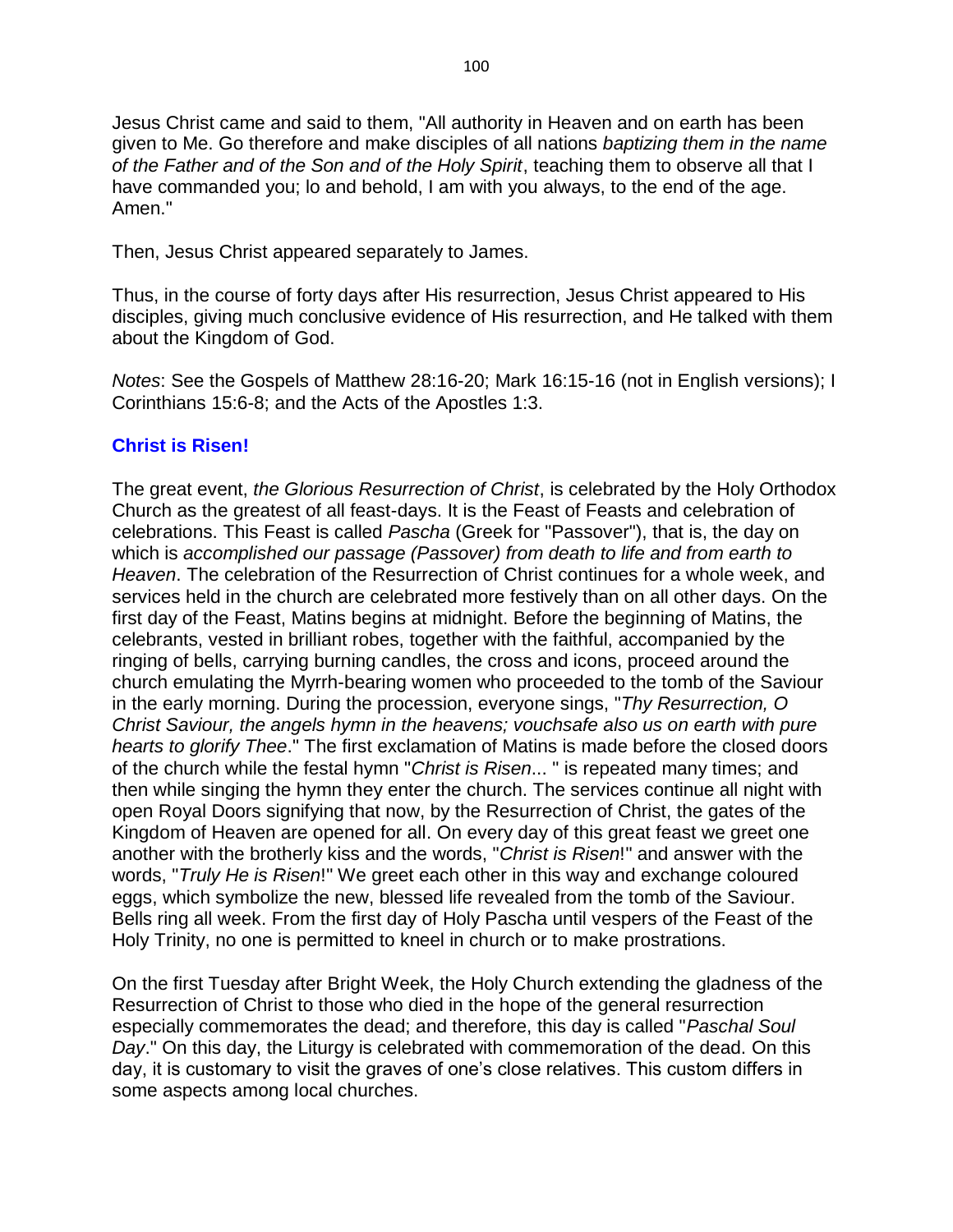Besides this, the day of the Resurrection of Christ is celebrated by us on every *Sunday* of the year.

### **Troparion for the Feast of Pascha.**

**C**hrist is risen from the dead, trampling down death by death, and on those in the tombs bestowing life.

### **Kontakion for the Feast of Pascha.**

**T**hough Thou didst descend into the grave, O Immortal One, yet didst Thou destroy the power of Hades. And didst rise as victor, O Christ our God, calling to the myrrhbearing women: Rejoice! And giving peace unto Thine Apostles, Thou Who dost grant resurrection to the fallen.

# **54. The Ascension of the Lord.**

When the day of the Jewish Pentecost drew near, the disciples of Christ returned from Galilee to Jerusalem.

On the fortieth day after the resurrection of Jesus Christ, they were all together in one house. Jesus Christ appeared to them and spoke with them saying, "Thus it is written that the Christ should suffer and on the third day rise from the dead, and that repentance and forgiveness of sins should be preached in His name to all nations beginning from Jerusalem. You are witnesses of these things. Go into all the world and preach the Gospel to all creation. He, who believes and is baptized, will be saved, but he, who does not believe, will be condemned. And these signs accompanies those who believe: in My name they will cast out demons; they will speak in new tongues; they will pick up serpents, and if they drink any deadly thing, it will not hurt them; they will lay their hands on the sick, and they will recover."

Then, the Saviour said to the disciples that soon the Holy Spirit would come upon them, and until that time He charged them not to depart from Jerusalem. He said, "I send the promise of My Father upon you; but stay in the city until you are clothed with power from on high; for John baptized with water; but before many days, you shall be baptized with the Holy Spirit."

Conversing with the disciples, the Saviour led them out of the city as far as Bethany to the Mount of Olives. The disciples, overjoyed with the words of the Saviour, surrounded Him and started to ask, "Lord, will You at this time restore the kingdom to Israel?"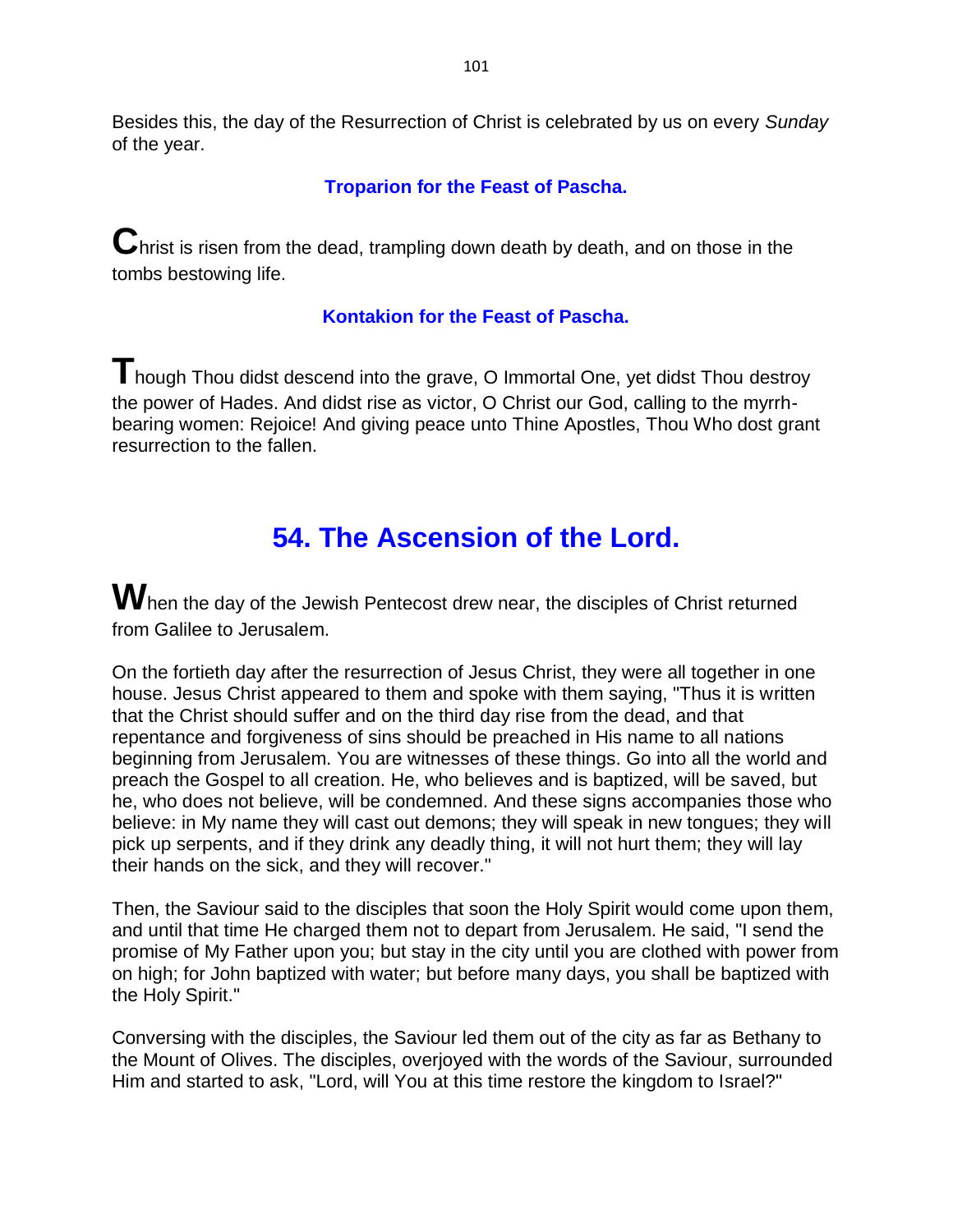The Saviour said to them, "It is not for you to know the times or seasons which the Father has fixed by His own authority. But you shall receive power when the Holy Spirit has come upon you; and you shall be My witnesses in Jerusalem and in all Judea and Samaria and to the end of the earth."

When He had said this, Jesus Christ lifted up His hands and blessed His disciples. While He blessed them, He parted from them, and He was lifted up to Heaven; and soon, a cloud took Him out of their sight.

Thus our Lord and Saviour Jesus Christ ascended in His physical body to Heaven and sat down at the right Hand of God the Father. His human soul and body took on the indivisible glory with His divinity. In His divinity, He always is and will be in Heaven and everywhere.

The disciples worshipped the ascended Lord and for a long time continued to stand and gaze into Heaven after Him. Then, two angels in white robes appeared before them and said, "Men of Galilee, why do you stand looking into Heaven? This Jesus, Who was taken up from you into Heaven, will come to earth in the same way (that is, in the flesh) as you saw Him go into heaven."

After this the disciples of Jesus Christ returned to Jerusalem with great joy and stayed there together awaiting the descent of the Holy Spirit. All of them, together in soul, spent the time in prayer and were continually in the Temple of God praising and thanking God. With them, there were several women and Mary, the Most-holy Mother of the Lord Jesus Christ, with their relatives.

In those days, the apostles prayerfully, by casting lots, chose from among the other disciples of Christ the twelfth apostle, *Matthias*, to take the place of Judas the betrayer, who perished.

Ascended to Heaven, Jesus Christ according to His own promise invisibly always comes to earth among those who believe in Him, and He will come again to earth in a visible form to judge the living and the dead who will then rise from the dead. After this, the new life will begin, the life of the next age, another, eternal life, which for true believers and pious people will be completely blessed but for disbelievers and sinners will be a time of great torment.

*Notes:* See the Gospels of Mark 16:15-19 and Luke 24:46-53; Acts of the Apostles 1, 2:4-26.

The Ascension of our Lord Jesus Christ is celebrated by the Holy Orthodox Church as one of the Great Feasts on the fortieth day after Pascha.

#### **Troparion of the Feast.**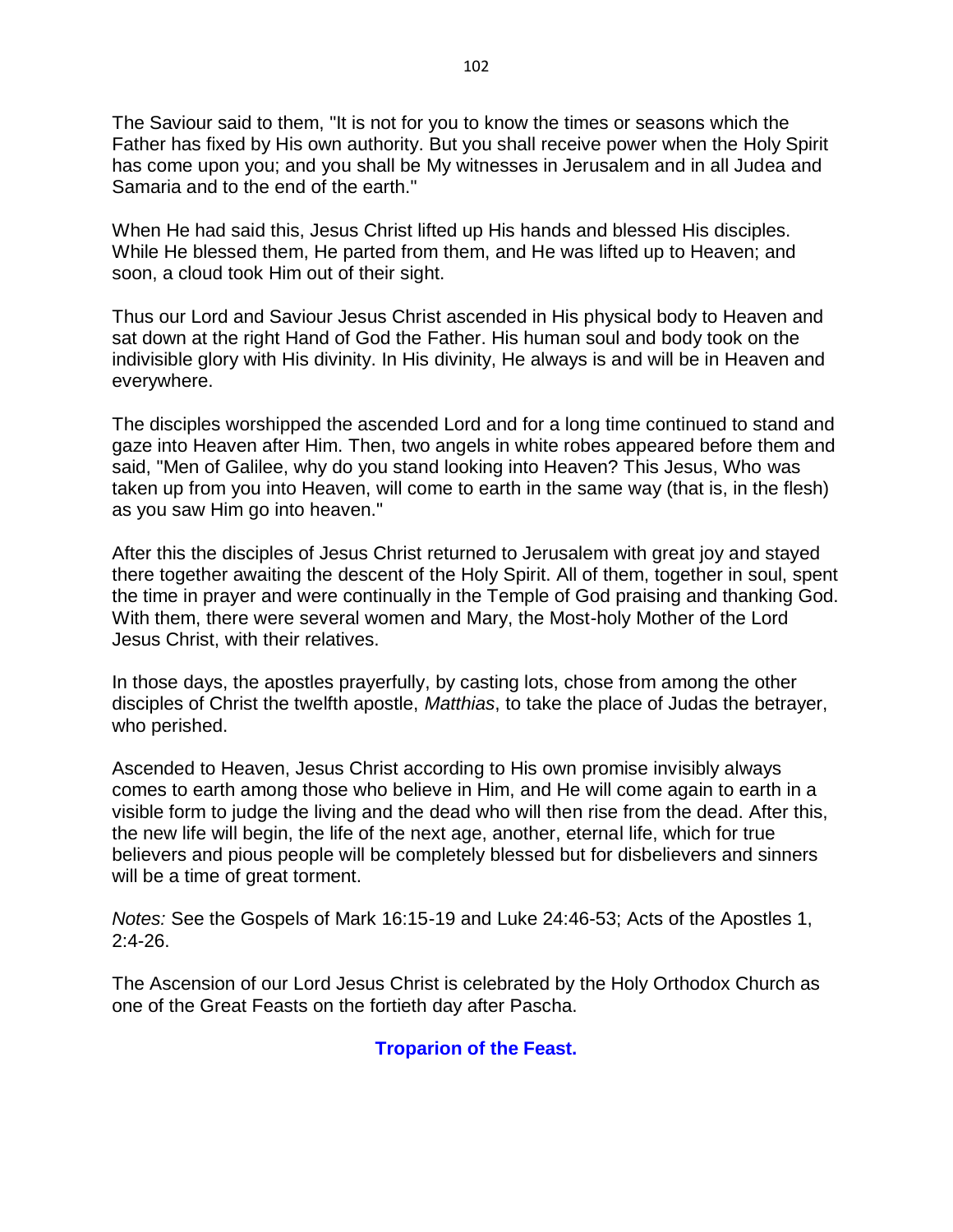**T**hou didst ascend into glory, O Christ our God, having gladdened Thy disciples with the promise of the Holy Spirit; and they were assured by the blessing that Thou art the Son of God, the Redeemer of the world.

## **55. The Descent of the Holy Spirit.**

The tenth day after the Ascension of Jesus Christ was the fiftieth day after the Resurrection of Christ. It was the Jews' great feast of Pentecost, which commemorated the giving of the Law on Mt. Sinai.

All the apostles, the Mother of God, the other disciples of Christ, and other of the faithful were all together in one room in Jerusalem. It was the third hour of the day by the Hebrew reckoning of hours, according to our system — nine o'clock in the morning. Suddenly a sound came from Heaven like the rush of a mighty wind, and it filled all the house where they were sitting. There descended on them tongues that looked like fire, which rested on each one of them. They were all filled with the Holy Spirit and began to speak languages previously unknown to them. Thus the Holy Spirit, according to the promise of the Saviour, descended on the apostles in the form of *tongues of fire* as a sign that He gave the apostles the ability and zeal to preach the teachings of Christ to all peoples. He descended in the form of fire as a sign of the power to cleanse sins and to sanctify and warm souls.

On the occasion of the feast of Pentecost, there were in Jerusalem many Jews who had come from various nations. Hearing the noise, a great multitude of people came together around the house where the disciples of Christ were. They were all bewildered and asked each other, "Are not all these who are speaking Galileans? How is that each of us hears his own native language? How are they able to tell in our languages the mighty works of God?" In disbelief they said, "They are filled with new wine."

Then, the Apostle Peter standing with the eleven said that they were not drunk, but the Holy Spirit had descended upon them, and that had been prophesied by the Prophet Joel, and that Jesus Christ, Whom the Jews had crucified, had risen from the dead, ascended into Heaven, and poured out on them the Holy Spirit. Finishing this sermon about Jesus Christ, the Apostle Peter said, "Let all the house of Israel therefore know assuredly that God has made Him both Lord and Christ, this Jesus, Whom you crucified."

The sermon of Peter moved those who heard it so much that many more started to believe in Jesus Christ. They asked Peter and the rest of the apostles, "Brethren, what shall we do?"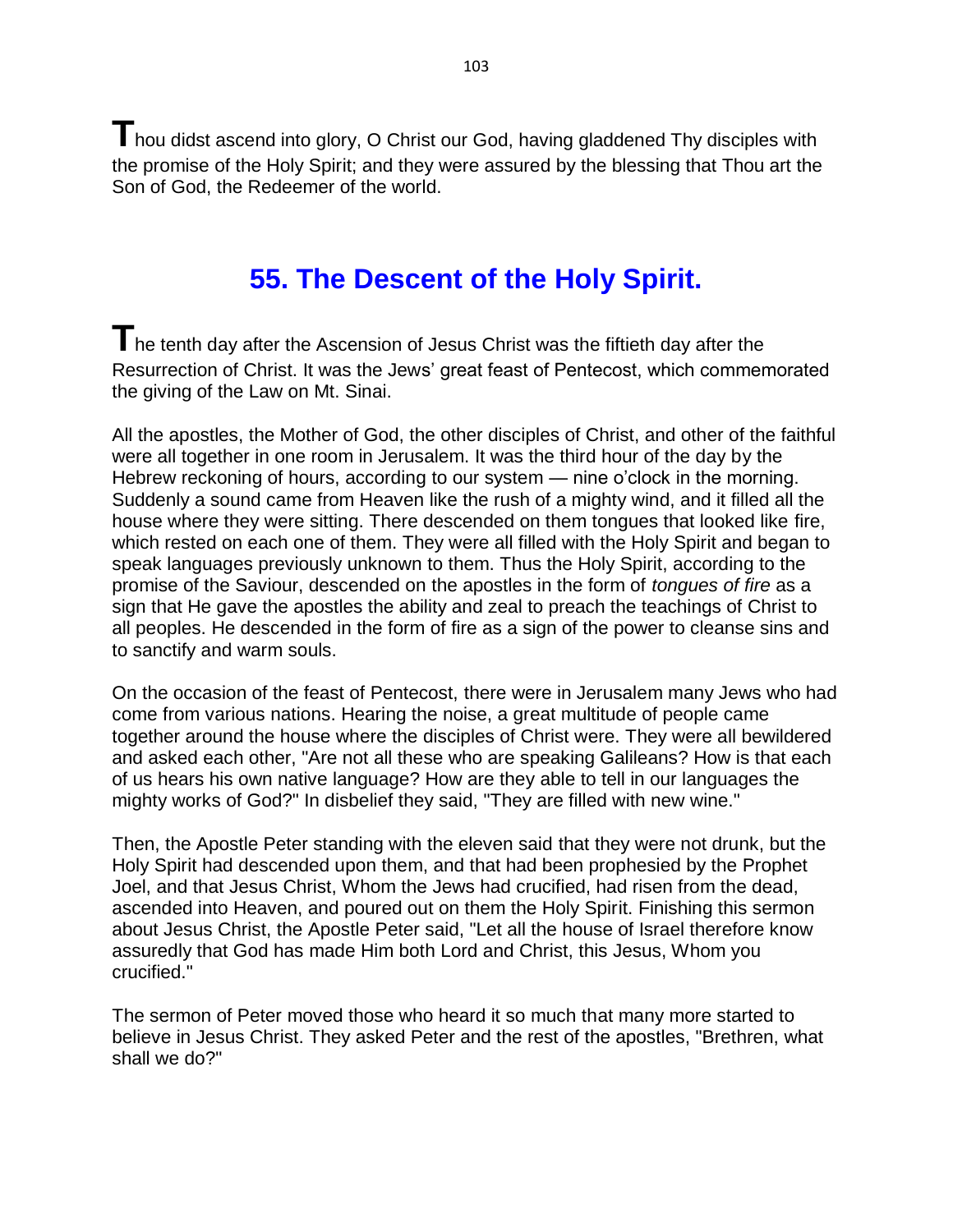Peter said to them, "Repent and be baptized, every one of you in the name of Jesus Christ for the forgiveness of your sins; then, you shall also receive the gift of the Holy Spirit."

So those who believed in Christ readily accepted baptism, and there were added by that day about three thousand souls. Thus, the building of the Kingdom of God on earth, the holy Church of Christ, began.

From the day of the descent of the Holy Spirit the Christian faith quickly began to spread with the help of God, and the number of believers in the Lord Jesus Christ multiplied. Instructed by the Holy Spirit, the apostles preached boldly to all about Jesus Christ, the Son of God, about His suffering for us and resurrection from the dead. The Lord helped them with many great miracles which were performed by the apostles in the name of the Lord Jesus Christ. At first, the apostles preached to the Jews and then dispersed to various countries to preach to all people. To perform the sacraments and to preach Christianity, the apostles established *bishops*, *presbyters*, and *deacons* by the laying of hands on them.

This grace of the Holy Spirit, which was clearly conferred on the apostles in the form of tongues of fire, is now conferred in our Holy Orthodox Church invisibly in its sacraments, through the successors to the apostles, the pastors of the Church, its *bishops* and *priests*.

*Note:* See the Acts of the Apostles 2:14-23.

The Descent of the Holy Spirit on the Apostles is celebrated by the Holy Orthodox Church as one of the greatest feast-days on the fiftieth day after Pascha because the Holy Spirit descended on the Apostles on the fiftieth day after the resurrection of Jesus Christ. It is therefore called *Pentecost* or *Holy Trinity Day*; for from this day, the action of the Holy Trinity was revealed to the world, and people learned to venerate and glorify the three Persons of the one God: *the Father, and Son, and Holy Spirit*.

On this feast-day it is customary to decorate the church and its hall with greenery and to hold flowers during the Liturgy expressing thus our joy and thanksgiving to God for His Holy and Life-giving Spirit, which renews people and gives them birth through baptism into a new life. The flowers and greenery signify life.

The day following Holy Trinity Day is called Spirit Day and is devoted to glorification of the Holy Spirit.

### **Troparion of Pentecost.**

**B**lessed art Thou, Christ our God, Who hast shown forth the fishermen as supremely wise, by sending down upon them the Holy Spirit, and through them, didst draw the world into Thy net. O Lover of mankind, glory be to Thee.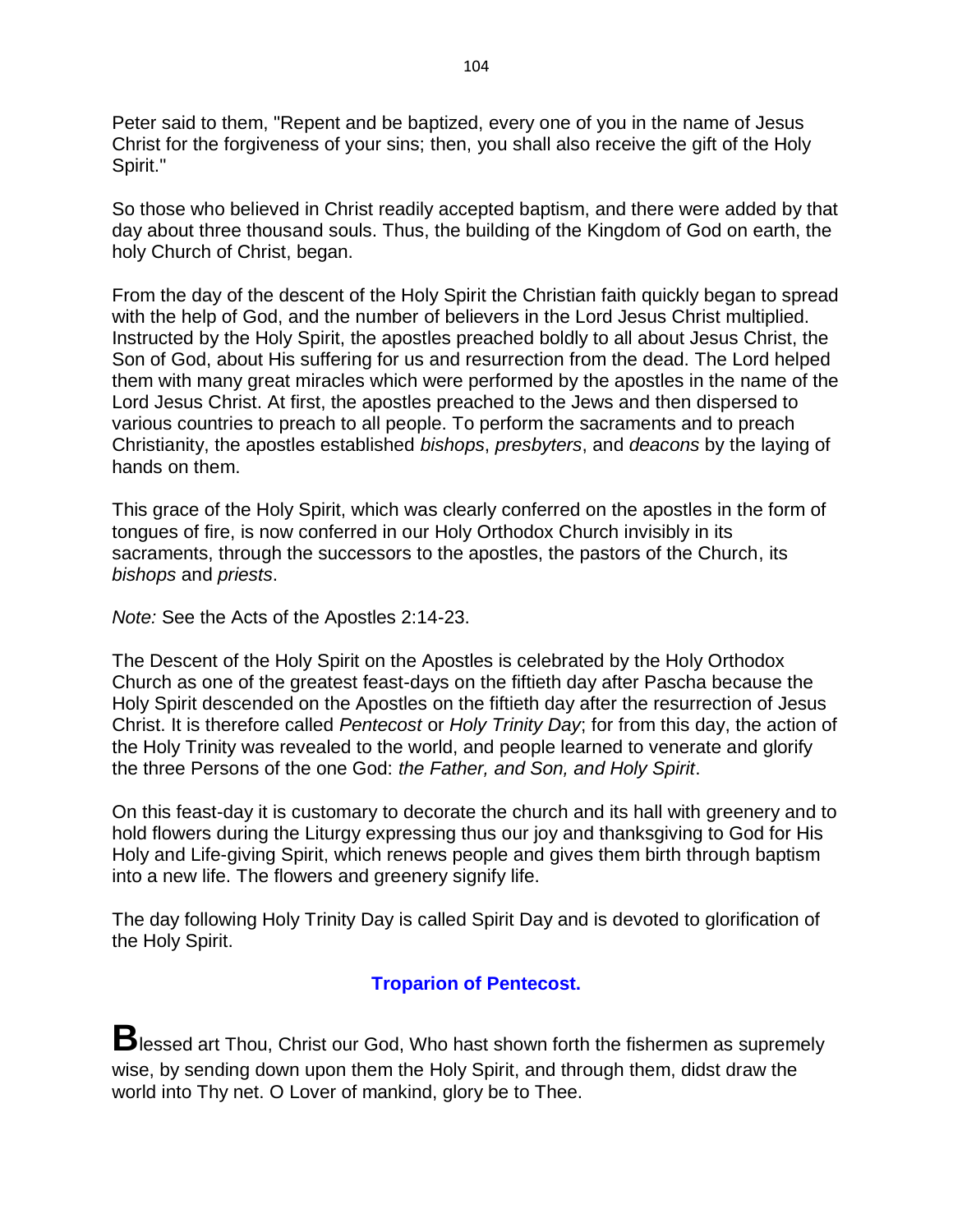# **56. The Life of the First Christians.**

Soon after the descent of the Holy Spirit, the Apostles Peter and John went into the Temple for prayer at the ninth hour or, in our terms, three o'clock in the afternoon, the hour of the death of our Lord Jesus Christ. At the gate of the Temple, which was called Beautiful, there sat a beggar, lame from birth. He stretched out his hand to the apostles and asked for alms.

The Apostle Peter said to him, "I have no silver and gold, but I give you what I have. In the name of Jesus Christ of Nazareth, stand up and walk." He took him by the right hand and pull him up.

Immediately, the feet and ankles of the lame man became strong. He started to walk and entered the Temple with the apostles. All the people were filled with wonder at this great miracle, and ran to the portico, called Solomon's, where the apostles were. Here the Apostle Peter delivered a second sermon about the risen Lord. Many of those who heard his word believed, and the number of the men came to about five thousand.

The many great miracles performed by the Lord through the apostles and the abundant gifts of the Holy Spirit, which moved through them, excited in the believers reverential fear and, at the same time, joy and happiness. They tried in everything to fulfil the commandments of Christ and to live holy and pure lives. The believers gathered in the Temple every day and listened to preaching of the apostles; and on *the day of the Resurrection*, the first day of the week, Sunday, they gathered in homes for the breaking of bread — the sacrament of Holy Communion. All of them were united in great love, so it was as if they had one heart and one soul. Many sold their possessions and asked the apostles to distribute the money received to the poor. All of the believers gave thanks to God. For their love and good deeds they gained the respect and love of the surrounding people, and the number of believers was increasing daily.

With time, all the believers in the Lord Jesus Christ began to be called *Christians*, and the teaching and life by faith in Christ — *Christianity*.

*Note:* See Acts of the Apostles 2:42-47; 3; 4; 11:26.

## **57. Persecution of the Christians by the Jews. The First Martyr St. Stephen.**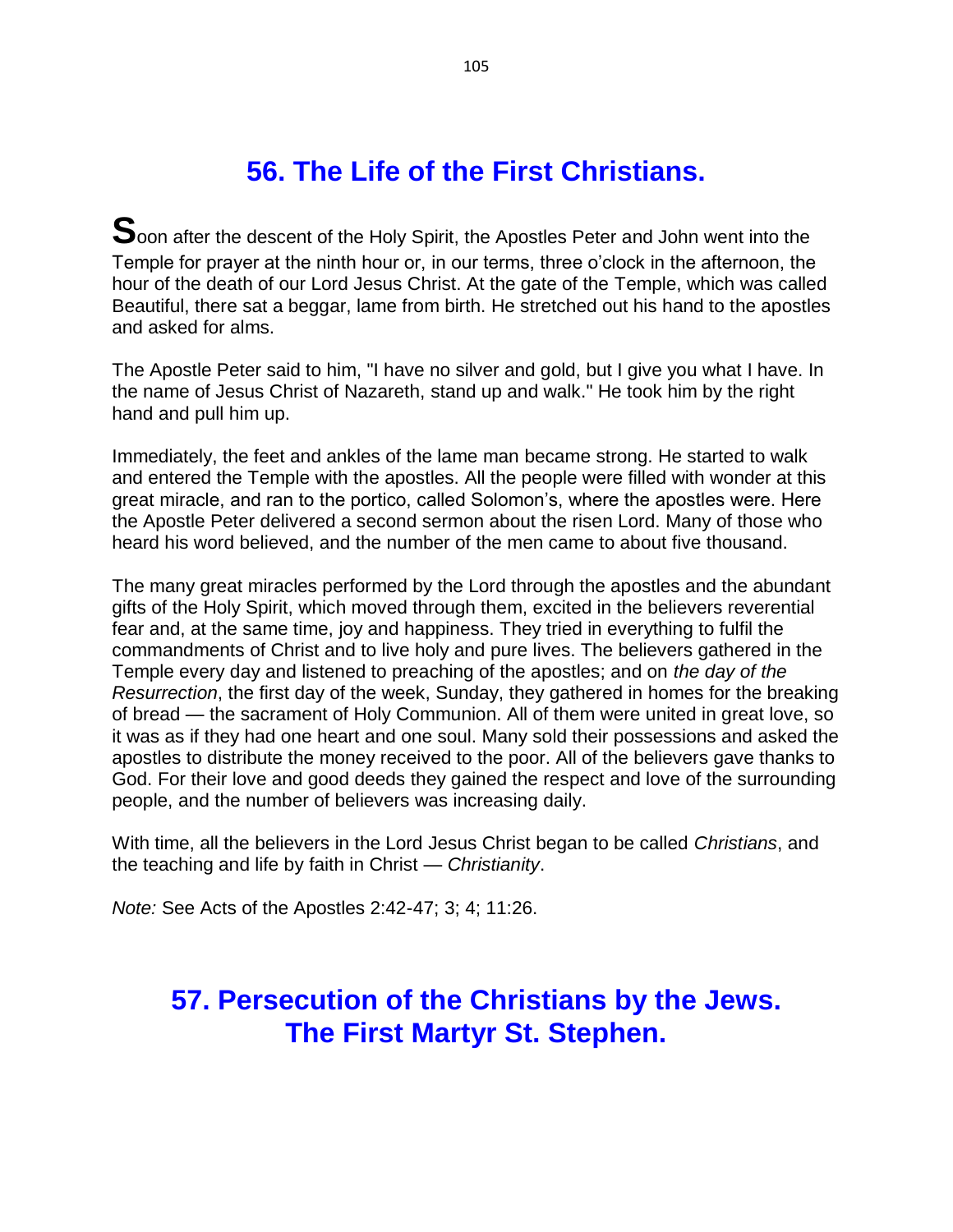The glory and victory of Christianity and its rapid spread gave a rise to fear and envy among the Jewish leaders. They began to pursue the Christians, to arouse the simple Jewish people against them and to accuse them to the Roman authorities. The Jews seized Christians, threw them into prisons, and killed them.

The first one to suffer at the hands of the Jews in Jerusalem was St. Stephen, one of the first deacons. He is called the first martyr since he was the first among all tortured for Christ.

For preaching about the Saviour, the Jews cast him outside the city and began to stone him to death. He prayed saying, "Lord Jesus, receive my spirit," and then with the words, "Lord, do not hold this sin against them," he died.

By killing St. Stephen and many others of the faithful, the Jews were still not able to weaken faith in Christ. On the contrary, by doing this, they greatly kindled its spread among the inhabitants of Jerusalem. Because of the persecution, Christians dispersed into Judea, Samaria, and other countries; and everywhere they went, they preached about the Lord Saviour and His teaching. No power in the world could stop the victorious spread of Christianity, for faith in Christ is the true faith. The teaching of Christ is divine teaching, and life according to the faith and teaching of Christ is a true holy life, the Kingdom of God. The Heavenly Father strengthened the faithful, the Saviour was with them, and they were comforted by the Holy Spirit, the Comforter.

*Note:* See Acts of the Apostles 6; 7; 8:1-2,4.

#### **The Conversion of Saul.**

When they stoned St. Stephen, the first martyr, one Jewish youth by the name of Saul, who guarded the clothing of the people stoning St. Stephen, approved of this murder. Saul was against Christians and took part in persecuting them. He entered Christians' homes, seized them and delivered them to prison thus tormenting the Church of Christ. Not satisfied with persecuting Christians in the land of the Jews, he asked the high priest for a permission to go to the Syrian city of Damascus to search for Christians there and to take them bound to Jerusalem to be judged and martyred.

While Saul was going to Damascus and drew near the city, he was suddenly overcome by a light from Heaven. He fell to the ground and heard a voice saying to him, "Saul, Saul, why do you persecute Me?"

Saul asked, "Who are you, Lord?"

The Lord said, "I am Jesus, Whom you are persecuting. It is difficult for you to kick against the spur."

Saul in fear and trepidation said, "Lord! What are You ordering me to do?"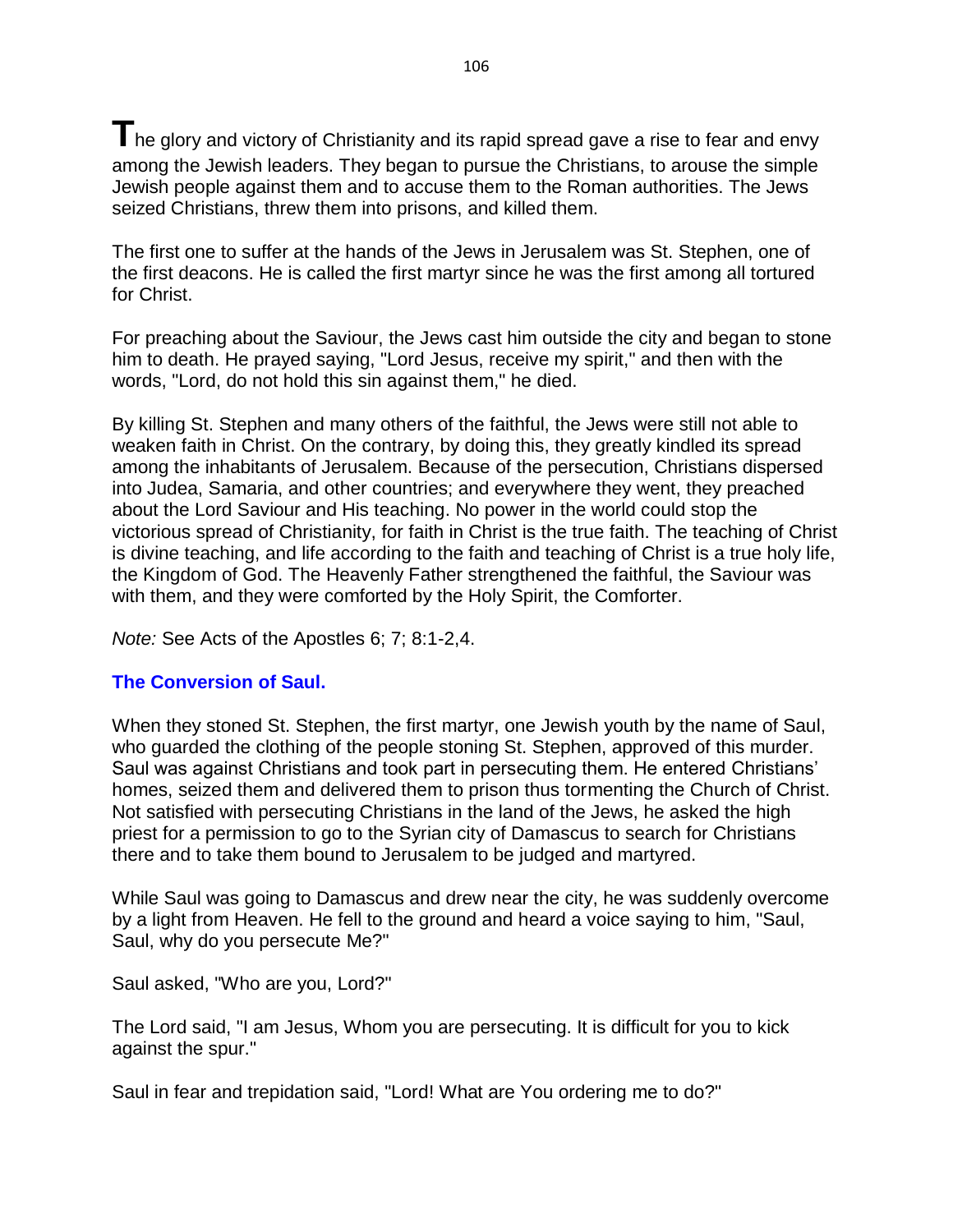The Lord said to him, "Rise and enter the city to which you are going; there you will be told what you are to do."

The men who were travelling with him stood speechless hearing the voice but seeing no one. Saul arose from the ground. When his eyes were opened, he could see nothing. So they led him by the hand and brought him into Damascus. He spent three days in prayer and neither ate nor drank.

Now, there was at that time a disciple at Damascus, one of the seventy apostles of the Lord, named Ananias. The voice of the Lord ordered him to go to the house where Saul was and to lay his hands on him to restore his sight. The Apostle Ananias went to Saul, and when he laid his hands on him something like scales fell from the eyes of Saul; and immediately, he regained his sight. Then, he arose and was baptized by Ananias. The baptism of Saul took place in the year 37 A.D.

Saul took the name *Paul* and became an outcast by preaching faith in Christ. Then, the Lord Jesus Christ again appeared to Paul and ordered him to go to the pagans and to preach the Christian faith.

The Apostle Paul ended his life as a martyr. For his great apostolic labours like the Apostle Peter, he is called by the Church *foremost among the apostles*.

*Note:* See Acts of the Apostles 8:1-3; 9:1-30; and 22:17-21.

## **58. The Dormition of the Mother of God.**

**T**he Most-holy Mother of God after the Ascension of Jesus Christ continued to live on earth several years. One Christian historian says — ten years, and another — twentytwo years. Apostle John the Theologian, according to the instructions of Jesus Christ, took Her into his home and cared for Her with great love as Her own son until the end of Her life. The Most-holy Mother of God became a mother to all twelve of the apostles in general. They prayed with Her with great joy and were comforted to listen to Her instructive conversations about the Saviour. When the Christian faith had spread to other lands, many Christians came from distant countries to see and listen to Her voice.

Living in Jerusalem, the Mother of God loved to visit those places where the Saviour had frequented and where he had suffered, died, rose from the dead, and ascended to Heaven. She prayed at these places weeping, remembering the suffering of the Saviour, and rejoicing at the places of His Resurrection and Ascension. She often prayed that Christ would soon take Her to Himself in Heaven.

One day, when the Most-holy Mary was praying thus on the Mount of Olives, the Archangel Gabriel appeared to Her with a branch from a date palm in Paradise and told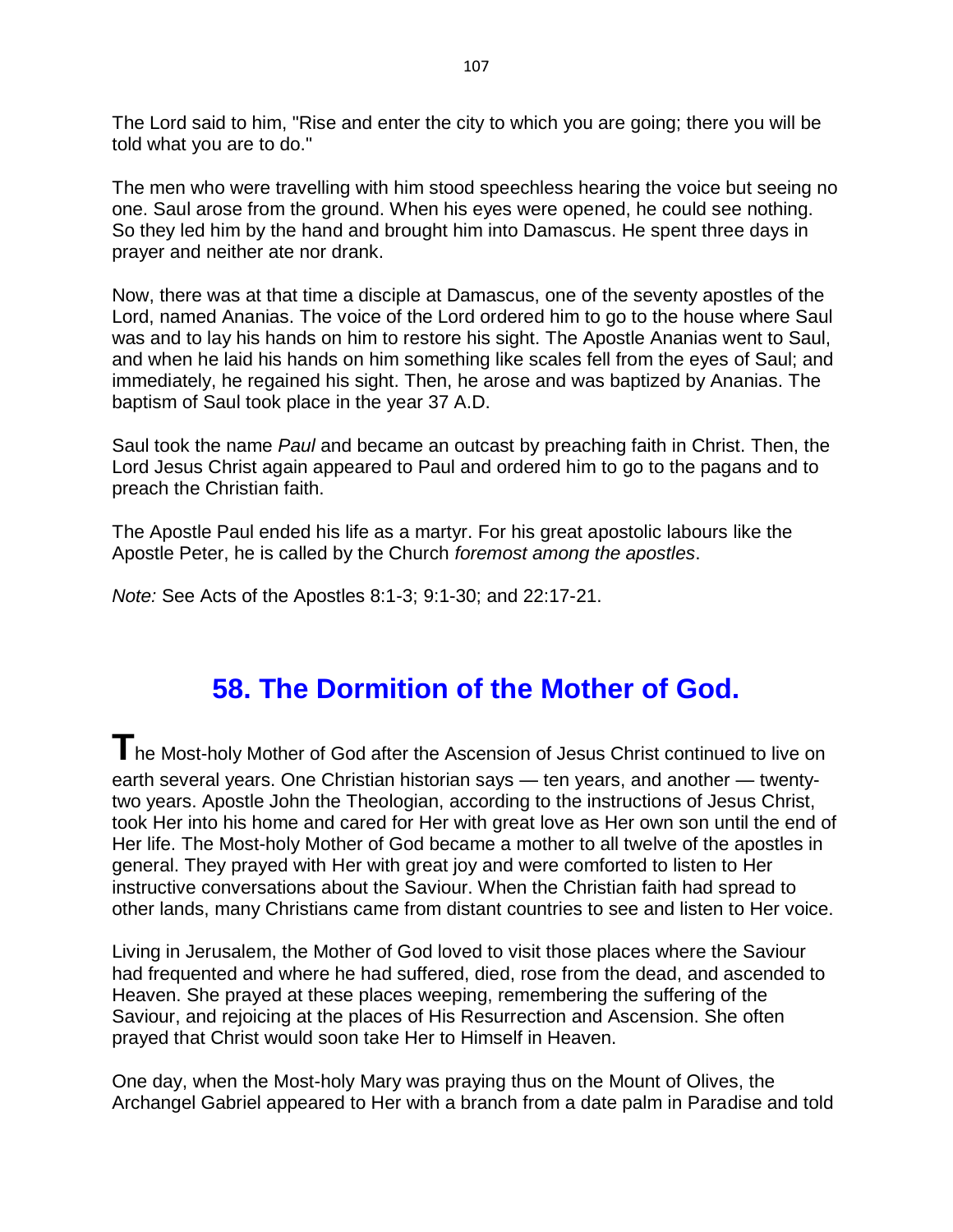Her the joyful news that in three days She would finish Her earthly life, and the Lord would take Her to Himself. The Most-holy Mother of God silently rejoiced over this news. She told Her adopted son, John, and began to prepare for Her end. At that time, the other apostles were not in Jerusalem, as they had dispersed to other countries to preach about the Saviour. The Mother of God wanted to bid farewell to them, and so the Lord in a miraculous manner gathered all the apostles to Her, except Thomas, transporting them by His omnipotent power.

Grief befell them over losing the Mother of the Lord and their own spiritual Mother when they learned why God had gathered them. But the Mother of God comforted them promising not to leave them and all Christians after Her death and promising also to pray for them. Then, She blessed them all.

At the hour of Her death, an extraordinary light shone in the room where the Mother of God lay. The Lord Jesus Christ Himself, surrounded by angels, appeared and received Her pure soul.

The apostles buried the pure body of the Mother of God according to Her wishes in the Garden of Gethsemane where the body of Her parents and the righteous Joseph were buried. At the funeral, many miracles were performed. By touching the deathbed of the Mother of God, the blind regained their sight, demons were driven away, and all sorts of illnesses were cured. Crowds of people followed Her most pure body. Jewish priests and leaders tried to break up this holy procession, but the Lord invisibly protected it. One of the Jewish priests, by the name of Athonius, ran up, seized and tried to overturn the bier on which the body of the Mother of God was laid. But an invisible angel chopped off both his hands. Athonius, struck by such a wondrous miracle, repented and the Apostle Peter healed him.

Three days after the burial of the Mother of God, the absent Apostle Thomas arrived in Jerusalem. He was greatly saddened that he had not been able to say farewell to the Mother of God; and with all his heart, he desired to venerate Her most pure remains. The apostles felt so sorry for him that they decided to go and roll away the stone from the tomb to give him the possibility to venerate for the last time the body of the Mother of God. But when they opened the tomb, Her most holy body was not found, but only one piece of burial shroud was there. The amazed apostles returned to the house together and prayed to God to reveal to them what had become of the body of the Mother of God. In the evening, at the end of dinner during prayer, they heard angelic singing. Looking up, the apostles saw in the air the Mother of God surrounded by angels and in the radiance of heavenly glory. The Mother of God said to the apostles, "Rejoice! I am with you always and will pray for you before God."

The apostles exclaimed to Her in joy, "Most-holy Mother of God, help us!"

Thus the Lord Jesus Christ glorified His Most-holy Mother. He resurrected Her and took Her most holy body to Himself and set Her higher than all His angels.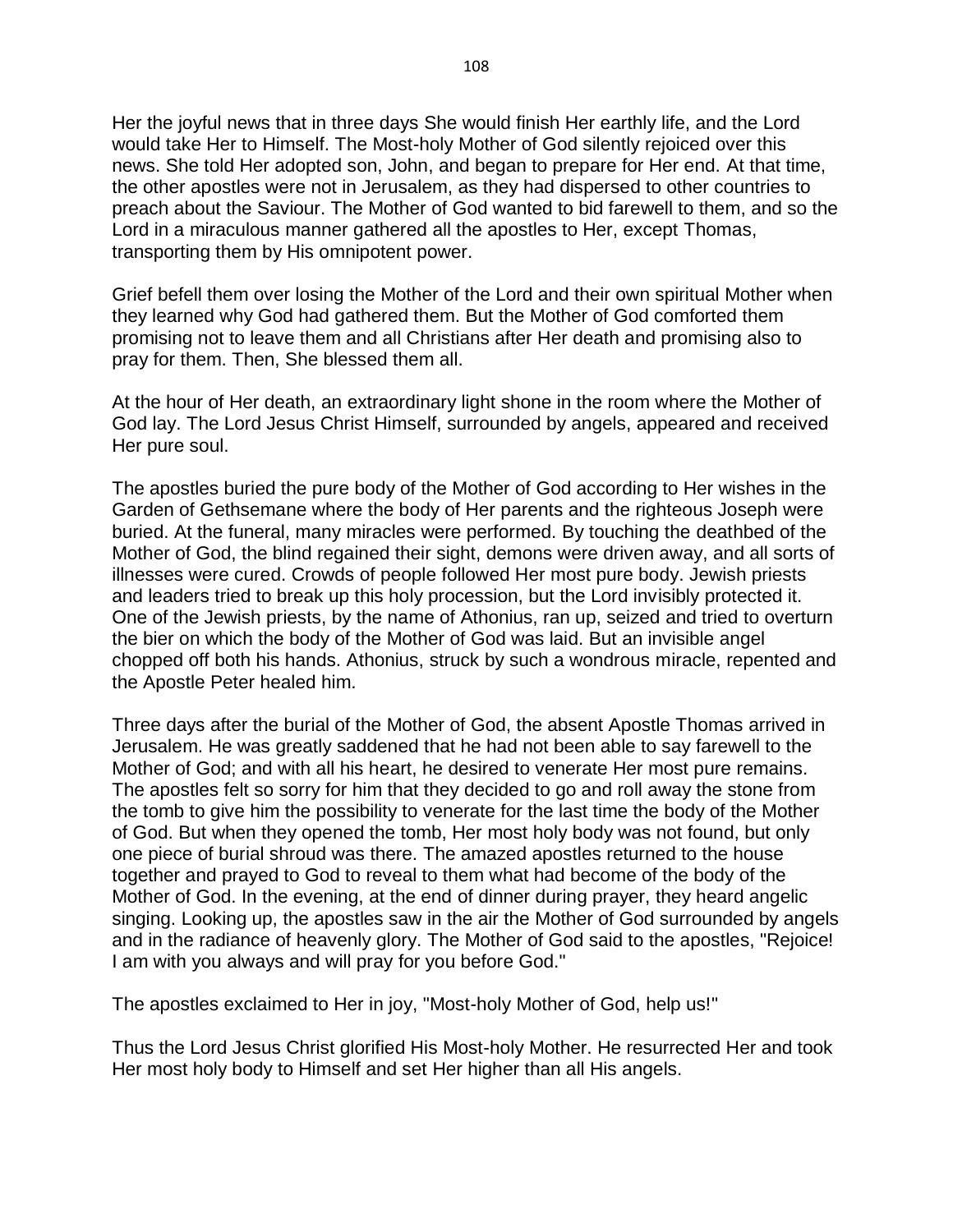*Note:* A full description of the Dormition of the Mother of God is found in Church Tradition and preserved by the Holy Orthodox Church.

The Dormition of our Most-holy Lady Mother of God is celebrated by the Holy Orthodox Church as one of its major feasts on the *15th of August* (28th of August NS). Preceding this feast, there is a two-week fast beginning from the 1st of August. This feast is called the *Dormition* ("falling asleep") because the Mother of God died quietly as if She was falling asleep and, more importantly, because of the short sojourn of Her body in the grave. After three days, She was resurrected by the Lord and ascended into Heaven.

### **Troparion of the Feast.**

**I**n giving birth Thou didst preserve Thy virginity; in Thy dormition Thou didst not forsake the world, O Theotokos. Thou wast translated unto life, since Thou art the Mother of Life; and by Thine intercessions dost Thou deliver our souls from death.

## **59. The Apostolic Council in Jerusalem.**

**W**hen Christianity had spread throughout the known world and multitudes of pagans began to accept the Christian faith, some Christians were troubled. Christians of Jewish background held that Christians from pagan religions had to strictly observe the rituals of the Law of Moses. As a prerequisite, it should be necessary to turn them first to the Jewish faith because otherwise they could not be saved. This led to heated disagreements among the Christians.

No single apostle was able to resolve such an important question alone. It was determined by the holy apostles together with the presbyters or priests in harmony with the commandments of Christ (cf. Matt. 18:17) to convene the first *Apostolic Council* in Jerusalem in the year 51 A.D.

After long discussions, the issue was settled by the words of the Apostle Peter. He arose and said that the Lord having elected him in the early days to preach to the gentiles did not make any distinction between Jews and gentiles but to all gave the Holy Spirit; and therefore, Christians converted from pagan religions did not have to keep the rituals of the law of Moses. "We believe," the Apostle finished his speech, "*that we shall be saved through the grace of the Lord Jesus Christ*."

The speech of the Apostle Peter created a deep impression and was then strengthened still more after the Apostles Paul and Barnabas related what signs and wonders God had done through them among the Gentiles.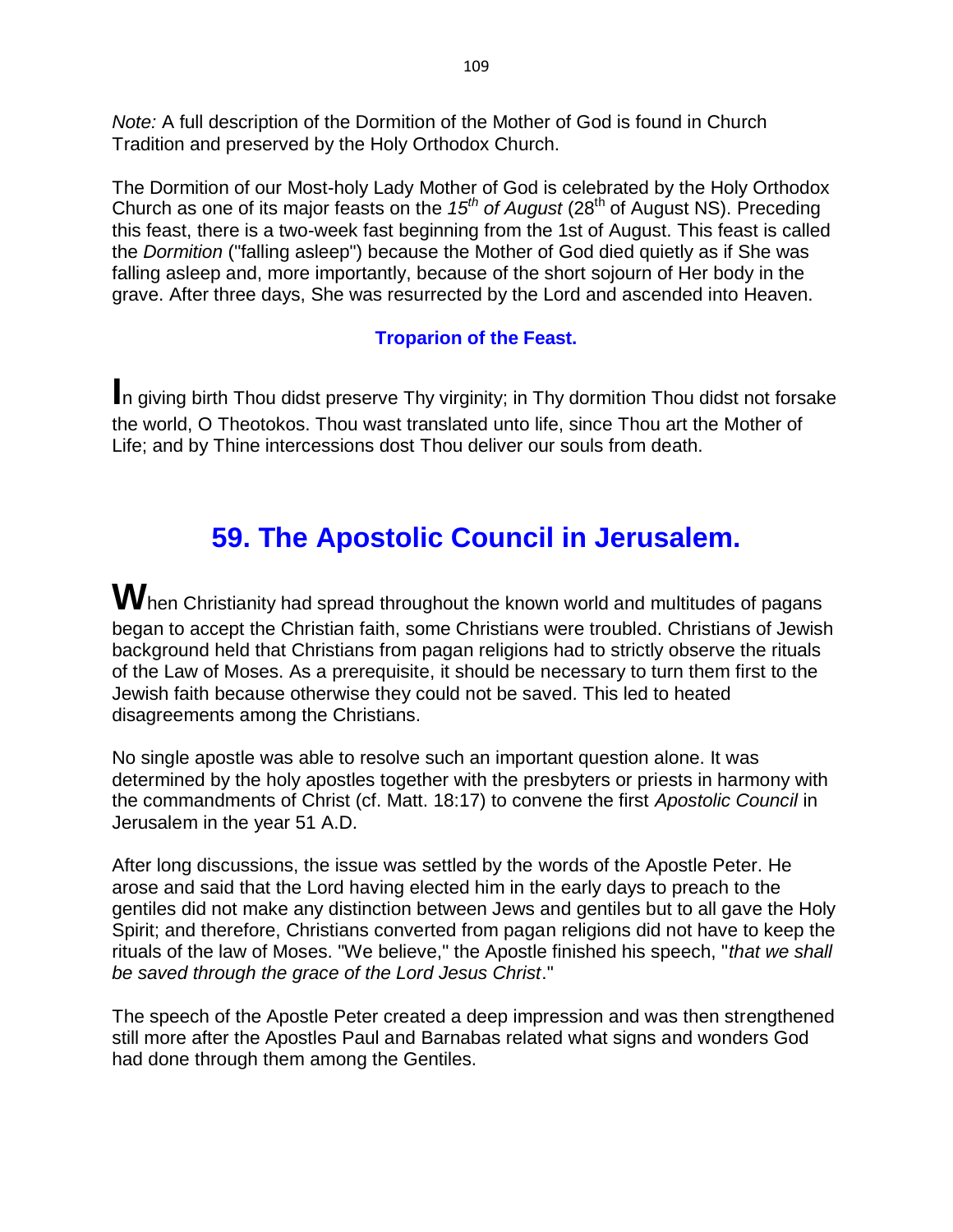After this, the Apostle *James*, the "brother of the Lord," arose to address those present at the council. The last word belonged to him as to bishop of the Jerusalem Church and to president of the council (first among equals). His opinions were furthermore important because he himself was a strict adherent of the Law and received for this not only from Christians but also from Jews themselves the epithet "*righteous*." Honour was accorded him by his position in the Church, first bishop of Jerusalem, placed there by the Lord Himself. St. James led a strict ascetic life, and he wore a gold name plate which was worn only by the chief priests. He spent whole hours alone in the Temple praying for his people. In Jerusalem, he was honoured and respected by the people.

St. James approved the opinion of the Apostle Peter. He showed that it was in agreement with prophecy (Amos 9:11-12) and consequently with divine providence. He proposed, "we should not trouble those of the gentiles, who turn to God, with keeping the rituals of the Law of Moses; but they must refrain from idol worship, from fornication, and from things strangled and blood. They should not do to others what they do not want done to themselves."

This proposal of the Apostle James was accepted by the apostles, presbyters, and the whole Council unanimously as a resolution of the Council. It was made known to all Christians in a Council decree, which began with the words, "*It has seemed good to the Holy Spirit and to us*..."

Thus the Apostolic Council showed Christians that the decree of the Council, in agreement with the word of the Lord (John 16:13;14:16), is established by the Holy Spirit. This letter of the Apostolic Council brought great joy and comfort to the Christians.

*Note:* See Acts of the Apostles 15:1-35.

### **The Preaching Labours of the Apostles.**

In a short time the apostles of Christ by their preaching, which was inspired in them by the Holy Spirit, won multitudes of pagans to Christ, simple and unsophisticated people, as well as scholars and even kings. The apostles suffered much difficulty in their holy work enduring much grief and need. All the apostles, except John the Theologian, met a martyr's end. The Apostle John the Theologian died in exile at a great old age. The number of Christians grew from year to year, even after the deaths of the apostles, and the Christian faith spread to all the ends of the earth.

The apostles preached mostly verbally; but in order that the teaching of Christ be better preserved, several of them under the inspiration of the Holy Spirit wrote it down in books. Therefore, these books are called the *Holy Scriptures*, as were the books of the prophets before Christ.

Two of the twelve apostles, *Matthew* and *John*, and two of the seventy apostles, *Mark* and *Luke*, each wrote a book about the life of Christ the Saviour on earth and His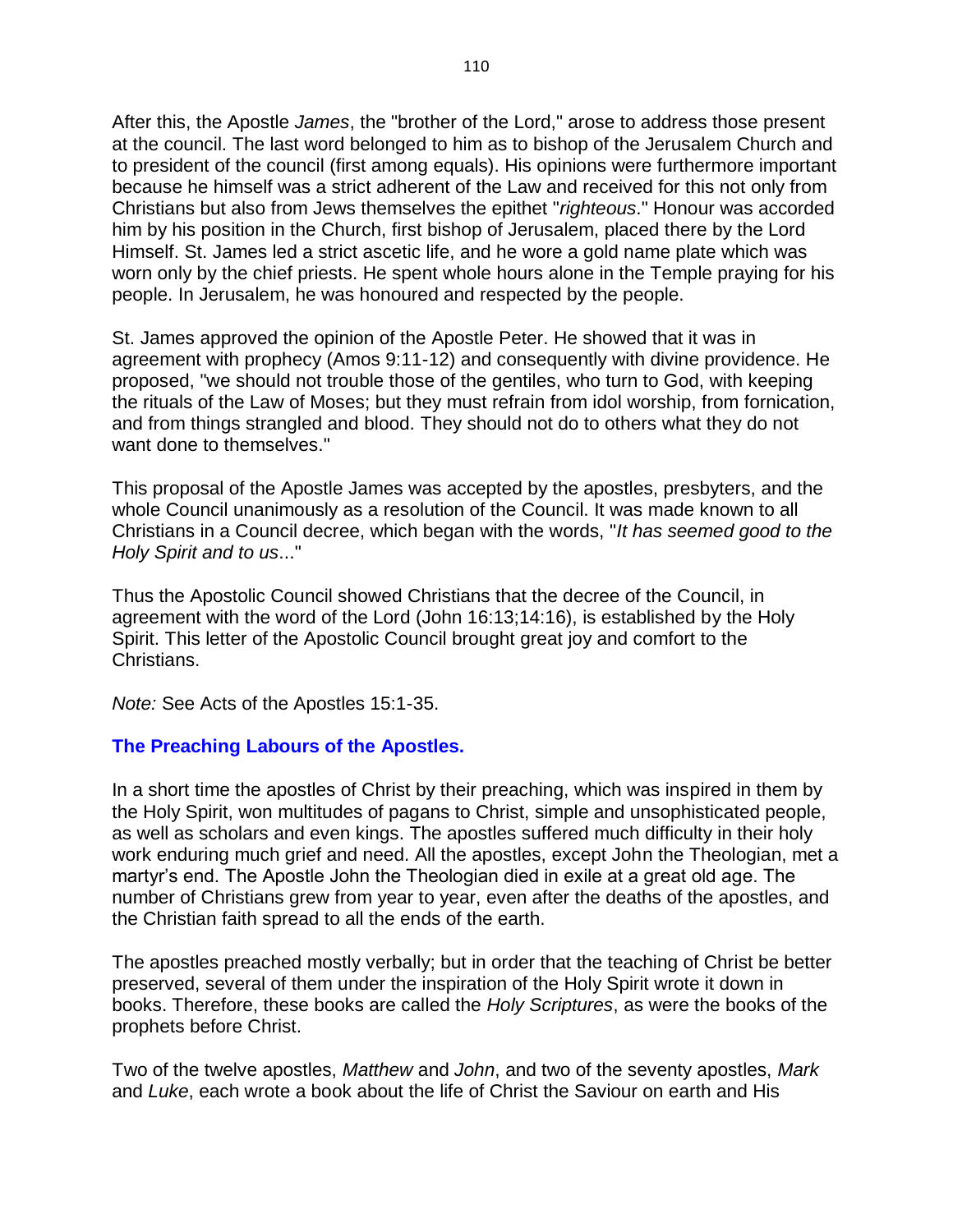teaching. These four books are called the *Gospels* ("good news") because they preserve the teachings of Christ which the Saviour Himself called the Gospel. The apostles who wrote them were called the Gospel writers or *Evangelists*.

The Evangelist Luke wrote another book, the *Acts of the Apostles* or the deeds and labours of the apostles. This book records how the apostles spread the Christian faith in the first years.

Others of the apostles: *James*, son of Alphaeus, *Peter*, as well as *John* the Theologian and *Jude* (Judas), the brother of James, wrote seven general epistles, letters to Christians all over the world, and taught in these letters how to believe and to live according to the teachings of Christ. One of the letters is by the Apostle James, two by Peter, three — by John, and one — by Jude.

The Apostle *Paul* wrote fourteen epistles to distant churches and people.

The Apostle John the Theologian, in addition to the Gospel and three epistles, wrote still another book, the *Apocalypse* or *Revelation*. In this book, there is found the future destiny of the Christian Church and of the whole world.

Of course, the apostles did not write in the books everything they taught and had heard from the Saviour. The Evangelist John the Theologian himself wrote, "But there are also many other things which Jesus did; were every one of them to be written, I suppose that the world itself could not contain the books that would be written" (John 21:25).

The teachings and rules which the apostles conveyed to the Christians by their words and example firmly preserved Christianity. These teachings, which are given to them orally and only later written down by the saints, are called *Apostolic* or *Holy Tradition*.

Together with the apostles and after them, *apostolic men* or disciples of the apostles preached the Gospel. These pastors, teachers and fathers of the Church of Christ, spread and strengthened the Church of Christ by their speaking, writing, and by their holy lives.

## **60. The Lives of the Apostles.**

*The holy foremost-of-the-Apostles Peter* (Simon) preached first in Judea and then in Antioch, in Bithynia, in Asia, in Cilicia, also throughout Italy and in Rome itself. In Rome, he was crucified head down by order of the Emperor Nero. The Apostle Peter and the Apostle Paul, as the apostles who laboured more than all the others in preaching the Christian faith, are called *the holy foremost-of-the-Apostles* by the Holy Church.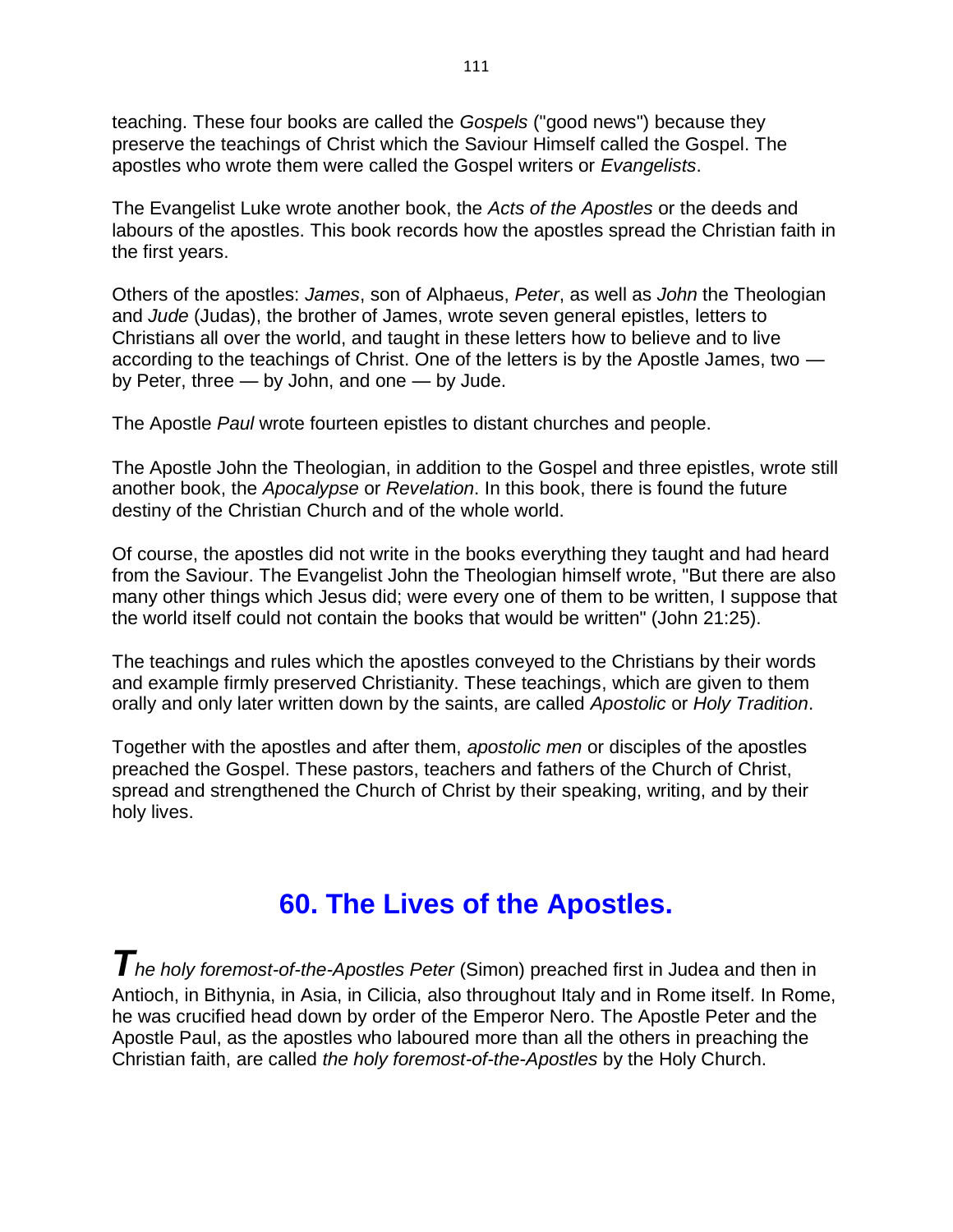*The holy foremost-of-the-Apostles Paul* (Saul) preached in many countries beginning in Jerusalem and ending in Rome, the capital of the world. In Rome, he was beheaded by Emperor Nero.

*The holy Apostle Andrew the First-Called* preached within the boundaries of what later became Russia. He erected a cross on a Kievan hill and predicted the future enlightenment of Russia by the Christian faith. He preached on the shores of the Black Sea and in other countries. In Byzantium, he ordained by the laying of hands on the bishop Stachys, one of the seventy disciples. In the city of Patras in Achaea (Greece), pagans crucified him on a cross formed in the shape of the letter X, which thus came to be known as *the Cross of St. Andrew*.

*The holy Apostle James, the son of Zebedee*, preached in Jerusalem and was the first of the apostles to suffer for Christ. On orders from the Judaean King Herod Agrippa, he was beheaded in Jerusalem.

*The holy Apostle and Evangelist John the Theologian* after torture in Rome was sent in exile to the Isle of Patmos. St. John lived longer than all the other apostles and died peacefully in Asia, in the city of Ephesus. According to tradition, the apostle by his own desire was buried alive by his disciples. When, soon after burial, Christians came to open his grave, the body of St. John was not to be found.

*The holy Apostle Philip* preached in Asian countries with the Apostle Bartholomew and his sister Miriam. In Phrygia, a province of Asia Minor, in the city of Hierpolis, he met a martyr's death. He was crucified head down.

*The holy Apostle Bartholomew* (Nathaniel) at first preached together with the Apostle Philip in Syria and Asia; after that, he went to India and translated the Gospel of Matthew into the Indian language. Later, he preached in Armenia where he suffered a martyr's death in the city of Albanopolis.

*The holy Apostle Thomas*, called Didymus ("the twin"), preached in many Asiatic countries and went to India where he met a martyr's end for Christ. He was pierced with spears and then beheaded with a sword.

*The holy Apostle and Evangelist Matthew* preached for a long time in Judea and then in all parts of Ethiopia (later: Abyssinia, Nubia, Kordofan, Darfun; and now: Ethiopia and the Sudan). He was killed by the sword in one of the cities of ancient Ethiopia.

*The holy Apostle James, the son of Alphaeus*, preached in Syria, Egypt, and in other countries. In one of these, he was crucified on a cross suffering a martyr's death for Christ.

The holy Apostle Judas, the brother of James, also called Thaddeus or Lebbaeus, preached in Judah, Galilee, Samaria, and Idumea, in Arabia, Syria, and Mesopotamia. In Persia, he was hung on a wooden cross and shot with arrows.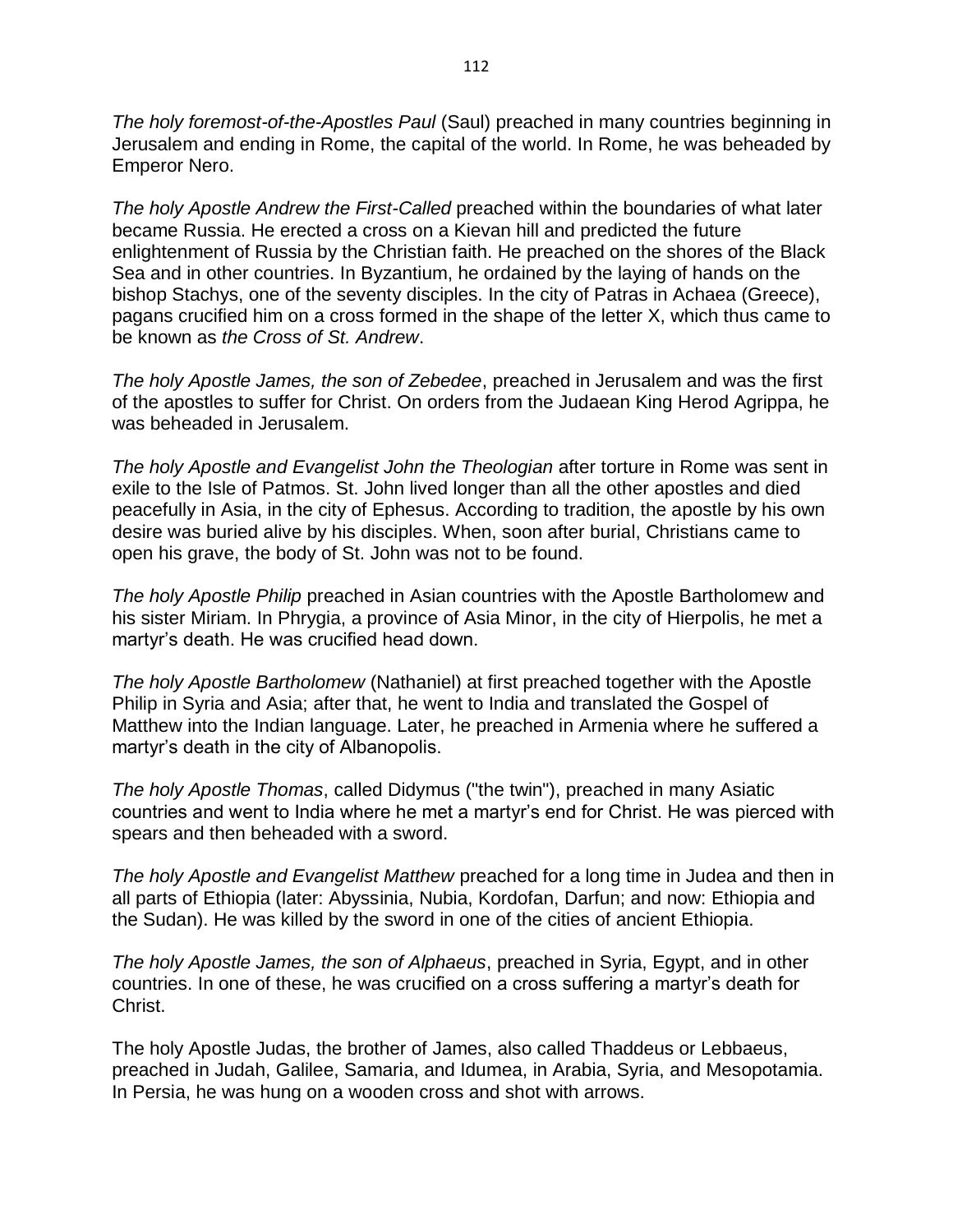*The holy Apostle Simon the Zealot*, a Canaanite, preached in Mauritania in Africa. He was also in England (formerly called Britannia). For preaching faith in Christ, he was crucified on a cross, according to one source, in Georgia on the order of the Georgian King Aderhi; and according to another source — in Persia.

*The holy Apostle Matthias* was chosen from the seventy to take the place of the fallen Judas. He preached in Judea and in outer Ethiopia. Returning to Judea, he suffered for Christ being first stoned and then beheaded.

*The holy Apostle and Evangelist Mark* was from among the seventy apostles and laboured with the Apostle Peter. He also preached on the shores of the Adriatic Sea. He received a martyr's end in Alexandria by being dragged behind a chariot along the stones in the city streets.

*The holy Apostle and Evangelist Luke* was from among the seventy apostles and laboured with the Apostle Paul. He later preached in Egypt and ended his spiritual feat with a martyr's death by hanging.

*The holy Apostle James the Righteous*, one of the seventy, was the first bishop of Jerusalem as it was established by the Lord Himself. He is called the "Brother of the Lord." According to tradition, he was the son of Joseph the Betrothed by his first marriage. St. James was thrown from the roof of the Jerusalem Temple by the Jews and then killed by a blow on the head. This was about 62 A.D.

The holy Apostle James was the first who to formulate the order of the Divine Liturgy, which was the foundation for liturgies by St. Basil the Great and St. John Chrysostom that we celebrate now. The Liturgy of St. James is now celebrated in Jerusalem and elsewhere on his feast day.

## **61. The Worldwide Persecution of Christians. The Destruction of Jerusalem.**

**D**uring the course of the first three centuries, Christians endured almost constant persecution, first — from the unbelieving Jews and then — from pagans.

The Jews, who did not accept the Saviour promised by God, the Lord Jesus Christ, but rather condemned Him to death with crazed shouts of "Let His blood be upon us and on our children" and who also killed many Christians, were finally punished for all their lawlessness. Jerusalem and the Temple of God were destroyed to their foundations by the Roman soldiers when the Jews arose in revolt. This happened in 70 A.D. as the Lord had *prophesied*. The place where the first Temple of God had stood was ploughed under, so that *not a stone was left upon a stone*.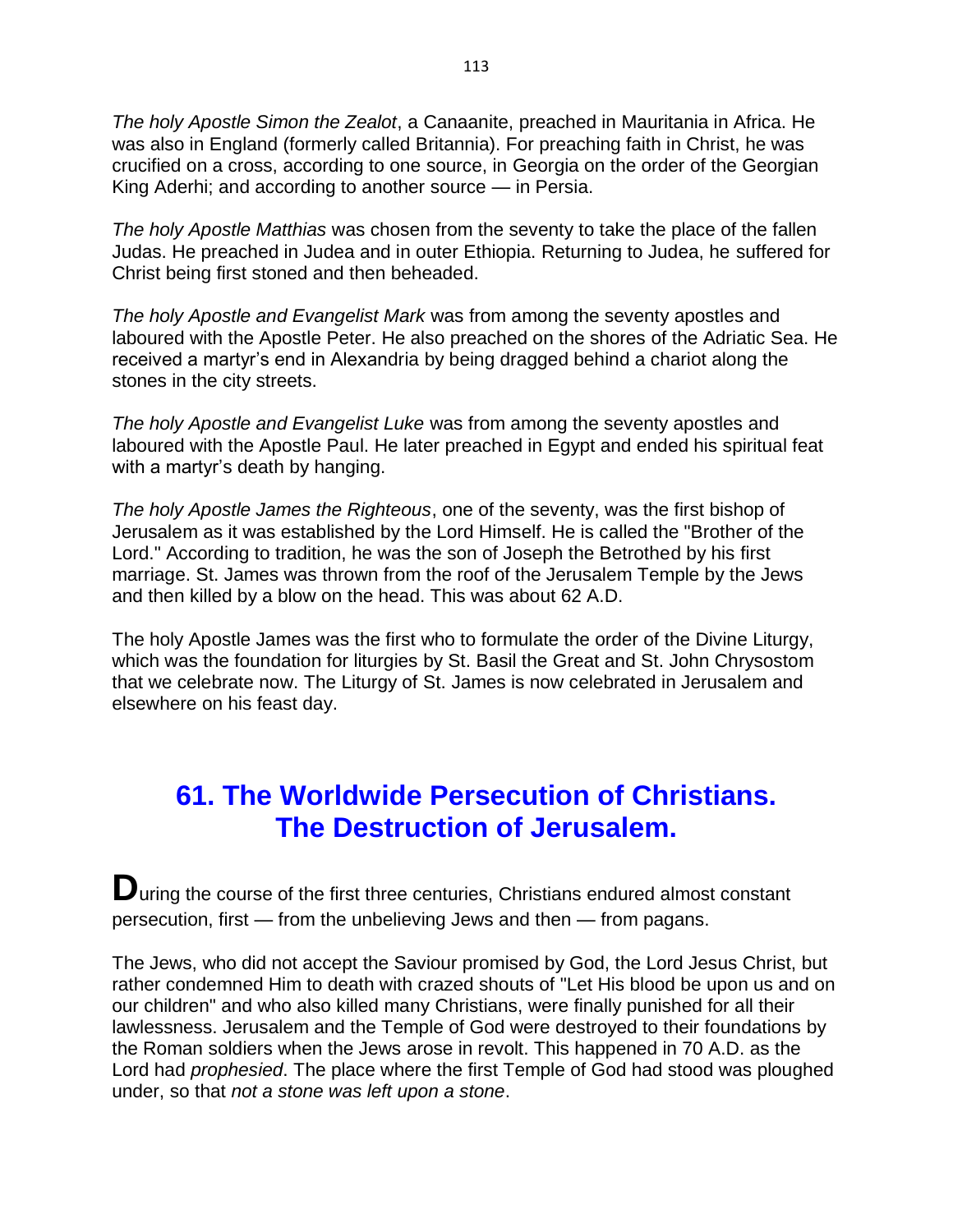The Jewish people were scattered all over the world. More than a million Jews were annihilated. Tens of thousands of them were sold into slavery. In their place, inhabitants of other nations settled in Palestine and again built up the ruined cities among which was the city of Jerusalem. The Christian faith began to flourish among the pagans.

The spread of the Christian faith among the pagans provoked persecution of the Christians by pagan Roman emperors. Adherents of the pagan faith convinced the Emperor that Christians were enemies of the state, enemies of the Emperor himself and of all the mankind as a whole. Persecution of the Christians was so cruel that it is difficult to describe. The Christians underwent the most terrifying tortures imaginable.

The first cruel persecution began in the year 64 after the birth of Christ, under the Emperor Nero. Nero burned the city of Rome for his amusement and laid the whole blame on the Christians. By his command, the Christians were tracked down, seized, and given up to be torn to pieces in the circus by wild animals. They dressed them in animal skins and set dogs on them, crucified them on crosses, poured tar over them and burned them instead of torches at night to light Nero's garden. The Apostles Peter and Paul suffered during this persecution in Rome. In 67 A.D., Paul was beheaded by the sword and Peter was crucified on a cross; but by his own special request, he was crucified head down because he did not consider himself worthy to die the same death as the Lord Jesus Christ.

The most terrible was the last persecution of Christians under the Emperor Diocletian. This persecution lasted from 303 A.D. to 313 A.D. At that time, a hundred thousand Christians were killed with the greatest variety of torments. During this persecution, the Holy Scriptures were seized and burned.

At the time of the persecution Lactantius, a noted Christian writer and teacher of philosophy in Nicomedia wrote, "If I had a hundred mouths and a breast of iron, still I would not be able to enumerate all the various kinds of torments endured by the believers."

They tortured in one place from ten to one hundred men in a day. Many of the exhausted and mutilated were revived by medical care so that they could be tortured again. They tortured Christians without regarding sex or age. "I myself was an eyewitness of it," wrote the historian *Eusebius*. "The iron implements became blunt and broken, and the executioners themselves were wearied and had to take turns to relieve each other."

But the suffering and spiritual feats of the martyrs strengthened and spread the Christian faith among other people. Many pagans seeing the faith and feats of the Christian martyrs and the miracles springing from them were themselves convinced of the truth of the Christian faith and accepted Christianity. The more they persecuted and tortured the Christians, the more the Christian faith was strengthened.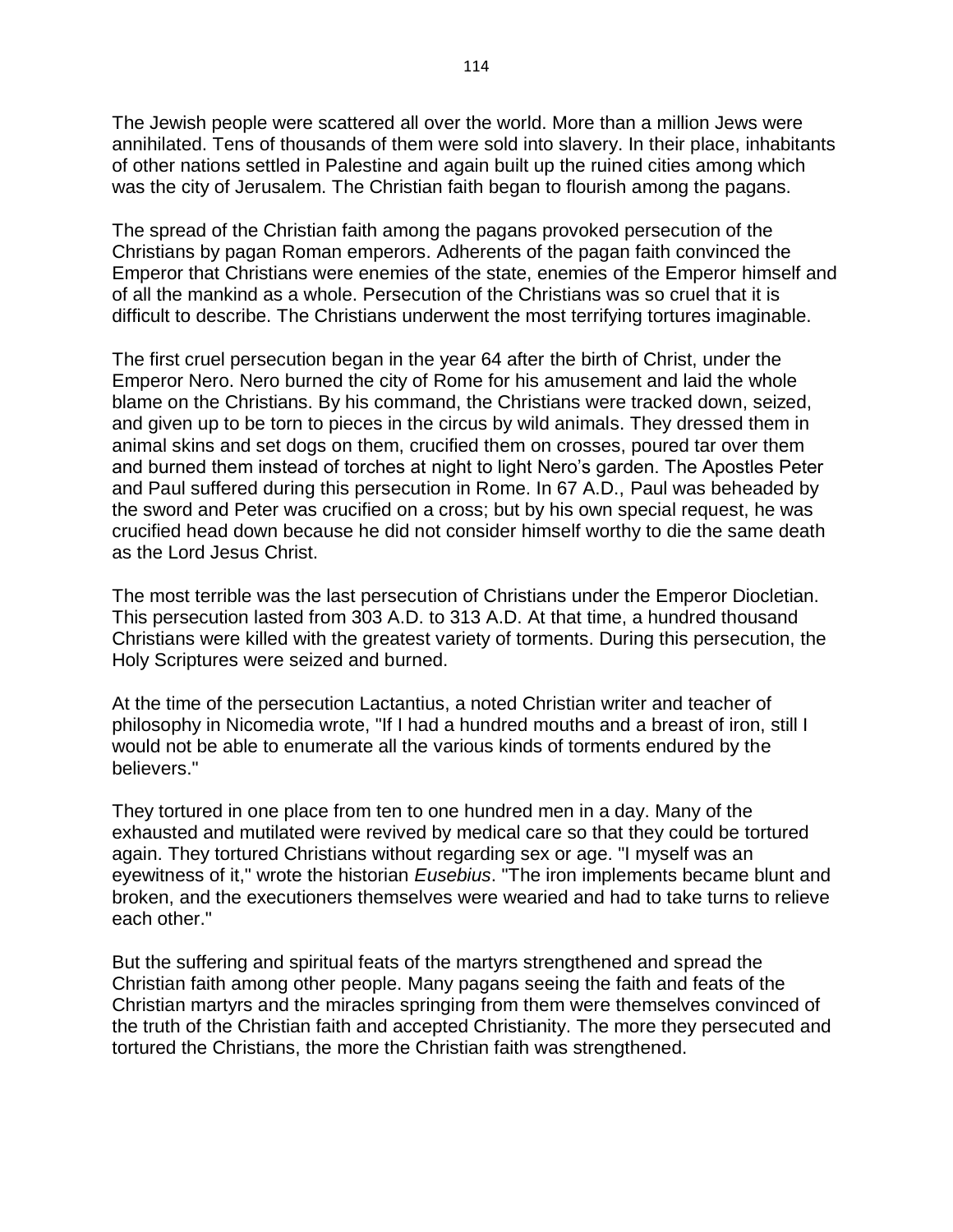## **62. The End of Persecutions and the Finding of the Cross.**

The persecution of the Christians ceased only in the beginning of the fourth century, under the Roman Emperor *Constantine the Great*.

The Emperor Constantine himself was conquered by the power and the glory of the sign of the Cross of Christ. One day, on the eve of a decisive battle, he and all his soldiers saw a cross of light in the sky with the inscription, "By this sign you will conquer" (in Greek, NIKA). The following night the Lord Jesus Christ Himself appeared with the Cross in His hand and told him that by this sign he would conquer the enemy and directed that each soldier's shield be monogrammed with the holy Cross. Constantine fulfilled the command of God and conquered the enemy. He placed his empire under the protection of the saving sign of Christ. He took Christianity under his protection and proclaimed faith in Christ to be the state religion. He outlawed punishment by crucifixion and issued laws favouring the Church of Christ. For his merit and zeal in propagating the Christian faith, Constantine the Great with his mother Helen received the title of *Holy Rulers, Equal-of-the-Apostles*.

Equal-of-the-Apostles Emperor Constantine desired to build God's churches on the Christian holy places in Palestine, the places of the birth, suffering, and resurrection of the Lord Jesus Christ and others, and to find the Cross on which the Saviour was crucified. His mother, the Equal-of-the Apostles St. Helen, took upon herself the task of fulfilling the Emperor's wishes with great joy.

In 326 A.D., Empress Helen journeyed to Jerusalem. She devoted much labour to finding of the Cross of Christ since the enemies of Christ had hidden the Cross burying it in the ground. Finally, she was directed to an elderly Jew by the name of Judas, who knew where the Cross of the Lord was. After much questioning and conversation, they induced him to reveal its location. It seemed that the holy Cross had been thrown into a cave and heaped over with debris and dirt; and above it, there had been built a pagan temple. Empress Helen ordered the building to be torn down and the cave unearthed.

When they uncovered the cave, they found three crosses in it and apart from them lay a sign with the inscription, "Jesus of Nazareth, King of the Jews." It was necessary to find out which of the three crosses was the Cross of the Saviour. The Patriarch of Jerusalem, Macarius, and Empress Helen firmly hoped and believed that God would show them the Cross of the Saviour.

On the advice of the Patriarch, they brought the crosses one at a time to a very sick woman. From two of the crosses, nothing happened; but when they brought the third cross, she immediately became well. It happened that at this moment a dead man was carried by on the way to his burial. They brought the crosses one at a time to the dead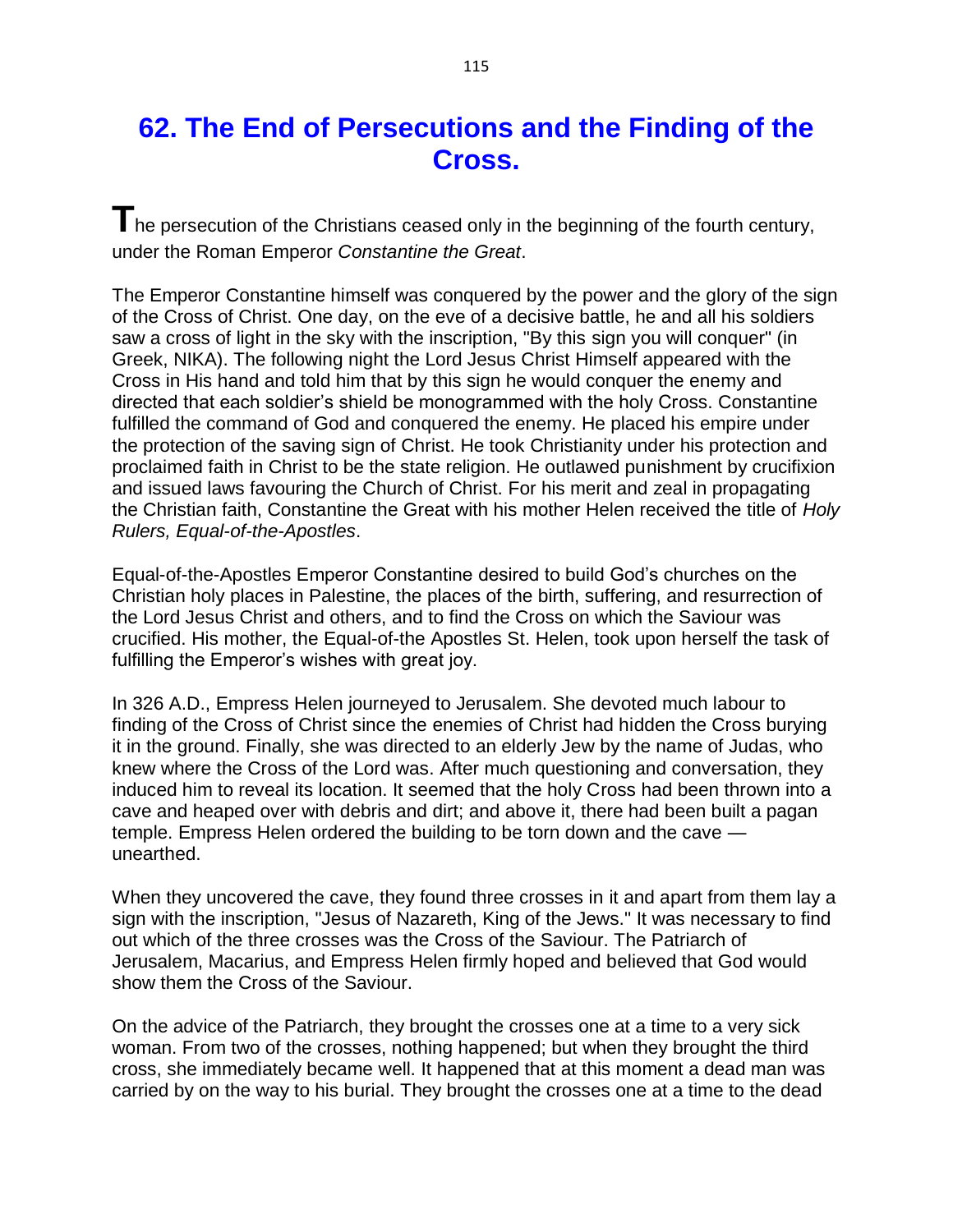man; and when they brought the third cross, the dead man revived. By this means, they found the Cross of the Lord through which the Lord worked miracles and showed the *life-giving power* of His Cross.

The Empress Helen, the Patriarch Macarius, and all the people with them thankfully venerated the Cross of Christ and kissed it with great joy. Christians after finding out about this great event gathered in a crowd of innumerable people at the place where the Cross of the Lord had been found. Everyone wanted to approach the holy life-giving Cross; but because of the size of the crowd, that was impossible. Thus, all began to ask at least to be able to see it. Then, the Patriarch stood on a high place; and in order to make it visible to all, he lifted it up several times. The crowd seeing the Cross of the Saviour bowed and exclaimed, "Lord have mercy!"

The holy Equal-of-the-Apostles Emperor Constantine and Empress Helen built a vast and splendid church in honour of the *Resurrection of Christ*. They also built churches on the Mount of Olives, in Bethlehem, and in Hebron at the Oak of Mamre.

The Empress Helen sent a portion of the Cross of the Lord to her son, Emperor Constantine; and another portion, she left in Jerusalem. This precious remnant of the Cross of Christ is still kept at the present day in the Church of the Resurrection of Christ at the Holy Sepulchre.

After finding the Life-giving Cross of the Lord, Judas, who had shown the location of the Cross, became a Christian. Later for his virtuous life, he was ordained a bishop with the name Cyriacus and was raised to the position of Patriarch of Jerusalem. He suffered for Christ under Julian the Apostate. The memory of St. Cyriacus the holy martyr is celebrated October 28<sup>th</sup> (November 10<sup>th</sup> NS).

In remembrance of the finding of the Cross of Christ and Its elevation, the Holy Orthodox Church established the feast of *the Exaltation of the Honourable and Lifegiving Cross of the Lord*. This feast is one of the great feast-days and is celebrated on September 14<sup>th</sup> (September 27<sup>th</sup> NS).

During the All-night vigil service, at Matins, the Cross is carried out for veneration. While singing the great doxology, the priest dressed in full vestments and carrying on his head the Holy Cross decorated with flowers carries it during the singing of "*Holy God*..." from the altar to the middle of the church and places it on a lectern. During the thricerepeated singing of the festal hymn, "*Save O Lord, Thy people*...," the priest censes the Holy Cross. Then, during the singing of, "*Before Thy Cross we bow down, O Master, and Thy holy Resurrection we glorify*," everyone venerates and kisses the Holy Cross. Decorating the Holy Cross with greenery and flowers signifies the conviction that through It, through the suffering and death of the Saviour on It, eternal life is given to us. On this feast day, strict fasting is observed to deepen reverence for the memory of the Saviour's suffering by crucifixion and for cleansing us from sins.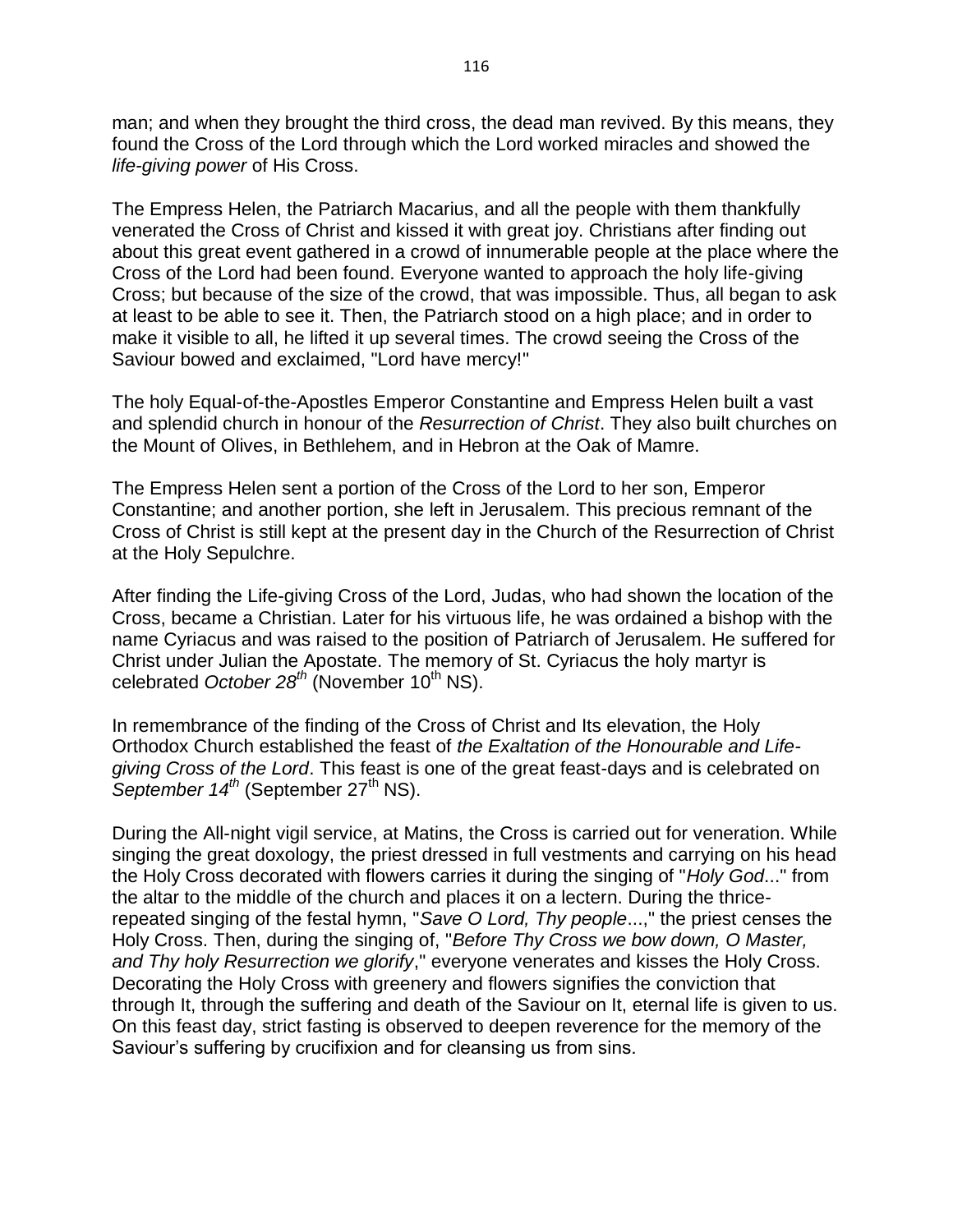# **63. New Enemies of Christianity.**

**I**n spite of the decisive victory of Christianity over the pagans, they still attempted to advance against Christianity again during the reign of Emperor *Julian the Apostate*.

Julian was a son of a brother of Constantine the Great. When he became Emperor, although he was first brought up as a Christian, he began to worship idols and declared himself as a pagan and vigorously oppressed Christianity. Inaugurating persecution of the Christians, Julian decided to rebuild the Temple in Jerusalem for the Jews, and he funded the project. But the Lord defended the holy faith. Christians as well as pagan writers record an earthquake and balls of fire that sprang out from under the earth and put a stop to Julian's attempt to re-establish the Jerusalem Temple. Even those stones which had been preserved underground from the former Temple were cast up, so that in the full sense of the phrase not one stone remained on another stone.

Thus, the pagan *Ammianus Marcellinus*, a contemporary of Emperor Julian and his advisor, wrote, "Terrible balls of flame, which were often expelled from the foundation, made that place inaccessible burning repeatedly those who worked there; in this manner, this enterprise was halted spontaneously driving away persistent workmen," (Bk 23, chap. 1).

A contemporary and schoolmate of Julian, *St. Gregory the Theolo*gian, in a speech against Julian, said that at this time in heaven there appeared a blazing cross and the clothing of onlookers was imprinted with crosses. Many foreign observers, as the historians write, gathered to look at the spectacle of the struggle with the mysterious spontaneous fire.

The enemies of Christianity had to confess their powerlessness, but they did not repent of their evil. In a battle with the Persians, an enemy's arrow struck Julian. Dying, he mournfully cried out, "*You have conquered me, Galilean*!" as he called the Lord Jesus Christ.

After the death of Julian the Apostate, all the following Roman Emperors took care to affirm Christianity throughout the empire.

In the seventh century, there began new suffering for the Christians in the East. In 614 A.D., the Persian King *Chosroes* seized Jerusalem and turned over ninety thousand Christians to the Jews for punishment. Patriarch Zacharias and many other Christians were led off to captivity. They burned the Church of the Resurrection, stole the treasures of the church, and carried the *Cross of Christ* into Persia. Fourteen years later, in 628 A.D., the Greek Emperor Heraclius conquered the Persians, returned all the captive Christians led by the Patriarch Zacharias; and the Holy Cross was returned with honour to Jerusalem.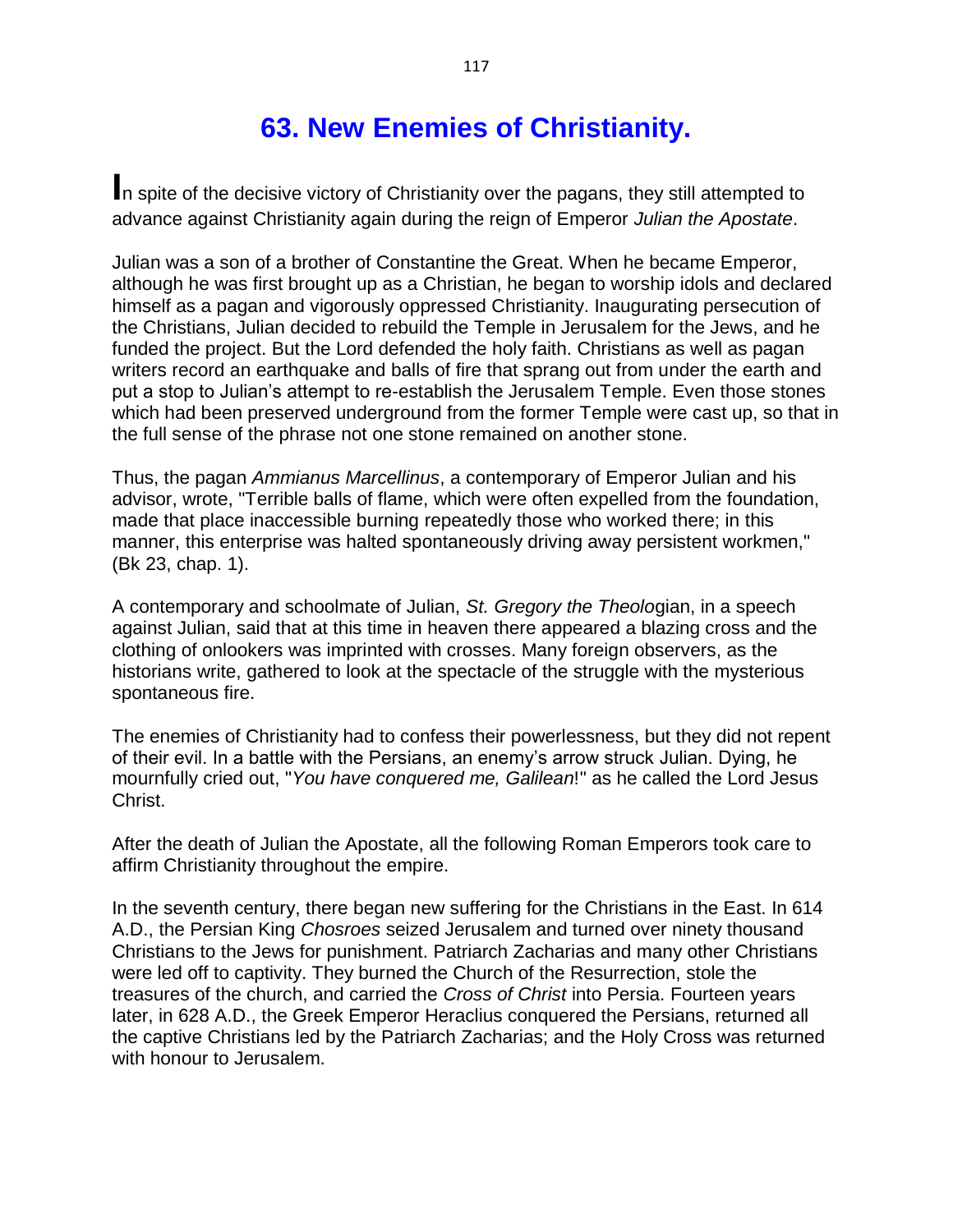Rejoicing and thanking God, the Emperor Heraclius wanted to bring the Cross to Jerusalem in person. But at Golgotha, an invisible power blocked the Cross, and the Emperor was powerless to carry on. Then, the Patriarch Zacharias showed the Emperor that the Son of God, the Heavenly King, carried the Cross to Golgotha in humility and disgrace. The Emperor humbly listened to the Patriarch, took off his royal robes, and carried the Holy Cross barefooted into the church on Golgotha where the Patriarch again elevated the Holy Cross above the people.

Soon after this great event, the false prophet *Mohammed* appeared in Arabia. Suffering from childhood with epilepsy, a nervous disorder, and hallucinations (falsely taken as visions), he himself believed in his calling to found a new religion; and at age forty, he began his preaching. In the year 632 with his followers, he conquered Mecca, his birthplace in Arabia, and established his religion. Then, his followers by the power of arms subjugated Egypt, Syria, Palestine, and even Jerusalem. Gradually, Islam (the teachings of Mohammed) spread more and more, and the Greek empire grew weaker and weaker. Finally in the middle of the 15th century (1454 A.D.), under the Emperor Constantine XI (Constantine Drageses Palaeologus), the Turks conquered Constantinople.

## **64. The Ecumenical Councils.**

**A**mong Christians, there sometimes appear people who incorrectly expound on Christian teachings and who want their incorrect teaching to be binding on the whole Church.

The Church calls such false teaching *heresy* and the false teachers — *heretics*. When general persecution of the Christians ceased, heresies' especially started to trouble the life of the Church. The Devil, unable to defeat the Church from without, began to attack it from within.

Following the example of the Apostles, councils of bishops, pastors, and teachers of the Church from the whole known world were convened for the struggle against the heretics and for the instruction of all Christians in the correct *Orthodox* faith

When it was necessary to resolve the question whether Christians converted from pagan religions should fulfil the ceremonies of the laws of Moses, the Holy Fathers gathered at *the Apostolic Council of 51 A.D.* in Jerusalem (see Acts 15:1-35). So also, the fathers of the Church, *the bishops* to whom the *apostles transferred their power* received by laying on of hands, gathered at the Councils when some sort of teaching contrary to Christian faith arose.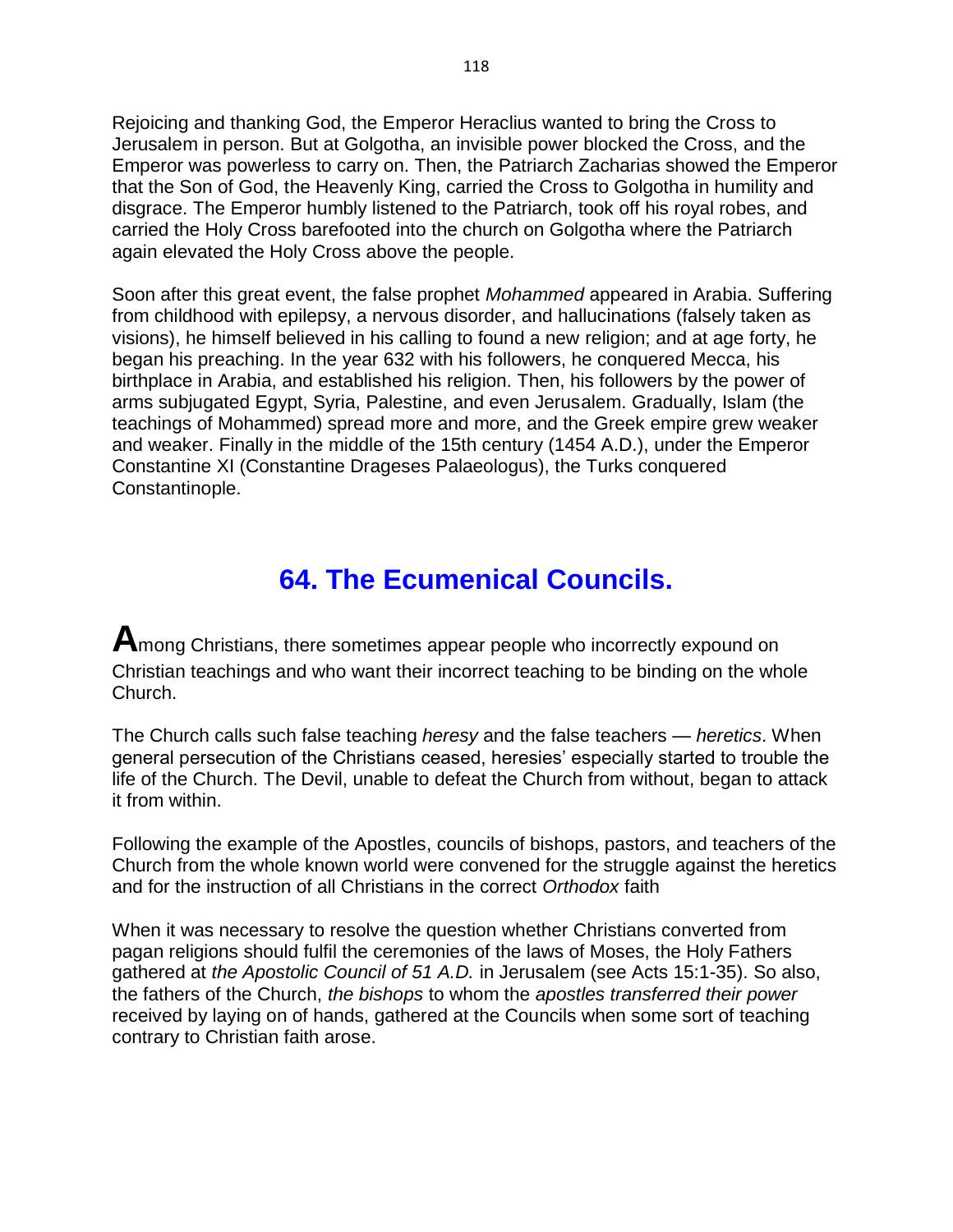These general conferences of the entire Christian world, called *Ecumenical Councils*, maintained the truth of Christ by the guidance of the Holy Spirit and participation of the whole Christian Church. There have been seven Ecumenical Councils.

At the *First* and *Second* Ecumenical Councils, *the Symbol of Faith* or *Creed* was composed. The Creed is a short statement of all the tenets of the Orthodox Christian faith. Every Orthodox Christian is obliged to know it. We sing it at the Divine Liturgy and recite it during our morning prayers.

The *Seventh* Ecumenical Council defended and affirmed the veneration of holy icons.

## **65. The Schism of the Roman Church. The Enlightenment of the Slavs.**

Not long after the period of the Ecumenical Councils, the Western part of the Church fell away from the Ecumenical Orthodox Church and formed what eventually has become known as the Roman Catholic Church.

This is how it happened. After the Apostles installed their successors to guide the Church, the bishops, who had an equal degree of priesthood, had different powers. Bishops of the smaller cities were subordinated to the bishops of the larger cities, who were called *metropolitans*. The metropolitans in turn were subordinated to the bishops in the capital cities, who were called *patriarchs*. The highest power in the Church belonged to councils to which even the patriarchs were subordinated.

In ancient times, there were five patriarchs: the patriarchs of Rome, Constantinople, Alexandria, Antioch, and Jerusalem. The Patriarch of Rome came to be known as a pope. For a long time other bishops were also thus named. The word "pope" means father.

All five patriarchs had equal rights and did not claim authority outside their own patriarchate. None of them was higher or lower than another; and only in honour; the Roman patriarch did come first because of the prominent position of Rome as the capital of the empire. Over the course of time, however, the Roman pope expanding his realm began to strengthen in power and sought to subordinate all the other patriarchs to himself, so that the pope might become the sole head of the Christian Church. Such a claim by the Roman pope was recognized to be un-canonical. This along with the change in the Creed was a chief cause of the separation of the Western church from Orthodoxy.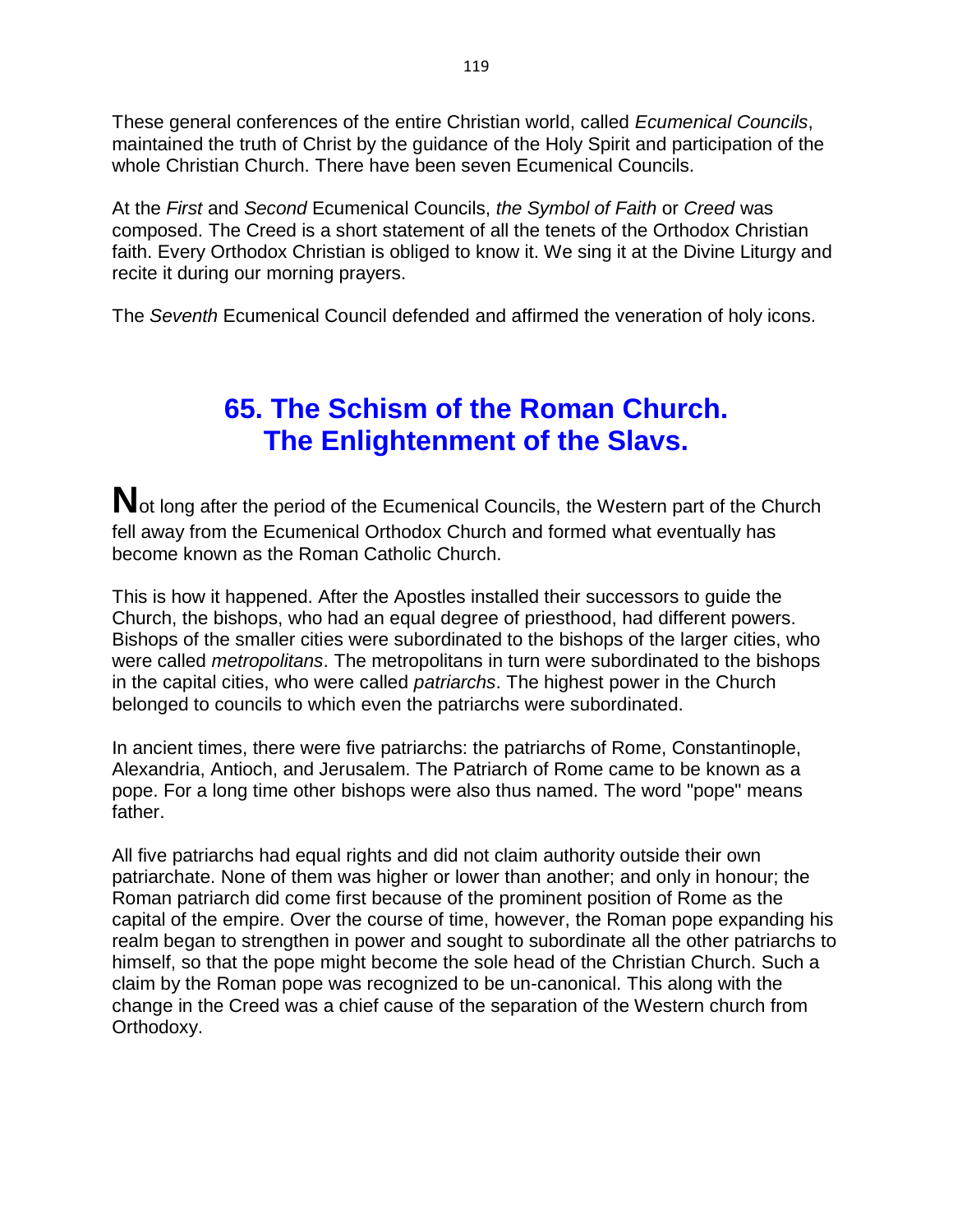Subsequently, the Protestant confessions separated from the Roman Catholic church. At about the time of the fall of the Roman Church, the Ecumenical Orthodox Church was enlarged by the entrance of the Slavic people, who were converted to Christianity.

The first missionaries to the Slavs were Sts. *Cyril* and *Methodius*, the brothers, who selflessly laboured to spread the Christian faith among the Slavs. They composed the Slavonic alphabet and translated the Holy Scriptures and service books into the Slavic language.

After their death, Christianity became firmly established among the Bulgarians and Serbians; and later, all the Russian people were baptized into the Christian faith.

### **The Baptism of Russia.**

The land of Russia became a Christian country almost a thousand years after the appearance of our Saviour in the world. Before that time, people in the Russian land worshipped idols and were pagans. The main idols were the sun god and the god of thunder and lightning, Perun. Besides these, there were many lesser gods to protect the household, the courtyard, water, woods, and etc. In the lives of these pagans, there were many superstitious, false beliefs, savage customs, and even human sacrifice to idols.

According to tradition, *the holy Apostle Andrew the First-called* preached the Gospel in *Scythia*, in the land which later became Russia. Having climbed the Kievan Mountains, he placed a wooden cross there and prophesied that in this land the true faith of Christ would shine.

The holy Apostle Andrew missioned the future land of Russia from the south to the north, from the Kievan Mountains to Novgorod, and was even on the island of Valaam. The latest historical evidence testifies to this. Local northern Russian tradition shows that the Apostle Andrew the First-called, enlightener of the Scythians and the Slavs, came from Kiev to Novgorod. From there, he travelled along the Volga River to Lake Ladoga and then — to Valaam where he blessed the mountain with *a stone cross*. He destroyed the temples of Veles and Perun and converted to the Christian faith the priests of the idols and the pagan inhabitants of the island laying at Valaam the foundation for confession of faith in Christ. Several of his disciples who had accompanied him remained as pastors for the newly gathered flock of Christ.

In the ancient manuscript "Opoved" kept in the library of the Valaam monastery, mention of this is made: "St. Andrew of Jerusalem came to Goliad, Kosoch, Roden, Scythe, Scythia, and Slavonia via contiguous meadows (steppes), reached Smolensk and the home guard at Scothe of the Great Slaviansky. Leaving Ladoga, he went by boat over the stormy, turbulent lake to Valaam placing stone crosses and blessing everywhere with the sign of the Cross. His disciples, Silus, Phirsus, Elisha, Lukoslav, Joseph, and Cosmas, set missions everywhere and all the rulers came from Slovensk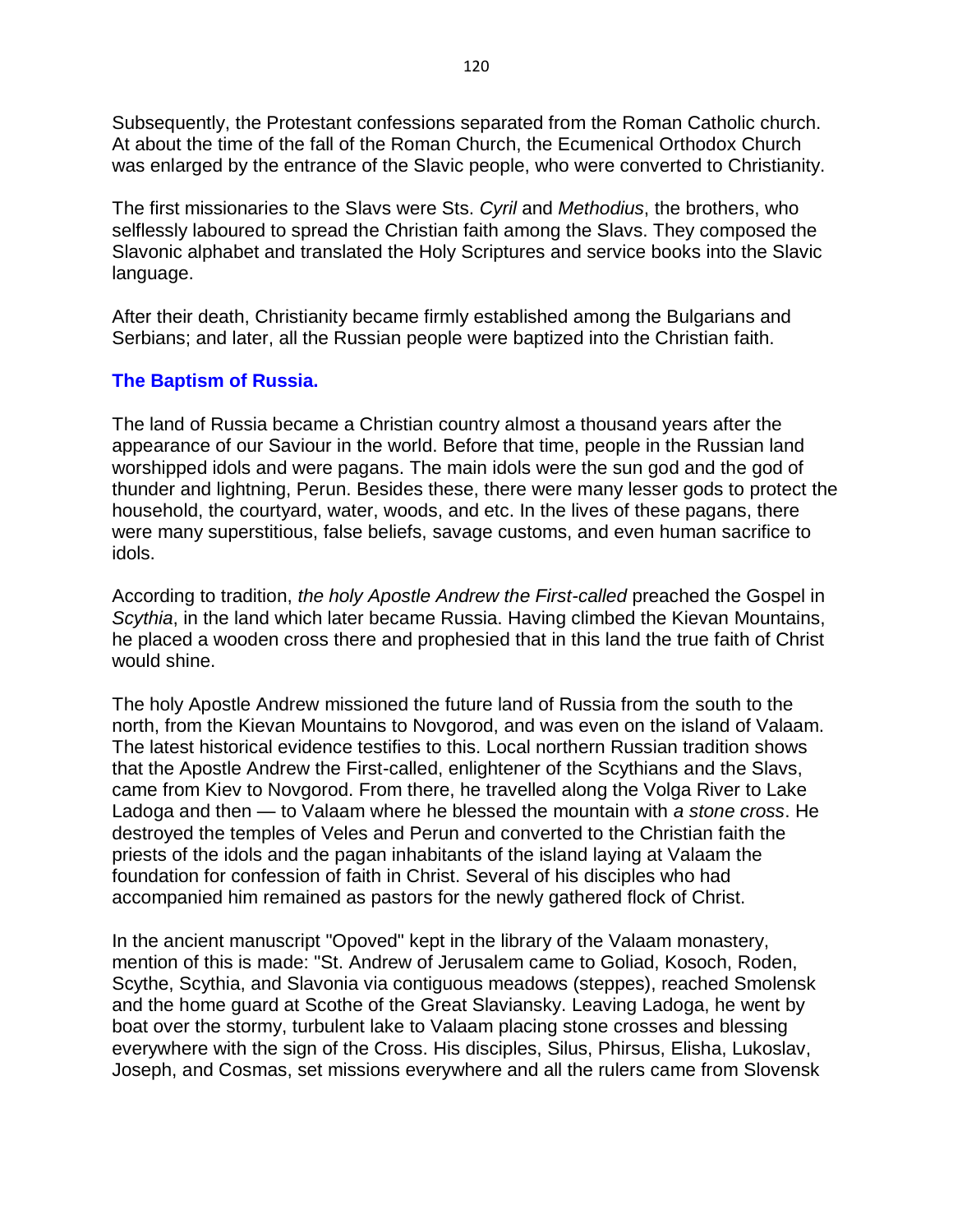and Smolensk. Many pagan priests were baptized, and the temples of Perun and Veles were destroyed and obliterated."

Another ancient document, "*Vseletnik*" (All the Years) of the Kievan Metropolitan Hilarion, 1051 A.D., affirms the travels of St. Andrew the Apostle on Valaam.

In the "Vseletnik," it is written, "November 30th. St. Andrew the All-praised, First-called Apostle and Standard-bearer of the Church we extol; and for of old, he came to Kiev, Smolensk, Novgorod, Dpyzino and Valaam."

Evidence supports that which the oral and written tradition of Valaam affirms, that the Orthodox Christian faith was established on Valaam by St. Andrew the Apostle. Whether Christianity continued on Valaam without interruption until the time of the founding of a monastery is impossible to determine positively.

Evidence from the ancient manuscript "*Opoved*" suggested that on Valaam after the Apostle Andrew, there existed a continual governmental organization with its *vetche* (popular assembly in ancient Russia) as it was in Novgorod. Valaam was known in foreign lands; and in times of danger, people sought safety there. A stone cross of St. Andrew the Apostle was kept there until the time of St. Sergius of Valaam, which indicated the existence of Christianity. Before the founding of a monastery on it, Valaam belonged to the Slavs and probably existed in civic unity with Novgorod. On Valaam, traces of the Orthodox Christian faith remained until the time of St. Sergius although paganism continued along side Christianity.

The first of the Russian princes to be baptized, according to tradition, were the Kievan princes Ashold and Dir in 867 A.D. Almost a hundred years after them, the wise Russian princess *Olga* noticing the chaste lives of Kievan Christians was influenced by the truth of their faith and accepted holy baptism in 957 A.D. She travelled to Constantinople with a large retinue, was baptized by the Patriarch himself, and took the name Helena. Returning home, she tried to persuade her son Svyatoslav to convert to Christianity, but he being by nature a rigorous military man did not consent.

God provided Christian enlightenment to the Russian land through Prince *Vladimir*, grandson of Olga. At first, Vladimir was a zealous pagan and led an unchaste life. In his presence, two Christians, Theodore and John (father and son), were sacrificed to idols becoming the first martyrs of Russia. Vladimir soon sensed the total emptiness of paganism and began to think about another, better faith.

When it became known that a Russian prince was seeking another faith, representatives of various religions began to come to him: Mohammedans, Jews, German Catholics, and Greek Orthodox. The Greek Orthodox representative made the deepest impression on Vladimir. In concluding his conversation, he showed Vladimir a picture of the Last Judgement.

Vladimir said, "It would be good to be with the righteous that are on the right side."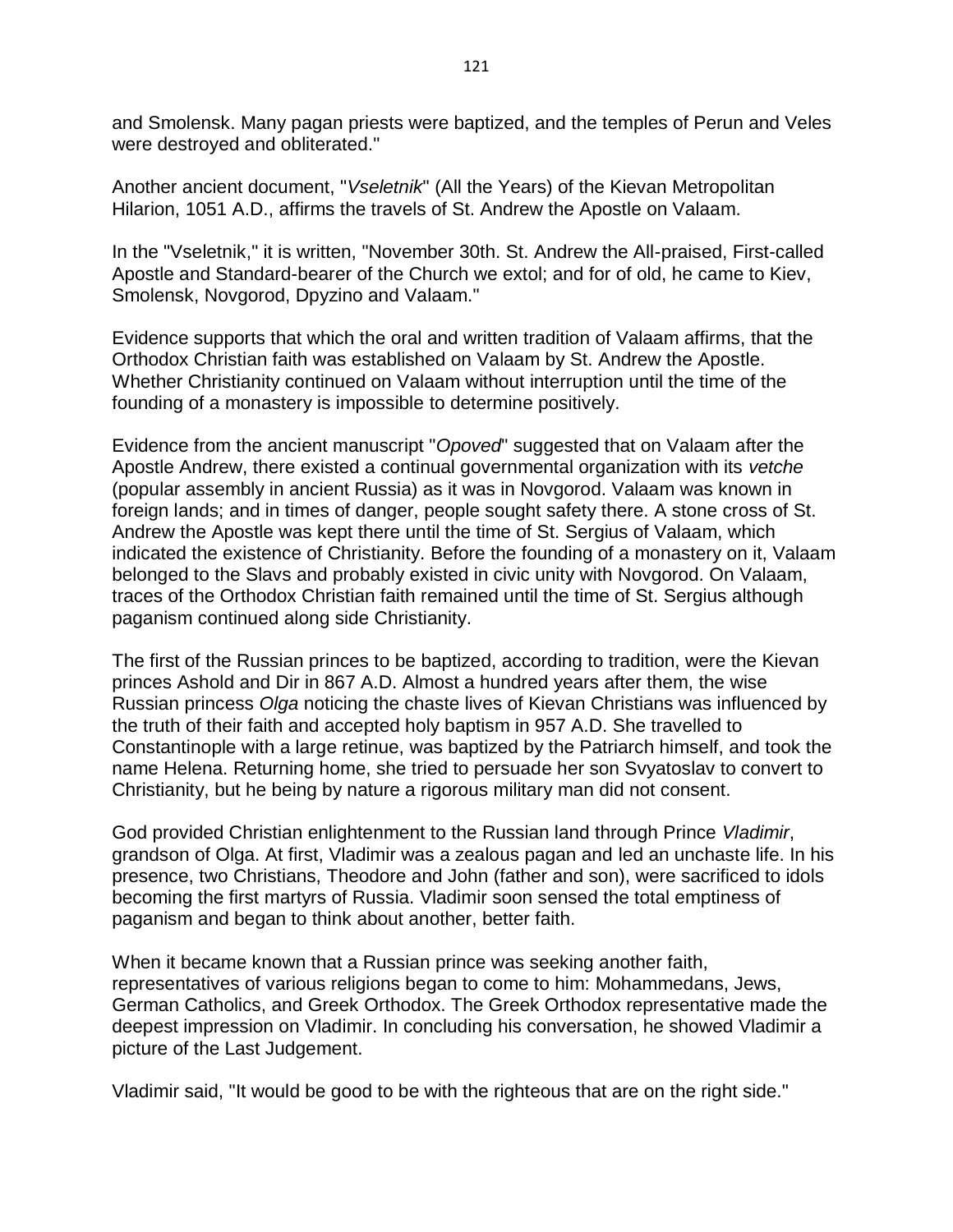"Be baptized, and you will be with them," answered the representative.

Prince Vladimir consulted with his boyars, members of the Russian aristocratic order, who advised him to send ten wise envoys to the various countries to discover which faith was the best.

The envoys visited the countries from which the representatives had come. Returning to Kiev, they told the prince everything they had seen, and they praised the Greek Orthodox faith. They said that there was neither faith better than the Greeks' nor such people as they. "When we stood during the service in the Greek Church, we were not sure whether we were on earth or in heaven," they said. And then it came to be that having tasted sweetness, they no longer wanted the bitter. Having found the Greek Orthodox faith, they no longer wanted to worship their idols.

The boyars remarked to Vladimir about this, "If the Greek Orthodox faith was not better than the others, then your grandmother, Princess Olga, would not have converted to it, for she was the wisest of people."

Then, Prince Vladimir finally decided to accept the Orthodox faith. But as a pagan, he considered it would be humiliating to ask the Greeks about it. So, about a year later, he sent a military expedition against Greece and took the city of Korsun. The city of Korsun or Cherson was located in the Crimea, at that time — part of the Greek empire. He then demanded of the Greek Emperors Basil and Constantine, co-rulers at the time, that they hand over to him their sister Anna. The Emperors answered that they could not give their sister to a pagan. Then, Vladimir explained to them his desire to convert to the Christian faith and asked them to send Princess Anna and also a priest to baptize him. The Emperors immediately sent a priest to Korsun accompanied by the Princess Anna. It happened at that time that Vladimir's eyes began to fail so badly that he became blind. Princess Anna advised Vladimir to be baptized immediately. Vladimir took the advice of the princess and was baptized taking the name Basil. No sooner, had he been baptized and emerged from the font than the scales fell from his eyes, and he was able to see. Vladimir recovered physically and spiritually and in joy exclaimed, "Now I have found the true God!"

Prince Vladimir married Princess Anna and returned to Kiev. A contingent from Greece came with him consisting of a metropolitan, six bishops, many priests, and everything they needed for the services of the Church. This was in the year 988 A.D.

First, Vladimir suggested to his twelve sons that they be baptized, and they were. After them, many boyars were baptized. Finally, Vladimir ordered all the inhabitants of Kiev to come on a designated day to the Dnieper River; and there in the presence of the prince, the spiritual mystery of Holy Baptism was performed. Prince Vladimir joyously directed his gaze to Heaven, prayed to God that the Lord Who had made Heaven and earth would bless the Russian people, grant them to know Him, the true God, and would strengthen the true faith in the Russian people. On this great day, Heaven and earth rejoiced.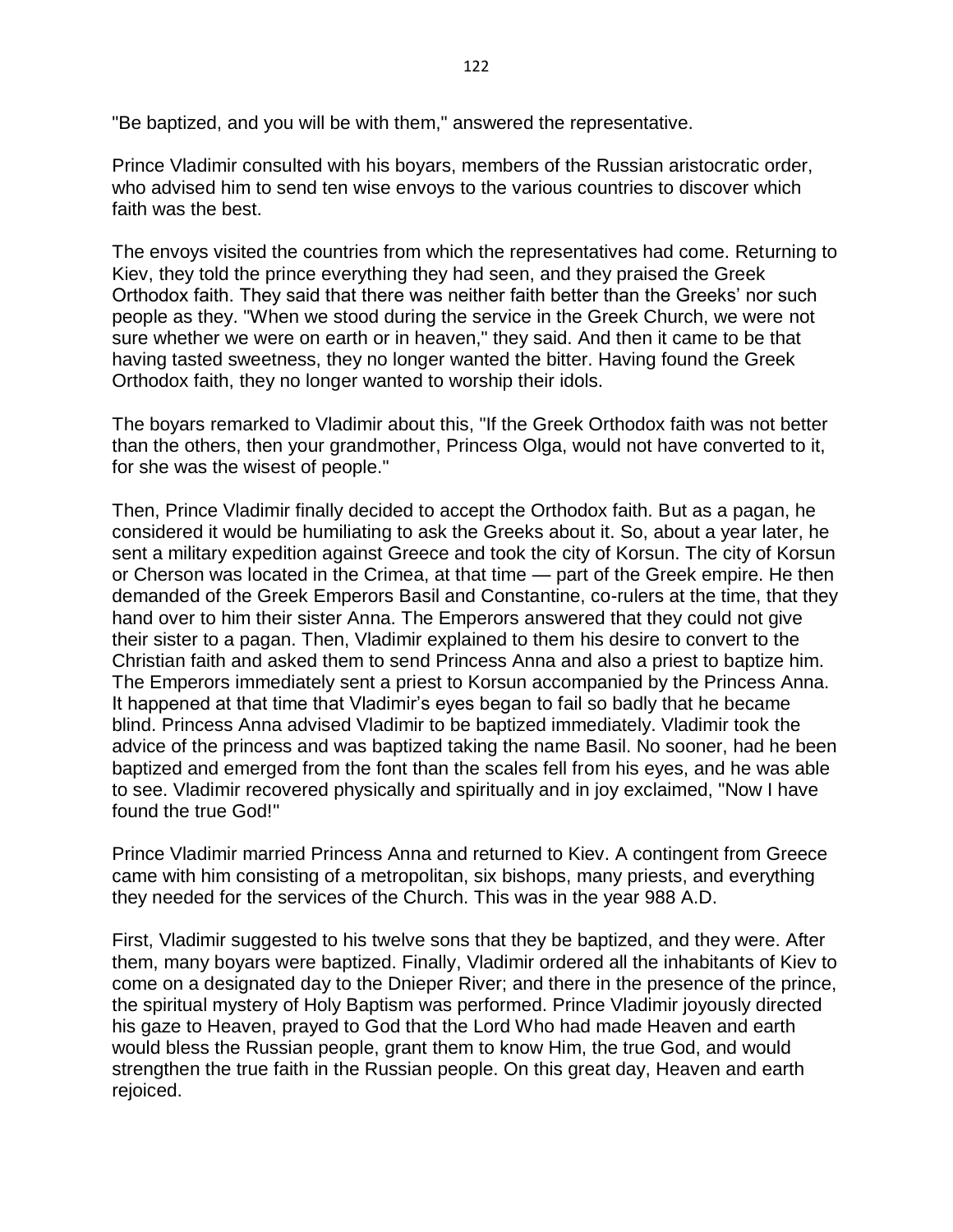Having converted to Christianity, Vladimir changed in every way. From a coarse and savage pagan, he became a pious and merciful Christian. He ordered all the poor people to come to his royal court and receive there everything they needed: food, clothing, and even money. Furthermore, carts were loaded with bread, meat, fish, vegetables, honey, and kvass and sent around to the cities and villages for all the sick and needy who were unable to come.

The people loved their *Grand Prince* and nicknamed him "Beautiful Sun;" and as to the sun, the people turned to him and with him walked toward God.

The Holy Church numbers Grand Prince Vladimir and Princess Olga among its saints. Prince Vladimir received the title of *Equal-of-the-Apostles* for his apostolic zeal.

With the help of God, Orthodox Christianity soon spread from Kiev and flourished throughout the Russian land. The Russian people embraced the Orthodox faith with all their soul and were spiritually enlightened by it. All the arts, schools, monasteries, literature, the whole of Russian culture, spiritual as well as secular, was inspired by Orthodoxy. The light of Christ shone over the country, and it became known forever as Holy Russia, and the people, "The Russian Orthodox people."

### **Sources Used in the Translation of Part III.**

Dvornik, Francis. The Idea of Apostolicity in Byzantium and the Legend of the Apostle Andrew. Cambridge, Mass. Harvard University Press, 1958. S.U.: D.F. 552.8 D8 V.4

Toney, Charles Ca. "The Name Tscariot'," Harvard Theological Review, Vol. 36,1943, pp. 51-62.

Throckmorton, B.H. Jr., Gospel Parallels, a Synopsis of the First Three Gospels (RSV), N.Y. Thomas Nelson and Sons, c 1949. Second edition revised.

loseliani, P. A Short History of the Georgian Church, translated from the Russian by the Rev. S.C. Malan, 2nd edition. Jordanville, N.Y. Holy Trinity Monastery, 1983.

Aharoni, Yohanan and Michael Avi-Yonah. The Macmillan Bible Atlas, Rev. ed., N.Y. Macmillan, c. 1977.

Columbia Heppincott Gazatteer of the World, Morningside Hts, N.Y. Columbia University Press, 1966.

**Holy Trinity Monastery 1993 /**

**Holy Trinity Orthodox Mission 2003**